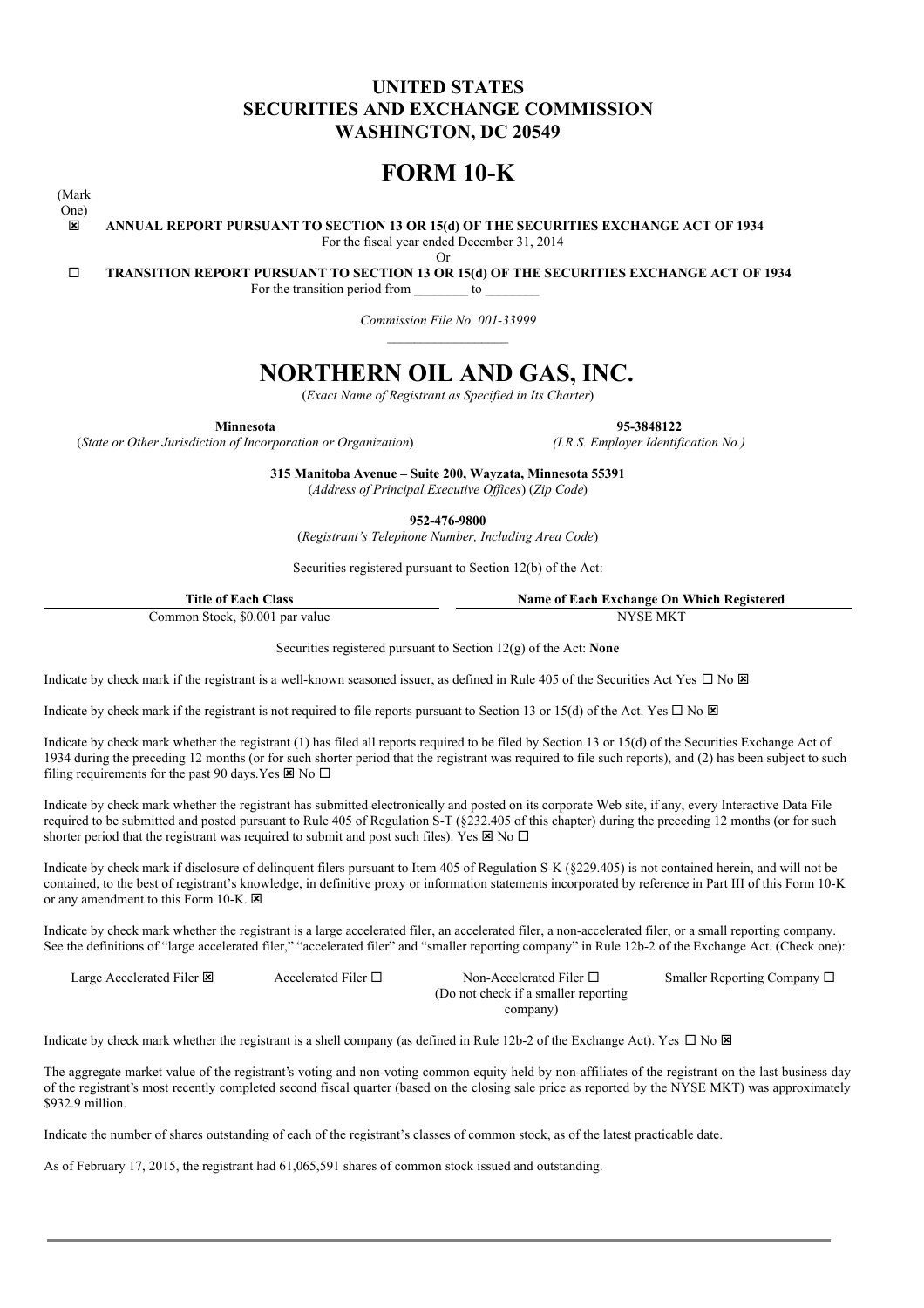# **DOCUMENTS INCORPORATED BY REFERENCE**

Portions of the proxy statement related to the registrant's 2015 Annual Meeting of Shareholders are incorporated by reference into Part III of this annual report.

# **CAUTIONARY STATEMENT CONCERNING FORWARD-LOOKING STATEMENTS**

We are including the following discussion to inform our existing and potential security holders generally of some of the risks and uncertainties that can affect our company and to take advantage of the "safe harbor" protection for forward-looking statements that applicable federal securities law affords.

From time to time, our management or persons acting on our behalf may make forward-looking statements to inform existing and potential security holders about our company. All statements other than statements of historical facts included in this report regarding our financial position, business strategy, plans and objectives of management for future operations, industry conditions, and indebtedness covenant compliance are forwardlooking statements. When used in this report, forward-looking statements are generally accompanied by terms or phrases such as "estimate," "project," "predict," "believe," "expect," "anticipate," "target," "plan," "intend," "seek," "goal," "will," "should," "may" or other words and similar expressions that convey the uncertainty of future events or outcomes. Items contemplating or making assumptions about, actual or potential future sales, market size, collaborations, and trends or operating results also constitute such forward-looking statements.

Forward-looking statements involve inherent risks and uncertainties, and important factors (many of which are beyond our company's control) that could cause actual results to differ materially from those set forth in the forward-looking statements, including the following: changes in crude oil and natural gas prices, the pace of drilling and completions activity on our properties, our ability to acquire additional development opportunities, changes in our reserves estimates or the value thereof, general economic or industry conditions, nationally and/or in the communities in which our company conducts business, changes in the interest rate environment, legislation or regulatory requirements, conditions of the securities markets, our ability to raise or access capital, changes in accounting principles, policies or guidelines, financial or political instability, acts of war or terrorism, other economic, competitive, governmental, regulatory and technical factors affecting our company's operations, products and prices.

We have based any forward-looking statements on our current expectations and assumptions about future events. While our management considers these expectations and assumptions to be reasonable, they are inherently subject to significant business, economic, competitive, regulatory and other risks, contingencies and uncertainties, most of which are difficult to predict and many of which are beyond our control. Accordingly, results actually achieved may differ materially from expected results in these statements. Forward-looking statements speak only as of the date they are made. You should consider carefully the statements in "Item 1A. Risk Factors" and other sections of this report, which describe factors that could cause our actual results to differ from those set forth in the forward-looking statements. Our company does not undertake, and specifically disclaims, any obligation to update any forward-looking statements to reflect events or circumstances occurring after the date of such statements.

Readers are urged not to place undue reliance on these forward-looking statements, which speak only as of the date of this report. We assume no obligation to update any forward-looking statements in order to reflect any event or circumstance that may arise after the date of this report, other than as may be required by applicable law or regulation. Readers are urged to carefully review and consider the various disclosures made by us in our reports filed with the United States Securities and Exchange Commission (the "SEC") which attempt to advise interested parties of the risks and factors that may affect our business, financial condition, results of operation and cash flows. If one or more of these risks or uncertainties materialize, or if the underlying assumptions prove incorrect, our actual results may vary materially from those expected or projected.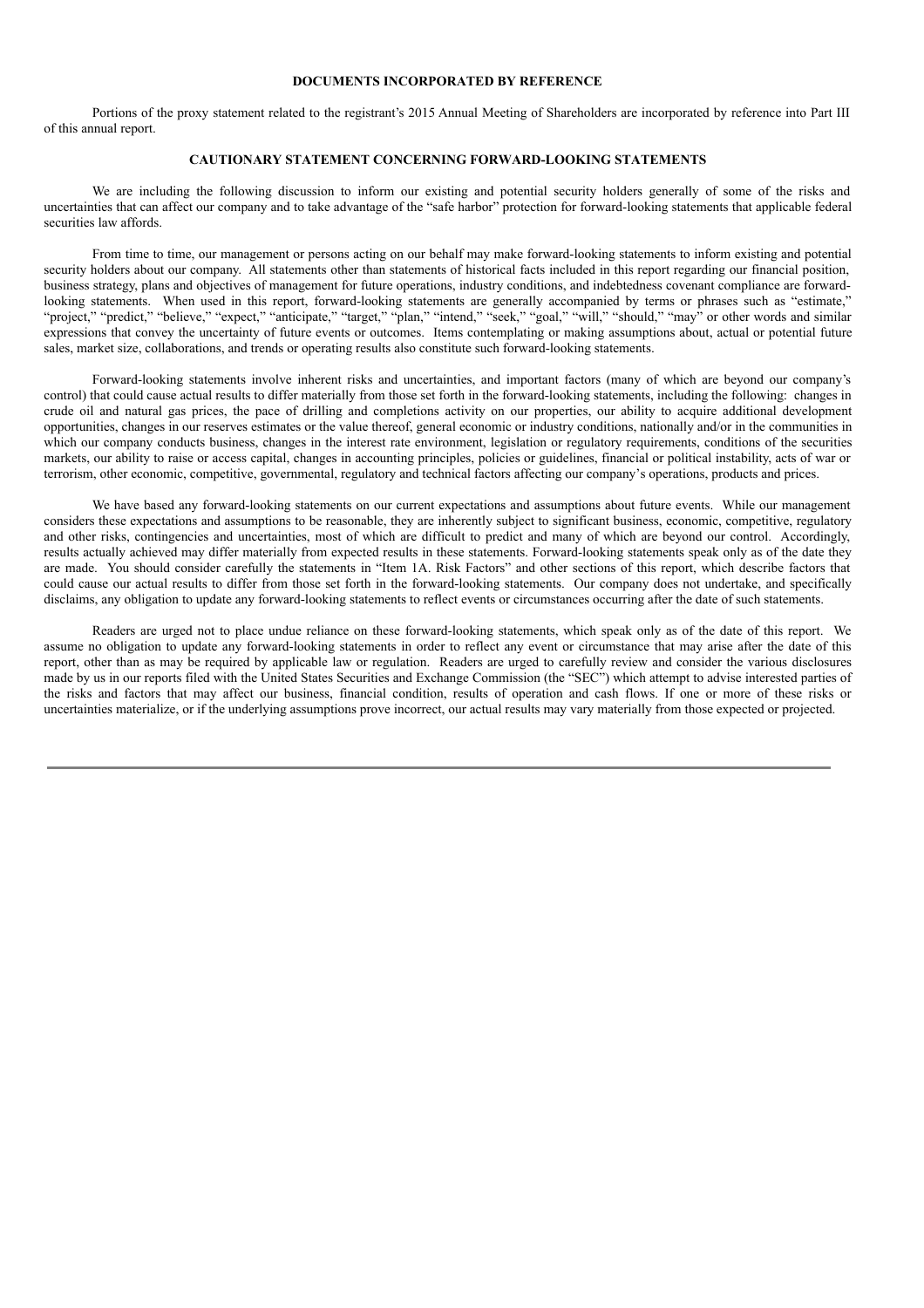# **GLOSSARY OF TERMS**

Unless otherwise indicated in this report, natural gas volumes are stated at the legal pressure base of the state or geographic area in which the reserves are located at 60 degrees Fahrenheit. Crude oil and natural gas equivalents are determined using the ratio of six Mcf of natural gas to one barrel of crude oil, condensate or natural gas liquids.

The following definitions shall apply to the technical terms used in this report.

#### **Terms used to describe quantities of crude oil and natural gas:**

"*Bbl*." One stock tank barrel of 42 U.S. gallons liquid volume used herein in reference to crude oil, condensate or NGLs.

"*Boe*." A barrel of oil equivalent and is a standard convention used to express oil, NGL and natural gas volumes on a comparable oil equivalent basis. Gas equivalents are determined under the relative energy content method by using the ratio of 6.0 Mcf of gas to 1.0 Bbl of oil or NGL.

"*Boepd.*" Boe per day.

"*Btu or British Thermal Unit*." The quantity of heat required to raise the temperature of one pound of water by one degree Fahrenheit.

"*MBbl*." One thousand barrels of crude oil, condensate or NGLs.

"*MBoe*." One thousand Boes.

"*Mcf*." One thousand cubic feet of natural gas.

"*MMBbl*." One million barrels of crude oil, condensate or NGLs.

"*MMBoe*." One million Boes.

"*MMBtu*." One million British Thermal Units.

"*MMcf*." One million cubic feet of natural gas.

"*NGLs*." Natural gas liquids. Hydrocarbons found in natural gas that may be extracted as liquefied petroleum gas and natural gasoline.

#### **Terms used to describe our interests in wells and acreage:**

"*Basin*." A large natural depression on the earth's surface in which sediments generally brought by water accumulate.

"*Completion.*" The process of treating a drilled well followed by the installation of permanent equipment for the production of crude oil, NGLs, and/or natural gas.

"*Conventional play.* " An area that is believed to be capable of producing crude oil, NGLs, and natural gas occurring in discrete accumulations in structural and stratigraphic traps.

"*Developed acreage.*" Acreage consisting of leased acres spaced or assignable to productive wells. Acreage included in spacing units of infill wells is classified as developed acreage at the time production commences from the initial well in the spacing unit. As such, the addition of an infill well does not have any impact on a company's amount of developed acreage.

i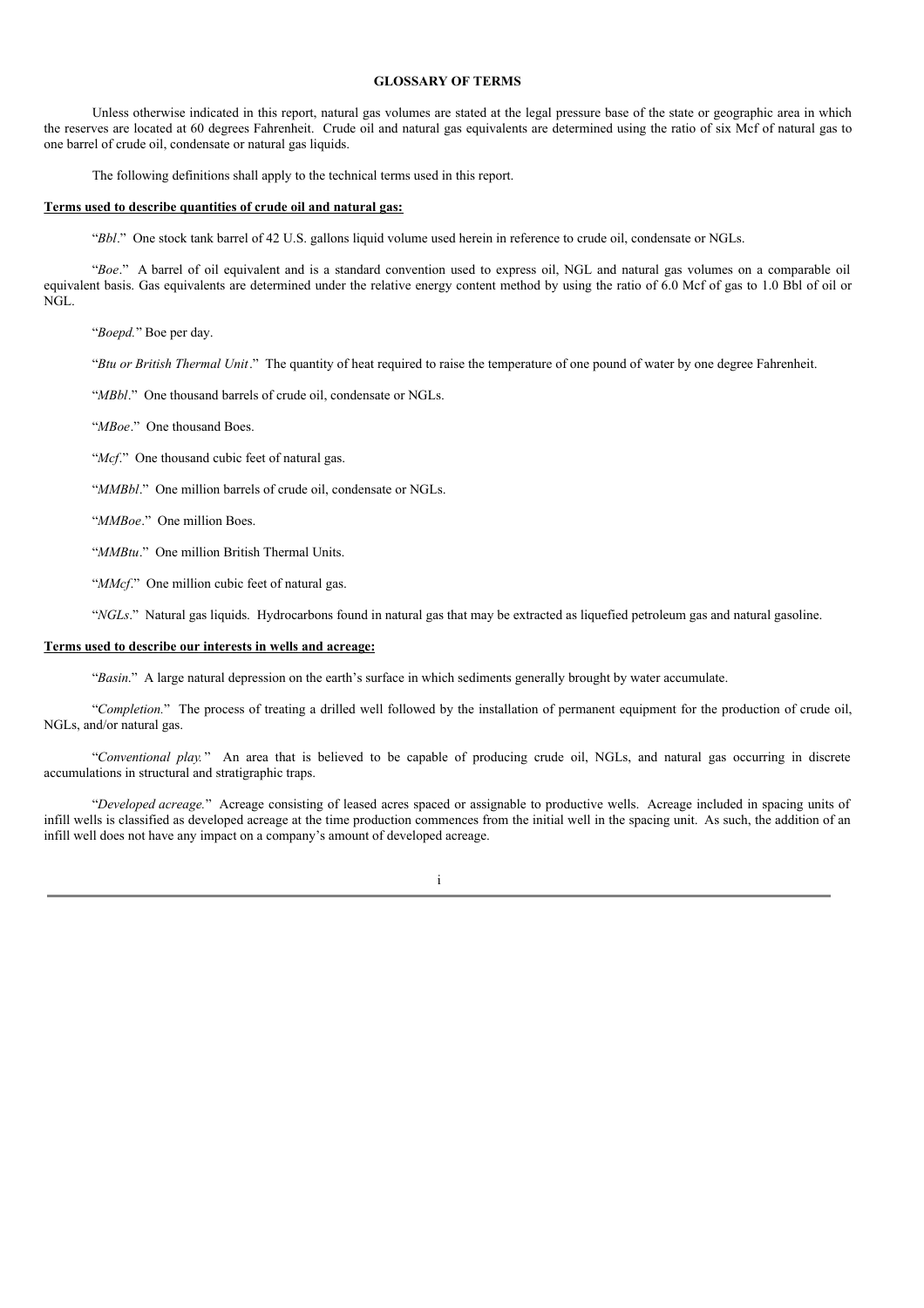"*Development well.*" A well drilled within the proved area of a crude oil, NGL, or natural gas reservoir to the depth of stratigraphic horizon (rock layer or formation) noted to be productive for the purpose of extracting proved crude oil, NGL, or natural gas reserves.

"*Dry hole*." A well found to be incapable of producing hydrocarbons in sufficient quantities such that proceeds from the sale of such production exceed production expenses and taxes.

"*Exploratory well.*" A well drilled to find and produce crude oil, NGLs, or natural gas in an unproved area, to find a new reservoir in a field previously found to be producing crude oil, NGLs, or natural gas in another reservoir, or to extend a known reservoir.

"*Field*." An area consisting of a single reservoir or multiple reservoirs all grouped on, or related to, the same individual geological structural feature or stratigraphic condition. The field name refers to the surface area, although it may refer to both the surface and the underground productive formations.

"*Formation*." A layer of rock which has distinct characteristics that differs from nearby rock.

"*Gross acres or Gross wells.* " The total acres or wells, as the case may be, in which a working interest is owned.

"*Held by operations.*" A provision in an oil and gas lease that extends the stated term of the lease as long as drilling operations are ongoing on the property.

"*Held by production.*" A provision in an oil and gas lease that extends the stated term of the lease as long as the property produces a minimum quantity of crude oil, NGLs, and natural gas.

"*Hydraulic fracturing*." The technique of improving a well's production or injection rates by pumping a mixture of fluids into the formation and rupturing the rock, creating an artificial channel. As part of this technique, sand or other material may also be injected into the formation to keep the channel open, so that fluids or natural gases may more easily flow through the formation.

"*Infill well.*" A subsequent well drilled in an established spacing unit to the addition of an already established productive well in the spacing unit. Acreage on which infill wells are drilled is considered developed commencing with the initial productive well established in the spacing unit. As such, the addition of an infill well does not have any impact on a company's amount of developed acreage.

"*Net acres.*" The percentage ownership of gross acres. Net acres are deemed to exist when the sum of fractional ownership working interests in gross acres equals one (e.g., a 10% working interest in a lease covering 640 gross acres is equivalent to 64 net acres).

"*Net well.*" A well that is deemed to exist when the sum of fractional ownership working interests in gross wells equals one.

"*NYMEX*." The New York Mercantile Exchange.

"*OPEC.*" The Organization of Petroleum Exporting Countries.

"*Productive well*." A well that is found to be capable of producing hydrocarbons in sufficient quantities such that proceeds from the sale of the production exceed production expenses and taxes.

"*Recompletion*." The process of treating a drilled well followed by the installation of permanent equipment for the production of crude oil, NGLs or natural gas or, in the case of a dry hole, the reporting of abandonment to the appropriate agency.

ii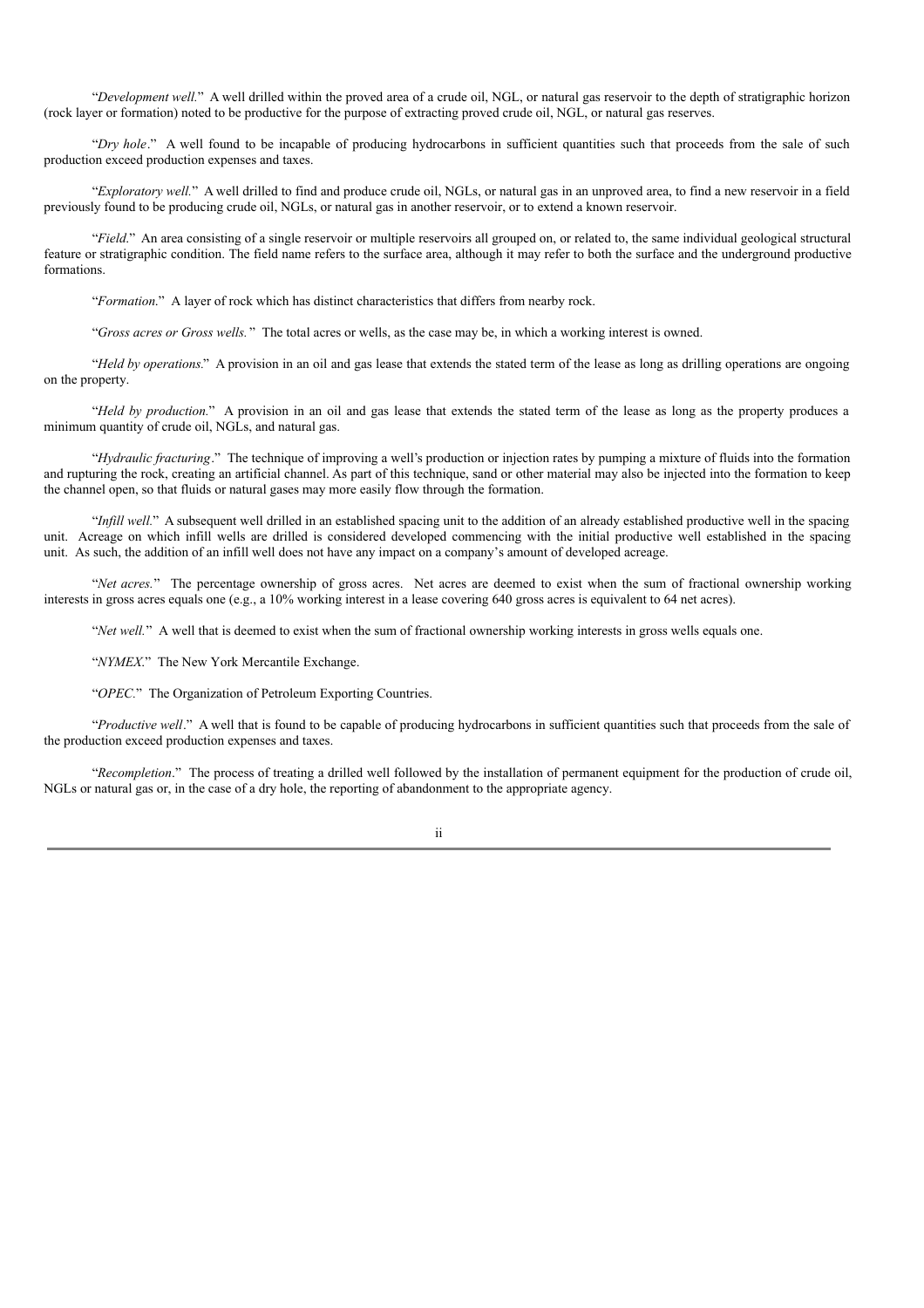"*Reservoir*." A porous and permeable underground formation containing a natural accumulation of producible crude oil, NGLs and/or natural gas that is confined by impermeable rock or water barriers and is separate from other reservoirs.

"*Spacing*." The distance between wells producing from the same reservoir. Spacing is often expressed in terms of acres, e.g., 40-acre spacing, and is often established by regulatory agencies.

"*Unconventional play.*" An area believed to be capable of producing crude oil, NGLs, and/or natural gas occurring in cumulations that are regionally extensive but require recently developed technologies to achieve profitability. These areas tend to have low permeability and may be closely associated with source rock as this is the case with crude oil and natural gas shale, tight crude oil and natural gas sands and coal bed methane.

"*Undeveloped acreage*." Leased acreage on which wells have not been drilled or completed to a point that would permit the production of economic quantities of crude oil, NGLs, and natural gas, regardless of whether such acreage contains proved reserves. Undeveloped acreage includes net acres held by operations until a productive well is established in the spacing unit.

"*Unit*." The joining of all or substantially all interests in a reservoir or field, rather than a single tract, to provide for development and operation without regard to separate property interests. Also, the area covered by a unitization agreement.

"*Wellbore*." The hole drilled by the bit that is equipped for natural gas production on a completed well. Also called well or borehole.

"*West Texas Intermediate or WTI.*" A light, sweet blend of oil produced from the fields in West Texas.

"*Working interest*." The right granted to the lessee of a property to explore for and to produce and own crude oil, NGLs, natural gas or other minerals. The working interest owners bear the exploration, development, and operating costs on either a cash, penalty, or carried basis.

#### **Terms used to assign a present value to or to classify our reserves:**

"*Possible reserves.*" The additional reserves which analysis of geoscience and engineering data suggest are less likely to be recoverable than probable reserves.

"*Pre-tax PV-10% or PV-10.* " The estimated future net revenue, discounted at a rate of 10% per annum, before income taxes and with no price or cost escalation or de-escalation in accordance with guidelines promulgated by the SEC.

"*Probable reserves.*" The additional reserves which analysis of geoscience and engineering data indicate are less likely to be recovered than proved reserves but which together with proved reserves, are as likely as not to be recovered.

"*Proved developed producing reserves (PDP's).*" Reserves that can be expected to be recovered through existing wells with existing equipment and operating methods. Additional crude oil, NGLs, and natural gas expected to be obtained through the application of fluid injection or other improved recovery techniques for supplementing the natural forces and mechanisms of primary recovery are included in "proved developed reserves" only after testing by a pilot project or after the operation of an installed program has confirmed through production response that increased recovery will be achieved.

"*Proved developed non-producing reserves (PDNP's).*" Proved crude oil, NGLs, and natural gas reserves that are developed behind pipe, shut-in or that can be recovered through improved recovery only after the necessary equipment has been installed, or when the costs to do so are relatively minor. Shut-in reserves are expected to be recovered from (1) completion intervals which are open at the time of the estimate but which have not started producing, (2) wells that were shut-in for market conditions or pipeline connections, or (3) wells not capable of production for mechanical reasons. Behind-pipe reserves are expected to be recovered from zones in existing wells that will require additional completion work or future recompletion prior to the start of production.

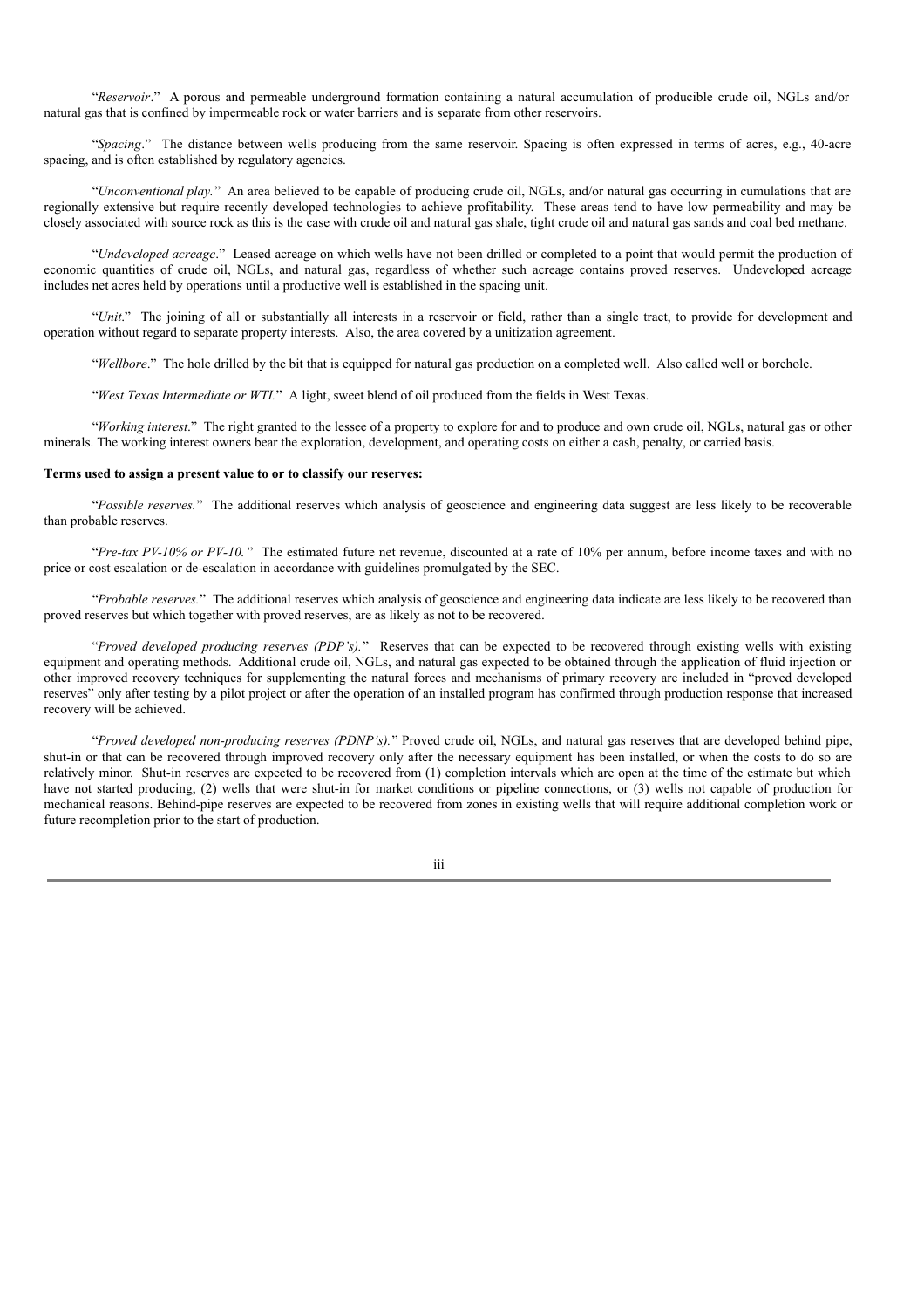"*Proved reserves*." The quantities of crude oil, NGLs and natural gas, which, by analysis of geosciences and engineering data, can be estimated with reasonable certainty to be economically producible, from a given date forward, from known reservoirs, and under existing economic conditions, operating methods, and government regulations, prior to the time at which contracts providing the right to operate expire, unless evidence indicates that renewal is reasonably certain, regardless of whether deterministic or probabilistic methods are used for the estimation. The project to extract the hydrocarbons must have commenced or the operator must be reasonably certain that it will commence the project within a reasonable time.

"*Proved undeveloped drilling location.*" A site on which a development well can be drilled consistent with spacing rules for purposes of recovering proved undeveloped reserves.

"*Proved undeveloped reserves*" or "*PUDs*." Reserves that are expected to be recovered from new wells on undrilled acreage, or from existing wells where a relatively major expenditure is required for development. Reserves on undrilled acreage are limited to those drilling units offsetting productive units that are reasonably certain of production when drilled. Proved reserves for other undrilled units are claimed only where it can be demonstrated with reasonable certainty that there is continuity of production from the existing productive formation. Estimates for proved undeveloped reserves will not be attributable to any acreage for which an application of fluid injection or other improved recovery technique is contemplated, unless such techniques have been proved effective by actual tests in the area and in the same reservoir or an analogous reservoir.

(i) The area of the reservoir considered as proved includes: (A) the area identified by drilling and limited by fluid contacts, if any, and (B) adjacent undrilled portions of the reservoir that can, with reasonable certainty, be judged to be continuous with it and to contain economically producible crude oil, NGLs or natural gas on the basis of available geoscience and engineering data.

In the absence of data on fluid contacts, proved quantities in a reservoir are limited by the lowest known hydrocarbons ("LKH") as seen in a well penetration unless geoscience, engineering, or performance data and reliable technology establishes a lower contact with reasonable certainty.

(iii) Where direct observation from well penetrations has defined a highest known oil ("HKO") elevation and the potential exists for an associated gas cap, proved oil reserves may be assigned in the structurally higher portions of the reservoir only if geoscience, engineering or performance data and reliable technology establish the higher contact with reasonable certainty.

(iv) Reserves which can be produced economically through application of improved recovery techniques (including, but not limited to, fluid injection) are included in the proved classification when: (A) successful testing by a pilot project in an area of the reservoir with properties no more favorable than in the reservoir as a whole, the operation of an installed program in the reservoir or an analogous reservoir, or other evidence using reliable technology establishes the reasonable certainty of the engineering analysis on which the project or program was based; and (B) the project has been approved for development by all necessary parties and entities, including governmental entities.

(v) Existing economic conditions include prices and costs at which economic producibility from a reservoir is to be determined. The price shall be the average during the 12-month period prior to the ending date of the period covered by the report, determined as an unweighted arithmetic average of the first-day-of-the-month price for each month within such period, unless prices are defined by contractual arrangements, excluding escalations based on future conditions.

"*Standardized measure*." The estimated future net revenue, discounted at a rate of 10% per annum, after income taxes and with no price or cost escalation, calculated in accordance with Accounting Standards Codification ("ASC") 932, formerly Statement of Financial Accounting Standards No. 69 "Disclosures About Oil and Gas Producing Activities."

iv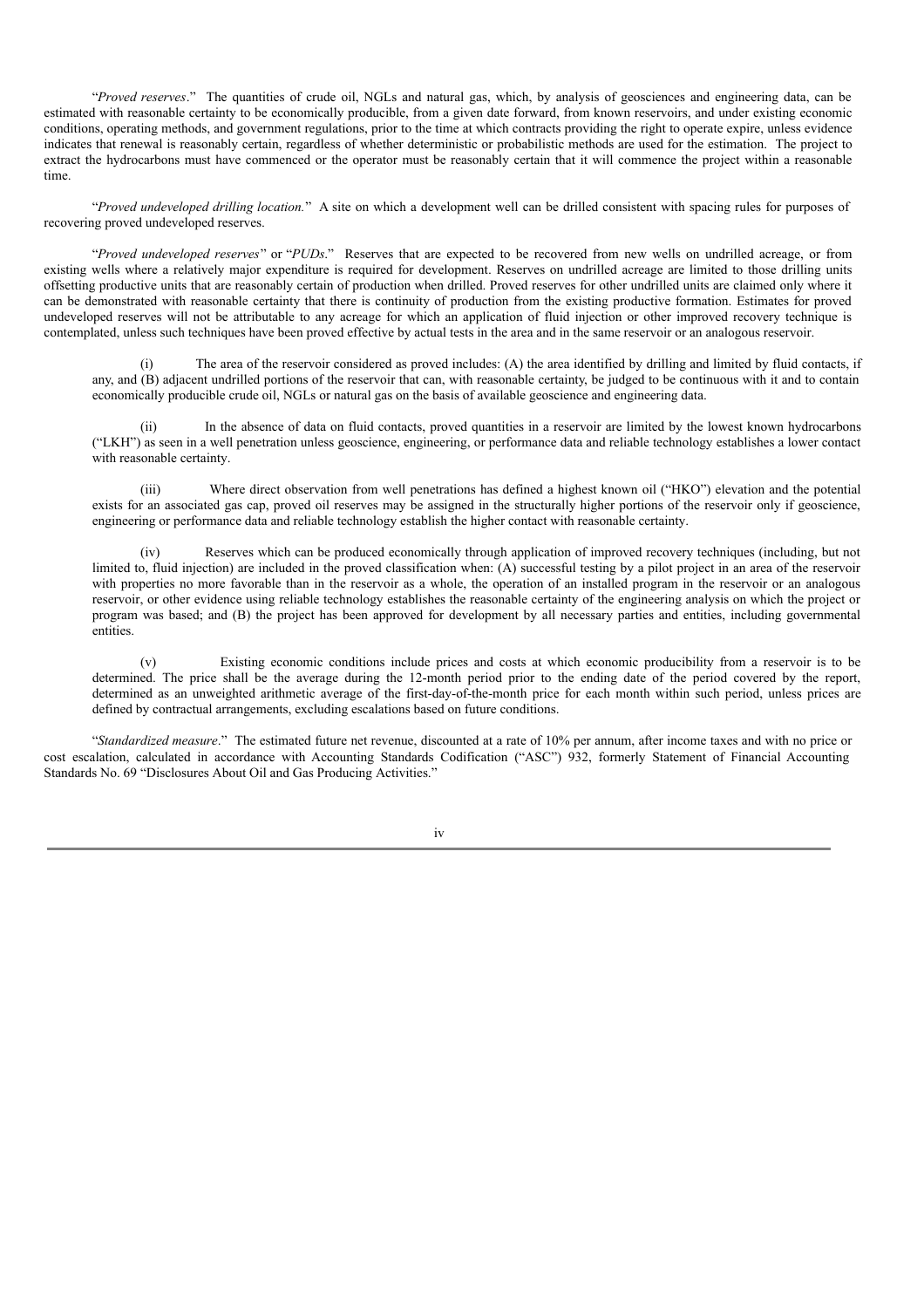# **NORTHERN OIL AND GAS, INC.**

# **TABLE OF CONTENTS**

|                                      |                                                                                                   | Page           |
|--------------------------------------|---------------------------------------------------------------------------------------------------|----------------|
|                                      | Part I                                                                                            |                |
| Item 1.                              | <b>Business</b>                                                                                   | $\overline{2}$ |
| Item 1A.                             | <b>Risk Factors</b>                                                                               | 12             |
| Item 1B.                             | <b>Unresolved Staff Comments</b>                                                                  | 28             |
| Item 2.                              | Properties                                                                                        | 28             |
| Item 3.                              | <b>Legal Proceedings</b>                                                                          | 35             |
| Item 4.                              | Mine Safety Disclosures                                                                           | 35             |
|                                      | Part II                                                                                           |                |
|                                      | Market for Registrant's Common Equity, Related Stockholder Matters and Issuer Purchases of Equity |                |
| Item 5.                              | <b>Securities</b>                                                                                 | 37             |
| Item 6.                              | <b>Selected Financial Data</b>                                                                    | 40             |
| Item 7.                              | Management's Discussion and Analysis of Financial Condition and Results of Operations             | 41             |
| Item 7A.                             | <b>Ouantitative and Oualitative Disclosures About Market Risk</b>                                 | 58             |
| Item 8.                              | Financial Statements and Supplementary Data                                                       | 60             |
| Item 9.                              | Changes in and Disagreements With Accountants on Accounting and Financial Disclosure              | 60             |
| Item 9A.                             | <b>Controls and Procedures</b>                                                                    | 61             |
| Item 9B.                             | Other Information                                                                                 | 63             |
|                                      | Part III                                                                                          |                |
| Item $10$ .                          | Directors, Executive Officers and Corporate Governance                                            | 64             |
| Item 11.                             | <b>Executive Compensation</b>                                                                     | 64             |
| Item $12$ .                          | Security Ownership of Certain Beneficial Owners and Management and Related Stockholder Matters    | 64             |
| Item $13$ .                          | Certain Relationships and Related Transactions, and Director Independence                         | 64             |
| Item 14.                             | Principal Accountant Fees and Services                                                            | 65             |
|                                      |                                                                                                   |                |
|                                      | Part IV                                                                                           |                |
| Item 15.                             | <b>Exhibits and Financial Statement Schedules</b>                                                 | 65             |
| Signatures                           |                                                                                                   | 68             |
| <b>Index to Financial Statements</b> |                                                                                                   | $F-1$          |
|                                      |                                                                                                   |                |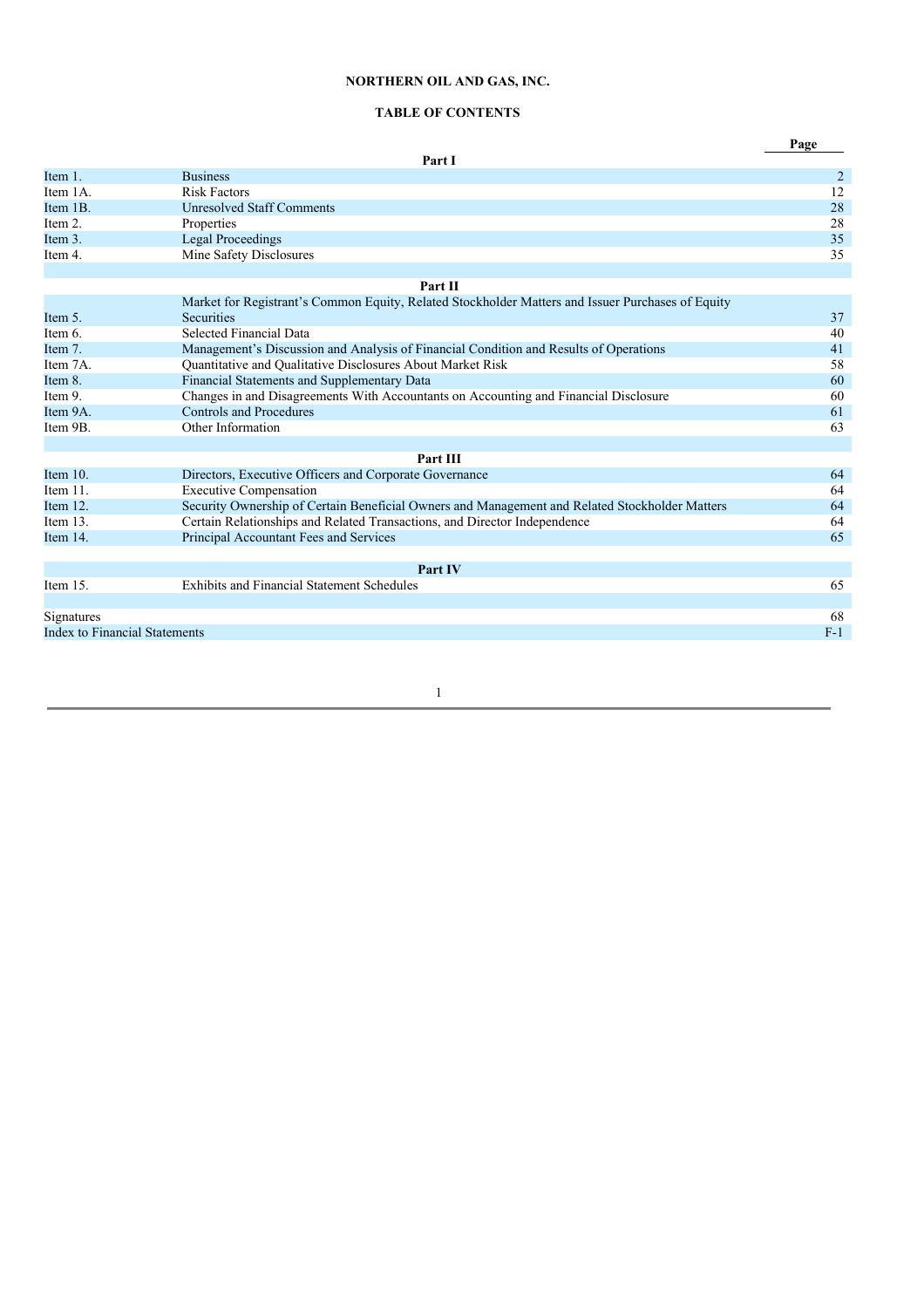# **NORTHERN OIL AND GAS, INC.**

# **ANNUAL REPORT ON FORM 10-K FOR FISCAL YEAR ENDED DECEMBER 31, 2014 PART I**

# **Item 1.** *Business*

#### **Overview**

We are an independent energy company engaged in the acquisition, exploration, development and production of oil and natural gas properties, primarily in the Bakken and Three Forks formations within the Williston Basin in North Dakota and Montana. We believe the location, size and concentration of our acreage position in one of North America's leading unconventional oil-resource plays will provide drilling and development opportunities that result in significant long-term value. Our primary focus is oil exploration and production through non-operated working interests in wells drilled and completed in spacing units that include our acreage. As a non-operator, we are able to diversify our investment exposure by participating in a large number of gross wells, as well as entering into more project areas by partnering with numerous experienced operating partners. In addition, because we can elect to participate on a well-by-well basis, we believe we have increased flexibility in the timing and amount of our capital expenditures because we are not burdened with various contractual development agreements or a large operating support staff. Further, we are able to avoid exploratory costs incurred by many oil and gas producers.

During 2014, we participated in the drilling and completion of 589 gross (41.6 net) wells in the Williston Basin. At December 31, 2014, we owned working interests in 2,338 gross (185.7 net) producing wells, consisting of 2,337 wells targeting the Bakken and Three Forks formations and one exploratory well targeting another formation. As of December 31, 2014, we leased approximately 185,018 net acres, all located in the Williston Basin, of which approximately 116,145 net acres were developed.

As of December 31, 2014, our proved reserves were 100.7 MMBoe (all of which were in the Williston Basin) as estimated byour third-party independent reservoir engineering firm, Ryder Scott Company, LP, which represents 20% growth in our proved reserves compared to year end 2013. As of December 31, 2014, 51% of our reserves were classified as proved developed and 88% of our reserves were oil. The following table provides a summary of certain information regarding our assets:

|              | As of December 31, 2014 |                         |            |                                       |                           |       |                  |                      |
|--------------|-------------------------|-------------------------|------------|---------------------------------------|---------------------------|-------|------------------|----------------------|
|              |                         | <b>Productive Wells</b> |            | Average<br>Daily                      |                           |       |                  |                      |
|              | <b>Net</b>              |                         |            | Production <sup>(1)</sup><br>(Boe per | Proved<br><b>Reserves</b> |       | % Proved         | $PV-10^{(2)}$<br>(in |
|              | Acres                   | <b>Gross</b>            | <b>Net</b> | day)                                  | (MBoe)                    | % Oil | <b>Developed</b> | thousands)           |
| North Dakota | 141,411                 | 2,243                   | 174.1      | 17,607                                | 99,345                    | 88%   |                  | 50% \$1,675,647      |
| Montana      | 43,607                  | 95                      | 11.6       | 378                                   | 1,391                     | 84    | 76               | 26,577               |
| Total        | 185,018                 | 2,338                   | 185.7      | 17,985                                | 100.736                   | 88    | 51               | \$1,702,224          |
|              |                         |                         |            |                                       |                           |       |                  |                      |

(1) Represents the average daily production over the three months ended December 31, 2014.

(2) PV-10 is a non-GAAP financial measure. For further information and reconciliation to the most directly comparable GAAP measure, see "Item 2. Properties–Proved Reserves." The prices used to calculate this measure were \$94.99 per barrel of oil (WTI price) and \$4.35 per MMBtu of natural gas (Henry Hub price), which prices were then further adjusted for transportation, quality and basis differentials. The average resulting price used as of December 31, 2014 was \$83.11 per barrel of oil and \$7.37 per Mcf of natural gas.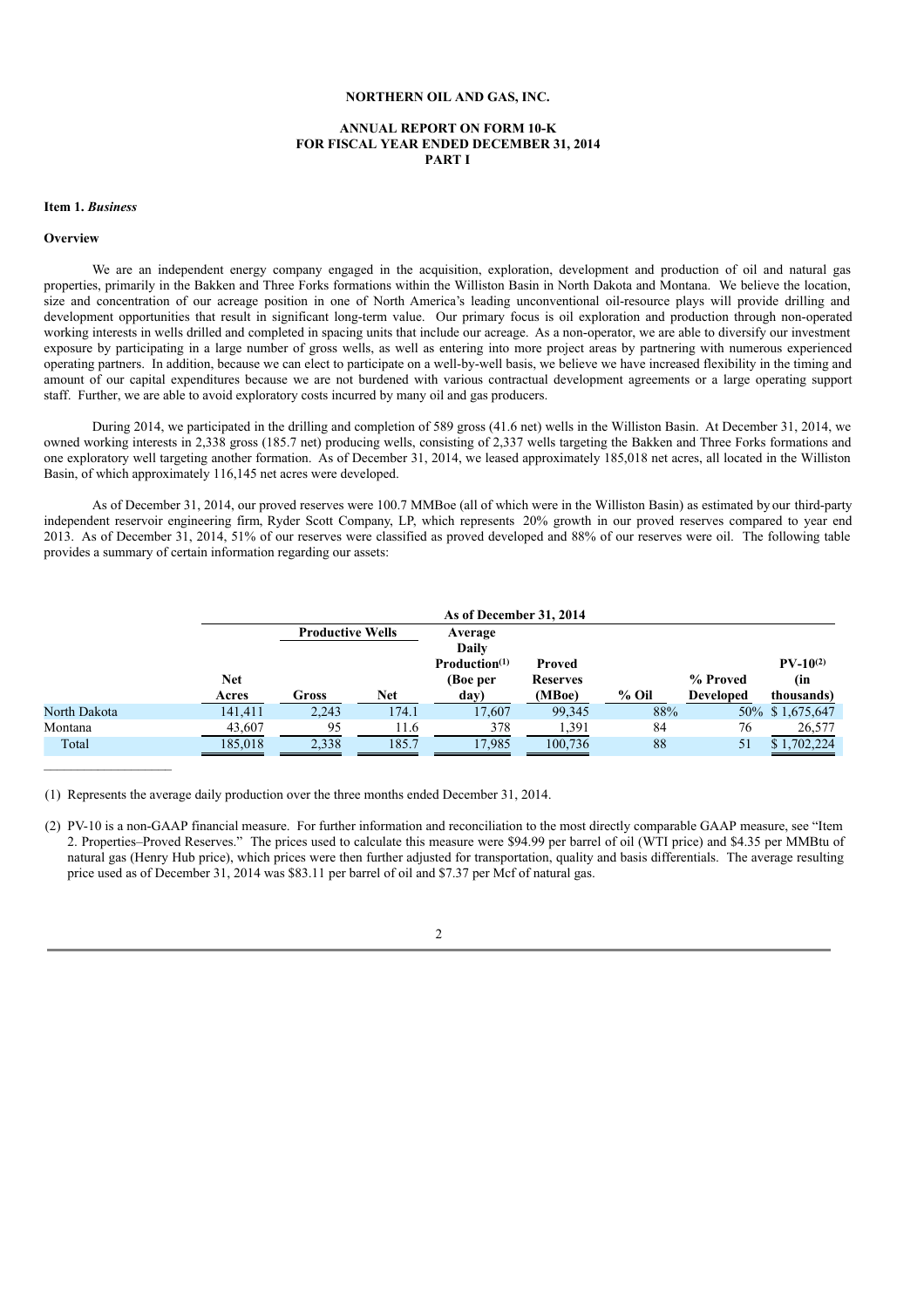Historically, we have acquired properties by purchasing individual or small groups of leases directly from mineral owners or from landmen or lease brokers, as well as by purchasing lease packages in identified project areas controlled by specific operators. We have increasingly focused our efforts on acquiring properties subject to specific drilling projects or included in permitted or drilling spacing units. We believe that our history of acquiring oil and gas interests in the Williston Basin, our early participation in the unconventional development of the Bakken and Three Forks formations and the relationships we have established with the various operators within the basin, provide us a competitive advantage in our efforts to secure additional oil and gas properties within the Williston Basin.

We seek to create value through strategic acreage acquisitions and partnering with operators who have experience in developing and producing oil in our core areas. We have targeted specific prospects and have consistently participated in drilling programs in the Williston Basin. We have more than 35 experienced operating partners that provide both technical capabilities and additional sources for acreage acquisitions. Additionally, through our participation in 2,338 gross (185.7 net) producing wells, we have assembled an extensive database of information related to well performance for different areas of the Williston Basin, which helps us evaluate acquisition opportunities and the drilling programs of our operating partners.

# **Business Strategy**

Our business strategy is to create value for our shareholders by growing reserves, production and cash flow on a cost-efficient basis. Key elements of our business strategies include:

- · Continue Participation in the Development of Our Existing Properties in the Williston Basin as a Non-Operator. Development of our existing position in the Williston Basin resource play is our primary objective. We plan to continue to concentrate our capital expenditures in the Williston Basin, where we believe our current acreage position provides an attractive return on the capital employed on our multiyear drilling inventory of oil-focused properties.
- · Diversify Our Risk Through Non-Operated Participation in a Larger Number of Bakken and Three Forks Wells. As a non-operator, we seek to diversify our investment and operational risk through participation in a large number of oil wells and with multiple operators. As of December 31, 2014, we have participated in 2,338 gross (185.7 net) producing wells in the Williston Basin with an average working interest of 7.9% in each gross well, with more than 35 experienced operating partners. We expect to continue partnering with numerous experienced operators across our leasehold positions.
- · *Make Strategic Acquisitions in the Williston Basin at Attractive Prices.* We generally seek to acquire small lease positions at a significant discount to the contiguous acreage positions typically sought by larger producers. As part of this strategy, we consider areas that are actively being drilled and permitted and where we have an understanding of the operators and their drilling plans, capital requirements and well economics. Historically, we have acquired properties by purchasing individual or small groups of leases directly from mineral owners or from landmen or lease brokers, as well as purchasing lease packages in identified project areas controlled by specific operators. We believe this acquisition strategy will allow us to expand our operations at attractive prices. During 2014, we acquired 22,668 net acres at an average cost of \$1,534 per acre. In addition, during 2014 we separately acquired working interests in 125 gross (10.3 net) wells in undrilled locations in which we do not hold the underlying leasehold interests, for a total cost of approximately \$10.6 million. During 2013, we acquired approximately 20,900 net acres at an average cost of \$1,279 per acre.
- · *Maintain a Strong Balance Sheet and Actively Manage Commodity Price Risk.* Our goal is to remain financially strong, yet flexible, through the prudent management of our balance sheet and active management of commodity price volatility. Given the low commodity price environment existing at December 31, 2014 and continuing into 2015, Northern intends to preserve liquidity by reducing commitments when available and being more selective on capital deployment. We employ an active commodity price risk management program to better enable us to execute our business plan over the entire commodity price cycle. The following table summarizes the oil derivative contracts that we have entered into as of December 31, 2014, by fiscal quarter: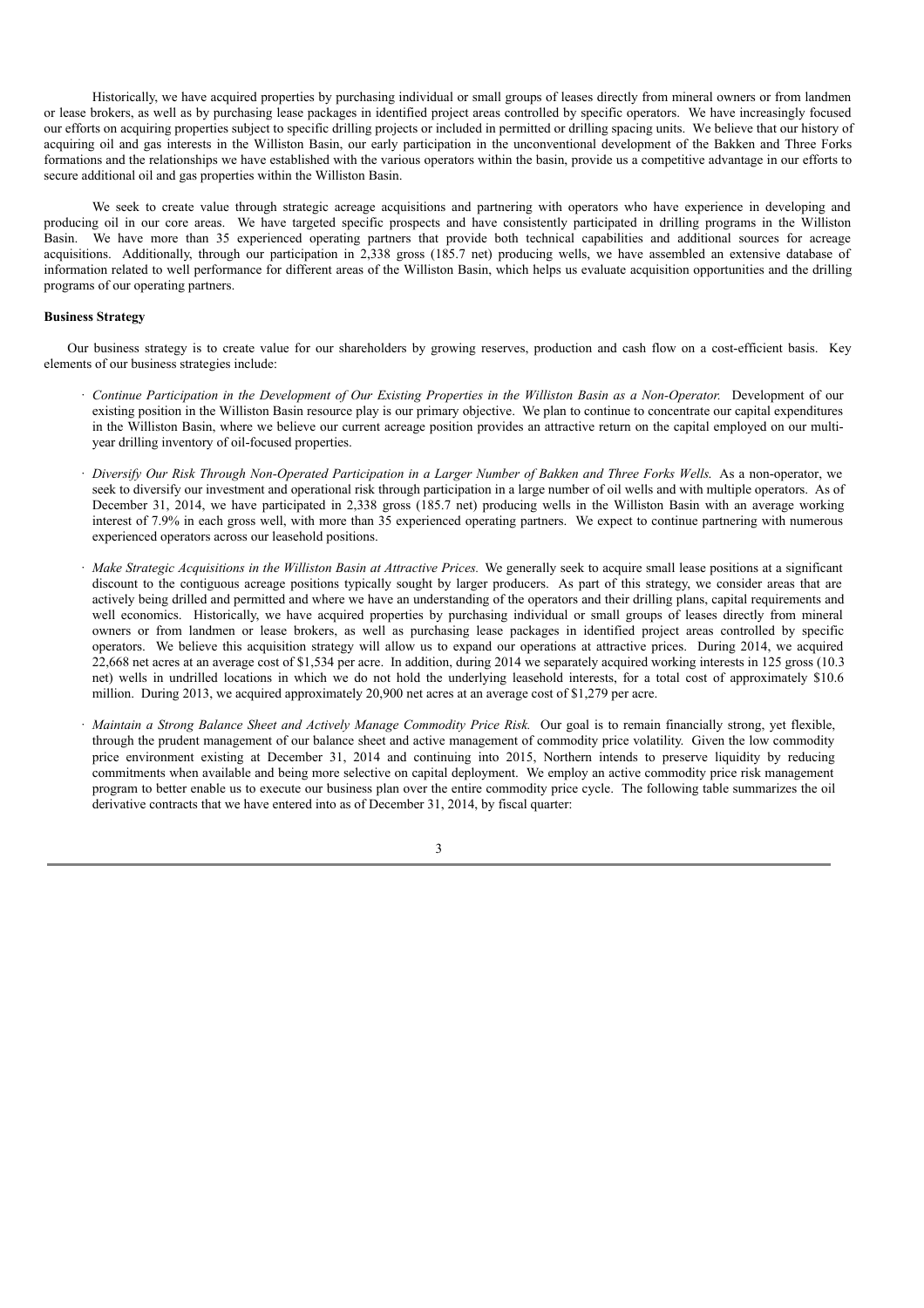| <b>Contract Period</b> | <b>Volumes</b><br>(Bbl) | weignted<br><b>Average Price</b><br>(\$ per Bbl) |
|------------------------|-------------------------|--------------------------------------------------|
| 2015:                  |                         |                                                  |
| Q1                     | 990,000                 | 89.03                                            |
| Q2                     | 990,000                 | 89.03                                            |
| Q <sub>3</sub>         | 990,000                 | 89.82                                            |
| Q4                     | 990,000                 | 89.82                                            |
| 2016:                  |                         |                                                  |
| Q <sub>1</sub>         | 450,000                 | 90.00                                            |
| Q <sub>2</sub>         | 450,000                 | 90.00                                            |
|                        |                         |                                                  |

**Weighted**

#### **Industry Operating Environment**

The oil and natural gas industry is affected by many factors that we generally cannot control. Government regulations, particularly in the areas of taxation, energy, climate change and the environment, can have a significant impact on operations and profitability. Significant factors that will impact oil prices in the current fiscal year and future periods include: political and social developments in the Middle East, demand in Asian and European markets, and the extent to which members of OPEC and other oil exporting nations manage oil supply through export quotas. Additionally, natural gas prices continue to be under pressure due to concerns over excess supply of natural gas due to the high productivity of emerging shale plays in the United States. Natural gas prices are generally determined by North American supply and demand and are also affected by imports of liquefied natural gas. Weather also has a significant impact on demand for natural gas since it is a primary heating source.

Oil and natural gas prices have fallen significantly since their early third quarter 2014 levels. For example, NYMEX WTI oil prices declined from \$104.59 per Bbl on July 21, 2014 to \$53.27 per Bbl on December 31, 2014, while natural gas prices have declined from over \$3.85 per Mcf to below \$2.89 per Mcf over the same period. In addition, the actual and forecasted prices for 2015 have also declined since yearend. Lower oil and gas prices not only decrease our revenues, but an extended decline in oil or gas prices may materially and adversely affect our future business, financial position, cash flows, results of operations, liquidity, ability to finance planned capital expenditures and the oil and natural gas reserves that we can economically produce. Lower oil and gas prices may also reduce the amount of our borrowing base under our credit agreement, which is determined at the discretion of the lenders based on the collateral value of our proved reserves that have been mortgaged to the lenders.

# **Development**

We primarily engage in oil and natural gas exploration and production by participating on a proportionate basis alongside third-party interests in wells drilled and completed in spacing units that include our acreage. In addition, from time-to-time, we acquire working interests in wells in which we do not hold the underlying leasehold interests from third parties unable or unwilling to participate in particular well proposals. We typically depend on drilling partners to propose, permit and initiate the drilling of wells. Prior to commencing drilling, our partners are required to provide all owners of oil, natural gas and mineral interests within the designated spacing unit the opportunity to participate in the drilling costs and revenues of the well to the extent of their pro-rata share of such interest within the spacing unit. We assess each drilling opportunity on a case-bycase basis and participate in wells that we expect to meet our return thresholds based upon our estimates of ultimate recoverable oil and natural gas, expected oil and gas prices, expertise of the operator, and completed well cost from each project, as well as other factors. Historically, we have participated pursuant to our working interest in a vast majority of the wells proposed to us. However, the recent significant decline in oil prices has significantly reduced the proportion of well proposals in which we have elected to participate.

We do not manage our commodities marketing activities internally, but our operating partners generally market and sell oil and natural gas produced from wells in which we have an interest. Our operating partners coordinate the transportation of our oil production from our wells to appropriate pipelines or rail transport facilities pursuant to arrangements that such partners negotiate and maintain with various parties purchasing the production. We understand that our partners generally sell our production to a variety of purchasers at prevailing market prices under separately negotiated short-term contracts. The price at which production is sold generally is tied to the spot market for oil. Williston Basin Light Sweet Crude from the Bakken source rock is generally 41-42 API crude oil and is readily accepted into the pipeline infrastructure. The weighted average differential reported to us by our producers during 2014 was \$13.67 per barrel below NYMEX pricing. Our weighted average differential was approximately \$12.89 per barrel below NYMEX pricing during the fourth quarter of 2014. This differential represents the imbedded transportation costs in moving the oil from wellhead to refinery and will fluctuate based on availability of pipeline, rail and other transportation methods.

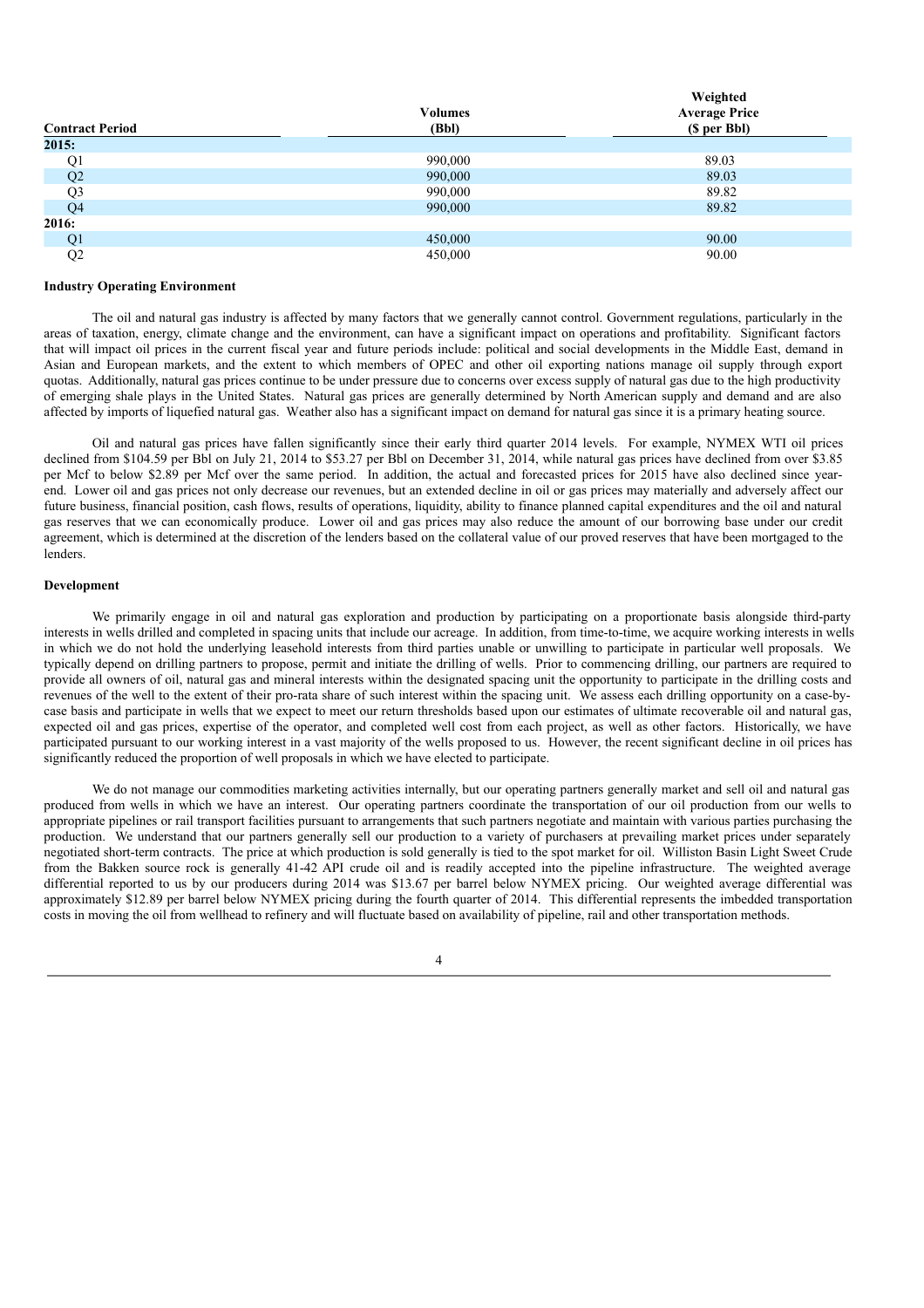#### **Competition**

The oil and natural gas industry is intensely competitive, and we compete with numerous other oil and natural gas exploration and production companies. Some of these companies have substantially greater resources than we have. Not only do they explore for and produce oil and natural gas, but also many carry on midstream and refining operations and market petroleum and other products on a regional, national or worldwide basis. The operations of other companies may be able to pay more for exploratory prospects and productive oil and natural gas properties. They may also have more resources to define, evaluate, bid for and purchase a greater number of properties and prospects than our financial or human resources permit.

Our larger or integrated competitors may be better able to absorb the burden of existing, and any changes to federal, state, and local laws and regulations than we can, which would adversely affect our competitive position. Our ability to discover reserves and acquire additional properties in the future will be dependent upon our ability and resources to evaluate and select suitable properties and to consummate transactions in this highly competitive environment. In addition, we may be at a disadvantage in producing oil and natural gas properties and bidding for exploratory prospects, because we have fewer financial and human resources than other companies in our industry. Should a larger and better financed company decide to directly compete with us, and be successful in its efforts, our business could be adversely affected.

#### **Marketing and Customers**

The market for oil and natural gas that will be produced from our properties depends on factors beyond our control, including the extent of domestic production and imports of oil and natural gas, the proximity and capacity of natural gas pipelines and other transportation facilities, demand for oil and natural gas, the marketing of competitive fuels and the effects of state and federal regulation. The oil and natural gas industry also competes with other industries in supplying the energy and fuel requirements of industrial, commercial and individual consumers.

Our oil production is expected to be sold at prices tied to the spot oil markets. Our natural gas production is expected to be sold under shortterm contracts and priced based on first of the month index prices or on daily spot market prices. We rely on our operating partners to market and sell our production. Our operating partners include a variety of exploration and production companies, from large publicly-traded companies to small, privately-owned companies. We do not believe the loss of any single operator would have a material adverse effect on our company as a whole.

#### **Title to Properties**

Our properties are subject to customary royalty interests, liens under indebtedness, liens incident to operating agreements, liens for current taxes and other burdens, including other mineral encumbrances and restrictions. Our credit agreement is also secured by a first lien on substantially all of our assets. We do not believe that any of these burdens materially interfere with the use of our properties or the operation of our business.

We believe that we have satisfactory title to or rights in all of our producing properties. As is customary in the oil and gas industry, minimal investigation of title is made at the time of acquisition of undeveloped properties. In most cases, we investigate title only when we acquire producing properties or before commencement of drilling operations.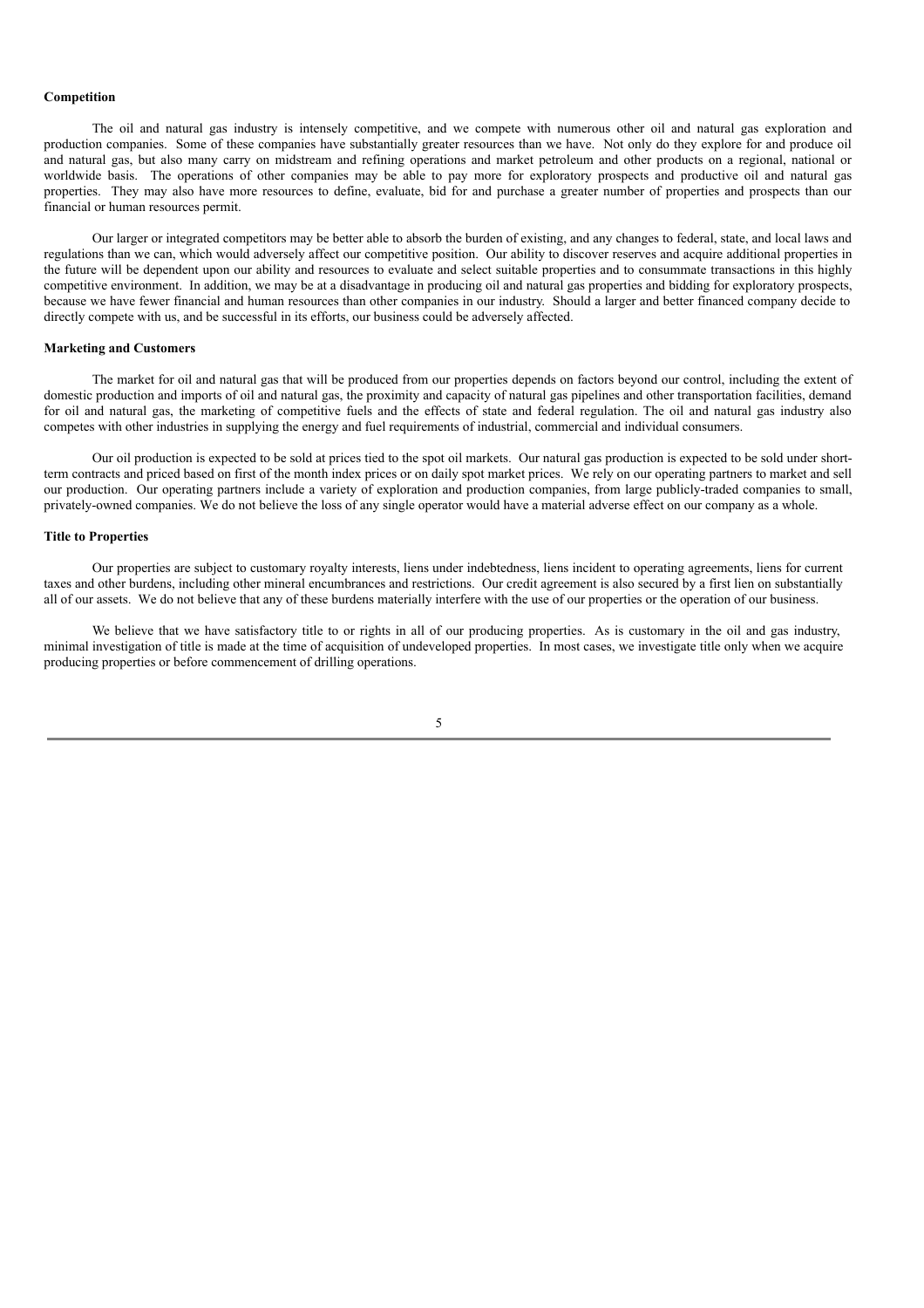#### **Seasonality**

Winter weather conditions and lease stipulations can limit or temporarily halt the drilling and producing activities of our operating partners and other oil and natural gas operations. These constraints and the resulting shortages or high costs could delay or temporarily halt the operations of our operating partners and materially increase our operating and capital costs. Such seasonal anomalies can also pose challenges for meeting well drilling objectives and may increase competition for equipment, supplies and personnel during the spring and summer months, which could lead to shortages and increase costs or delay or temporarily halt our operating partners' operations.

## **Principal Agreements Affecting Our Ordinary Business**

We do not own any physical real estate, but, instead, our acreage is comprised of leasehold interests subject to the terms and provisions of lease agreements that provide our company the right to drill and maintain wells in specific geographic areas. Lease arrangements that comprise our acreage positions are generally established using industry-standard terms that have been established and used in the oil and natural gas industry for many years. Some of our leases may be acquired from other parties that obtained the original leasehold interest prior to our acquisition of the leasehold interest.

In general, our lease agreements stipulate three to five year terms. Bonuses and royalty rates are negotiated on a case-by-case basis consistent with industry standard pricing. Once a well is drilled and production established, the leased acreage in the applicable spacing unit is considered developed acreage and is held by production. Other locations within the drilling unit created for a well may also be drilled at any time with no time limit as long as the lease is held by production. Given the current pace of drilling in the Bakken play at this time, we do not believe lease expiration issues will materially affect our North Dakota position.

#### **Governmental Regulation and Environmental Matters**

Our operations are subject to various rules, regulations and limitations impacting the oil and natural gas exploration and production industry as whole.

# *Regulation of Oil and Natural Gas Production*

Our oil and natural gas exploration, production and related operations are subject to extensive rules and regulations promulgated by federal, state, tribal and local authorities and agencies. For example, North Dakota and Montana require permits for drilling operations, drilling bonds and reports concerning operations and impose other requirements relating to the exploration and production of oil and natural gas. Such states may also have statutes or regulations addressing conservation matters, including provisions for the unitization or pooling of oil and natural gas properties, the location of wells, the method of drilling and casing wells, the surface use and restoration of properties upon which wells are drilled, the sourcing and disposal of water used in the process of drilling, completion and abandonment, the establishment of maximum rates of production from wells, and the regulation of spacing, plugging and abandonment of such wells. Failure to comply with any such rules and regulations can result in substantial penalties. The regulatory burden on the oil and natural gas industry will most likely increase our cost of doing business and may affect our profitability. Although we believe we are currently in substantial compliance with all applicable laws and regulations, because such rules and regulations are frequently amended or reinterpreted, we are unable to predict the future cost or impact of complying with such laws. Significant expenditures may be required to comply with governmental laws and regulations and may have a material adverse effect on our financial condition and results of operations. Additionally, currently unforeseen environmental incidents may occur or past non-compliance with environmental laws or regulations may be discovered. Therefore, we are unable to predict the future costs or impact of compliance. Additional proposals and proceedings that affect the oil and natural gas industry are regularly considered by Congress, the states, the Federal Energy Regulatory Commission ("FERC") and the courts. We cannot predict when or whether any such proposals may become effective.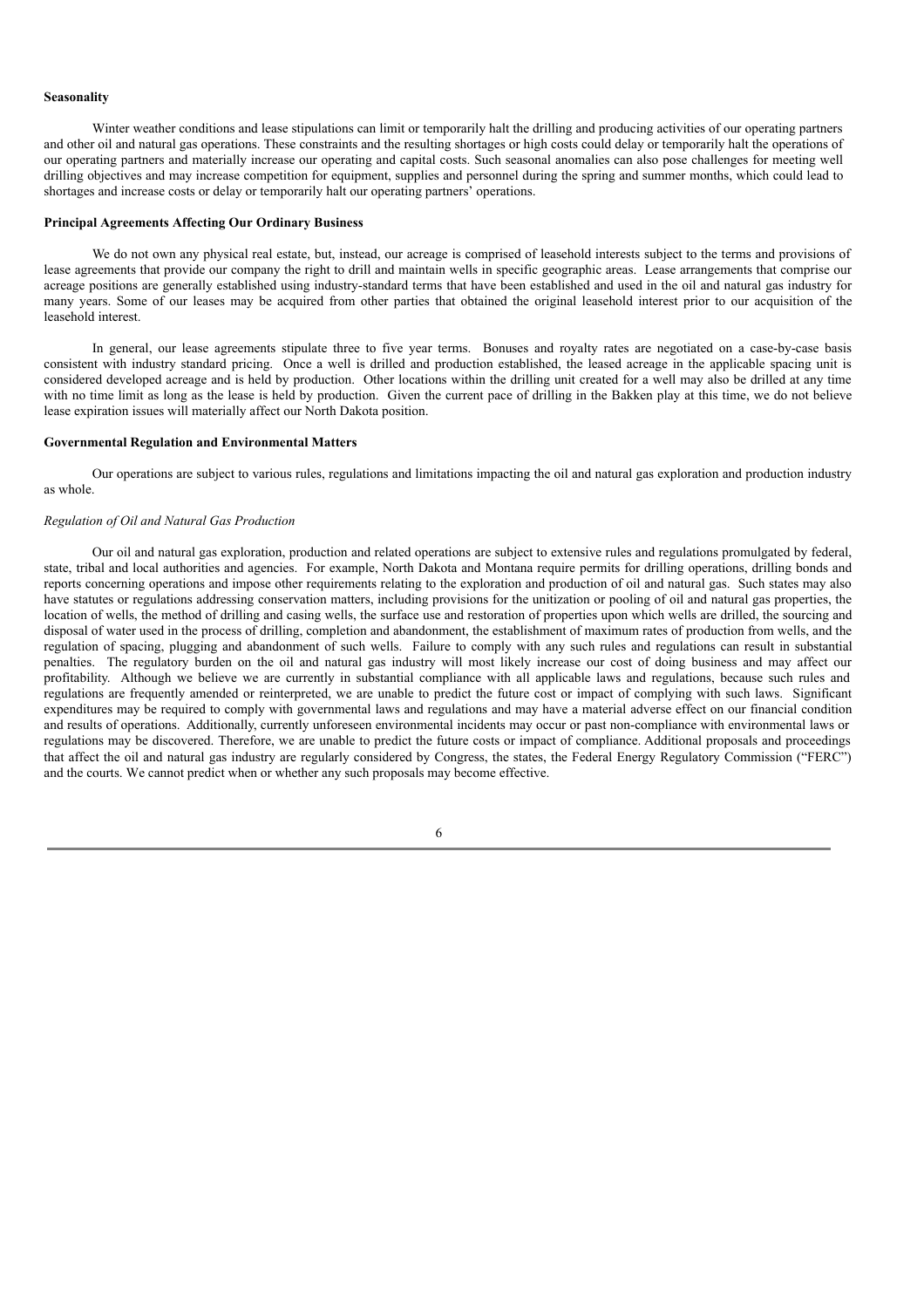# *Regulation of Production*

The production of oil and natural gas is subject to regulation under a wide range of local, state and federal statutes, rules, orders and regulations. Federal, state and local statutes and regulations require permits for drilling operations, drilling bonds and reports concerning operations. We own and our operating partners operate properties in North Dakota and Montana, which have regulations governing conservation matters, including provisions for the unitization or pooling of oil and natural gas properties, the establishment of maximum allowable rates of production from oil and natural gas wells, the regulation of well spacing, and plugging and abandonment of wells. The effect of these regulations is to limit the amount of oil and natural gas that we can produce from our wells and to limit the number of wells or the locations at which we can drill. Moreover, both states impose a production or severance tax with respect to the production and sale of oil, natural gas and natural gas liquids within their jurisdictions. The failure to comply with these rules and regulations can result in substantial penalties.

# *Regulation of Transportation of Oil*

Sales of crude oil, condensate and natural gas liquids are not currently regulated and are made at negotiated prices. Nevertheless, Congress could reenact price controls in the future. Our sales of crude oil are affected by the availability, terms and cost of transportation. The transportation of oil by common carrier pipelines is also subject to rate and access regulation. The FERC regulates interstate oil pipeline transportation rates under the Interstate Commerce Act. In general, interstate oil pipeline rates must be cost-based, although settlement rates agreed to by all shippers are permitted and market-based rates may be permitted in certain circumstances. Effective January 1, 1995, the FERC implemented regulations establishing an indexing system (based on inflation) for transportation rates for oil pipelines that allows a pipeline to increase its rates annually up to a prescribed ceiling, without making a cost of service filing. Every five years, the FERC reviews the appropriateness of the index level in relation to changes in industry costs. Most recently, on December 16, 2010, the FERC established a new price index for the five-year period beginning July 1, 2011.

Intrastate oil pipeline transportation rates are subject to regulation by state regulatory commissions. The basis for intrastate oil pipeline regulation, and the degree of regulatory oversight and scrutiny given to intrastate oil pipeline rates varies from state to state. Insofar as effective interstate and intrastate rates are equally applicable to all comparable shippers, we believe that the regulation of oil transportation rates will not affect our operations in any way that is of material difference from those of our competitors who are similarly situated.

Further, interstate and intrastate common carrier oil pipelines must provide service on a non-discriminatory basis. Under this open access standard, common carriers must offer service to all similarly situated shippers requesting service on the same terms and under the same rates. When oil pipelines operate at full capacity, access is generally governed by pro-rationing provisions set forth in the pipelines' published tariffs. Accordingly, we believe that access to oil pipeline transportation services generally will be available to us to the same extent as to our similarly situated competitors.

#### *Regulation of Transportation and Sales of Natural Gas*

Historically, the transportation and sale for resale of natural gas in interstate commerce has been regulated by the FERC under the Natural Gas Act of 1938 ("NGA"), the Natural Gas Policy Act of 1978 ("NGPA") and regulations issued under those statutes. In the past, the federal government has regulated the prices at which natural gas could be sold. While sales by producers of natural gas can currently be made at market prices, Congress could reenact price controls in the future.

Onshore gathering services, which occur upstream of FERC jurisdictional transmission services, are regulated by the states. Although the FERC has set forth a general test for determining whether facilities perform a non-jurisdictional gathering function or a jurisdictional transmission function, the FERC's determinations as to the classification of facilities is done on a case-by-case basis. State regulation of natural gas gathering facilities generally includes various safety, environmental and, in some circumstances, nondiscriminatory take requirements. Although such regulation has not generally been affirmatively applied by state agencies, natural gas gathering may receive greater regulatory scrutiny in the future.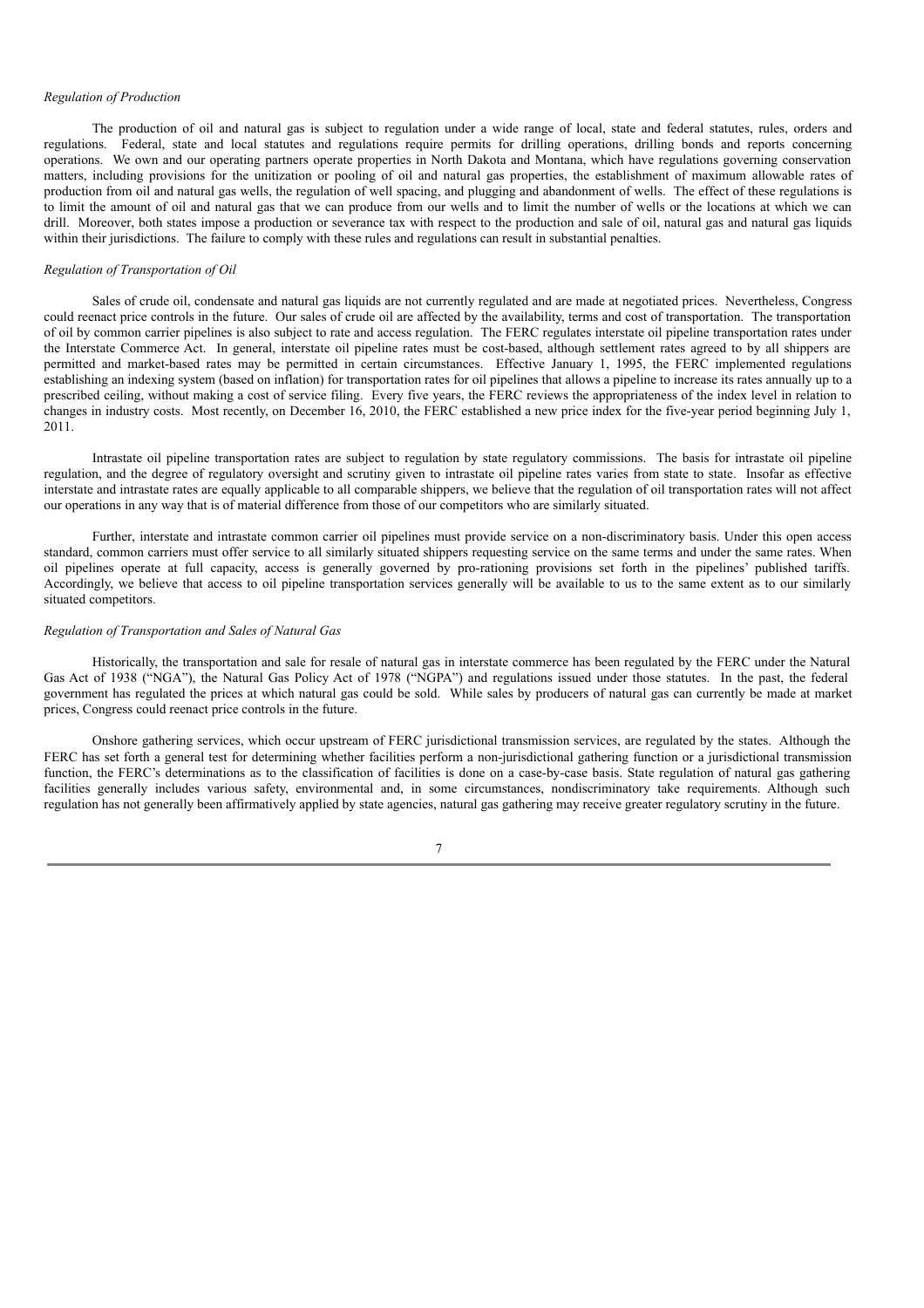Intrastate natural gas transportation and facilities are also subject to regulation by state regulatory agencies, and certain transportation services provided by intrastate pipelines are also regulated by FERC. The basis for intrastate regulation of natural gas transportation and the degree of regulatory oversight and scrutiny given to intrastate natural gas pipeline rates and services varies from state to state. Insofar as such regulation within a particular state will generally affect all intrastate natural gas shippers within the state on a comparable basis, we believe that the regulation of similarly situated intrastate natural gas transportation in any states in which we operate and ship natural gas on an intrastate basis will not affect our operations in any way that is of material difference from those of our competitors. Like the regulation of interstate transportation rates, the regulation of intrastate transportation rates affects the marketing of natural gas that we produce, as well as the revenues we receive for sales of our natural gas.

#### *Environmental Matters*

Our operations and properties are subject to extensive and changing federal, state and local laws and regulations relating to environmental protection, including the generation, storage, handling, emission, transportation and discharge of materials into the environment, and relating to safety and health. The recent trend in environmental legislation and regulation generally is toward stricter standards, and this trend will likely continue. These laws and regulations may:

- **·** require the acquisition of a permit or other authorization before construction or drilling commences and for certain other activities;
- **·** limit or prohibit construction, drilling and other activities on certain lands lying within wilderness and other protected areas; and
- **·** impose substantial liabilities for pollution resulting from its operations.

The permits required for our operations may be subject to revocation, modification and renewal by issuing authorities. Governmental authorities have the power to enforce their regulations, and violations are subject to fines or injunctions, or both. In the opinion of management, we are in substantial compliance with current applicable environmental laws and regulations, and have no material commitments for capital expenditures to comply with existing environmental requirements. Nevertheless, changes in existing environmental laws and regulations or in interpretations thereof could have a significant impact on our company, as well as the oil and natural gas industry in general.

The Comprehensive Environmental, Response, Compensation, and Liability Act ("CERCLA") and comparable state statutes impose strict, joint and several liability on owners and operators of sites and on persons who disposed of or arranged for the disposal of "hazardous substances" found at such sites. It is not uncommon for the neighboring landowners and other third parties to file claims for personal injury and property damage allegedly caused by the hazardous substances released into the environment. The Federal Resource Conservation and Recovery Act ("RCRA") and comparable state statutes govern the disposal of "solid waste" and "hazardous waste" and authorize the imposition of substantial fines and penalties for noncompliance. Although CERCLA currently excludes petroleum from its definition of "hazardous substance," state laws affecting our operations may impose clean-up liability relating to petroleum and petroleum related products. In addition, although RCRA classifies certain oil field wastes as "non-hazardous," such exploration and production wastes could be reclassified as hazardous wastes thereby making such wastes subject to more stringent handling and disposal requirements.

The Endangered Species Act ("ESA") seeks to ensure that activities do not jeopardize endangered or threatened animal, fish and plant species, nor destroy or modify the critical habitat of such species. Under ESA, exploration and production operations, as well as actions by federal agencies, may not significantly impair or jeopardize the species or its habitat. ESA provides for criminal penalties for willful violations of ESA. Other statutes that provide protection to animal and plant species and that may apply to our operations include, but are not necessarily limited to, the Fish and Wildlife Coordination Act, the Fishery Conservation and Management Act, the Migratory Bird Treaty Act and the National Historic Preservation Act. Although we believe that our operations will be in substantial compliance with such statutes, any change in these statutes or any reclassification of a species as endangered could subject our company (directly or indirectly through our operating partners) to significant expenses to modify our operations or could force discontinuation of certain operations altogether.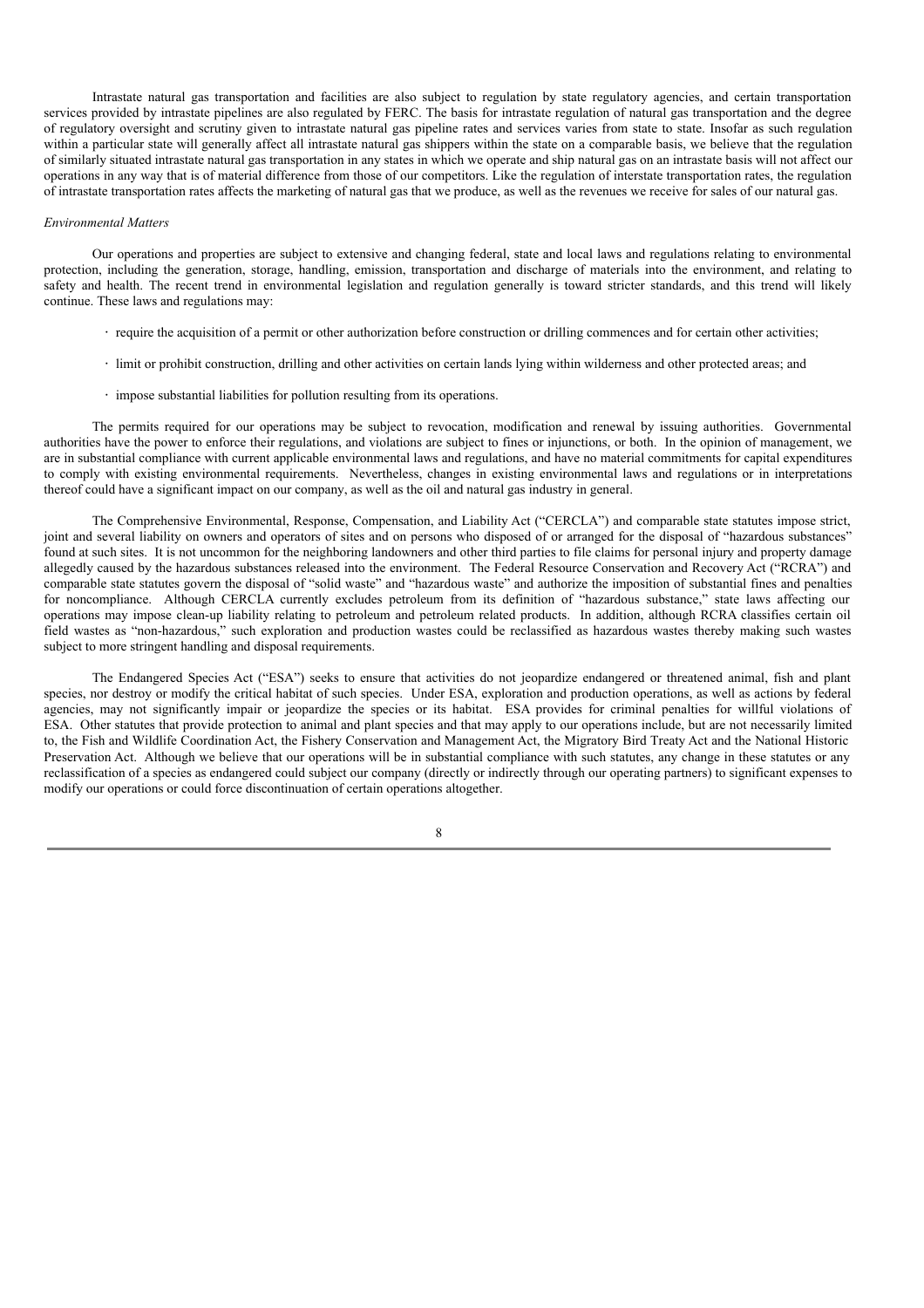On April 17, 2012, the U.S. Environmental Protection Agency (the "EPA") finalized rules proposed on July 28, 2011 that establish new air emission controls for oil and natural gas production and natural gas processing operations. Specifically, the EPA's rule package includes New Source Performance Standards to address emissions of sulfur dioxide and volatile organic compounds ("VOCs") and a separate set of emission standards to address hazardous air pollutants frequently associated with oil and natural gas production and processing activities. On August 5, 2013, the EPA issued final updates to its 2012 VOC performance standards for storage tanks. The rules establish specific new requirements regarding emissions from compressors, dehydrators, storage tanks and other production equipment. In addition, the rules revise leak detection requirements for natural gas processing plants. These rules may require a number of modifications to the operations of our third-party operating partners, including the installation of new equipment to control emissions from compressors. On January 15, 2015, the EPA announced that it will initiate a rulemaking to set standards for methane and VOC emissions from new and modified oil and gas production sources and natural gas-processing and transmission sources. Although we cannot predict the cost to comply with these new requirements at this point, compliance with these new rules could result in significant costs, including increased capital expenditures and operating costs, and could adversely impact our business.

These new regulations and proposals and any other new regulations requiring the installation of more sophisticated pollution control equipment could have a material adverse impact on our business, results of operations and financial condition.

The Federal Water Pollution Control Act of 1972, or the Clean Water Act (the "CWA"), imposes restrictions and controls on the discharge of produced waters and other pollutants into navigable waters. Permits must be obtained to discharge pollutants into state and federal waters and to conduct construction activities in waters and wetlands. The CWA and certain state regulations prohibit the discharge of produced water, sand, drilling fluids, drill cuttings, sediment and certain other substances related to the oil and gas industry into certain coastal and offshore waters without an individual or general National Pollutant Discharge Elimination System discharge permit. In addition, the Clean Water Act and analogous state laws require individual permits or coverage under general permits for discharges of storm water runoff from certain types of facilities. Some states also maintain groundwater protection programs that require permits for discharges or operations that may impact groundwater conditions. Costs may be associated with the treatment of wastewater and/or developing and implementing storm water pollution prevention plans. The CWA and comparable state statutes provide for civil, criminal and administrative penalties for unauthorized discharges of oil and other pollutants and impose liability on parties responsible for those discharges, for the costs of cleaning up any environmental damage caused by the release and for natural resource damages resulting from the release.

The underground injection of oil and natural gas wastes are regulated by the Underground Injection Control program authorized by the Safe Drinking Water Act. The primary objective of injection well operating requirements is to ensure the mechanical integrity of the injection apparatus and to prevent migration of fluids from the injection zone into underground sources of drinking water. Substantially all of the oil and natural gas production in which we have interest is developed from unconventional sources that require hydraulic fracturing as part of the completion process. Hydraulic fracturing involves the injection of water, sand and chemicals under pressure into the formation to stimulate gas production. Legislation to amend the Safe Drinking Water Act to repeal the exemption for hydraulic fracturing from the definition of "underground injection" and require federal permitting and regulatory control of hydraulic fracturing, as well as legislative proposals to require disclosure of the chemical constituents of the fluids used in the fracturing process, were proposed in recent sessions of Congress. The U.S. Congress continues to consider legislation to amend the Safe Drinking Water Act to subject hydraulic fracturing operations to regulation under the Act's Underground Injection Control Program to require disclosure of chemicals used in the hydraulic fracturing process.

Scrutiny of hydraulic fracturing activities continues in other ways. The federal government is currently undertaking several studies of hydraulic fracturing's potential impacts. Several states, including Montana and North Dakota where our properties are located, have also proposed or adopted legislative or regulatory restrictions on hydraulic fracturing. A number of municipalities in other states, including Colorado and Texas, have banned hydraulic fracturing. New York State's ban on hydraulic fracturing was recently upheld by the Courts. We cannot predict whether any other legislation will ever be enacted and if so, what its provisions would be. If additional levels of regulation and permits were required through the adoption of new laws and regulations at the federal or state level, which could lead to delays, increased operating costs and process prohibitions that would materially adversely affect our revenue and results of operations.

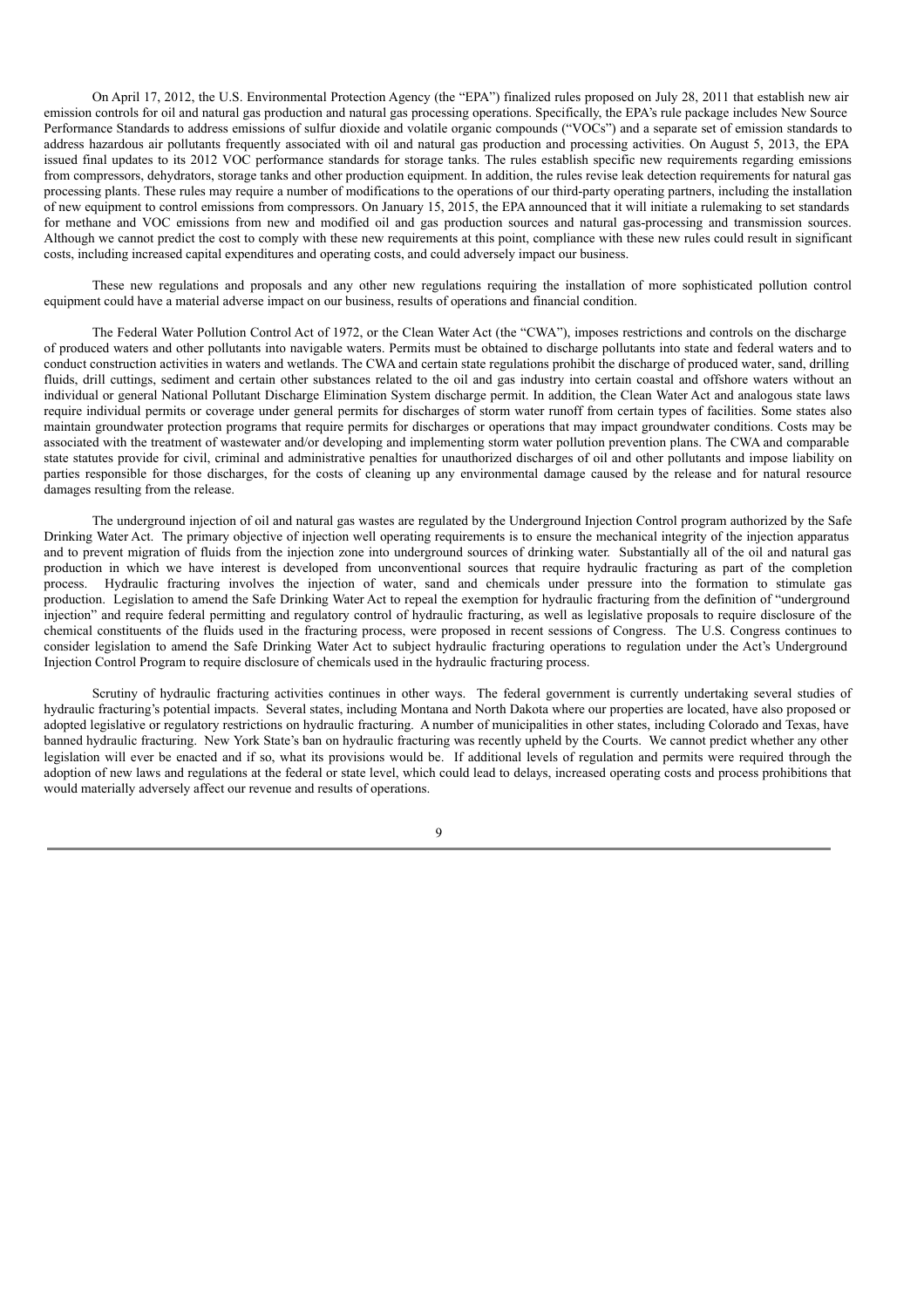The National Environmental Policy Act ("NEPA") establishes a national environmental policy and goals for the protection, maintenance and enhancement of the environment and provides a process for implementing these goals within federal agencies. A major federal agency action having the potential to significantly impact the environment requires review under NEPA. Many of the activities of our third-party operating partners are covered under categorical exclusions which results in a shorter NEPA review process. The Council on Environmental Quality has announced an intention to reinvigorate NEPA reviews and on March 12, 2012, issued final guidance that may result in longer review processes that could lead to delays and increased costs that could materially adversely affect our revenues and results of operations.

#### **Climate Change**

Significant studies and research have been devoted to climate change and global warming, and climate change has developed into a major political issue in the United States and globally. Certain research suggests that greenhouse gas emissions contribute to climate change and pose a threat to the environment. Recent scientific research and political debate has focused in part on carbon dioxide and methane incidental to oil and natural gas exploration and production.

In the United States, legislative and regulatory initiatives are underway to limit greenhouse gas ("GHG") emissions. The U.S. Congress has considered legislation that would control GHG emissions through a "cap and trade" program and several states have already implemented programs to reduce GHG emissions. The U.S. Supreme Court determined that GHG emissions fall within the federal Clean Air Act, or the CAA, definition of an "air pollutant." In response the EPA promulgated an endangerment finding paving the way for regulation of GHG emissions under the CAA. In 2010, the EPA issued a final rule, known as the "Tailoring Rule," that makes certain large stationary sources and modification projects subject to permitting requirements for greenhouse gas emissions under the Clean Air Act. On June 23, 2014, the U.S. Supreme Court in *Utility Air Regulatory Group v. EPA*, held that the EPA's "Tailoring Rule" was invalid, but held that if a source was subject to Prevention of Significant Deterioration ("PSD") or Title V based on emissions of conventional pollutants like sulfur dioxide, particulates, nitrogen dioxide, carbon monoxide, ozone or lead, then the EPA could also require the source to control GHG emissions and the source would have to install Best Available Control Technology to do so. As a result, a source no longer is required to meet PSD and Title V permitting requirements based solely on its GHG emissions, but may still have to control GHG emissions if it is an otherwise regulated source. On February 23, 2014, Colorado became the first state in the nation to adopt rules to control methane emissions from oil and gas facilities. Subsequently, the Obama administration has approved rules that would require controls on methane emissions from certain oil and gas facilities. To the extent our third party operating partners are required to further control methane emissions, such controls could impact our business.

In addition, in September 2009, the EPA issued a final rule requiring the reporting of GHGs from specified large GHG emission sources in the United States beginning in 2011 for emissions in 2010. On November 30, 2010, the EPA published a final rule expanding its existing GHG emissions reporting to include onshore and offshore oil and natural gas systems beginning in 2012. Our third party operating partners are required to report their greenhouse gas emissions under these rules. Because regulation of GHG emissions is relatively new, further regulatory, legislative and judicial developments are likely to occur. Such developments may affect how these GHG initiatives will impact us. Moreover, while the U.S. Supreme Court held in its June 2011 decision *American Electric Power Co. v. Connecticut* that, with respect to claims concerning GHG emissions, the federal common law of nuisance was displaced by the federal Clean Air Act, the Court left open the question of whether tort claims against sources of GHG emissions alleging property damage may proceed under state common law. There thus remains some litigation risk for such claims. Due to the uncertainties surrounding the regulation of and other risks associated with GHG emissions, we cannot predict the financial impact of related developments on us.

Legislation or regulations that may be adopted to address climate change could also affect the markets for our products by making our products more or less desirable than competing sources of energy. To the extent that our products are competing with higher greenhouse gas emitting energy sources, our products would become more desirable in the market with more stringent limitations on greenhouse gas emissions. To the extent that our products are competing with lower greenhouse gas emitting energy sources such as solar and wind, our products would become less desirable in the market with more stringent limitations on greenhouse gas emissions. We cannot predict with any certainty at this time how these possibilities may affect our operations.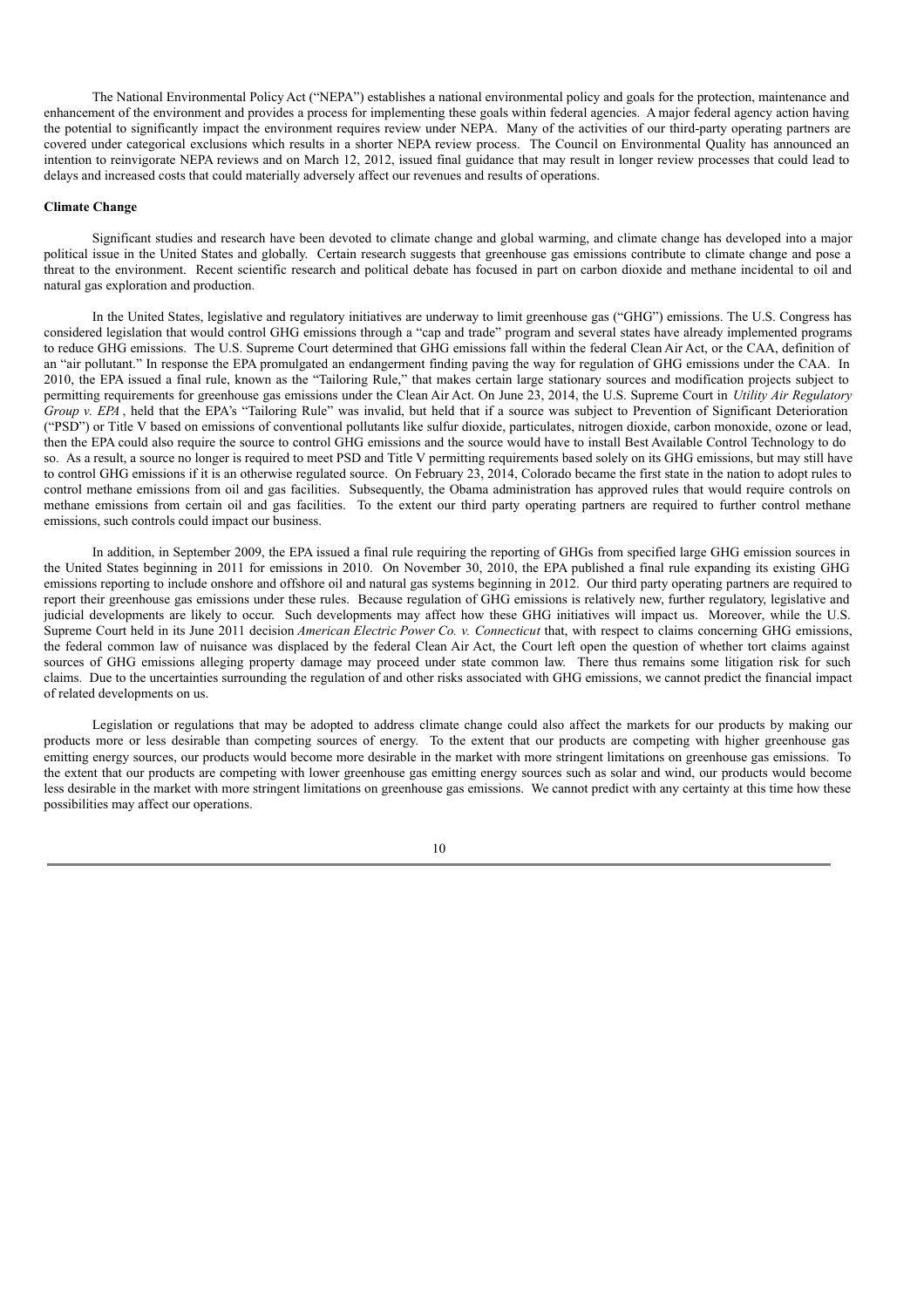The majority of scientific studies on climate change suggest that stronger storms may occur in the future in the areas where we operate, although the scientific studies are not unanimous. Although operators may take steps to mitigate physical risks from storms, no assurance can be given that future storms will not have a material adverse effect on our business.

#### **Employees**

We currently have 23 full time employees. We may hire additional technical or administrative personnel as appropriate. However, we do not expect a significant change in the number of full time employees over the next 12 months based upon our currently-projected business plan. We are using and will continue to use the services of independent consultants and contractors to perform various professional services. We believe that this use of third-party service providers enhances our ability to contain general and administrative expenses.

#### **Office Locations**

Our executive offices are located at 315 Manitoba Avenue, Suite 200, Wayzata, Minnesota 55391. Our office space consists of 4,653 square feet of leased space. Our Denver office is located at 1775 Sherman Street, Suite 2010, Denver, Colorado 80202 and consists of 1,900 square feet of leased space. We believe our current office space is sufficient to meet our needs for the foreseeable future.

# **Organizational Background**

Our company took its present form on March 20, 2007, when Northern Oil and Gas, Inc. ("Northern"), a Nevada corporation engaged in our current business, merged with and into our subsidiary, with Northern remaining as the surviving corporation (the "Merger"). Northern then merged into us, and we were the surviving corporation. We then changed our name to Northern Oil and Gas, Inc. As a result of the Merger, Northern was deemed to be the acquiring company for financial reporting purposes and the transaction was accounted for as a reverse merger. Our primary operations are now those formerly operated by Northern as well as other business activities since March 2007.

On June 30, 2010, we reincorporated in the State of Minnesota from the State of Nevada pursuant to a plan of merger between Northern Oil and Gas, Inc., a Nevada corporation, and Northern Oil and Gas, Inc., a Minnesota corporation and wholly-owned subsidiary of the Nevada corporation. Upon the reincorporation, each outstanding certificate representing shares of the Nevada corporation's common stock was deemed, without any action by the holders thereof, to represent the same number and class of shares of our company's common stock. As of June 30, 2010, the rights of our shareholders began to be governed by Minnesota corporation law and our current articles of incorporation and bylaws.

#### **Available Information – Reports to Security Holders**

Our website address is www.northernoil.com. We make available on this website, free of charge, our annual reports on Form 10-K, quarterly reports on Form 10-Q, current reports on Form 8-K and amendments to those reports as soon as reasonably practicable after we electronically file those materials with, or furnish those materials to, the SEC. These filings are also available to the public at the SEC's Public Reference Room at 100 F Street, NE, Room 1580, Washington, DC 20549. The public may obtain information on the operation of the Public Reference Room by calling the SEC at 1-800-SEC-0330. Electronic filings with the SEC are also available on the SEC internet website at www.sec.gov.

We have also posted to our website our Audit Committee Charter, Compensation Committee Charter, Nominating Committee Charter and our Code of Business Conduct and Ethics, in addition to all pertinent company contact information.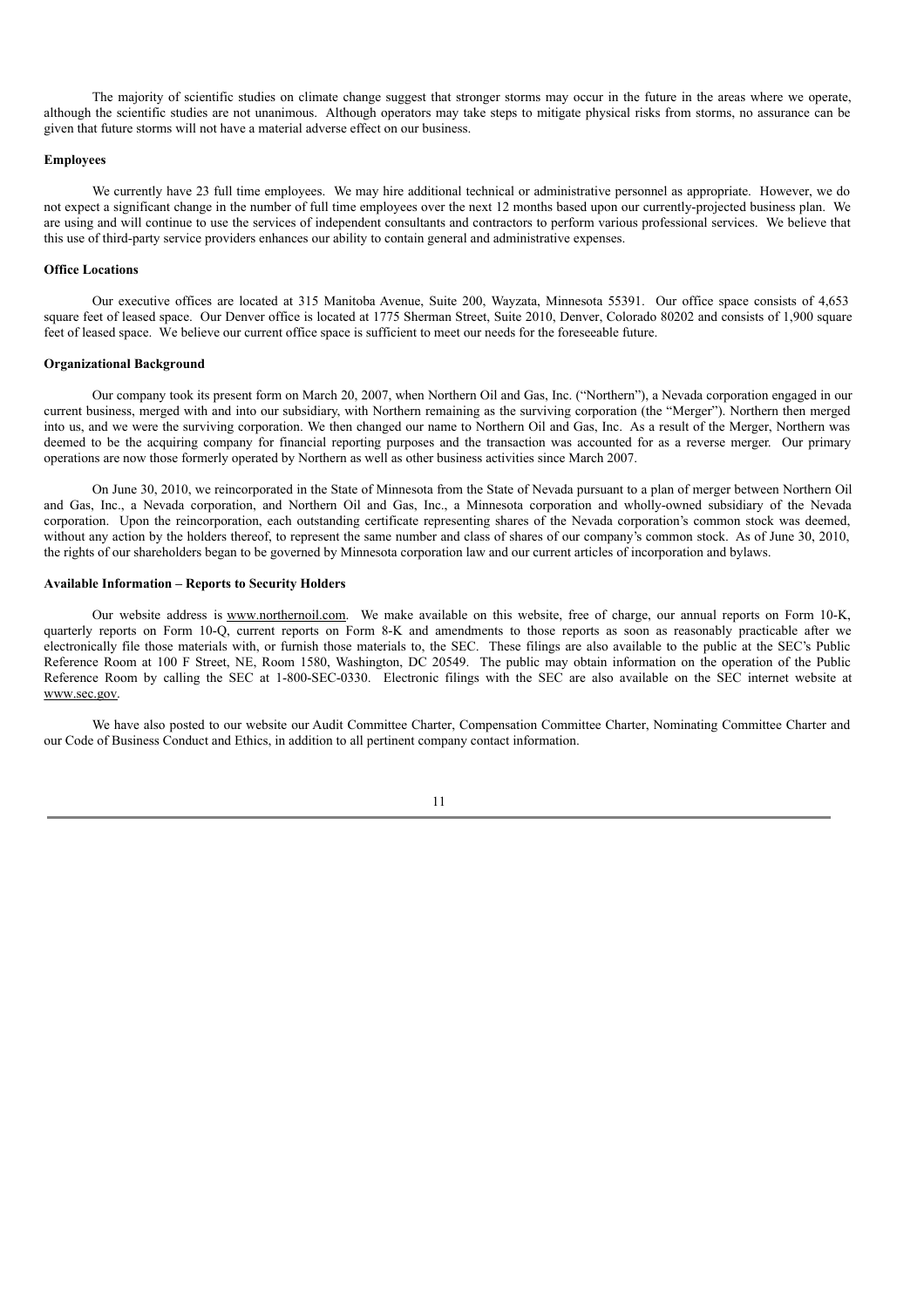# **Item 1A.** *Risk Factors*

# **Risks Related to our Business**

# Oil and natural gas prices are volatile. A protracted period of depressed oil and natural gas prices could adversely affect our financial position, *results of operations and cash flow.*

The oil and natural gas markets are very volatile, and we cannot predict future oil and natural gas prices. The prices we receive for our oil and natural gas production heavily influences our revenue, profitability, access to capital and future rate of growth. The prices we receive for our production and the levels of our production depend on numerous factors beyond our control. These factors include, but are not limited to, the following:

- · changes in global supply and demand for oil and natural gas;
- · the actions of OPEC and other major oil producing countries;
- · the price and quantity of imports of foreign oil and natural gas;
- · political and economic conditions, including embargoes, in oil-producing countries or affecting other oil-producing activity;
- · the level of global oil and natural gas exploration and production activity;
- · the level of global oil and natural gas inventories;
- · weather conditions;
- · technological advances affecting energy consumption;
- · domestic and foreign governmental regulations;
- · proximity and capacity of oil and natural gas pipelines and other transportation facilities;
- · the price and availability of competitors' supplies of oil and natural gas in captive market areas; and
- · the price and availability of alternative fuels.

Lower oil and natural gas prices may not only decrease our revenues but also may reduce the amount of oil and natural gas that our operators can produce economically and therefore potentially lower our reserve bookings. A substantial or extended decline in oil or natural gas prices may result in impairments of our proved oil and natural gas properties and may materially and adversely affect our future business, financial condition, results of operations, liquidity or ability to finance planned capital expenditures. To the extent commodity prices received from production are insufficient to fund planned capital expenditures, we may be required to reduce spending or borrow or issue additional equity to cover any such shortfall. Lower oil and natural gas prices may also reduce the amount of our borrowing base under our revolving credit facility, which is determined at the discretion of the lenders based on the collateral value of our proved reserves that have been mortgaged to the lenders and is subject to redetermination from time to time as provided in our credit agreement.

#### Our estimated reserves are based on many assumptions that may prove to be inaccurate. Any material inaccuracies in these reserve estimates or *underlying assumptions will materially af ect the quantities and present value of our reserves.*

Determining the amount of oil and natural gas recoverable from various formations involves significant complexity and uncertainty. No one can measure underground accumulations of oil or natural gas in an exact way. Oil and natural gas reserve engineering requires subjective estimates of underground accumulations of oil and/or natural gas and assumptions concerning future oil and natural gas prices, production levels, and operating and development costs. Some of our reserve estimates are made without the benefit of a lengthy production history, and are less reliable than estimates based on a lengthy production history. As a result, estimated quantities of proved reserves and projections of future production rates and the timing of development expenditures may prove to be inaccurate.

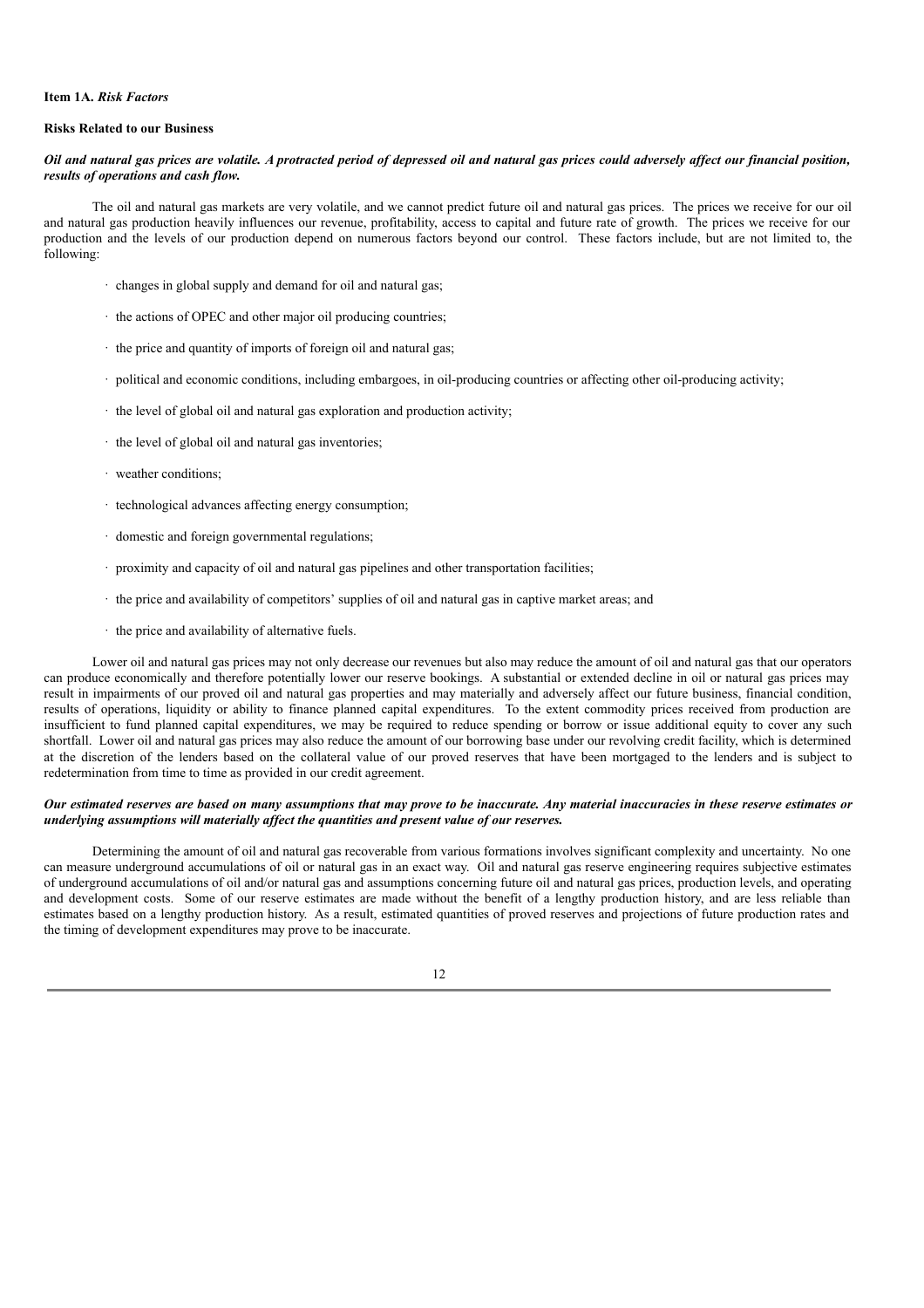We routinely make estimates of oil and natural gas reserves in connection with managing our business and preparing reports to our lenders and investors. We make these reserve estimates using various assumptions, including assumptions as to oil and natural gas prices, drilling and operating expenses, capital expenditures, taxes and availability of funds. Some of these assumptions are inherently subjective, and the accuracy of our reserve estimates relies in part on the ability of our management team, reserve engineers and other advisors to make accurate assumptions. Any significant variance from these assumptions by actual figures could greatly affect our estimates of reserves, the economically recoverable quantities of oil, natural gas and NGLs attributable to any particular group of properties, the classifications of reserves based on risk of recovery, and estimates of the future net cash flows. Numerous changes over time to the assumptions on which our reserve estimates are based, as described above, often result in the actual quantities of oil, natural gas and NGLs we ultimately recover being different from our reserve estimates. Any significant variance could materially affect the estimated quantities and present value of reserves shown in this Annual Report on Form 10-K and subsequent reports we file with the SEC. In addition, we may adjust estimates of net proved reserves to reflect production history, results of exploration and development, prevailing oil and natural gas prices and any other factors, many of which are beyond our control.

#### Drilling for and producing oil, natural gas and NGLs are high risk activities with many uncertainties that could adversely affect our financial *condition or results of operations.*

Our operators' drilling activities are subject to many risks, including the risk that they will not discover commercially productive reservoirs. Drilling for oil or natural gas can be uneconomical, not only from dry holes, but also from productive wells that do not produce sufficient revenues to be commercially viable. In addition, drilling and producing operations on our acreage may be curtailed, delayed or canceled by our operators as a result of other factors, including:

- · the high cost, shortages or delivery delays of equipment and services;
- · shortages of or delays in obtaining water for hydraulic fracturing operations;
- · unexpected operational events;
- · adverse weather conditions;
- · facility or equipment malfunctions;
- · title problems;
- · pipeline ruptures or spills;
- · compliance with environmental and other governmental requirements;
- · unusual or unexpected geological formations;
- · loss of drilling fluid circulation;
- · formations with abnormal pressures;
- · environmental hazards, such as oil, natural gas or well fluids spills or releases, pipeline or tank ruptures and discharges of toxic gas;
- · fires;
- · blowouts, craterings and explosions;
- · uncontrollable flows of oil, natural gas or well fluids; and
- · pipeline capacity curtailments.

Any of these events can cause substantial losses, including personal injury or loss of life, damage to or destruction of property, natural resources and equipment, pollution, environmental contamination, loss of wells and regulatory penalties.

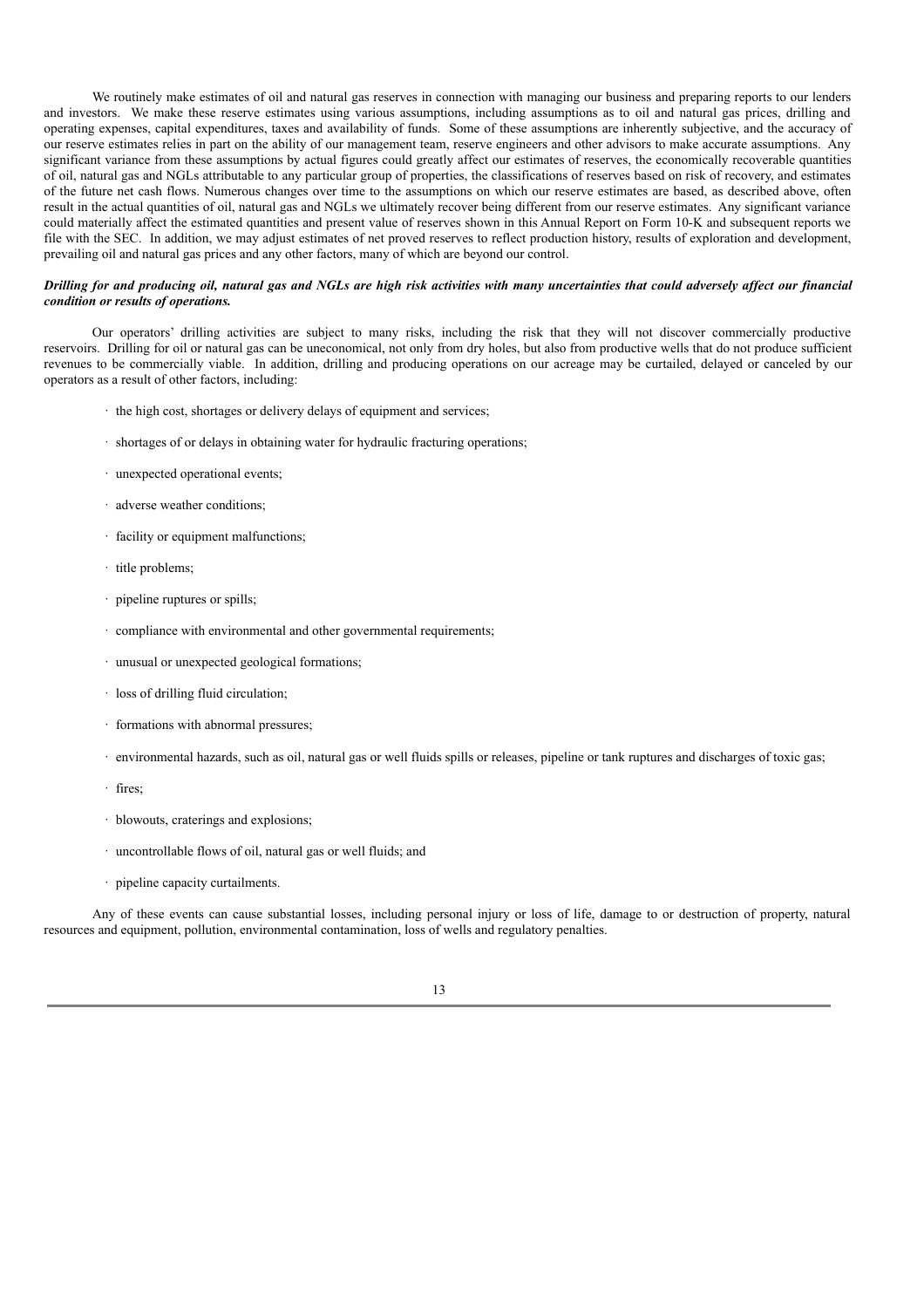We ordinarily maintain insurance against various losses and liabilities arising from our operations; however, insurance against all operational risks is not available to us. Additionally, we may elect not to obtain insurance if we believe that the cost of available insurance is excessive relative to the perceived risks presented. Losses could therefore occur for uninsurable or uninsured risks or in amounts in excess of existing insurance coverage. The occurrence of an event that is not fully covered by insurance could have a material adverse impact on our business activities, financial condition and results of operations.

#### If oil or natural gas prices remain depressed or drilling efforts are unsuccessful, we may be required to record writedowns of our oil and natural *gas properties.*

We could be required to write down the carrying value of certain of our oil and natural gas properties. Writedowns may occur when oil and natural gas prices are low, or if we have downward adjustments to our estimated proved reserves, increases in our estimates of operating or development costs, deterioration in drilling results or mechanical problems with wells where the cost to redrill or repair is not supported by the expected economics.

Under the full cost method of accounting, capitalized oil and gas property costs less accumulated depletion and net of deferred income taxes may not exceed an amount equal to the present value, discounted at  $10\%$ , of estimated future net revenues from proved oil and gas reserves plus the cost of unproved properties not subject to amortization (without regard to estimates of fair value), or estimated fair value, if lower, of unproved properties that are subject to amortization. Should capitalized costs exceed this ceiling, an impairment would be recognized.

At December 31, 2014, we performed an impairment review using prices that reflect an average of 2014's monthly prices as prescribed pursuant to the SEC's guidelines. These average prices used in the December 31, 2014 impairment review are significantly higher than the actual and currently forecasted prices in 2015. As lower average monthly pricing is reflected in the trailing 12-month average pricing calculation, the present value of our future net revenues would decline and impairment could be recognized. If this significantly lower pricing environment persists we expect we could be required to writedown the value of our oil and gas properties. Given the current oil and natural gas pricing environment, we believe we could have noncash ceiling test write-downs of our oil and natural gas properties in 2015. The quarterly ceiling test considers many factors including reserves, capital expenditure estimates and trailing 12-month average prices. SEC defined prices for each quarter in 2014 were as follows:

|                                               | <b>NYMEX Oil</b><br>Price | <b>Henry Hub</b><br><b>Gas Price</b> |
|-----------------------------------------------|---------------------------|--------------------------------------|
| <b>SEC Defined Prices for 12-Months Ended</b> | (per Bbl)                 | (per MMBtu)                          |
| December 31, 2014                             | 94.99                     | 4.35                                 |
| September 30, 2014                            | 99.08                     | 4.24                                 |
| June 30, 2014                                 | 100.11                    | 4.10                                 |
| March 31, 2014                                | 98.30                     | 3.99                                 |

#### *Our future success depends on our ability to replace reserves that our operators produce.*

Because the rate of production from oil and natural gas properties generally declines as reserves are depleted, our future success depends upon our ability to economically find or acquire and produce additional oil and natural gas reserves. Except to the extent that we acquire additional properties containing proved reserves, conduct successful exploration and development activities or, through engineering studies, identify additional behind-pipe zones or secondary recovery reserves, our proved reserves will decline as our reserves are produced. Future oil and natural gas production, therefore, is highly dependent upon our level of success in acquiring or finding additional reserves that are economically recoverable. We cannot assure you that we will be able to find or acquire and develop additional reserves at an acceptable cost.

We may acquire significant amounts of unproved property to further our development efforts. Development and exploratory drilling and production activities are subject to many risks, including the risk that no commercially productive reservoirs will be discovered. We acquire both proved and producing properties as well as undeveloped acreage that we believe will enhance growth potential and increase our earnings over time. However, we cannot assure you that all of these properties will contain economically viable reserves or that we will not abandon our initial investments. Additionally, we cannot assure you that unproved reserves or undeveloped acreage that we acquire will be profitably developed, that new wells drilled on our properties will be productive or that we will recover all or any portion of our investments in our properties and reserves.

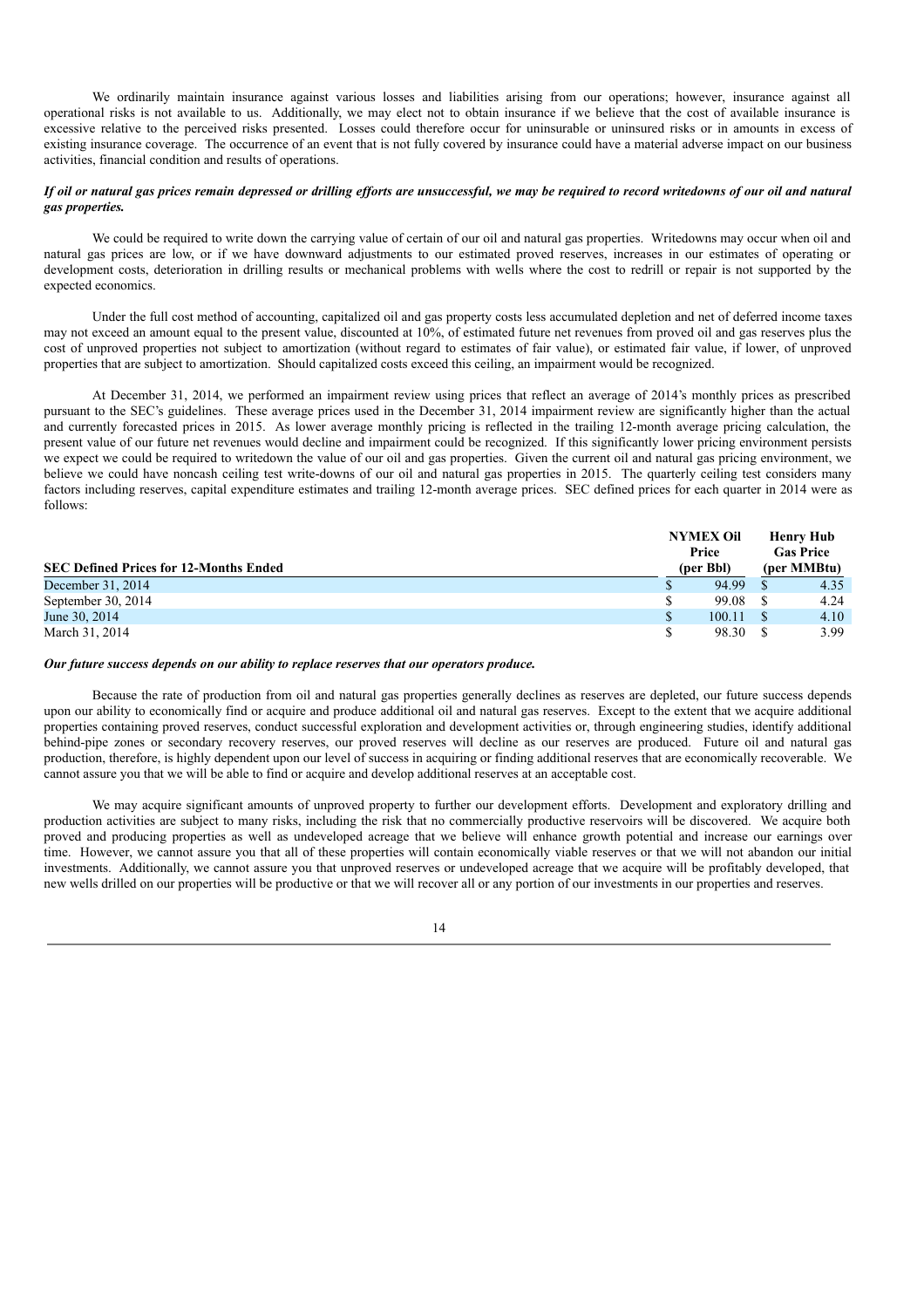#### As a non-operator, our development of successful operations relies extensively on third-parties, which could have a material adverse effect on our *results of operation.*

We have only participated in wells operated by third-parties. Our current ability to develop successful business operations depends on the success of our operators. If our operators are not successful in the development, exploitation, production and exploration activities relating to our leasehold interests, or are unable or unwilling to perform, our financial condition and results of operation would be materially adversely affected.

Our operators will make decisions in connection with their operations (subject to their contractual and legal obligations to other owners of working interests), which may not be in our best interests.

Additionally, we may have virtually no ability to exercise influence over the operational decisions of our operators, including the setting of capital expenditure budgets and drilling locations and schedules. Dependence on our operators could prevent us from realizing our target returns for those locations. The success and timing of development activities by our operators will depend on a number of factors that will largely be outside of our control, including:

- · the timing and amount of capital expenditures;
- · their expertise and financial resources;
- · approval of other participants in drilling wells;
- · selection of technology; and
- · the rate of production of reserves, if any.

# We could experience periods of higher costs as activity levels in the Williston Basin fluctuate or if commodity prices rise. These increases could *reduce our profitability, cash flow, and ability to complete development activities as planned.*

The last several years has seen increased activity and investment in the Williston Basin. As activity in the Williston Basin increases, competition for equipment, labor and supplies is also expected to increase. Likewise, higher oil, natural gas and NGL prices generally increase the demand for equipment, labor and supplies, and can lead to shortages of, and increasing costs for, drilling equipment, services and personnel. Shortages of, or increasing costs for, experienced drilling crews and equipment and services could restrict our operating partners' ability to drill the wells and conduct the operations that we currently expect.

In addition, capital and operating costs in the oil and natural gas industry have generally risen during periods of increasing commodity prices as producers seek to increase production in order to capitalize on higher commodity prices. In situations where cost inflation exceeds commodity price inflation, our profitability and cash flow, and our operators' ability to complete development activities as scheduled and on budget, may be negatively impacted. Any delay in the drilling of new wells or significant increase in drilling costs could reduce our revenues and cash available to make payments on our debt obligations.

# Our lack of industry and geographical diversification may increase the risk of an investment in our company.

Our business focus is on the oil and natural gas industry in a limited number of properties that are primarily in the areas of the Williston Basin located in Montana and North Dakota. While other companies may have the ability to manage their risk by diversification, the narrow focus of our business, in terms of both the industry focus and geographic scope of our business, means that we will likely be impacted more acutely by factors affecting our industry or the region in which we operate than we would if our business were more diversified. As a result of the narrow industry focus of our business, we may be disproportionately exposed to the effects of regional supply and demand factors, delays or interruptions of production from wells in this area caused by governmental regulation, processing or transportation capacity constraints, market limitations, weather events or interruption of the processing or transportation of oil or natural gas. Additionally, we may be exposed to further risks, such as changes in field-wide rules and regulations that could cause us to permanently or temporarily shut-in all of our wells within the Williston Basin. We do not currently intend to broaden either the nature or geographic scope of our business.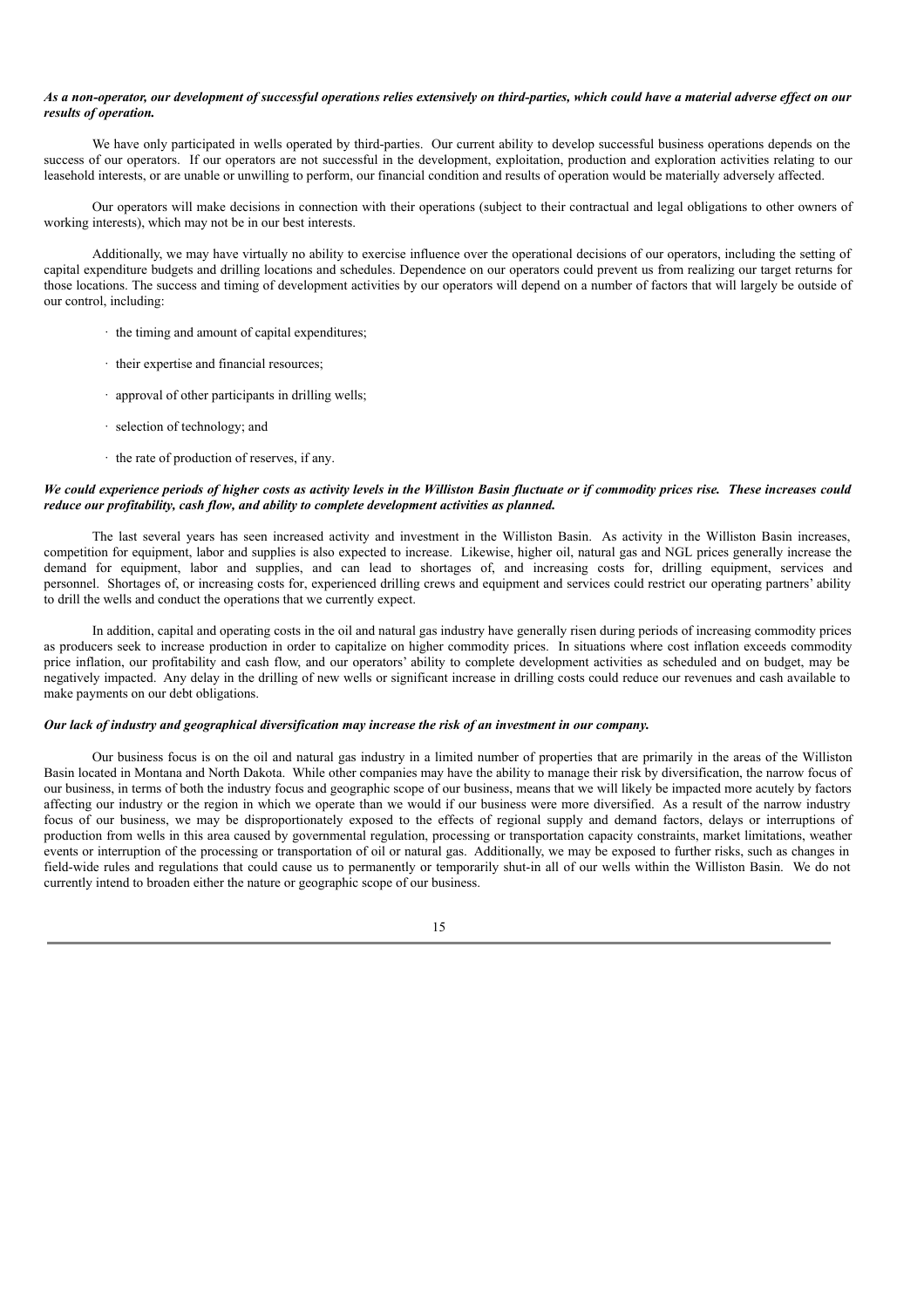# Locations that the operators of our properties decide to drill may not yield oil or natural gas in commercially viable quantities.

The cost of drilling, completing and operating a well is often uncertain, and cost factors can adversely affect the economics of a well. Our efforts will be uneconomical if the operators of our properties drill dry holes or wells that are productive but do not produce enough to be commercially viable after drilling, operating and other costs. If the operators of our properties drill future wells that are identified as dry holes, the drilling success rate would decline and may adversely affect our results of operations.

## *Our derivatives activities could result in financial losses or could reduce our cash flow.*

We enter into swaps, collars or other derivatives arrangements from time to time to hedge our expected production depending on projected production levels and expected market conditions. While intended to mitigate the effects of volatile oil and natural gas prices, such transactions may limit our potential gains and increase our potential losses if oil and natural gas prices were to rise substantially over the price established by the hedge.

Our actual future production may be significantly higher or lower than we estimate at the time we enter into derivative contracts for such period. If the actual amount of production is higher than we estimate, we will have greater commodity price exposure than we intended. If the actual amount of production is lower than the notional amount that is subject to our derivative financial instruments, we might be forced to satisfy all or a portion of our derivative transactions without the benefit of the cash flow from our sale of the underlying physical commodity, resulting in a substantial diminution of our liquidity. As a result of these factors, our hedging activities may not be as effective as we intend in reducing the volatility of our cash flows, and in certain circumstances may actually increase the volatility of our cash flows. In addition, such transactions may expose us to the risk of loss in certain circumstances, including instances in which:

- · a counterparty to our derivative contracts is unable to satisfy its obligations under the contracts;
- · our production is less than expected; or
- there is a widening of price differentials between delivery points for our production and the delivery point assumed in the derivative arrangement.

# Our net operating loss carryforwards may be limited under Section 382 of the Internal Revenue Code by certain changes in the ownership of our *company.*

We have net operating loss ("NOL") carryforwards that we may use to offset against taxable income for U.S. federal income tax purposes. At December 31, 2014, we had an estimated NOL carryforward of approximately \$516.5 million for United States federal tax return purposes. However, Section 382 of the Internal Revenue Code of 1986, as amended, may limit the NOLs that we may use in any year for U.S. federal income tax purposes in the event of certain changes in ownership of our company. Any limitation on our ability to use NOLs could, depending on the extent of such limitation, result in higher U.S. federal income taxes being paid (and therefore a reduction in cash) than if such NOLs were available as an offset against such income for U.S. federal income tax reporting purposes. In addition, if the limitation under Section 382 is triggered, it could result in a significant charge to earnings in the period in which it is triggered.

#### The present value of future net cash flows from our proved reserves is not necessarily the same as the current market value of our estimated *proved reserves.*

We base the estimated discounted future net cash flows from our proved reserves using a 12-month average price and costs in effect on the day of the estimate. However, actual future net cash flows from our oil and natural gas properties will be affected by factors such as:

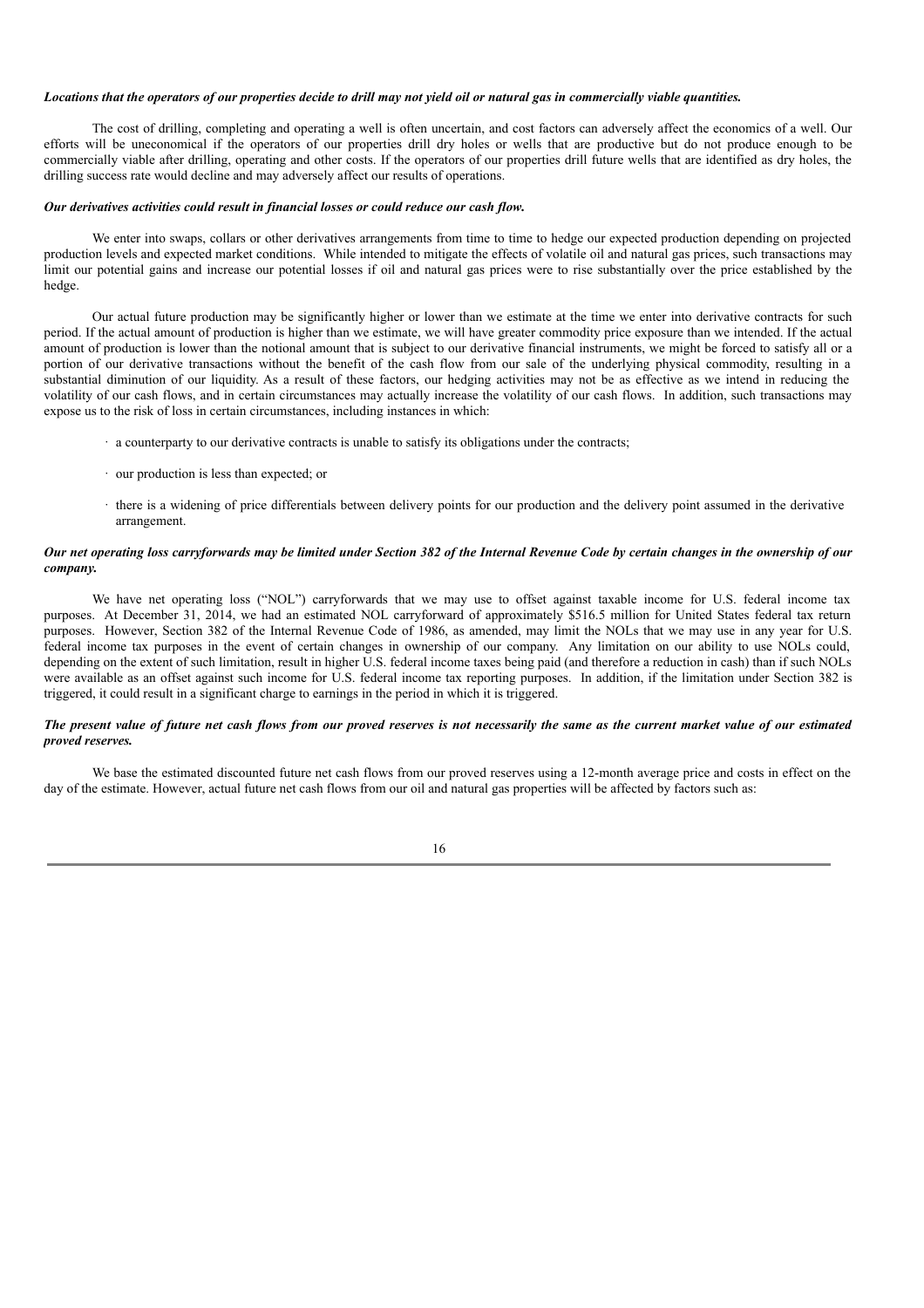- · the volume, pricing and duration of our oil and natural gas hedging contracts;
- · actual prices we receive for oil, natural gas and NGLs;
- · our actual operating costs in producing oil, natural gas and NGLs;
- · the amount and timing of our capital expenditures;
- · the amount and timing of actual production; and
- · changes in governmental regulations or taxation.

The timing of both our production and our incurrence of expenses in connection with the development and production of oil and natural gas properties will affect the timing of actual future net cash flows from proved reserves, and thus their actual present value. In addition, the 10% discount factor we use when calculating discounted future net cash flows may not be the most appropriate discount factor based on interest rates in effect from time to time and risks associated with us or the oil and natural gas industry in general. Any material inaccuracies in these reserve estimates or underlying assumptions will materially affect the quantities and present value of our reserves, which could adversely affect our business, results of operations and financial condition.

#### Our business depends on oil and natural gas transportation and processing facilities and other assets that are owned by third parties.

The marketability of our oil and natural gas depends in part on the availability, proximity and capacity of pipeline systems, processing facilities, oil trucking fleets and rail transportation assets owned by third parties. The lack of available capacity on these systems and facilities, whether as a result of proration, physical damage, scheduled maintenance or other reasons, could result in the shut-in of producing wells or the delay or discontinuance of development plans for our properties. The curtailments arising from these and similar circumstances may last from a few days to several months. In many cases, operators are provided only with limited, if any, notice as to when these circumstances will arise and their duration. In addition, many of our wells are drilled in locations in the Williston Basin that are serviced only to a limited extent, if at all, by gathering and transportation pipelines, which may or may not have sufficient capacity to transport production from all of the wells in the area. As a result, we rely on third party oil trucking to transport a significant portion of our production to third party transportation pipelines, rail loading facilities and other market access points. Any significant curtailment in gathering system or pipeline capacity, or the unavailability of sufficient third party trucking or rail capacity, could adversely affect our business, results of operations and financial condition.

#### Certain of our undeveloped leasehold acreage is subject to leases that will expire over the next several years unless production is established or *operations are commenced on units containing the acreage or the leases are extended.*

A significant portion of our acreage is not currently held by production or held by operations. Unless production in paying quantities is established or operations are commenced on units containing these leases during their terms, the leases will expire. If our leases expire and we are unable to renew the leases, we will lose our right to participate in the development of the related properties. Drilling plans for these areas are generally in the discretion of third party operators and are subject to change based on various factors that are beyond our control, such as: the availability and cost of capital, equipment, services and personnel; seasonal conditions; regulatory and third party approvals; oil, NGL and natural gas prices; results of title work; gathering system and other transportation constraints; drilling costs and results; and production costs. As of December 31, 2014, we estimate that we had leases that were not developed that represented 22,029 net acres potentially expiring in 2015, 14,718 net acres potentially expiring in 2016, 14,081 net acres potentially expiring in 2017 and 16,849 net acres potentially expiring in 2018 and beyond.

#### Seasonal weather conditions adversely affect operators' ability to conduct drilling activities in the areas where our properties are located.

Seasonal weather conditions can limit drilling and producing activities and other operations in our operating areas and as a result, a majority of the drilling on our properties is generally performed during the summer and fall months. These seasonal constraints can pose challenges for meeting well drilling objectives and increase competition for equipment, supplies and personnel during the summer and fall months, which could lead to shortages and increase costs or delay operations. Additionally, many municipalities impose weight restrictions on the paved roads that lead to jobsites due to the muddy conditions caused by spring thaws. This could limit access to jobsites and operators' ability to service wells in these areas.

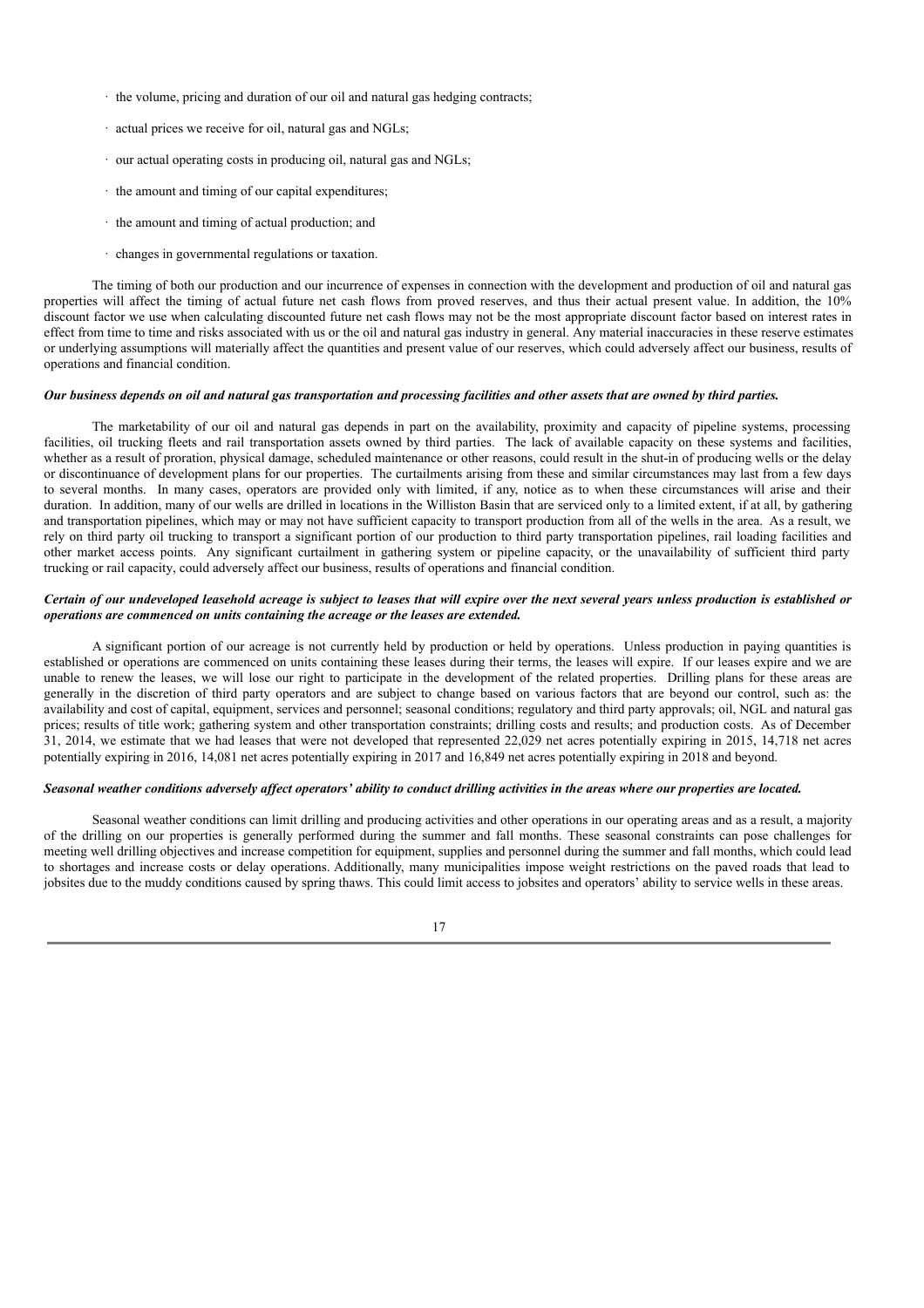# *Significant capital expenditures are required to develop our properties and replace our reserves.*

Our exploration, development and acquisition activities require substantial capital expenditures. Historically, we have funded our capital expenditures through a combination of cash flow from operations, our credit facility, debt issuances, and equity issuances. We have also engaged in asset sales from time to time. If our access to capital were limited due to numerous factors, which could include a decrease in operating cash flow due to lower oil and natural gas prices or decreased production or deterioration of the credit and capital markets, we would have a reduced ability to replace our reserves. We may not be able to incur additional bank debt, issue debt or equity, engage in asset sales or access other methods of financing on acceptable terms to develop our properties and/or meet our reserve replacement requirements.

The amount available for borrowing under our credit facility is subject to a borrowing base which is determined by our lenders, at their discretion, taking into account our estimated proved reserves and is subject to periodic redeterminations based on pricing models determined by the lenders at such time. The decline in oil and natural gas prices in 2008 adversely impacted the value of our estimated proved reserves and, in turn, the market values used by our lenders to determine our borrowing base. Oil and natural gas prices have fallen significantly since their early third quarter 2014 levels. For example, oil prices declined from \$104.59 per Bbl on July 21, 2014 to \$53.27 per Bbl on December 31, 2014, while natural gas prices have declined from over \$3.85 per Mcf to below \$2.89 per Mcf over the same period. In addition, the actual and forecasted prices for 2015 have also declined since year-end. If commodity prices (particularly oil prices) remain, it will have similar adverse effects on our reserves and borrowing base and reduce our ability to replace our reserves.

# We may be unable to obtain additional capital that we will require to implement our business plan, which could restrict our ability to grow.

Future acquisitions and future exploration, development, production and marketing activities, will require a substantial amount of capital. Cash reserves, cash from operations and borrowings under our revolving credit facility may not be sufficient to fund both our continuing operations and our planned growth. We may require additional capital to continue to grow our business through acquisitions and to further expand our exploration and development programs. We may be unable to obtain additional capital if and when required.

We may pursue sources of additional capital through various financing transactions or arrangements, including joint venturing of projects, debt financing, equity financing or other means. We may not be successful in consummating suitable financing transactions in the time period required or at all, and we may not be able to obtain the capital we require by other means. If the amount of capital we are able to raise from financing activities, together with our cash from operations, is not sufficient to satisfy our capital requirements, we may not be able to implement our business plan and may be required to scale back our operations, sell assets at unattractive prices or obtain financing on unattractive terms, any of which could adversely affect our business, results of operations and financial condition.

#### The development of our proved undeveloped reserves in the Williston Basin and other areas of operation may take longer and may require higher levels of capital expenditures than we currently anticipate. Therefore, our undeveloped reserves may not be ultimately developed or produced,

Approximately 49% of our estimated net proved reserves were classified as proved undeveloped as of December 31, 2014. Development of these reserves may take longer and require higher levels of capital expenditures than we currently anticipate. Delays in the development of our reserves or increases in costs to drill and develop such reserves will reduce the PV-10 value of our estimated proved undeveloped reserves and future net revenues estimated for such reserves and may result in some projects becoming uneconomic. In addition, delays in the development of reserves could cause us to have to reclassify our proved reserves as unproved reserves.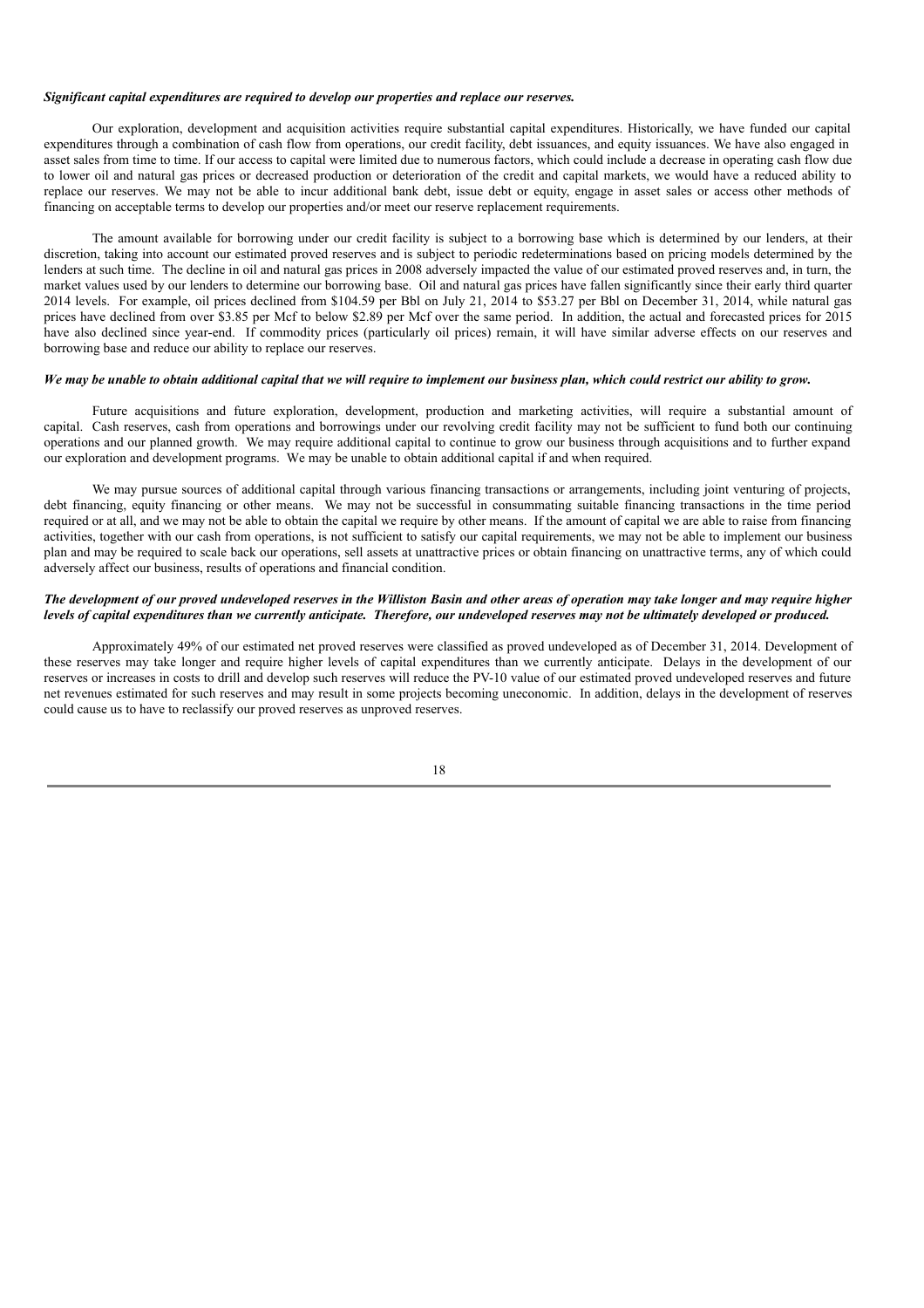# Our acquisition strategy will subject us to certain risks associated with the inherent uncertainty in evaluating properties for which we have limited *information.*

We have expanded our operations in part through acquisitions. Our decision to acquire a property will depend in part on the evaluation of data obtained from production reports and engineering studies, geophysical and geological analyses and seismic and other information, the results of which are often inconclusive and subject to various interpretations. Also, our reviews of acquired properties are inherently incomplete because it generally is not feasible to perform an in-depth review of the individual properties involved in each acquisition. Even a detailed review of records and properties may not necessarily reveal existing or potential problems, nor will it permit us to become sufficiently familiar with the properties to assess fully their deficiencies and potential. Inspections may not always be performed on every well, and environmental problems, such as ground water contamination, are not necessarily observable even when an inspection is undertaken.

Any acquisition involves other potential risks, including, among other things:

- · the validity of our assumptions about reserves, future production, revenues and costs;
- · a decrease in our liquidity by using a significant portion of our cash from operations or borrowing capacity to finance acquisitions;
- · a significant increase in our interest expense or financial leverage if we incur additional debt to finance acquisitions;
- · the assumption of unknown liabilities, losses or costs for which we are not indemnified or for which our indemnity is inadequate;
- · an inability to hire, train or retain qualified personnel to manage and operate our growing business and assets; and
- · an increase in our costs or a decrease in our revenues associated with any potential royalty owner or landowner claims or disputes.

# The loss of any member of our management team, upon whose knowledge, relationships with industry participants, leadership and technical expertise we rely could diminish our ability to conduct our operations, and harm our ability to execute our business plan.

Our success depends heavily upon the continued contributions of those members of our management team whose knowledge, relationships with industry participants, leadership and technical expertise would be difficult to replace. In particular, our ability to successfully acquire additional properties, to increase our reserves, to participate in drilling opportunities and to identify and enter into commercial arrangements depends on developing and maintaining close working relationships with industry participants. In addition, our ability to select and evaluate suitable properties and to consummate transactions in a highly competitive environment is dependent on our management team's knowledge and expertise in the industry. To continue to develop our business, we rely on our management team's knowledge and expertise in the industry and will use our management team's relationships with industry participants, specifically those of Mr. Reger our Chief Executive Officer, to enter into strategic relationships, which may take the form of joint ventures with other private parties and contractual arrangements with other oil and natural gas companies.

Although all of the members of our management team have entered into employment agreements with us, they may terminate their employment with our company at any time. If we were to lose members of our management team, we may not be able to replace the knowledge that they possess. In addition, we may not be able to establish or maintain strategic relationships with industry participants. If we were to lose the services of the members of our management team, our ability to conduct our operations and execute our business plan could be materially harmed.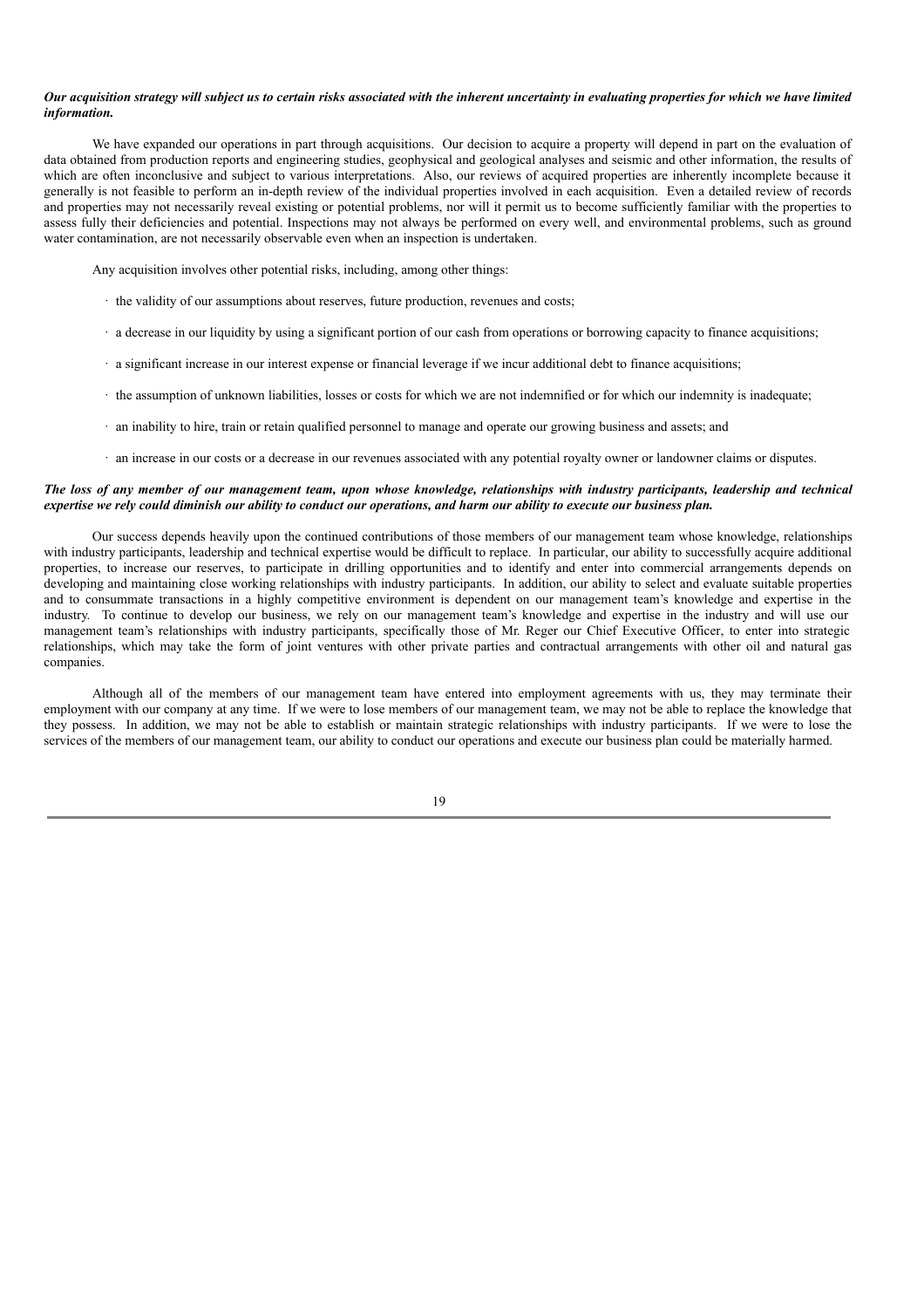# *Deficiencies of title to our leased interests could significantly af ect our financial condition.*

We typically do not incur the expense of a title examination prior to acquiring oil and natural gas leases or undivided interests in oil and natural gas leases or other developed rights. If an examination of the title history of a property reveals that an oil or natural gas lease or other developed rights have been purchased in error from a person who is not the owner of the mineral interest desired, our interest would substantially decline in value or be eliminated. In such cases, the amount paid for such oil or natural gas lease or leases or other developed rights may be lost. It is generally our practice not to incur the expense of retaining lawyers to examine the title to the mineral interest to be acquired. Rather, we typically rely upon the judgment of oil and natural gas lease brokers or landmen who perform the fieldwork in examining records in the appropriate governmental or county clerk's office before attempting to acquire a lease or other developed rights in a specific mineral interest.

Prior to drilling an oil or natural gas well, however, it is the normal practice in the oil and natural gas industry for the person or company acting as the operator of the well to obtain a preliminary title review of the spacing unit within which the proposed oil or natural gas well is to be drilled to ensure there are no obvious deficiencies in title to the well. Frequently, as a result of such examinations, certain curative work must be done to correct deficiencies in the marketability of the title, such as obtaining affidavits of heirship or causing an estate to be administered. Such curative work entails expense, and the operator may elect to proceed with a well despite defects to the title identified in the preliminary title opinion. Our failure to obtain perfect title to our leaseholds may adversely affect our current production and reserves and our ability in the future to increase production and reserves.

# *Competition in obtaining rights to explore and develop oil and natural gas reserves.*

The oil and natural gas industry is highly competitive. Other oil and natural gas companies may seek to acquire oil and natural gas leases and other properties and services we will need to operate our business in the areas in which we expect to operate. This competition is increasingly intense as prices of oil and natural gas on the commodities markets have risen in recent years. Additionally, other companies engaged in our line of business may compete with us from time to time in obtaining capital from investors. Competitors include larger companies which, in particular, may have access to greater resources, may be more successful in the recruitment and retention of qualified employees and may conduct their own refining and petroleum marketing operations, which may give them a competitive advantage. In addition, actual or potential competitors may be strengthened through the acquisition of additional assets and interests. If we are unable to compete effectively or respond adequately to competitive pressures, our results of operation and financial condition may be materially adversely affected.

# Insufficient transportation or refining capacity in the Williston Basin could cause significant fluctuations in our realized oil and natural gas *prices.*

The Williston Basin crude oil business environment has historically been characterized by periods when oil production has surpassed local transportation and refining capacity, resulting in substantial discounts in the price received for crude oil versus prices quoted for WTI crude oil. Although additional Williston Basin transportation takeaway capacity has been added over the last several years, production also increased substantially during the same period. The increased production coupled with delays in rail car arrivals and commissioning of rail loading facilities has caused price differentials to significantly increase at times.

#### Crude oil from the Bakken/Three Forks formations may pose unique hazards that may have an adverse effect on our operations.

The U.S. Department of Transportation ("USDOT") recently concluded that crude oil from the Bakken/Three Forks formations has a higher volatility than most other U.S. crude oil and thus is more ignitable and flammable. Based on that information, and several fires involving rail transportation of crude oil, USDOT has started a rulemaking to develop new requirements for shipping crude oil by rail. In addition, the rail industry has adopted increased precautions for crude shipments. Any new restrictions that significantly affect transportation of crude oil production could materially and adversely affect our financial condition, results of operations and cash flows.

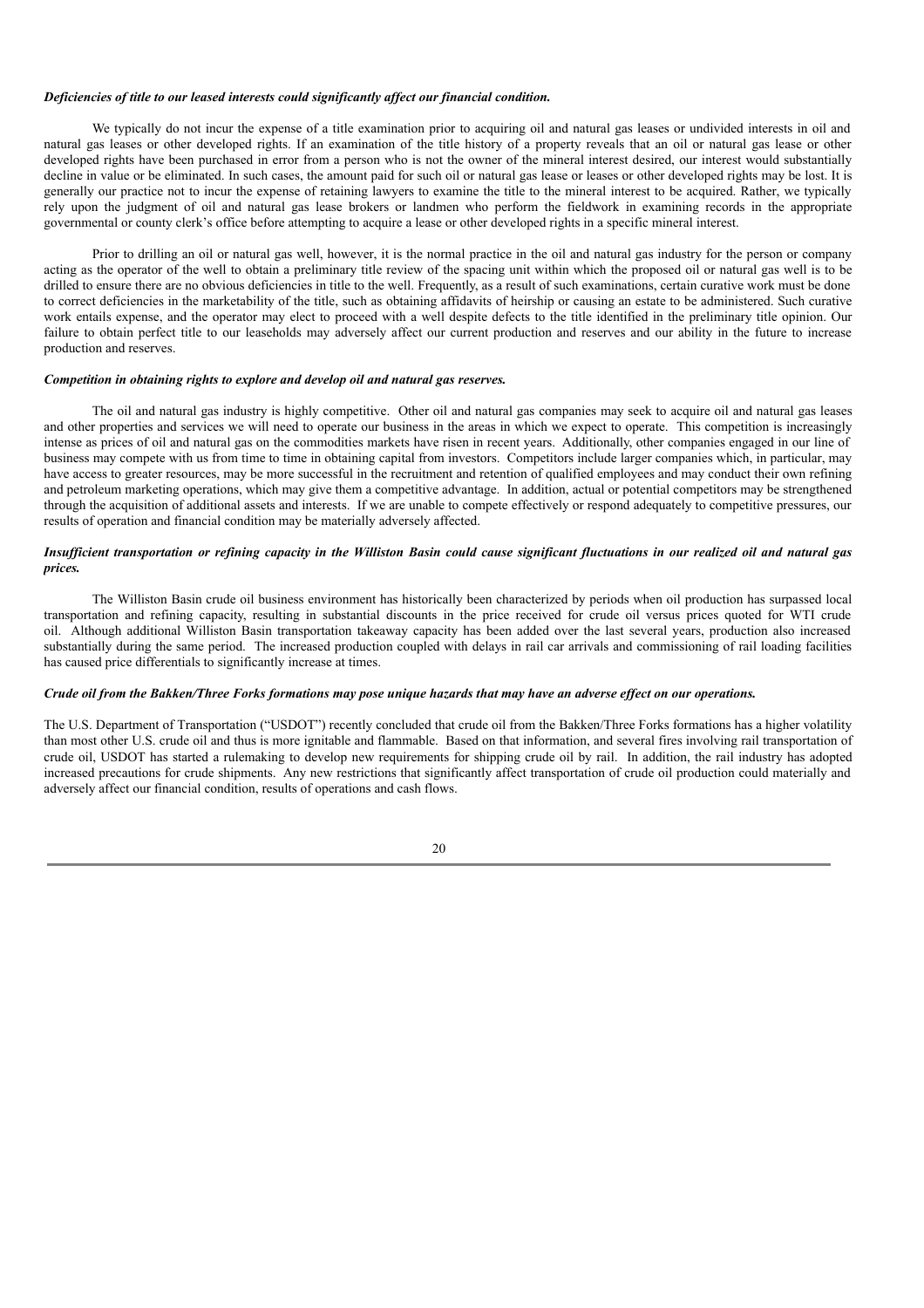# Market conditions or operational impediments may hinder our access to oil and natural gas markets or delay our production.

Market conditions or the unavailability of satisfactory oil and natural gas transportation arrangements may hinder our access to oil and natural gas markets or delay our production. The availability of a ready market for our oil and natural gas production depends on a number of factors, including the demand for and supply of oil and natural gas and the proximity of reserves to pipelines and terminal facilities. Our ability to market our production depends, in substantial part, on the availability and capacity of gathering systems, pipelines and processing facilities owned and operated by third-parties. Our failure to obtain such services on acceptable terms could materially harm our business. We may be required to shut in wells due to lack of a market or inadequacy or unavailability of crude oil or natural gas pipelines or gathering system capacity. If our production becomes shutin for any of these or other reasons, we would be unable to realize revenue from those wells until other arrangements were made to deliver the products to market.

# *Our derivative activities expose us to potential regulatory risks*.

The Federal Trade Commission ("FTC"), Federal Regulatory Commission ("FERC") and the Commodities Futures Trading Commission ("CFTC") have statutory authority to monitor certain segments of the physical and futures energy commodities markets. These agencies have imposed broad regulations prohibiting fraud and manipulation of such markets. With regard to derivative activities that we undertake with respect to oil, natural gas, NGLs, or other energy commodities, we are required to observe the market-related regulations enforced by these agencies. Failure to comply with such regulations, as interpreted and enforced, could have a material adverse effect on our business, results of operations and financial condition.

#### Legislative and regulatory developments could have an adverse effect on our ability to use derivative instruments to reduce the effect of *commodity price, interest rate and other risks associated with our business*.

In July of 2010, the United States Congress enacted the Dodd-Frank Wall Street Reform and Consumer Protection Act ("Dodd-Frank Act"), which contains measures aimed at increasing the transparency and stability of the over-the-counter ("OTC") derivatives market and preventing excessive speculation. In November 2013, the CFTC re-proposed implementing regulations imposing position limits for certain physical commodity contracts in the major energy markets and economically equivalent futures, options and swaps, with exemptions for certain bona fide hedging positions. The CFTC's initial position limit rules were vacated by a federal court in 2012. It is not clear when the newly-proposed rules on position limits would become effective. CFTC rules under the Dodd-Frank Act also may impose clearing and trade execution requirements in connection with our derivatives activities, although currently those requirements do not extend to derivatives based on physical commodities in the energy markets and some or all of our derivatives activities may be exempt from such requirements based on our non-financial end-user status. Regulations issued under the Dodd-Frank Act also may require certain counterparties to our derivative instruments to spin off some of their derivatives activities to a separate entity, which may not be as creditworthy as the current counterparty. Such spin-offs may occur at any time until mid-2015 depending on regulators' decisions to allow a transitional period for a given counterparty. The legislation and regulations could significantly increase the cost of derivative contracts (including from swap recordkeeping and reporting requirements and through requirements to post collateral which could adversely affect our available liquidity), materially alter the terms of derivative contracts, reduce the availability of derivatives to protect against risks we encounter, reduce our ability to monetize or restructure our existing derivative contracts, and increase our exposure to less creditworthy counterparties. We maintain an active hedging program related to oil price risks. The Dodd-Frank Act and rules and regulations thereunder could reduce trading positions and the market-making activities of our counterparties. If we reduce our use of derivatives as a result of legislation and regulations or any resulting changes in the derivatives markets, our results of operations may become more volatile and our cash flows may be less predictable, which could adversely affect our ability to plan for and fund capital expenditures or to make payments on our debt obligations. Finally, the legislation was intended, in part, to reduce the volatility of oil and natural gas prices, which some legislators attributed to speculative trading in derivatives and commodity instruments related to oil and natural gas. Our revenues could therefore be adversely affected if a consequence of the legislation and regulations is to lower commodity prices. Any of these consequences could have a material adverse effect on our business, our financial condition, and our results of operations.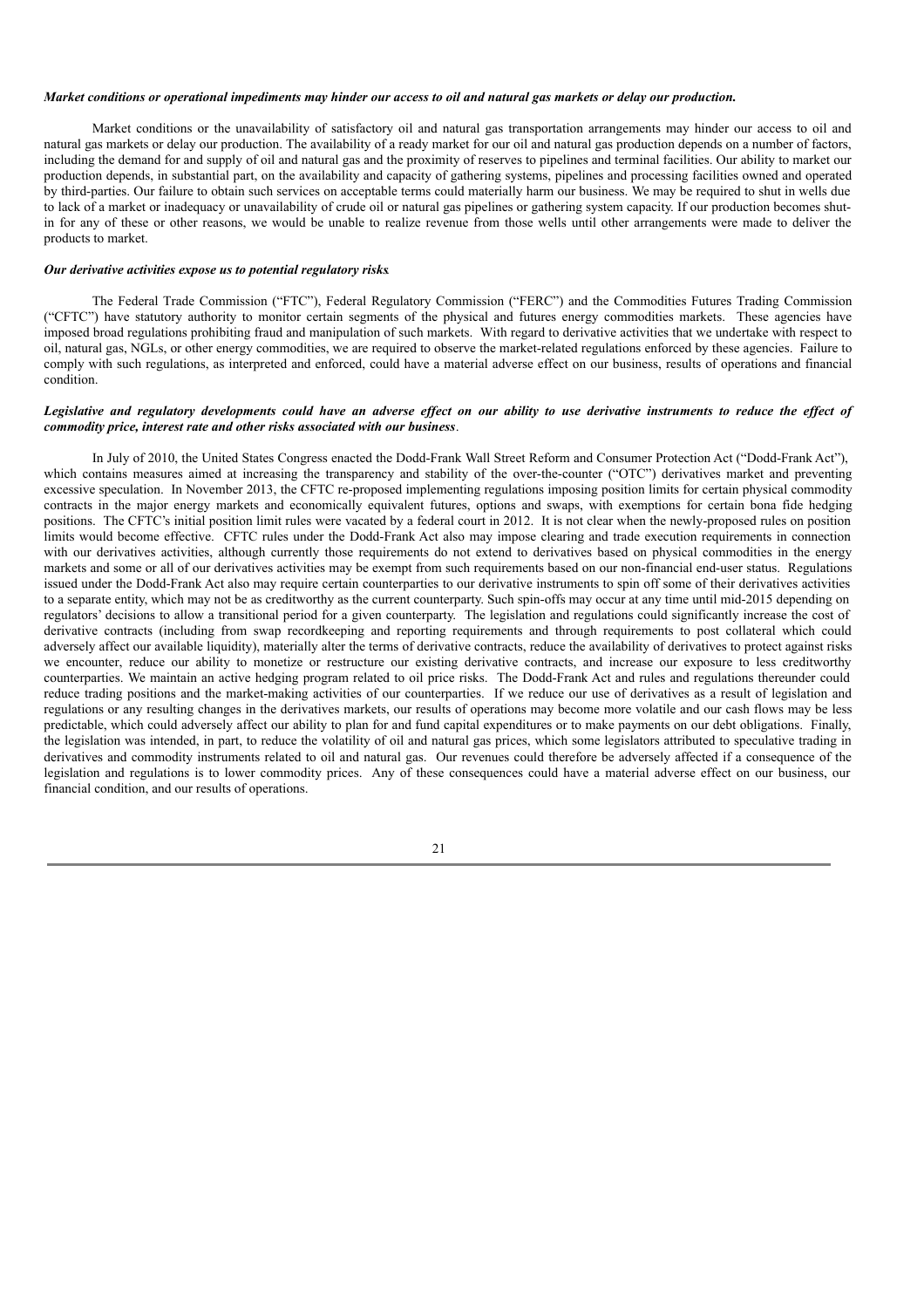# Our business is subject to complex federal, state, local and other laws and regulations that could adversely affect the cost, manner or feasibility of *doing business.*

Our operational interests, as operated by our third-party operating partners, are regulated extensively at the federal, state and local levels. Environmental and other governmental laws and regulations have increased the costs to plan, design, drill, install, operate and abandon oil and natural gas wells. Under these laws and regulations, our company (either directly or indirectly through our operating partners) could also be liable for personal injuries, property and natural resource damage and other damages. Failure to comply with these laws and regulations may result in the suspension or termination of our business and subject us to administrative, civil and criminal penalties. Moreover, public interest in environmental protection has increased in recent years, and environmental organizations have opposed, with some success, certain drilling projects.

Part of the regulatory environment in which we do business includes, in some cases, legal requirements for obtaining environmental assessments, environmental impact studies and/or plans of development before commencing drilling and production activities. In addition, our activities are subject to the regulations regarding conservation practices and protection of correlative rights. These regulations affect our business and limit the quantity of natural gas we may produce and sell. A major risk inherent in the drilling plans in which we participate is the need for our operators to obtain drilling permits from state and local authorities. Delays in obtaining regulatory approvals or drilling permits, the failure to obtain a drilling permit for a well or the receipt of a permit with unreasonable conditions or costs could have a material adverse effect on the development of our properties. Additionally, the oil and natural gas regulatory environment could change in ways that might substantially increase the financial and managerial costs of compliance with these laws and regulations and, consequently, adversely affect our profitability. At this time, we cannot predict the effect of this increase on our results of operations. Furthermore, we may be put at a competitive disadvantage to larger companies in our industry that can spread these additional costs over a greater number of wells and larger operating staff.

#### *Environmental risks may adversely af ect our business.*

All phases of the oil and natural gas business present environmental risks and hazards and are subject to environmental regulation pursuant to a variety of federal, state and municipal laws and regulations. Environmental legislation provides for, among other things, restrictions and prohibitions on spills, releases or emissions of various substances produced in association with oil and natural gas operations. The legislation also requires that wells and facility sites be operated, maintained, abandoned and reclaimed to the satisfaction of applicable regulatory authorities. There is risk of incurring significant environmental costs and liabilities as a result of the handling of petroleum hydrocarbons and wastes, air emissions and wastewater discharges related to our business, and historical operations and waste disposal practices. Failure to comply with these laws and regulations may result in the assessment of administrative, civil and criminal penalties, loss of our leases, incurrence of investigatory or remedial obligations and the imposition of injunctive relief.

Environmental legislation is evolving in a manner we expect may result in stricter standards and enforcement, larger fines and liability and potentially increased capital expenditures and operating costs. The discharge of oil, natural gas or other pollutants into the air, soil or water may give rise to liabilities to governments and third parties and may require us to incur costs to remedy such discharge, regardless of whether we were responsible for the release or contamination and regardless of whether our operating partners met previous standards in the industry at the time they were conducted. In addition, claims for damages to persons, property or natural resources may result from environmental and other impacts of operations on our properties. The application of environmental laws to our business may cause us to curtail production or increase the costs of our production, development or exploration activities.

# Federal and state legislative and regulatory initiatives relating to hydraulic fracturing could result in increased costs and additional operating *restrictions or delays.*

Hydraulic fracturing is used extensively by our third-party operating partners. The hydraulic fracturing process is typically regulated by state oil and natural gas commissions. Hydraulic fracturing involves the injection of water, sand and chemicals under pressure into formations to fracture the surrounding rock and stimulate production. The Safe Drinking Water Act (the "SDWA") regulates the underground injection of substances through the Underground Injection Control ("UIC") program. While hydraulic fracturing generally is exempt from regulation under the UIC program, the EPA has taken the position that hydraulic fracturing with fluids containing diesel fuel is subject to regulation under the UIC program as "Class II" UIC wells. On October 21, 2011, the EPA announced its intention to propose federal Clean Water Act regulations governing wastewater discharges from hydraulic fracturing and certain other natural gas operations. In addition, the Department of Interior ("DOI") published a revised proposed rule on May 24, 2013 that would update existing regulation of hydraulic fracturing activities on Federal and Indian lands, including requirements for disclosure, well bore integrity and handling of flowback water. The revised proposed rule was subject to an extended 90-day public comment period, which ended on August 23, 2013. To date, no final rule has been issued.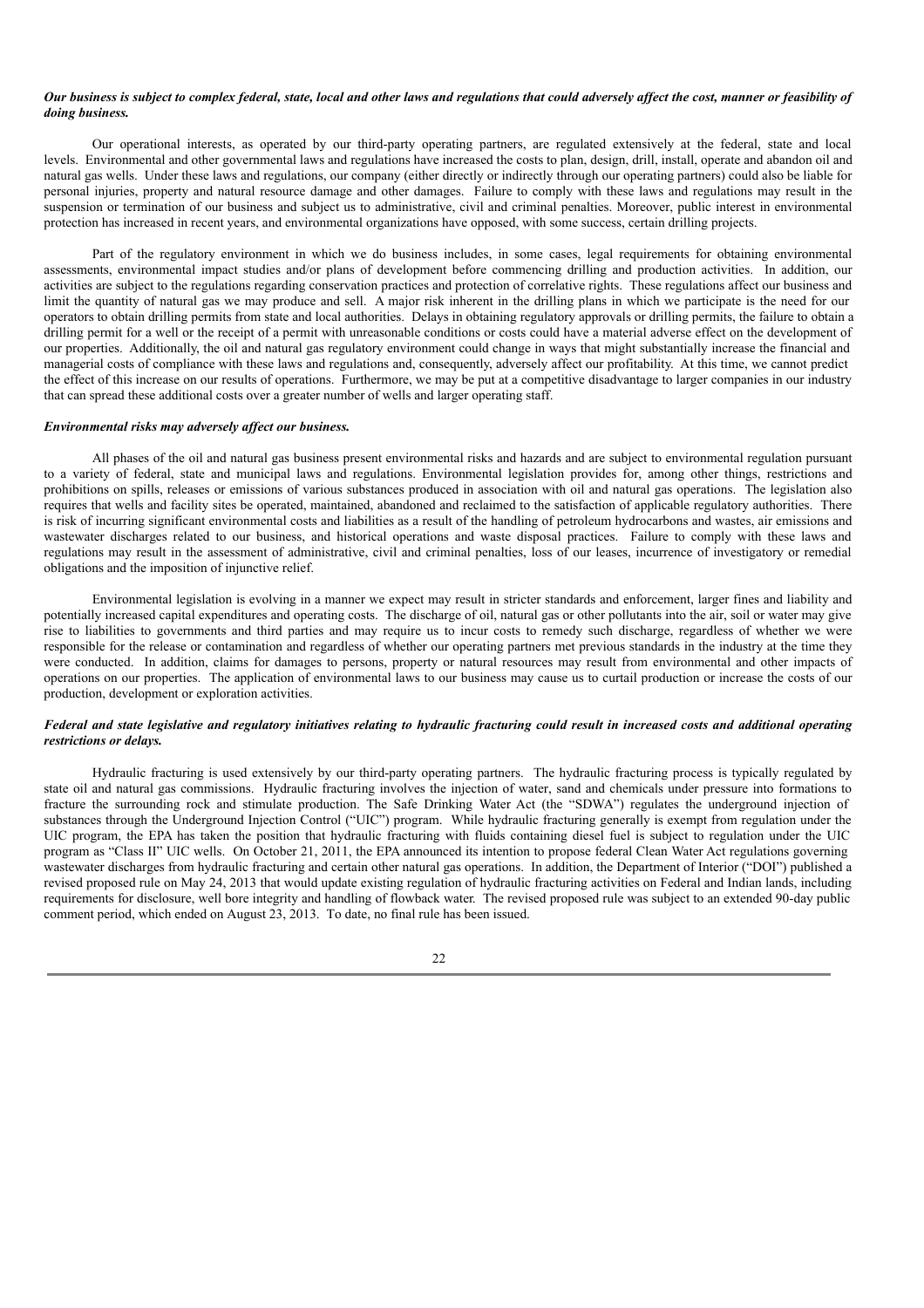The EPA has commenced a study of the potential environmental impacts of hydraulic fracturing activities, and a committee of the U.S. House of Representatives is also conducting an investigation of hydraulic fracturing practices. The EPA issued a Progress Report in December 2012. In March, 2013, the EPA's Scientific Advisory Board ("SAB") formed an ad hoc panel of experts who are reviewing the Progress Report on the study. In August 2014, EPA announced that it planned to release the draft assessment for public comment and peer review. As part of these studies, both the EPA and the House committee have requested that certain companies provide them with information concerning the chemicals used in the hydraulic fracturing process. These studies, depending on their results, could spur initiatives to regulate hydraulic fracturing under the SDWA or otherwise. Congress has in recent legislative sessions considered legislation to amend the SDWA, including legislation that would repeal the exemption for hydraulic fracturing from the definition of "underground injection" and require federal permitting and regulatory control of hydraulic fracturing, as well as legislative proposals to require disclosure of the chemical constituents of the fluids used in the fracturing process, were proposed in recent sessions of Congress. The U.S. Congress may consider similar SDWA legislation in the future.

On August 16, 2012, the EPA published final regulations under the Clean Air Act ("CAA") that establish new air emission controls for oil and natural gas production and natural gas processing operations. Specifically, the EPA promulgated New Source Performance Standards ("NSPS") establishing emission limits for sulfur dioxide (SO2) and volatile organic compounds (VOCs). The final rule requires a 95% reduction in VOCs emitted by mandating the use of reduced emission completions or "green completions" on all hydraulically-fractured gas wells constructed or refractured after January 1, 2015. Until this date, emissions from fractured and refractured gas wells must be reduced through reduced emission completions or combustion devices. The rules also establish new requirements regarding emissions from compressors, controllers, dehydrators, storage tanks and other production equipment. In response to numerous requests for reconsideration of these rules from both industry and the environmental community and court challenges to the final rules, the EPA announced its intention to issue revised rules in 2013. The EPA published revised portions of these rules on September 23, 2013 for VOC emissions for production oil and gas storage tanks, in part phasing in emissions controls on storage tanks past October 15, 2013. On December 19, 2014, the EPA published updates to its NSPS for the oil and gas industry.

In addition, several state and local governments are considering or have adopted legislative or regulatory restrictions on hydraulic fracturing through additional permit requirements, operational restrictions, and temporary or permanent bans on hydraulic fracturing in certain environmentally sensitive areas such as watersheds. For example, Montana and North Dakota have both adopted regulations recently requiring the disclosure of all fluids, additives, and chemicals used in the hydraulic fracturing process. And, in 2014, North Dakota adopted new requirements aimed at capturing gas and reducing flaring.

A number of lawsuits and enforcement actions have been initiated across the country alleging that hydraulic fracturing practices have adversely impacted drinking water supplies, use of surface water, and the environment generally. If new laws or regulations that significantly restrict hydraulic fracturing, such as amendments to the SDWA, are adopted, such laws could make it more costly for us and difficult for our third party operating partners to perform fracturing to stimulate production from tight formations as well as make it easier for third parties opposing the hydraulic fracturing process to initiate legal proceedings based on allegations that specific chemicals used in the fracturing process could adversely affect groundwater. In addition, if hydraulic fracturing is further regulated at the federal or state level, our third-party operating partners fracturing activities could become subject to additional permitting and financial assurance requirements, more stringent construction specifications, increased monitoring, reporting and recordkeeping obligations, plugging and abandonment requirements and also to attendant permitting delays and potential increases in costs.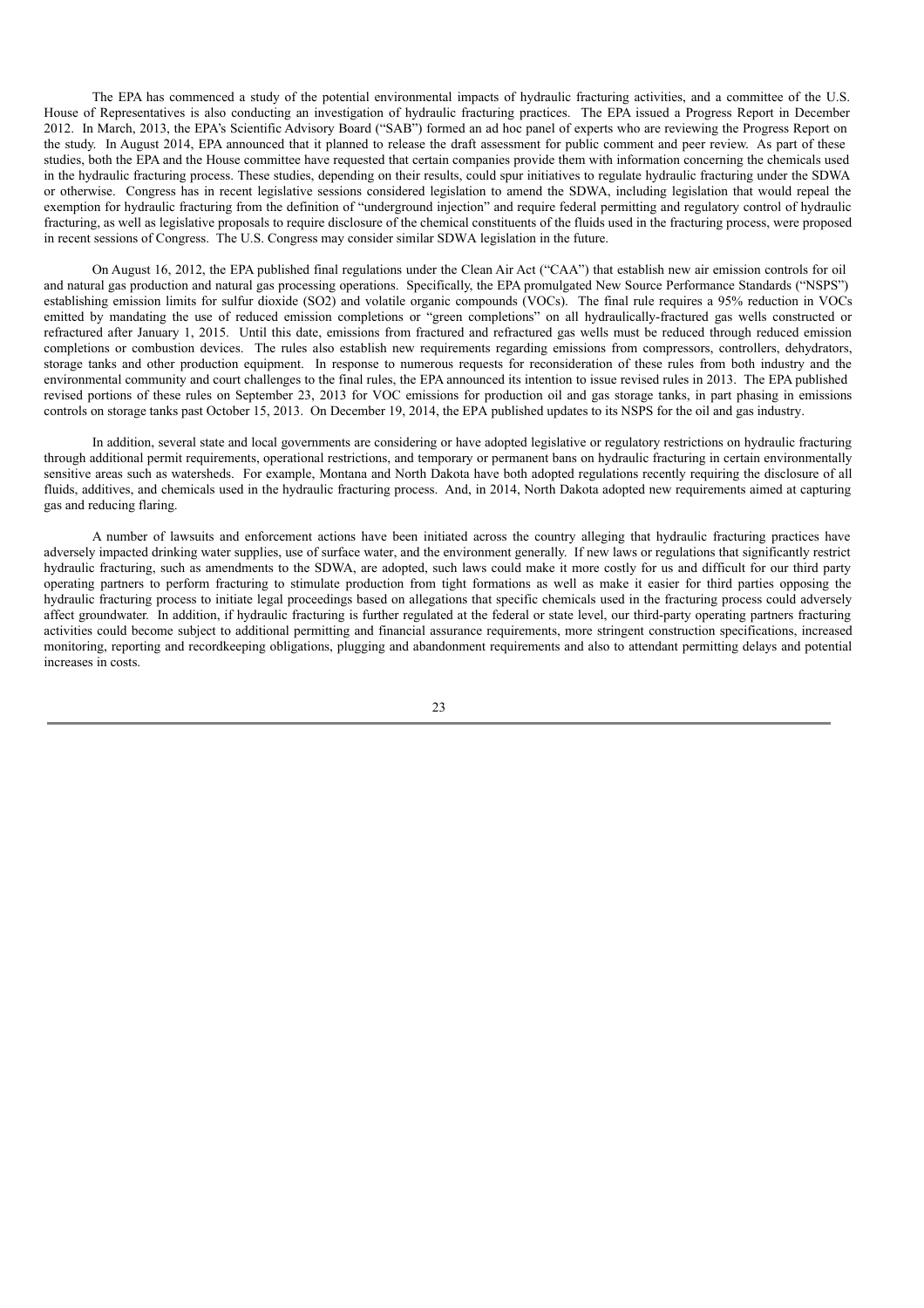Any such federal or state legislative or regulatory changes with respect to hydraulic fracturing could cause us to incur substantial compliance costs or result in operational delays, and the consequences of any failure to comply by us or our third-party operating partners could have a material adverse effect on our financial condition and results of operations. Until such pending or threatened legislation or regulations are finalized and implemented, it is not possible to estimate their impact on our business.

Any of the above risks could impair our ability to manage our business and have a material adverse effect on our operations, cash flows and financial position.

# Climate change legislation or regulations restricting emissions of "greenhouse gases" could result in increased operating costs and reduced *demand for the oil and natural gas that we produce.*

The EPA has determined that emissions of certain "greenhouse gases" ("GHG") present an endangerment to public health and the environment because emissions of such gases are, according to the EPA, contributing to warming of the earth's atmosphere and other climatic changes. Based on its findings, the EPA has begun adopting and implementing regulations to restrict emissions of greenhouse gases under existing provisions of the Clean Air Act (the "CAA"). On September 22, 2009, the EPA issued a final rule requiring the reporting of greenhouse gas emissions from specified large greenhouse gas emission sources in the U.S. beginning in 2011 for emissions occurring in 2010. On November 30, 2010, the EPA published a final rule expanding its existing greenhouse gas emissions reporting rule to include certain petroleum and natural gas facilities, which rule requires data collection beginning in 2011 and reporting beginning in 2012. Our operating partners were required to report certain of their greenhouse gas emissions under this rule by September 28, 2012. On May 12, 2010, the EPA also issued a "tailoring" rule, which makes certain large stationary sources and modification projects subject to permitting requirements for greenhouse gas emissions under the CAA. On June 23, 2014, the U.S. Supreme Court in *Utility Air Regulatory Group v. EPA*, held that the EPA's "Tailoring Rule" was invalid, but held that if a source was subject to PSD or Title V based on emissions of conventional pollutants like sulfur dioxide, particulates, nitrogen or dioxide, carbon monoxide, ozone and lead, then the EPA could also require the source to control GHGS and would have to install Best Available Control Technology to do so. As a result, a source no longer is required to meet PSD and Title V permitting requirements based solely on its GHG emissions. On February 23, 2014, Colorado became the first state in the nation to adopt rules to control methane emissions from Colorado oil and gas facilities. Subsequently, the Obama administration has approved rules that would require controls on methane emissions from oil and gas facilities. In addition, the EPA has continued to adopt GHG regulations of other industries, such as the September 2013 proposed GHG rule that, if finalized, would set new source performance standards for new coal-fired and natural gas-fired power plants. As a result of this continued regulatory focus, future GHG regulations of the oil and gas industry remain a possibility.

In addition, the U.S. Congress has from time to time considered adopting legislation to reduce emissions of greenhouse gases, though it is yet to do so, and almost one-half of the states have already taken legal measures to reduce emissions of greenhouse gases primarily through the planned development of greenhouse gas emission inventories and/or regional greenhouse gas cap and trade programs. Most of these cap and trade programs work by requiring major sources of emissions, such as electric power plants or major producers of fuels, such as refineries and gas processing plants, to acquire and surrender emission allowances that correspond to their annual emissions of GHGs. The number of allowances available for purchase is reduced each year in an effort to achieve the overall GHG reduction goal. As the number of GHG emission allowances declines each year, the cost or value of such allowances is expected to escalate significantly. The adoption of legislation or regulatory programs to reduce emissions of greenhouse gases could require our third-party operating partners, and indirectly us, to incur increased operating costs, such as costs to purchase and operate emissions control systems, to acquire emissions allowances or comply with new regulatory or reporting requirements. Any such legislation or regulatory programs could also increase the cost of consuming, and thereby reduce demand for, the oil and natural gas produced by our operational interests. Consequently, legislation and regulatory programs to reduce emissions of greenhouse gases could have an adverse effect on our business, financial condition and results of operations.

Regulation of GHG emissions could also result in reduced demand for our production, as oil and natural gas consumers seek to reduce their own GHG emissions. Any regulation of GHG emissions, including through a cap-and-trade system, technology mandate, emissions tax, reporting requirement or other program, could have a material adverse effect on our business, results of operations and financial condition. In addition, to the extent climate change results in more severe weather and significant physical effects, such as increased frequency and severity of storms, floods, droughts and other climatic effects, our own, our third-party operating partners or our customers' operations may be disrupted, which could result in a decrease in our available products or reduce our customers' demand for our products.

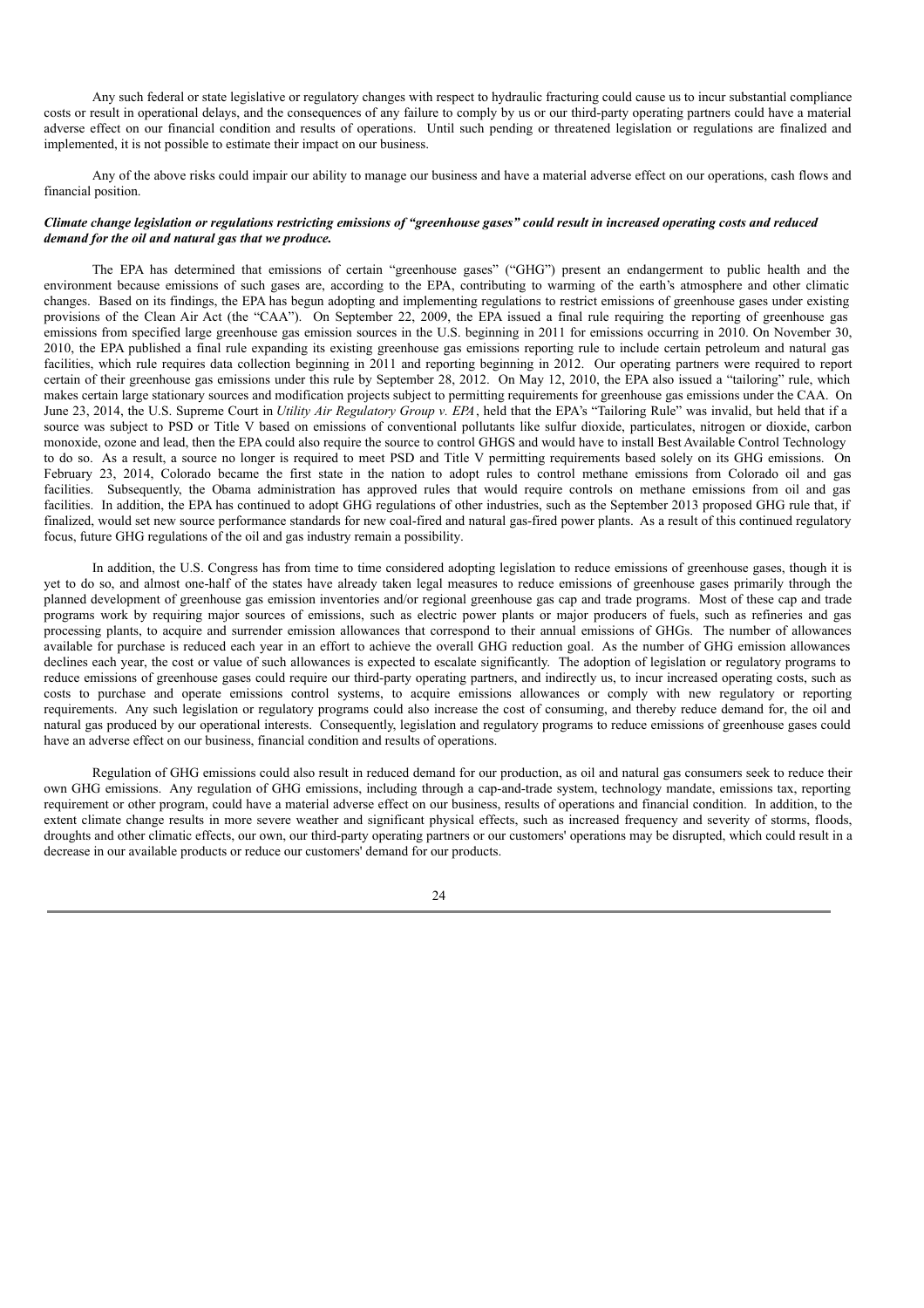Further, there have been various legislative and regulatory proposals at the federal and state levels to provide incentives and subsidies to (i) shift more power generation to renewable energy sources and (ii) support technological advances to drive less energy consumption. These incentives and subsidies could have a negative impact on oil, natural gas and NGL consumption.

Any of the above risks could impair our ability to manage our business and have a material adverse effect on our operations, cash flows and financial position.

# Decommissioning costs are unknown and may be substantial. Unplanned costs could divert resources from other projects.

We may become responsible for costs associated with plugging, abandoning and reclaiming wells, pipelines and other facilities that we use for production of oil and natural gas reserves. Abandonment and reclamation of these facilities and the costs associated therewith is often referred to as "decommissioning." We accrue a liability for decommissioning costs associated with our wells, but have not established any cash reserve account for these potential costs in respect of any of our properties. If decommissioning is required before economic depletion of our properties or if our estimates of the costs of decommissioning exceed the value of the reserves remaining at any particular time to cover such decommissioning costs, we may have to draw on funds from other sources to satisfy such costs. The use of other funds to satisfy such decommissioning costs could impair our ability to focus capital investment in other areas of our business.

# Our revolving credit agreement contains operating and financial restrictions that may restrict our business and financing activities.

Our revolving credit agreement contains, and any future indebtedness we incur may contain, a number of restrictive covenants that will impose significant operating and financial restrictions on us, including restrictions on our ability to, among other things:

- · declare or pay any dividend or make any other distributions on, purchase or redeem our equity interests or purchase or redeem subordinated debt;
- · make certain investments;
- · incur or guarantee additional indebtedness or issue certain types of equity securities;
- · create certain liens;
- · sell assets;
- · consolidate, merge or transfer all or substantially all of our assets; and
- · engage in transactions with our affiliates.

As a result of these covenants, we will be limited in the manner in which we conduct our business, and we may be unable to engage in favorable business activities or finance future operations or capital needs.

Our ability to comply with some of the foregoing covenants and restrictions may be affected by events beyond our control. If market or other economic conditions deteriorate, our ability to comply with these covenants may be impaired. A failure to comply with the covenants, ratios or tests in our revolving credit agreement or any future indebtedness could result in an event of default under our revolving credit agreement or our future indebtedness, which, if not cured or waived, could have a material adverse effect on our business, financial condition and results of operations. If an event of default under our revolving credit agreement occurs and remains uncured, the lenders thereunder: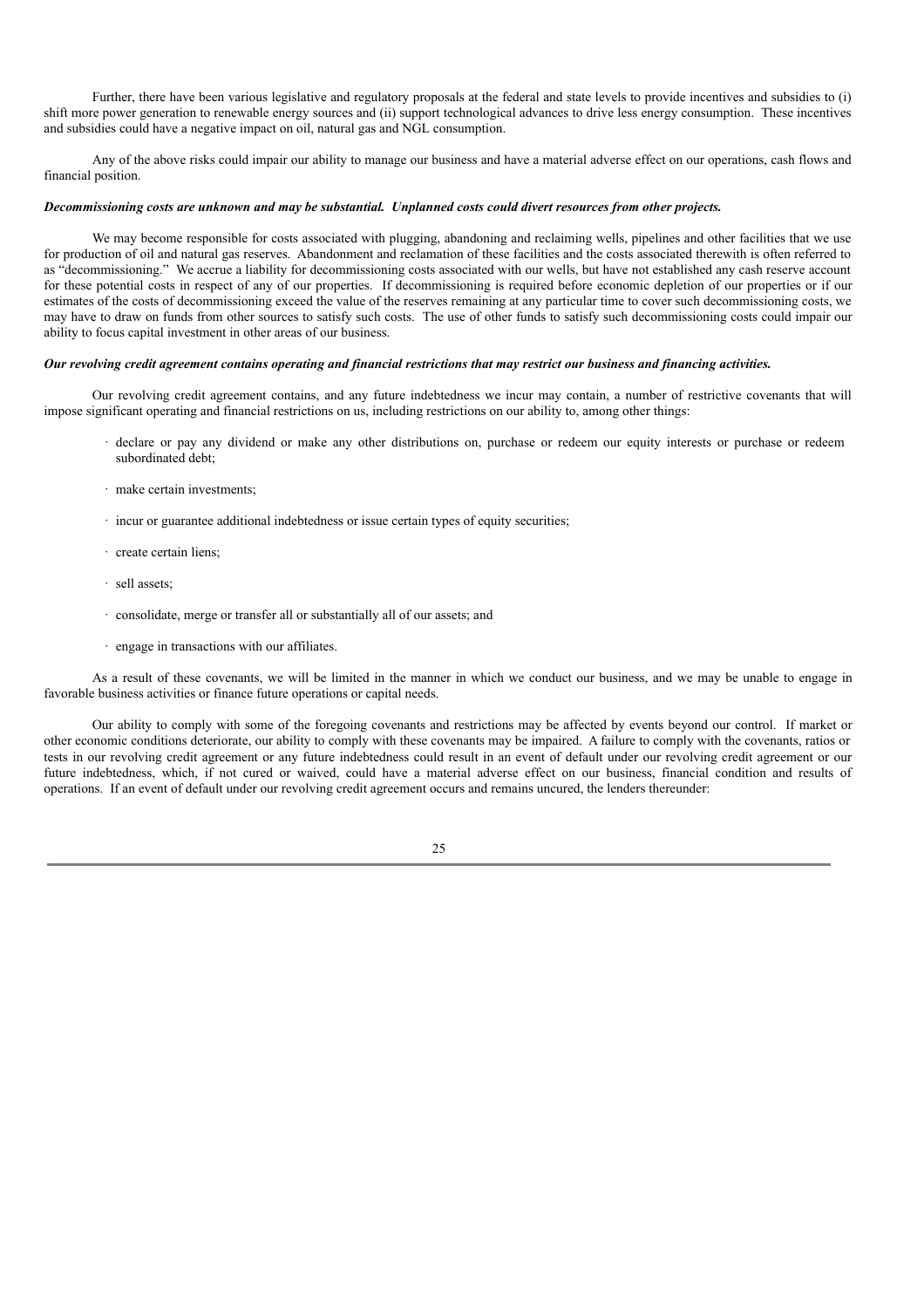- · would not be required to lend any additional amounts to us;
- · could elect to declare all borrowings outstanding, together with accrued and unpaid interest and fees, to be due and payable;
- · may have the ability to require us to apply all of our available cash to repay these borrowings; and
- · may prevent us from making debt service payments under our other agreements.

An event of default or an acceleration under our revolving credit agreement could result in an event of default and an acceleration under other future indebtedness. Conversely, an event of default or an acceleration under any future indebtedness could result in an event of default and an acceleration under our revolving credit agreement. In addition, our obligations under the revolving credit agreement are collateralized by perfected first priority liens and security interests on substantially all of our assets and if we are unable to repay our indebtedness under the revolving credit agreement, the lenders could seek to foreclose on our assets.

#### Our leverage and debt service obligations may adversely affect our financial condition, results of operations and business prospects.

Our level of indebtedness could affect our operations in several ways, including the following:

- · require us to dedicate a substantial portion of our cash flow from operations to service our existing debt, thereby reducing the cash available to finance our operations and other business activities and could limit our flexibility in planning for or reacting to changes in our business and the industry in which we operate;
- · increase our vulnerability to economic downturns and adverse developments in our business;
- · limit our ability to access the capital markets to raise capital on favorable terms or to obtain additional financing for working capital, capital expenditures or acquisitions or to refinance existing indebtedness;
- · place restrictions on our ability to obtain additional financing, make investments, lease equipment, sell assets and engage in business combinations;
- · place us at a competitive disadvantage relative to competitors with lower levels of indebtedness in relation to their overall size or less restrictive terms governing their indebtedness; and
- make it more difficult for us to satisfy our obligations under our debt agreements and increase the risk that we may default on our debt obligations.

Our ability to meet our expenses and debt obligations will depend on our future performance, which will be affected by financial, business, economic, regulatory and other factors. We will not be able to control many of these factors, such as economic conditions and governmental regulation. We depend on our revolving credit facility for future capital needs, because we use operating cash flows for investing activities and borrow as needed. We cannot be certain that our cash flow will be sufficient to allow us to pay the principal and interest on our current and future debt and meet our other obligations. If we do not have enough money, we may be required to refinance all or part of our debt, sell assets, borrow more money or raise equity. We may not be able to refinance our debt, sell assets, borrow more money or raise equity on terms acceptable to us, if at all. Our ability to comply with the financial and other restrictive covenants in our indebtedness will be affected by the levels of cash flow from our operations and future events and circumstances beyond our control. Failure to comply with these covenants would result in an event of default under our indebtedness, and such an event of default could adversely affect our business, financial condition and results of operations.

Availability under our revolving credit facility is determined semi-annually, as well as upon the occurrence of certain events, by the lenders in their sole discretion, based primarily on reserve reports that reflect our banks' projections of future commodity prices at such time. Significant declines in natural gas, NGL or oil prices may result in a decrease in our borrowing base. The lenders can unilaterally adjust the borrowing base and the borrowings permitted to be outstanding under the revolving credit facility. Any increase in the borrowing base requires the consent of all the lenders. If as a result of a borrowing base redetermination outstanding borrowings are in excess of the borrowing base, we must repay such excess borrowings immediately or in equal installments over six months, or we must pledge other properties as additional collateral. We do not currently have any substantial unpledged properties, and we may not have the financial resources in the future to make any mandatory principal prepayments required under the revolving credit facility.

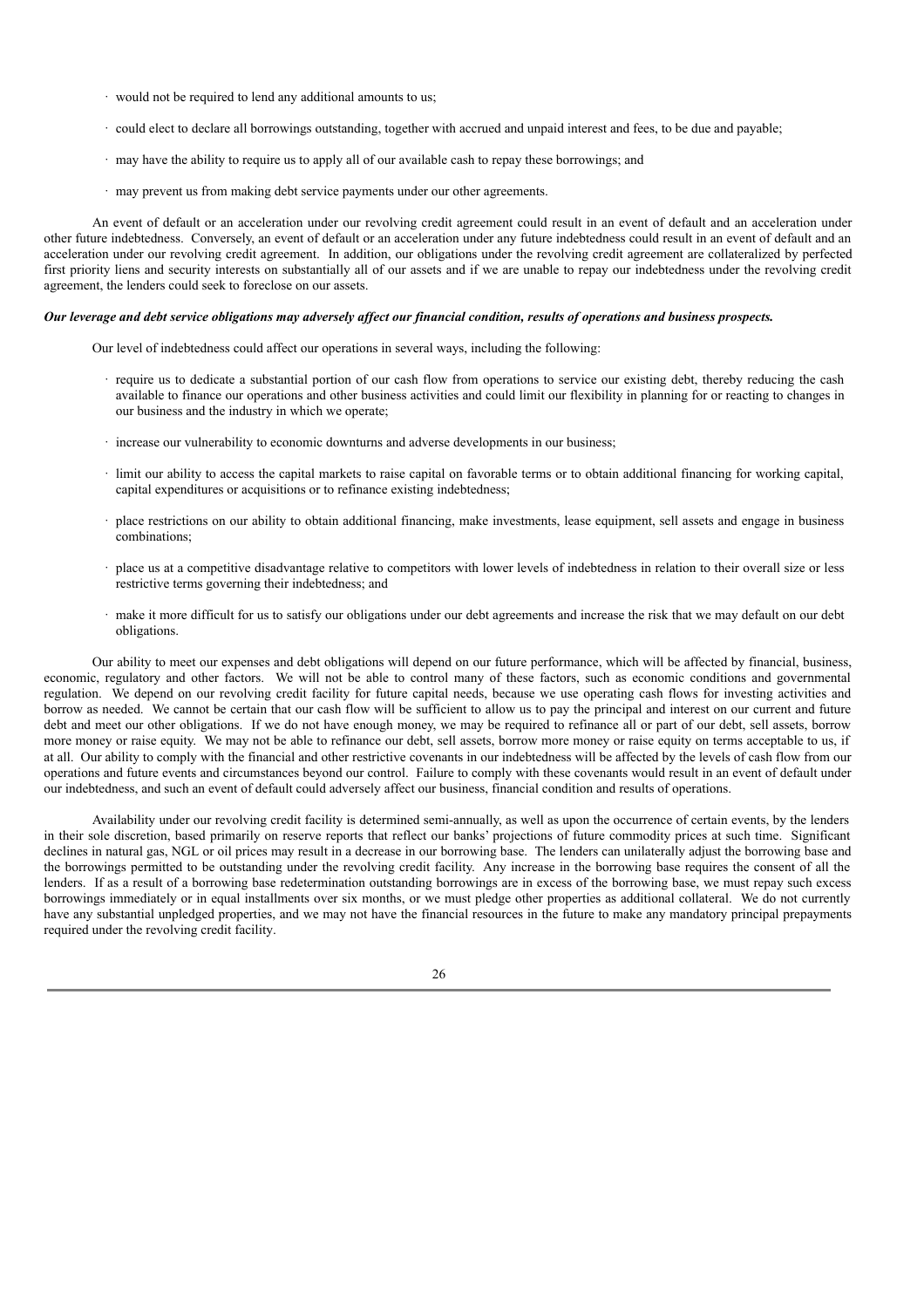#### *We may not be able to generate enough cash flow to meet our debt obligations.*

We expect our earnings and cash flow to vary significantly from year to year due to the cyclical nature of our industry. As a result, the amount of debt that we can service in some periods may not be appropriate for us in other periods. Additionally, our future cash flow may be insufficient to meet our debt obligations and commitments. Any insufficiency could negatively impact our business. A range of economic, competitive, business and industry factors will affect our future financial performance, and, as a result, our ability to generate cash flow from operations and to pay our debt. Many of these factors, such as oil and natural gas prices, economic and financial conditions in our industry and the global economy or competitive initiatives of our competitors, are beyond our control.

If we do not generate enough cash flow from operations to satisfy our debt obligations, we may have to undertake alternative financing plans, such as:

- · refinancing or restructuring our debt;
- · selling assets;
- · reducing or delaying capital investments; or
- · seeking to raise additional capital.

However, we cannot assure you that undertaking alternative financing plans, if necessary, would allow us to meet our debt obligations. Our inability to generate sufficient cash flow to satisfy our debt obligations, or to obtain alternative financing, could materially and adversely affect our business, financial condition, results of operations and prospects.

#### The inability of one or more of our operating partners to meet their obligations to us may adversely affect our financial results.

Our principal exposures to credit risk are through receivables resulting from the sale of our oil and natural gas production (\$71.8 million in receivables at December 31, 2014), which operating partners market on our behalf to energy marketing companies, refineries and their affiliates.

We are subject to credit risk due to the concentration of our oil and natural gas receivables with a limited number of operating partners. This concentration may impact our overall credit risk since these entities may be similarly affected by changes in economic and other conditions. The inability or failure of our operating partners to meet their obligations to us or their insolvency or liquidation may adversely affect our financial results.

# Our variable rate indebtedness subjects us to interest rate risk, which could cause our debt service obligations to increase significantly.

Borrowings under our revolving credit facility bear interest at variable rates and expose us to interest rate risk. If interest rates increase and we are unable to effectively hedge our interest rate risk, our debt service obligations on the variable rate indebtedness would increase even if the amount borrowed remained the same, and our net income and cash available for servicing our indebtedness would decrease. A 1% increase in interest rates on the debt outstanding under our revolving credit facility as of December 31, 2014 would cost us approximately \$3.0 million in additional annual interest expense.

# Despite our current level of indebtedness, we may still be able to incur substantially more debt. This could further exacerbate the risks associated *with our substantial indebtedness.*

We may be able to incur substantial additional indebtedness in the future, subject to certain limitations, including under our revolving credit facility and under any future debt agreements. If new debt is added to our current debt levels, the related risks that we now face could increase. Our level of indebtedness could, for instance, prevent us from engaging in transactions that might otherwise be beneficial to us or from making desirable capital expenditures. This could put us at a competitive disadvantage relative to other less leveraged competitors that have more cash flow to devote to their operations. In addition, the incurrence of additional indebtedness could make it more difficult to satisfy our existing financial obligations.

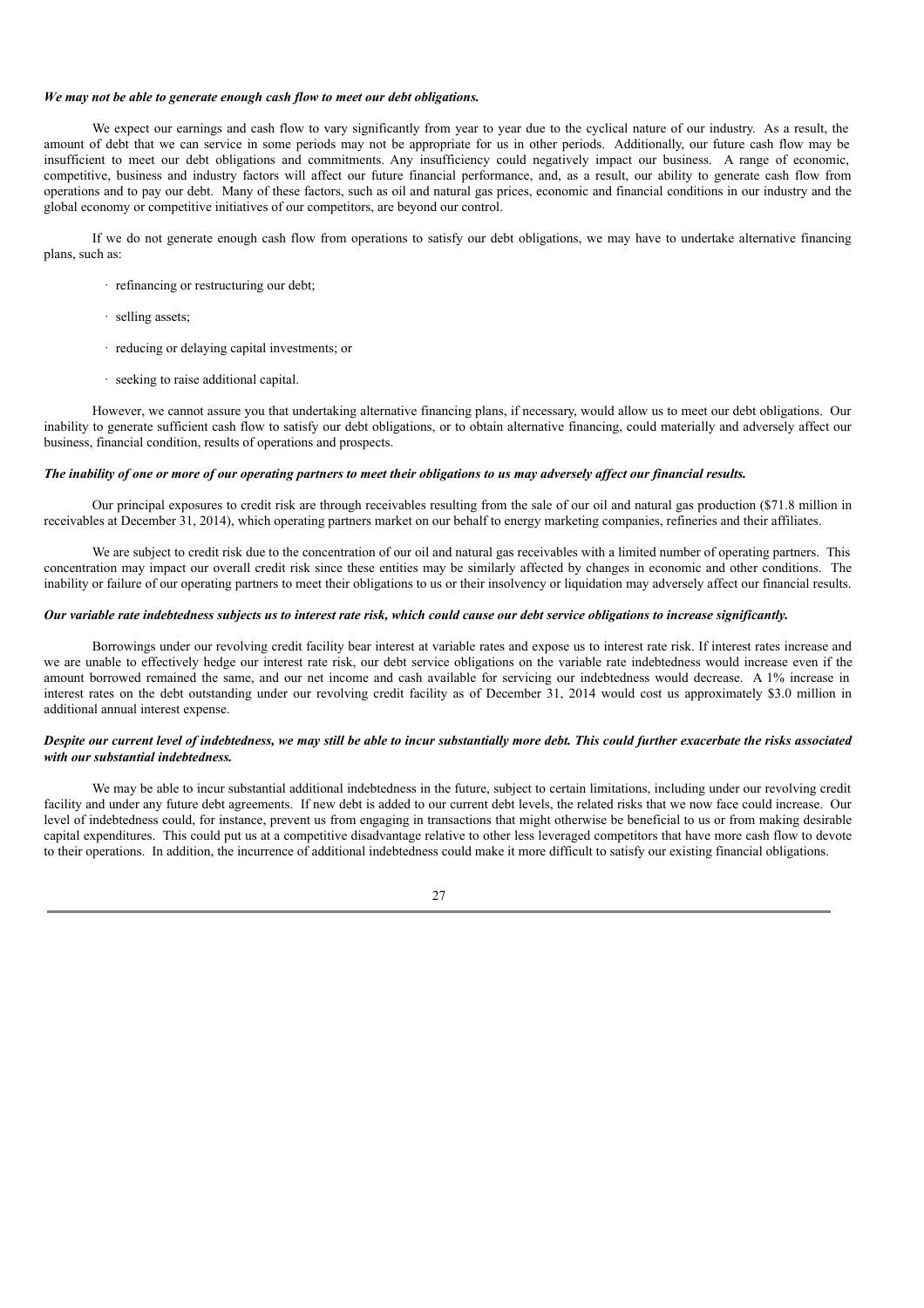#### **Item 1B.** *Unresolved Staf Comments*

None.

#### **Item 2.** *Properties*

# **Estimated Net Proved Reserves**

The table below summarizes our estimated net proved reserves at December 31, 2014, 2013 and 2012 based on reports prepared by Ryder Scott Company, LP ("Ryder Scott'), our independent reserve engineers. In preparing its reports, Ryder Scott evaluated properties representing all of our proved reserves at December 31, 2014, 2013 and 2012 in accordance with the rules and regulations of the Securities and Exchange Commission ("SEC") applicable to companies involved in oil and natural gas producing activities. Our estimated net proved reserves in the table below do not include probable or possible reserves and do not in any way include or reflect our commodity derivatives.

|                                | December 31, 2014<br><b>Proved Reserves</b><br>$(MBoe)^{(1)}$ | December 31, 2013<br><b>Proved Reserves</b><br>$(MBoe)^{(2)}$ | December 31, 2012<br><b>Proved Reserves</b><br>$(MBoe)^{(3)}$ |
|--------------------------------|---------------------------------------------------------------|---------------------------------------------------------------|---------------------------------------------------------------|
| <b>SEC Proved Reserves:</b>    |                                                               |                                                               |                                                               |
| <b>PDP</b> Properties          | 40.167                                                        | 28,906                                                        | 26,181                                                        |
| <b>PDNP</b> Properties         | 10,879                                                        | 6,577                                                         | 4.056                                                         |
| <b>PUD</b> Properties          | 49.690                                                        | 48.677                                                        | 37,357                                                        |
| <b>Total Proved Properties</b> | 100,736                                                       | 84,160                                                        | 67.594                                                        |

<sup>(1)</sup> The table above values oil and natural gas reserve quantities as of December 31, 2014 assuming constant realized prices of \$83.11 per barrel of oil and \$7.37 per Mcf of natural gas. Under SEC guidelines, these prices represent the average prices per barrel of oil and per Mcf of natural gas at the beginning of each month in the 12-month period prior to the end of the reporting period, which averages are then adjusted to reflect applicable transportation and quality differentials.

Estimated net proved reserves at December 31, 2014 were 100,736 MBoe, a 20% increase from estimated net proved reserves of 84,160 MBoe at December 31, 2013 primarily as a result of our 2014 drilling program and well completions. Our proved developed reserves increased by 44% to 51,046 MBoe for the year ended December 31, 2014 from 35,484 MBoe for the year ended December 31, 2013, primarily due to our 2014 drilling program, including the completion of 589 gross (41.6 net) wells. Our proved undeveloped reserves increased by 2% to 49,690 MBoe for the year ended December 31, 2014 from 48,677 MBoe for the year ended December 31, 2013. A lower commodity price environment that existed at year-end reduced our anticipated future development estimates at December 31, 2014 and is the primary reason for the small year-over-year increase in proved undeveloped reserves.

Estimated net proved reserves at December 31, 2013 were 84,160 MBoe, a 25% increase from estimated net proved reserves of 67,594 MBoe at December 31, 2012 primarily as a result of our 2013 drilling program and well completions. Our proved developed reserves increased by 17% to 35,484 MBoe for the year ended December 31, 2013 from 30,237 MBoe for the year ended December 31, 2012, primarily due to our 2013 drilling program, including the completion of 531 gross (40.0 net) wells. Our proved undeveloped reserves increased by 30% to 48,677 MBoe for the year ended December 31, 2013 from 37,356 MBoe for the year ended December 31, 2012 primarily due to our 2013 drilling program and leasehold acquisitions.



<sup>(2)</sup> The table above values oil and natural gas reserve quantities as of December 31, 2013 assuming constant realized prices of \$88.00 per barrel of oil and \$5.23 per Mcf of natural gas. Under SEC guidelines, these prices represent the average prices per barrel of oil and per Mcf of natural gas at the beginning of each month in the 12-month period prior to the end of the reporting period, which averages are then adjusted to reflect applicable transportation and quality differentials.

<sup>(3)</sup> The table above values oil and natural gas reserve quantities as of December 31, 2012 assuming constant realized prices of \$84.92 per barrel of oil and \$4.78 per Mcf of natural gas. Under SEC guidelines, these prices represent the average prices per barrel of oil and per Mcf of natural gas at the beginning of each month in the 12-month period prior to the end of the reporting period, which averages are then adjusted to reflect applicable transportation and quality differentials.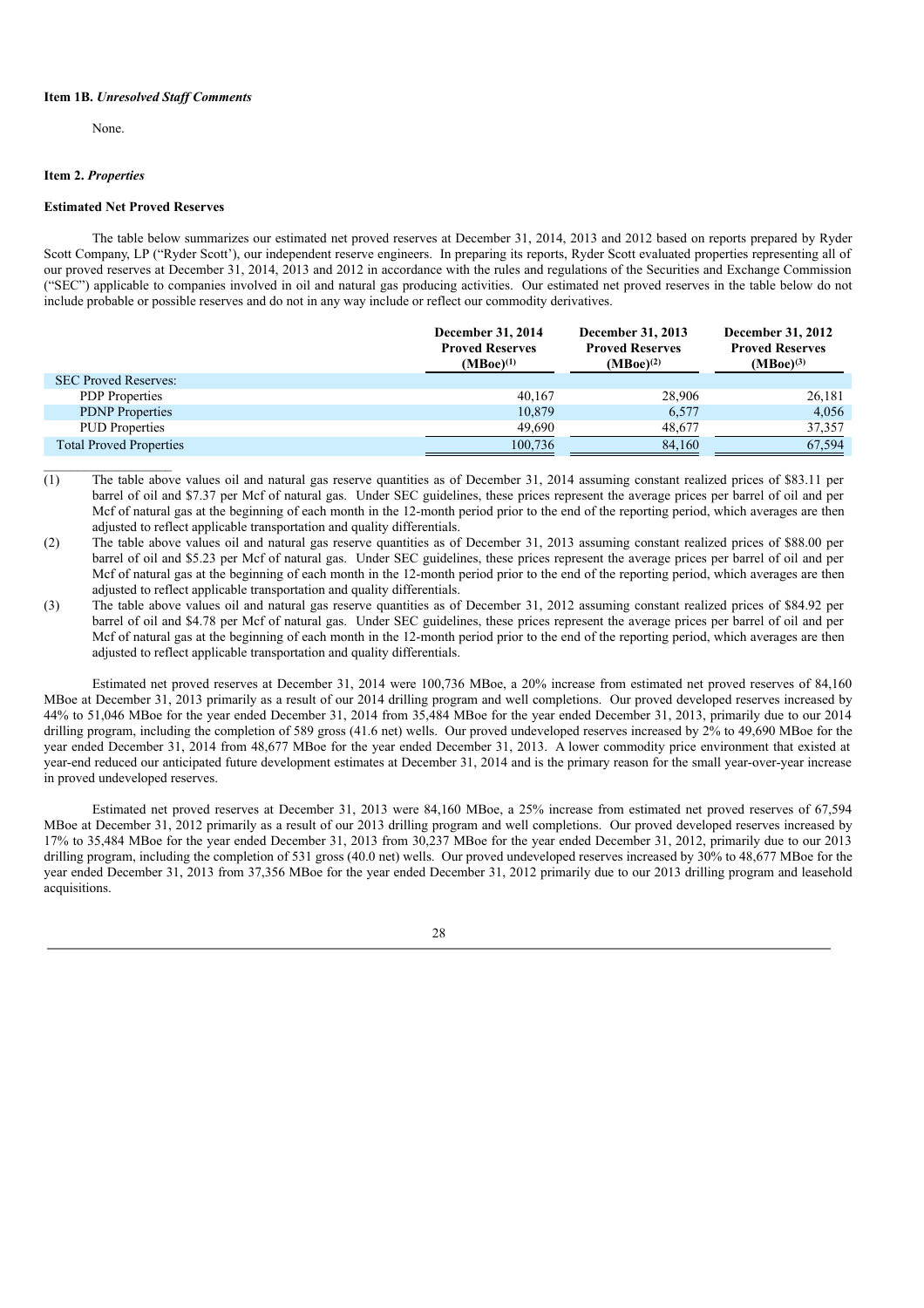The following table sets forth more information regarding our estimated net proved reserves at December 31, 2014:

# **SEC Pricing Proved Reserves (1)**

|                                 | Oil<br>(MBbl) | <b>Natural Gas</b><br>(MMcf) | Total<br>$(MBoe)^{(2)}$ | Pre-Tax<br><b>PV10%</b><br>Value \$M(3) |
|---------------------------------|---------------|------------------------------|-------------------------|-----------------------------------------|
| <b>PDP</b> Properties           | 35,084        | 30,502                       | 40,167                  | 129,152                                 |
| <b>PDNP</b> Properties          | 9.582         | 7.776                        | 10.879                  | 117.144                                 |
| <b>PUD Properties</b>           | 44.247        | 32,657                       | 49,690                  | 455,928                                 |
| <b>Total Proved Properties:</b> | 88.913        | 70.935                       | 100.736                 | .702.224                                |

<sup>(1)</sup> The SEC Pricing Proved Reserves table above values oil and natural gas reserve quantities and related discounted future net cash flows as of December 31, 2014 assuming constant realized prices of \$83.11 per barrel of oil and \$7.37 per Mcf of natural gas, which includes an uplift factor of 1.7 to reflect liquids and condensates (natural gas liquids are included with natural gas). Under SEC guidelines, these prices represent the average prices per barrel of oil and per Mcf of natural gas at the beginning of each month in the 12-month period prior to the end of the reporting period, which averages are then adjusted to reflect applicable transportation and quality differentials.

(3) Pre-tax PV10%, or "PV-10," may be considered a non-GAAP financial measure as defined by the SEC and is derived from the standardized measure of discounted future net cash flows, which is the most directly comparable GAAP measure.

The table above assumes prices and costs discounted using an annual discount rate of 10% without future escalation, without giving effect to non-property related expenses such as general and administrative expenses, debt service and depreciation, depletion and amortization, or federal income taxes. The information in the table above does not give any effect to or reflect our commodity derivatives.

#### **Reconciliation of PV-10 to Standardized Measure**

**Standardized Measure Reconciliation**

PV-10 is derived from the Standardized Measure of discounted future net cash flows, which is the most directly comparable GAAP financial measure. PV-10 is a computation of the Standardized Measure of discounted future net cash flows on a pre-tax basis. PV-10 is equal to the Standardized Measure of discounted future net cash flows at the applicable date, before deducting future income taxes, discounted at 10 percent. We believe that the presentation of PV-10 is relevant and useful to investors because it presents the discounted future net cash flows attributable to our estimated net proved reserves prior to taking into account future corporate income taxes, and it is a useful measure for evaluating the relative monetary significance of our oil and natural gas properties. Further, investors may utilize the measure as a basis for comparison of the relative size and value of our reserves to other companies. We use this measure when assessing the potential return on investment related to our oil and natural gas properties. PV-10, however, is not a substitute for the Standardized Measure of discounted future net cash flows. Our PV-10 measure and the Standardized Measure of discounted future net cash flows do not purport to represent the fair value of our oil and natural gas reserves.

The following table reconciles the pre-tax PV10% value of our SEC Pricing Proved Reserves to the Standardized Measure of discounted future net cash flows.

# **SEC Pricing Proved Reserves**

| sumban alsva hrvasai v rivvolivinausii                                 |                 |
|------------------------------------------------------------------------|-----------------|
| Pre-Tax Present Value of Estimated Future Net Revenues (Pre-Tax PV10%) | \$1,702,223,625 |
| Future Income Taxes, Discounted at 10%                                 | 296.844.082     |
| Standardized Measure of Discounted Future Net Cash Flows               | \$1,405,379,543 |

Uncertainties are inherent in estimating quantities of proved reserves, including many risk factors beyond our control. Reserve engineering is a subjective process of estimating subsurface accumulations of oil and natural gas that cannot be measured in an exact manner. As a result, estimates of proved reserves may vary depending upon the engineer valuing the reserves. Further, our actual realized price for our oil and natural gas is not likely to average the pricing parameters used to calculate our proved reserves. As such, the oil and natural gas quantities and the value of those commodities ultimately recovered from our properties will vary from reserve estimates.

<sup>(2)</sup> Boe are computed based on a conversion ratio of one Boe for each barrel of oil and one Boe for every 6,000 cubic feet (i.e., 6 Mcf) of natural gas.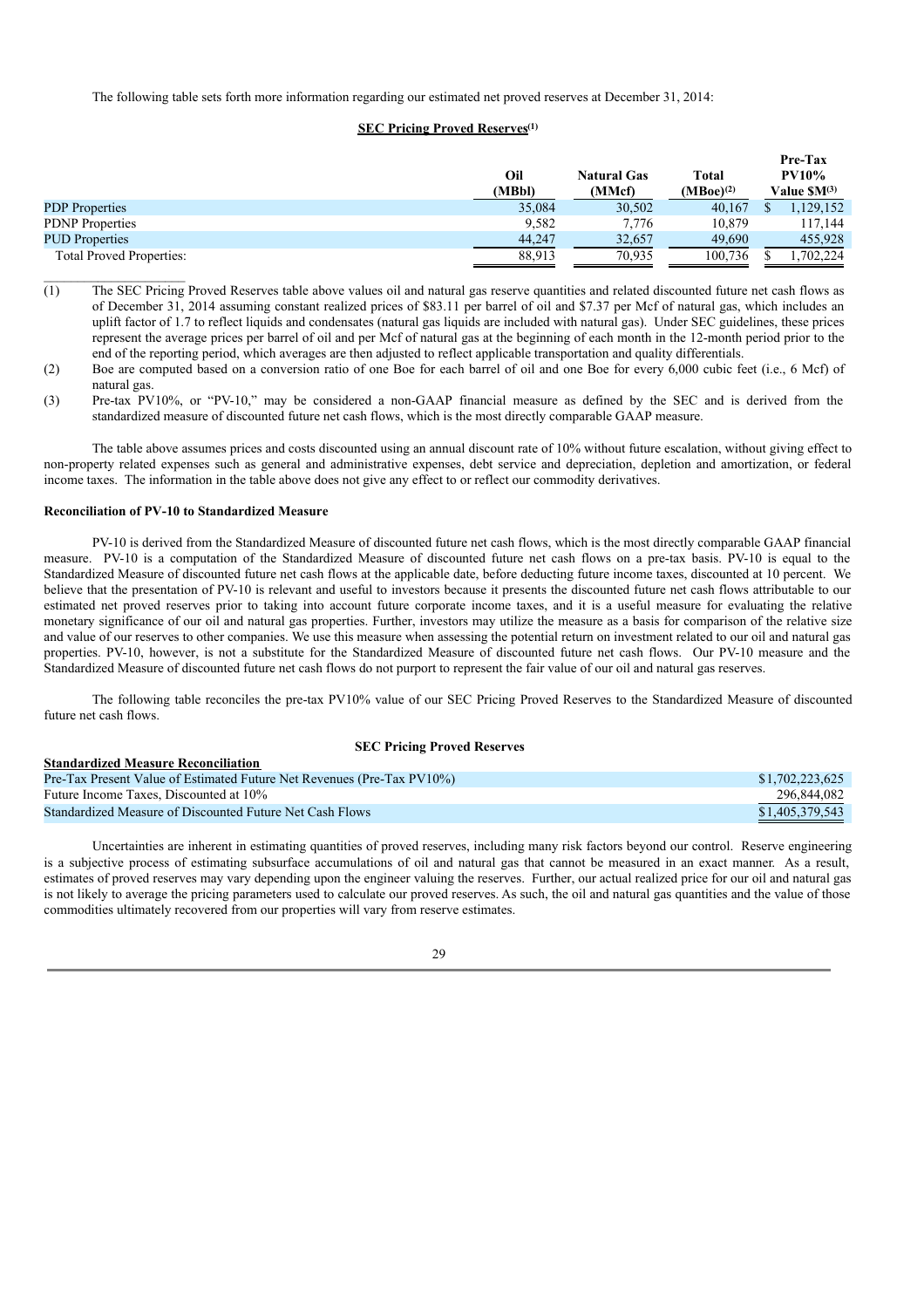Additional discussion of our proved reserves is set forth under the heading "Supplemental Oil and Gas Information" to our financial statements included later in this report.

# **Proved Undeveloped Reserves**

At December 31, 2014, we had approximately 49.7 MMBoe of proved undeveloped reserves as compared to 48.7 MMBoe at December 31, 2013. A reconciliation of the change in proved undeveloped reserves during 2014 is as follows:

|                                                     | <b>MMBoe</b> |
|-----------------------------------------------------|--------------|
| Estimated Proved Undeveloped Reserves at 12-31-2013 | 48.7         |
| PUD's Converted to PDP's During 2014                | (8.1)        |
| Additional PUD's Added During 2014                  | 22.1         |
| <b>Revisions of Previous Estimates</b>              | (13.0)       |
| Estimated Proved Undeveloped Reserves at 12-31-2014 | 49.7         |

Our proved undeveloped reserves increased by approximately 2% during 2014 primarily as a result of drilling activity and our acreage related activities. Our future development drilling program includes the drilling of approximately 137.7 proven undeveloped net wells before the end of 2019 at an estimated cost of \$1.2 billion. Our development plan for drilling proved undeveloped wells calls for the drilling of 6.7 net wells during 2015, 34.3 net wells during 2016, 32.7 net wells during 2017, 32.4 net wells during 2018, and 31.6 net wells during 2019, for a total of 137.7 net wells. We expect that our proved undeveloped reserves will continue to be converted to proved developed producing reserves as additional wells are drilled including our acreage. All locations comprising our remaining proved undeveloped reserves are forecast to be drilled within five years from initially being recorded in accordance with our development plan.

During 2014 , we spent a total of \$109.1 million related to the development of proved undeveloped reserves which resulted in the conversion of 8.1 MMBoe of proved undeveloped reserves, or 17% of our proved undeveloped reserves balance at the beginning of 2013, to proved developed reserves. We added 22.1 MMBoe of proved undeveloped reserves primarily in our North Dakota areas of operations as a result of our 2014 drilling program and leasehold acquisitions. We participated in 589 gross (41.6 net) wells that were completed and brought on production during 2014.

In 2014, we also had a net negative revision of 13.0 MMBoe, or 27% of our December 31, 2013 proved undeveloped reserves balance. The negative revision to proved undeveloped reserves in 2014 was driven by two primary factors: (i) adverse changes to our cost and pricing assumptions and (ii) changes in planned development due to the low commodity price environment that existed at year-end. The impact of higher well operating expense costs (due primarily to increased water hauling and workover expenses), coupled with an average oil price used in the reserve report that was 6% lower in 2014 as compared to 2013 (due to higher oil price differentials), accounted for approximately 8.6 MMBoe of the negative revision (1.4 MMBoe of which relate to locations that remain in the 2014 reserve report, and 7.2 MMBoe of which relate to locations that were removed from the 2014 reserve report because they became uneconomic due to lower realized pricing, higher operating costs and/or well performance). The removal of undeveloped locations not expected to be developed in the existing commodity price environment at year-end resulted in the remaining 4.4 MMBoe of negative revisions in 2014 (i.e. lease non-renewals, near-term expirations and overall anticipated decrease in development activities due to a current low commodity price environment).

# **Independent Petroleum Engineers**

We have utilized Ryder Scott Company, LP ("Ryder Scott"), an independent reservoir engineering firm, as our third-party engineering firm. The selection of Ryder Scott is approved by our Audit Committee. Ryder Scott is one of the largest reservoir-evaluation consulting firms and evaluates oil and natural gas properties and independently certifies petroleum reserves quantities for various clients throughout the United States and internationally. Ryder Scott has substantial experience calculating the reserves of various other companies with operations targeting the Bakken and Three Forks formations and, as such, we believe Ryder Scott has sufficient experience to appropriately determine our reserves. Ryder Scott utilizes proprietary technology, systems and data to calculate our reserves commensurate with this experience. The reports of our estimated proved reserves in their entirety are based on the information we provide to them. Ryder Scott is a Texas Registered Engineering Firm (F-1580). Our primary contact at Ryder Scott is James L. Baird, Managing Senior Vice President. Mr. Baird is a State of Colorado Licensed Professional Engineer (License #41521).

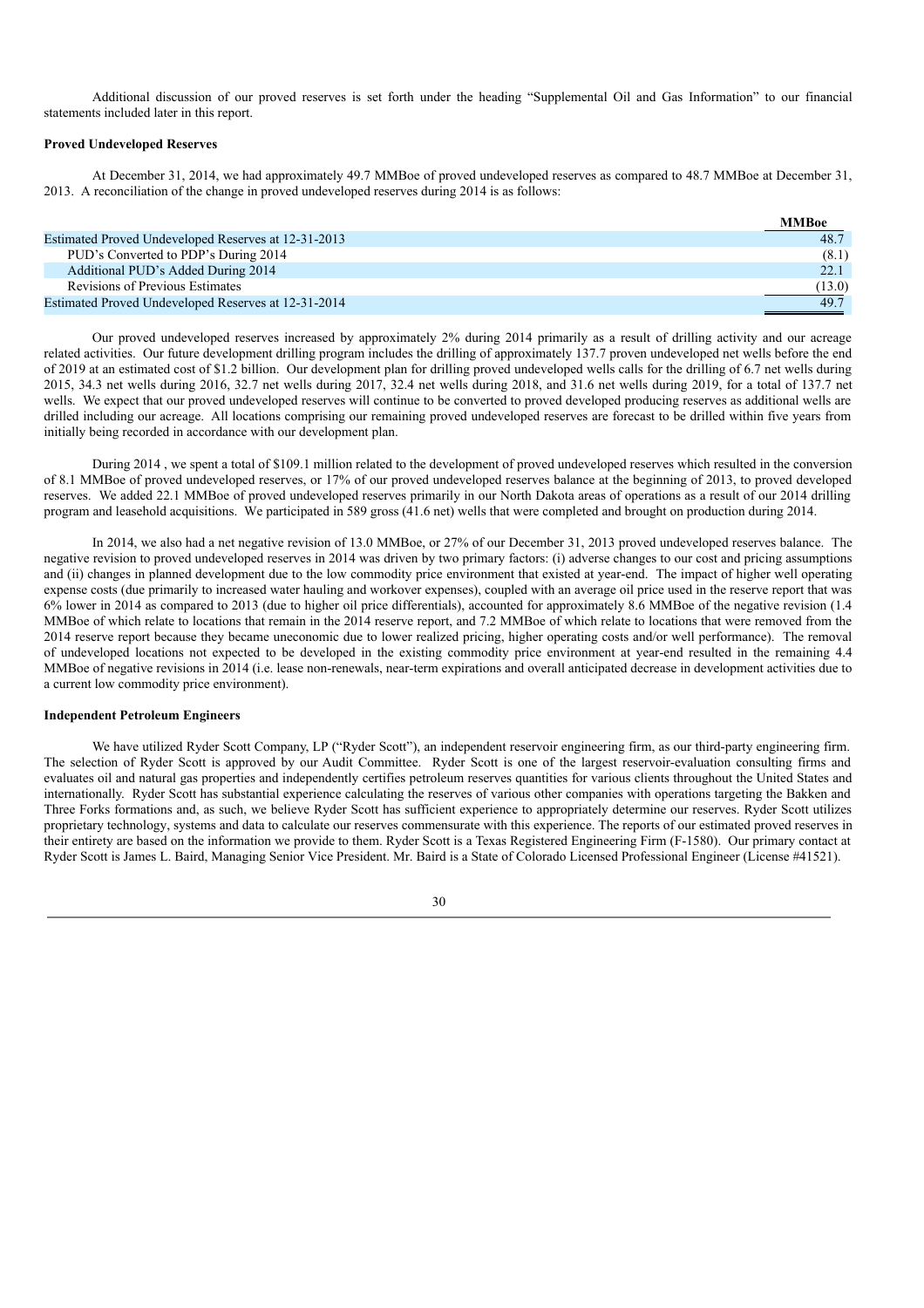In accordance with applicable requirements of the SEC, estimates of our net proved reserves and future net revenues are made using average prices at the beginning of each month in the 12-month period prior to the date of such reserve estimates and are held constant throughout the life of the properties (except to the extent a contract specifically provides for escalation).

The reserves set forth in the Ryder Scott report for the properties are estimated by performance methods or analogy. In general, reserves attributable to producing wells and/or reservoirs are estimated by performance methods such as decline curve analysis which utilizes extrapolations of historical production data. Reserves attributable to non-producing and undeveloped reserves included in our report are estimated by analogy. The estimates of the reserves, future production, and income attributable to properties are prepared using the economic software package Aries for Windows, a copyrighted program of Halliburton.

To estimate economically recoverable oil and natural gas reserves and related future net cash flows, we consider many factors and assumptions including, but not limited to, the use of reservoir parameters derived from geological, geophysical and engineering data which cannot be measured directly, economic criteria based on current costs and SEC pricing requirements, and forecasts of future of production rates. Under the SEC regulations  $210.4-10(a)(22)(v)$  and  $(26)$ , proved reserves must be demonstrated to be economically producible based on existing economic conditions including the prices and costs at which economic producibility from a reservoir is to be determined as of the effective date of the report. With respect to the property interests we own, production and well tests from examined wells, normal direct costs of operating the wells or leases, other costs such as transportation and/or processing fees, production taxes, recompletion and development costs and product prices are based on the SEC regulations, geological maps, well logs, core analyses, and pressure measurements.

The reserve data set forth in the Ryder Scott report represents only estimates, and should not be construed as being exact quantities. They may or may not be actually recovered, and if recovered, the actual revenues and costs could be more or less than the estimated amounts. Moreover, estimates of reserves may increase or decrease as a result of future operations.

Reservoir engineering is a subjective process of estimating underground accumulations of oil and natural gas that cannot be measured in an exact manner. There are numerous uncertainties inherent in estimating oil and natural gas reserves and their estimated values, including many factors beyond our control. The accuracy of any reserve estimate is a function of the quality of available data and of engineering and geologic interpretation and judgment. As a result, estimates of different engineers, including those used by us, may vary. In addition, estimates of reserves are subject to revision based upon actual production, results of future development and exploration activities, prevailing oil and natural gas prices, operating costs and other factors. The revisions may be material. Accordingly, reserve estimates are often different from the quantities of oil and natural gas that are ultimately recovered and are highly dependent upon the accuracy of the assumptions upon which they are based. Our estimated net proved reserves, included in our SEC filings, have not been filed with or included in reports to any other federal agency. See "Item 1A. Risk Factors – Our estimated reserves are based on many assumptions that may prove to be inaccurate. Any material inaccuracies in these reserve estimates or underlying assumptions will materially affect the quantities and present value of our reserves."

#### **Internal Controls Over Reserves Estimation Process**

We utilize Ryder Scott, a third-party reservoir engineering firm, as our independent reserves evaluator for 100% of our reserves base. In addition, we employ two internal reserve engineers who are responsible for overseeing the preparation of our reserves estimates. One of the internal reserve engineers has a B.S. in chemical and petroleum engineering from the University of Pittsburgh and has thirteen years of oil and gas experience on the reservoir side. The other internal reserve engineer has a B.S. in petroleum engineering from Montana Tech and has nine years of oil and gas experience on the reservoir side. Our engineers have experience working for large independents and financial firms on projects and acquisitions, both domestic and international.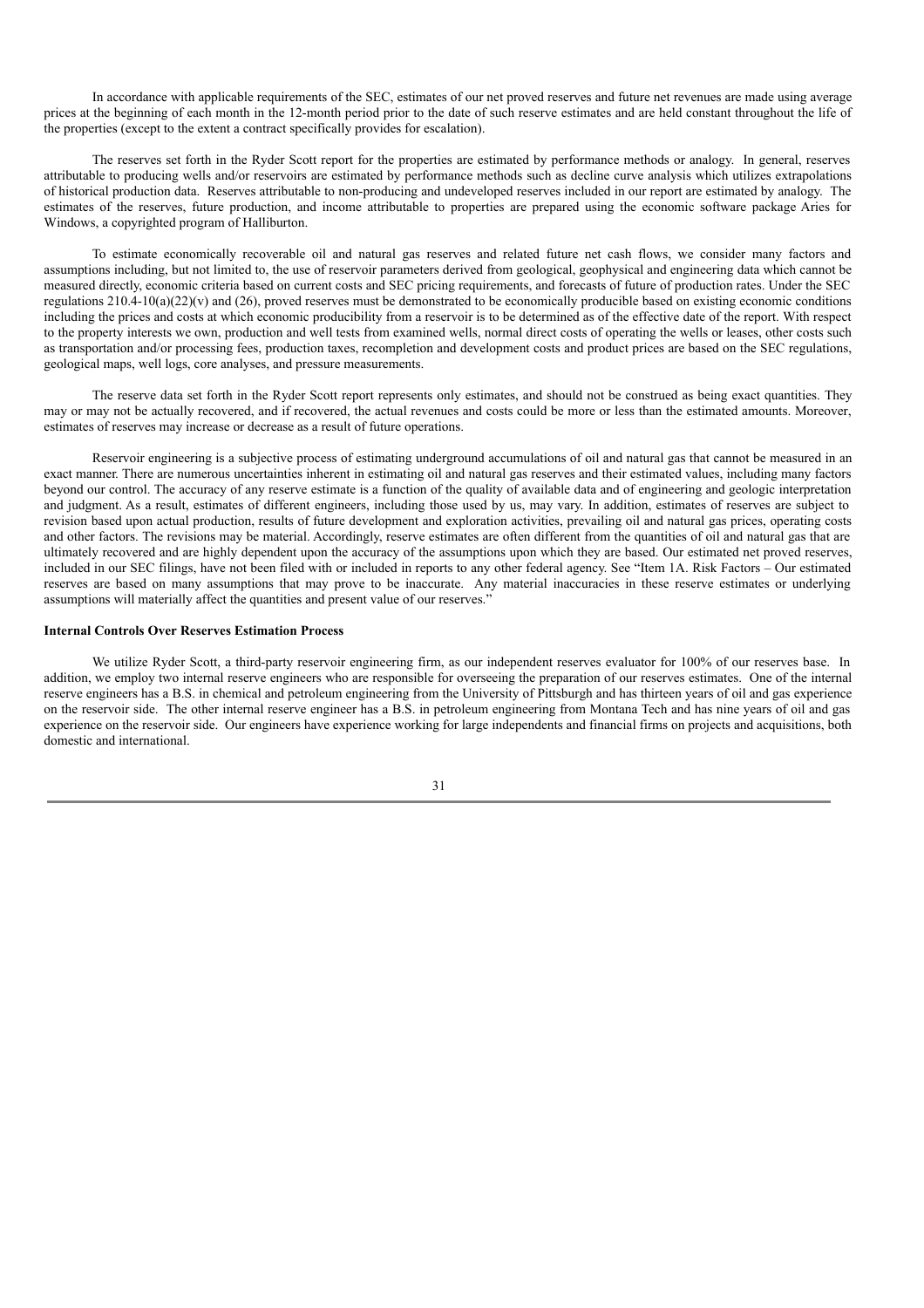Our technical team meets with our independent third-party engineering firm to review properties and discuss evaluation methods and assumptions used in the proved reserves estimates, in accordance with our prescribed internal control procedures. Our internal controls over the reserves estimation process include verification of input data into our reserves evaluation software as well as management review, such as, but not limited to the following:

- · Comparison of historical expenses from the lease operating statements and workover authorizations for expenditure to the operating costs input in our reserves database;
- · Review of working interests and net revenue interests in our reserves database against our well ownership system;
- · Review of historical realized prices and differentials from index prices as compared to the differentials used in our reserves database;
- · Review of updated capital costs prepared by our operations team;
- · Review of internal reserve estimates by well and by area by our internal reservoir engineers;
- · Discussion of material reserve variances among our internal reservoir engineers and our executive management; and
- · Review of a preliminary copy of the reserve report by executive management.

## **Production, Price and Production Expense History**

The price that we receive for the oil and natural gas we produce is largely a function of market supply and demand. Demand is impacted by general economic conditions, weather and other seasonal conditions, including hurricanes and tropical storms. Over or under supply of oil or natural gas can result in substantial price volatility. Oil supply in the United States has grown dramatically over the past few years, and the supply of oil could impact oil prices in the United States if the supply outstrips domestic demand. Historically, commodity prices have been volatile, and we expect that volatility to continue in the future. A substantial or extended decline in oil or natural gas prices or poor drilling results could have a material adverse effect on our financial position, results of operations, cash flows, quantities of oil and natural gas reserves that may be economically produced and our ability to access capital markets.

The following table sets forth information regarding our oil and natural gas production, realized prices and production costs for the periods indicated. For additional information on price calculations, please see information set forth in "Item 7. Management's Discussion and Analysis of Financial Condition and Results of Operations."

| <b>Year Ended December 31,</b> |        |                                             |           |      |           |
|--------------------------------|--------|---------------------------------------------|-----------|------|-----------|
|                                |        |                                             | 2013      |      | 2012      |
|                                |        |                                             |           |      |           |
|                                |        |                                             | 4,046,701 |      | 3,465,311 |
|                                |        |                                             | 2,572,251 |      | 1,768,872 |
|                                |        |                                             | 4,475,409 |      | 3,760,123 |
|                                |        |                                             |           |      |           |
|                                |        |                                             |           |      |           |
| \$                             | 79.23  | $\mathcal{S}$                               |           |      | 83.22     |
|                                | (1.53) |                                             | (3.01)    |      | (0.11)    |
|                                | 77.70  |                                             | 84.89     |      | 83.11     |
|                                | 6.38   |                                             | 5.24      |      | 4.67      |
|                                | 73.51  |                                             | 79.77     |      | 78.79     |
|                                |        |                                             |           |      |           |
|                                |        |                                             |           |      |           |
| \$                             | 9.66   | -S                                          |           | -S   | 8.61      |
|                                |        | 2014<br>5,150,913<br>3,682,781<br>5,764,710 |           | 9.35 | 87.90 \$  |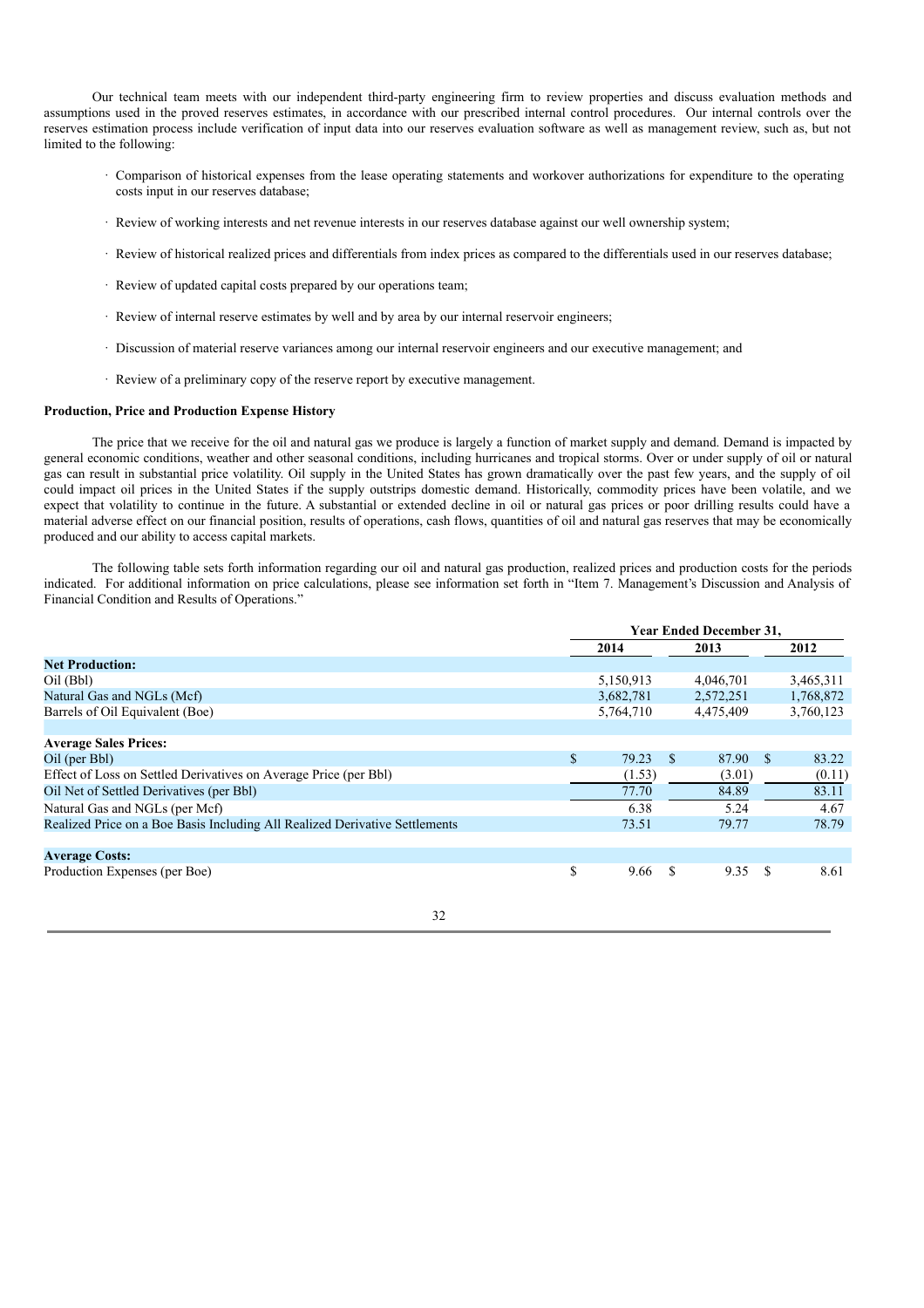# **Drilling and Development Activity**

The following table sets forth the number of gross and net productive and non-productive wells drilled in the years ended December 31, 2014, 2013 and 2012. The number of wells drilled refers to the number of wells completed at any time during the fiscal year, regardless of when drilling was initiated. We have classified all wells drilled to-date targeting the Bakken and Three Forks formations as development wells.

|                                  | <b>Year Ended December 31,</b> |            |                                |                   |       |            |  |  |  |  |  |
|----------------------------------|--------------------------------|------------|--------------------------------|-------------------|-------|------------|--|--|--|--|--|
|                                  | 2014                           |            | 2013                           |                   | 2012  |            |  |  |  |  |  |
|                                  | Gross                          | <b>Net</b> | Gross                          | <b>Net</b>        | Gross | <b>Net</b> |  |  |  |  |  |
| <b>Exploratory Wells:</b>        |                                |            |                                |                   |       |            |  |  |  |  |  |
| Oil                              | -                              |            | -                              |                   |       |            |  |  |  |  |  |
| <b>Natural Gas</b>               | $\qquad \qquad -$              | -          | $\qquad \qquad \longleftarrow$ | $\qquad \qquad -$ | -     |            |  |  |  |  |  |
| Non-Productive                   |                                |            |                                |                   |       |            |  |  |  |  |  |
| <b>Development Wells:</b>        |                                |            |                                |                   |       |            |  |  |  |  |  |
| Oil                              | 589                            | 41.6       | 531                            | 40.0              | 563   | 48.3       |  |  |  |  |  |
| Natural Gas                      |                                |            |                                |                   |       |            |  |  |  |  |  |
| Non-Productive                   |                                |            |                                |                   |       |            |  |  |  |  |  |
| Total Productive Exploratory and |                                |            |                                |                   |       |            |  |  |  |  |  |
| Development Wells                | 589                            | 41.6       | 531                            | 40.0              | 563   | 48.3       |  |  |  |  |  |

The following table summarizes our cumulative gross and net productive oil wells by state at each of December 31, 2014, 2013 and 2012.

|              | At December 31, |       |       |            |       |       |  |  |  |  |  |  |
|--------------|-----------------|-------|-------|------------|-------|-------|--|--|--|--|--|--|
|              | 2014            |       | 2013  |            | 2012  |       |  |  |  |  |  |  |
|              | Gross           | Net   | Gross | <b>Net</b> | Gross | Net   |  |  |  |  |  |  |
| North Dakota | 2,243           | 174.1 | 1,672 | 134.7      | 1,173 | 97.9  |  |  |  |  |  |  |
| Montana      | 95              | 11.6  | 86    |            | 54    | 8.3   |  |  |  |  |  |  |
| Total        | 2,338           | 185.7 | 1,758 | 146.2      | 1,227 | 106.2 |  |  |  |  |  |  |

## **Leasehold Properties**

As of December 31, 2014, our principal assets included approximately 185,018 net acres located in the northern region of the United States. Net acreage represents our percentage ownership of gross acreage. The following table summarizes our estimated gross and net developed and undeveloped acreage by state at December 31, 2014.

|                  | <b>Developed Acreage</b><br>Net<br>Gross |         | <b>Undeveloped Acreage</b> |            | <b>Total Acreage</b> |            |  |  |
|------------------|------------------------------------------|---------|----------------------------|------------|----------------------|------------|--|--|
|                  |                                          |         | Gross                      | <b>Net</b> | Gross                | <b>Net</b> |  |  |
| North Dakota:    |                                          |         |                            |            |                      |            |  |  |
| Mountrail County | 112,816                                  | 26,284  | 15.841                     | 2,719      | 128,659              | 29,003     |  |  |
| Dunn County      | 58,456                                   | 14,482  | 20.488                     | 9,115      | 79,063               | 23,597     |  |  |
| McKenzie County  | 77,862                                   | 19.690  | 23,599                     | 6.994      | 101.621              | 26,684     |  |  |
| Divide County    | 51,964                                   | 14,580  | 8.465                      | 4,863      | 60,429               | 19,443     |  |  |
| Williams County  | 57,065                                   | 16,400  | 9.745                      | 3,762      | 66,650               | 20,162     |  |  |
| Other            | 75,682                                   | 13,050  | 46,225                     | 9,472      | 121,718              | 22,522     |  |  |
| North Dakota     | 433,845                                  | 104.486 | 124,363                    | 36.925     | 558,140              | 141.411    |  |  |
| Montana          | 38,521                                   | 11,659  | 102,418                    | 31,948     | 140,379              | 43,607     |  |  |
| Total:           | 472,366                                  | 116,145 | 226,781                    | 68,873     | 698,519              | 185,018    |  |  |

At 2014 year end, approximately 63% of our total acreage was developed. In addition, approximately 65% of our total acreage position was either developed, held by production or held by operations as of December 31, 2014. All of our proved reserves are located in North Dakota and Montana.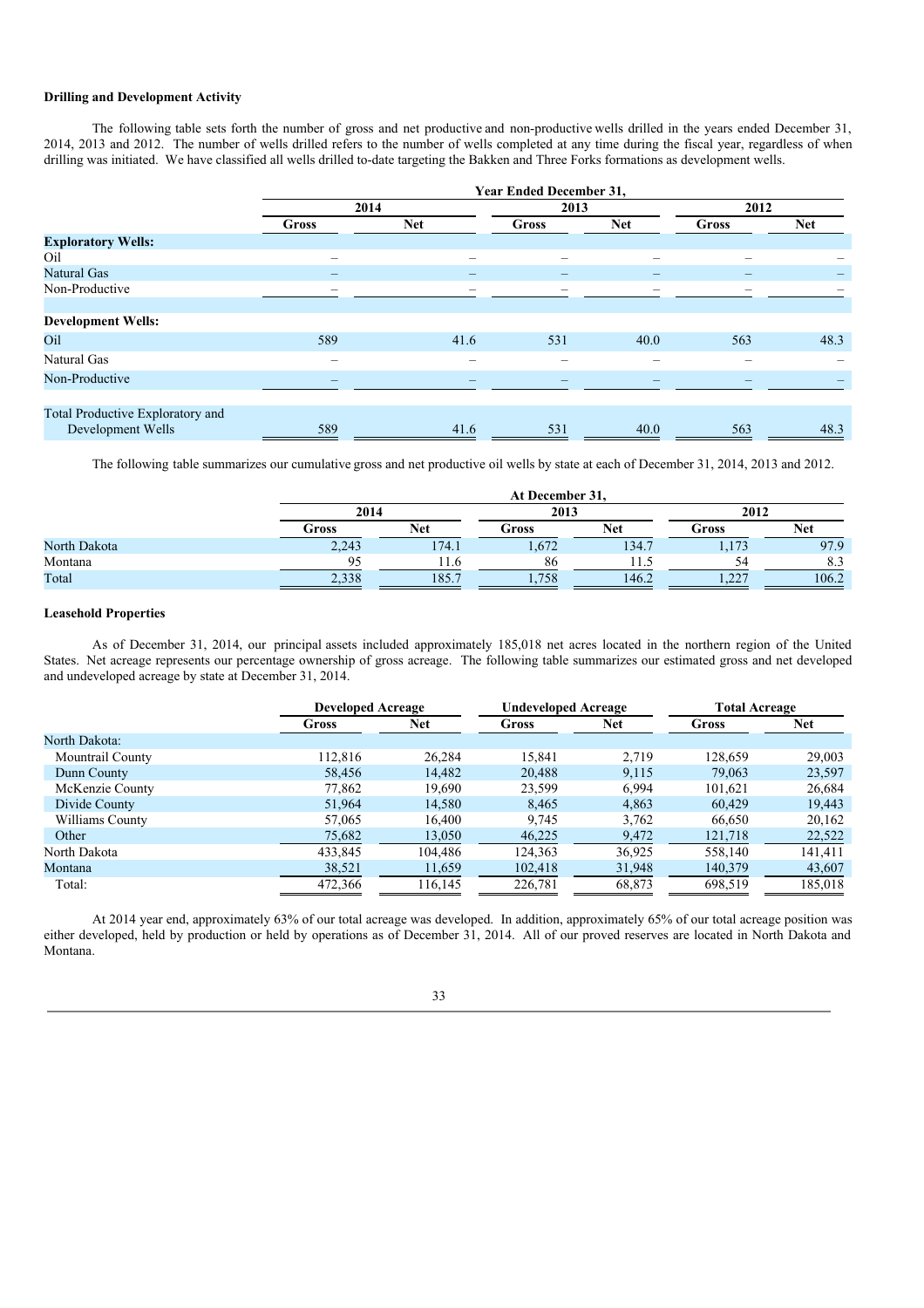## **Recent Acquisitions**

In 2014 and 2013, we acquired leasehold interests covering an aggregate of approximately 22,668 and 20,900 net acres in our key prospect areas, for an average cost of \$1,534 and \$1,279 per net acre, respectively. In addition, during 2014 we separately acquired working interests in 125 gross (10.3 net) wells in undrilled locations in which we do not hold the underlying leasehold interests, for a total cost of approximately \$10.6 million. During 2013, we acquired working interests in 70 gross (7.0 net) wells in undrilled locations in which we do not hold the underlying leasehold interests, for a total cost of approximately \$9.0 million.

We generally assess acreage subject to near-term drilling activities on a lease-by-lease basis because we believe each lease's contribution to a subject spacing unit is best assessed on that basis if development timing is sufficiently clear. Consistent with that approach, the majority of our acreage acquisitions involve properties that are "hand-picked" by us on a lease-by-lease basis for their contribution to a well expected to be spud in the near future, and the subject leases are then aggregated to complete one single closing with the transferor. As such, we generally view each acreage assignment from brokers, landmen and other parties as involving several separate acquisitions combined into one closing with the common transferor for convenience. However, in certain instances an acquisition may involve a larger number of leases presented by the transferors as a single package without negotiation on a lease-by-lease basis. In those instances, we still review each lease on a lease-by-lease basis to ensure that the package as a whole meets our acquisition criteria and drilling expectations.

## **Acreage Expirations**

As a non-operator, we are subject to lease expirations if an operator does not commence the development of operations within the agreed terms of our leases. All of our leases for undeveloped acreage summarized in the table below will expire at the end of their respective primary terms, unless we renew the existing leases, establish commercial production from the acreage or some other "savings clause" is exercised. In addition, our leases typically provide that the lease does not expire at the end of the primary term if drilling operations have been commenced. While we generally expect to establish production from most of our acreage prior to expiration of the applicable lease terms, there can be no guarantee we can do so. The approximate expiration of our net acres which are subject to expire between 2015 and 2019 and thereafter, are set forth below:

|                                  |              | <b>Acreage Subject to Expiration</b> |  |  |  |  |  |  |
|----------------------------------|--------------|--------------------------------------|--|--|--|--|--|--|
| <b>Year Ended</b>                | <b>Gross</b> | Net                                  |  |  |  |  |  |  |
| December 31, 2015                | 88,172       | 22,029                               |  |  |  |  |  |  |
| December 31, 2016                | 52.529       | 14.718                               |  |  |  |  |  |  |
| December 31, 2017                | 35,060       | 14,081                               |  |  |  |  |  |  |
| December 31, 2018                | 17.126       | 10.524                               |  |  |  |  |  |  |
| December 31, 2019 and thereafter | 11.404       | 6,325                                |  |  |  |  |  |  |
| Total                            | 204.291      | 67.677                               |  |  |  |  |  |  |

During 2014, we had leases expire in Montana and North Dakota covering approximately 24,559 net acres, all of which was prospective for the Bakken and Three Forks Formations. The 2014 lease expirations carried a \$26.3 million cost that was transferred to the costs subject to depletion. We believe that the expired acreage was not material to our capital deployed in these prospects.

## **Unproved Properties**

All properties that are not classified as proved properties are considered unproved properties and, thus, the costs associated with such properties are not subject to depletion. Once a property is classified as proved, all associated acreage and drilling costs are subject to depletion.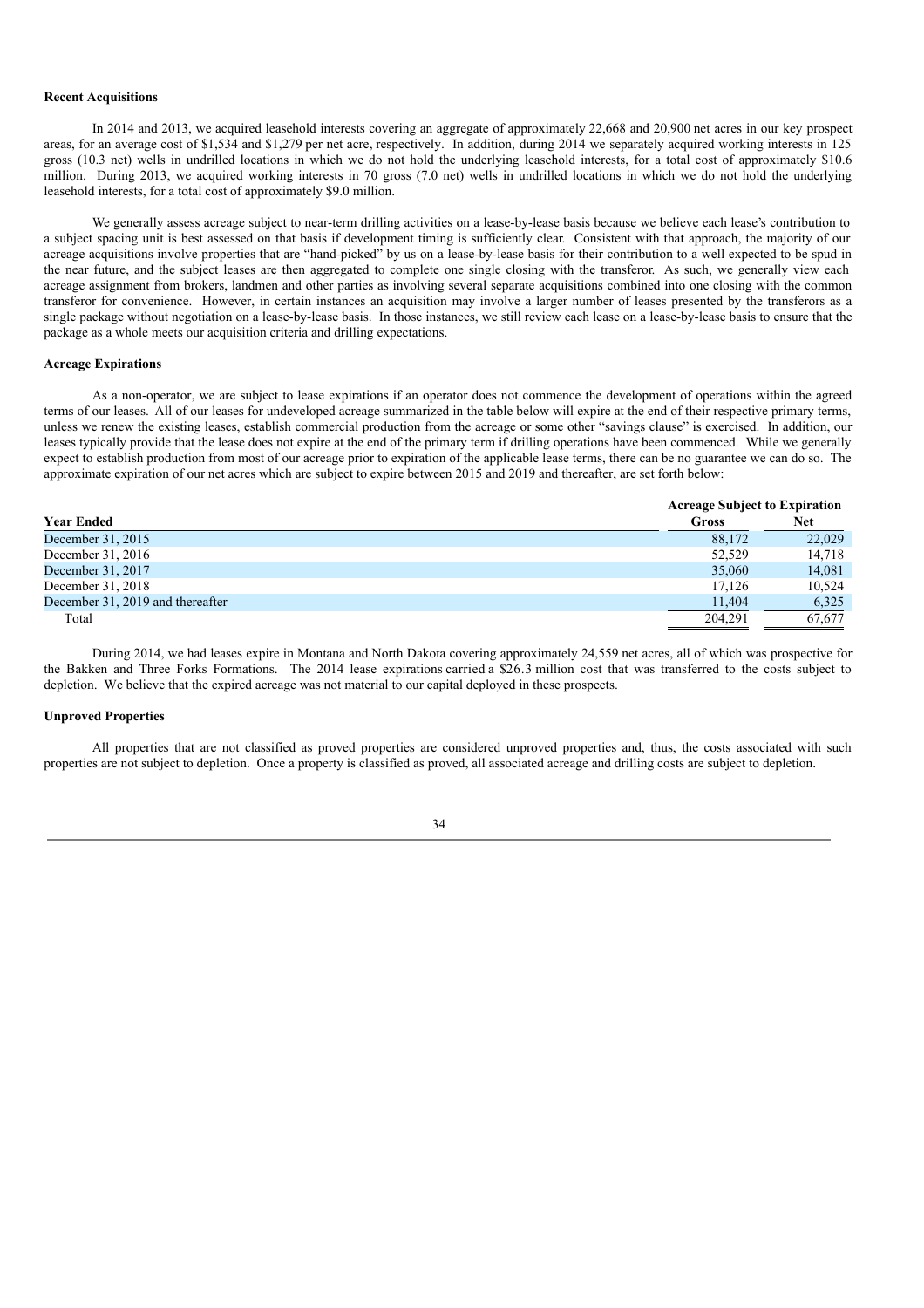We assess all items classified as unproved property on an annual basis, or if certain circumstances exist, more frequently, for possible impairment or reduction in value. The assessment includes consideration of the following factors, among others: intent to drill, remaining lease term, geological and geophysical evaluations, drilling results and activity, the assignment of proved reserves, and the economic viability of development if proved reserves are assigned. During any period in which these factors indicate an impairment, the cumulative drilling costs incurred to date for such property and all or a portion of the associated leasehold costs are transferred to the full cost pool and are then subject to depletion and amortization. For the years ended December 31, 2014, 2013 and 2012, we included \$21.4 million, \$5.1 million and \$0, respectively, related to expiring leases within costs subject to the depletion calculation.

We historically have acquired our properties by purchasing individual or small groups of leases directly from mineral owners or from landmen or lease brokers, which leases generally have not been subject to specified drilling projects, and by purchasing lease packages in identified project areas controlled by specific operators. We generally participate in drilling activities on a proportionate basis by electing whether to participate in each well on a well-by-well basis at the time wells are proposed for drilling.

We believe that the majority of our unproved costs will become subject to depletion within the next five years by proving up reserves relating to its acreage through exploration and development activities, by impairing the acreage that will expire before we can explore or develop it further or by determining that further exploration and development activity will not occur. The timing by which all other properties will become subject to depletion will be dependent upon the timing of future drilling activities and delineation of our reserves.

## **Depletion of Oil and Natural Gas Properties**

Our depletion expense is driven by many factors including certain exploration costs involved in the development of producing reserves, production levels and estimates of proved reserve quantities and future developmental costs. The following table presents our depletion expenses during 2014, 2013 and 2012.

|                                             | <b>Year Ended December 31.</b> |  |          |  |       |  |  |
|---------------------------------------------|--------------------------------|--|----------|--|-------|--|--|
|                                             | 2014                           |  | 2013     |  | 2012  |  |  |
| Depletion of Oil and Natural Gas Properties |                                |  |          |  |       |  |  |
| Depletion Expense (per Boe)                 | 29.86 \$                       |  | 27.62 \$ |  | 26.18 |  |  |

## **Research and Development**

We do not anticipate performing any significant research and development under our plan of operation.

#### **Delivery Commitments**

We do not currently have any delivery commitments for product obtained from our wells.

### **Item 3.** *Legal Proceedings*

Our company is subject from time to time to litigation claims and governmental and regulatory proceedings arising in the ordinary course of business.

### **Item 4.** *Mine Safety Disclosures*

None.

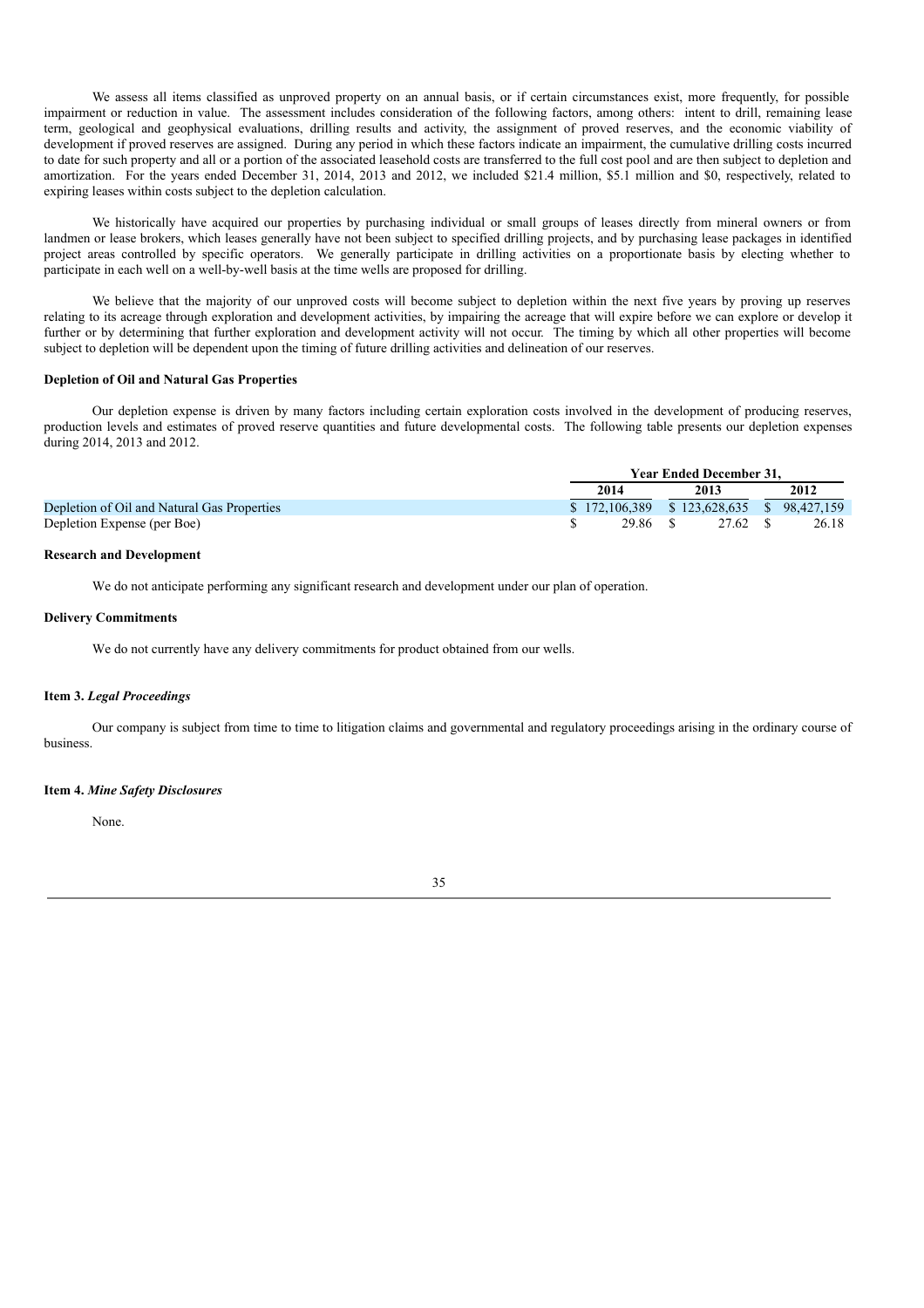### **Executive Officers of the Registrant**

Our executive officers, their ages and offices held are as follows:

| Name                | Age | <b>Positions</b>                                             |
|---------------------|-----|--------------------------------------------------------------|
| Michael L. Reger    | 38  | Chairman, Chief Executive Officer and Director               |
| Thomas W. Stoelk    | 59  | Chief Financial Officer                                      |
| Brandon R. Elliott  | 43  | Executive Vice President, Corporate Development and Strategy |
| Darrell R. Finneman | 62  | Executive Vice President, Land                               |
| Erik J. Romslo      | 37  | Executive Vice President, General Counsel and Secretary      |

*Michael L. Reger* is a founder of our predecessor, Northern Oil and Gas, Inc., and has served as Chairman of the Board and Chief Executive Officer of our company since March 2007. Mr. Reger has been involved in the acquisition of oil and gas mineral rights for his entire career. Mr. Reger began working the oil and gas leasing business for his family's company, Reger Oil, in 1992 and worked as an oil and gas landman for Reger Oil from 1992 until co-founding Northern in 2006. Mr. Reger holds a B.A. in Finance and an M.B.A. in finance/management from the University of St. Thomas in St. Paul, Minnesota. The Reger family has a history of acreage acquisition in the Williston Basin dating to 1952.

*Thomas W. Stoelk* has served as our Chief Financial Officer since December 2011. Prior to joining our company, Mr. Stoelk served as the Vice President of Finance and Chief Financial Officer at Superior Well Services, Inc. from 2005 to 2011. Prior to Superior Well Services, Inc., Mr. Stoelk served as the Chief Financial Officer of Great Lakes Energy Partners, LLC from 1999 to 2005 and the Senior Vice President of Finance and Administration for Range Resources Corporation from 1994 to 1999. Prior to his employment with Range Resources Corporation, Mr. Stoelk was a senior manager at Ernst & Young LLP and worked as a certified public accountant in their auditing practice. Mr. Stoelk holds a BS in Industrial Administration from Iowa State University.

*Brandon R. Elliott* has served as our Executive Vice President, Corporate Development and Strategy since January 2013. Prior to joining our company, Mr. Elliott served as Vice President of Investor Relations of CONSOL Energy Inc., a Fortune 500 coal and natural gas company, from 2010 until 2012. Prior to CONSOL, Mr. Elliott worked from 2000 until 2010 at Friess Associates LLC, managers of The Brandywine Funds, most recently as a portfolio manager. Mr. Elliott holds a bachelor's degree from Dartmouth College, is a Chartered Financial Analyst (CFA) and is a member of the National Investor Relations Institute.

*Darrell R. Finneman* has served as our Executive Vice President, Land since October 2014. Mr. Finneman joined Northern with over 33 years of land acquisition experience. Prior to joining our company, Mr. Finneman worked from 2003 to 2014 at Fidelity Exploration & Production Company, a wholly owned subsidiary of MDU Resources Group, Inc., most recently as Regional Land Manager. While at Fidelity, Mr. Finneman was responsible for business development and growth initiatives involving multiple Land teams that were focused on acquiring and assembling strategic oil and gas lease blocks. Prior to Fidelity, Mr. Finneman spent 18 years with Amoco Production Company. Mr. Finneman is a Certified Professional Landman with the American Association of Professional Landmen and holds a master's degree from the University of Colorado.

*Erik J. Romslo* has served as our General Counsel and Secretary since October 2011 and as an Executive Vice President since January 2013. Prior to joining our company, Mr. Romslo practiced law in the Minneapolis office of our outside counsel, Faegre Baker Daniels LLP (formerly Faegre & Benson LLP), from 2005 until 2011, where he was a member of the Corporate group. Prior to joining Faegre, Mr. Romslo practiced law in the New York City office of Fried, Frank, Harris, Shriver & Jacobson LLP. Mr. Romslo holds a bachelor's degree from St. Olaf College and a law degree from the New York University School of Law.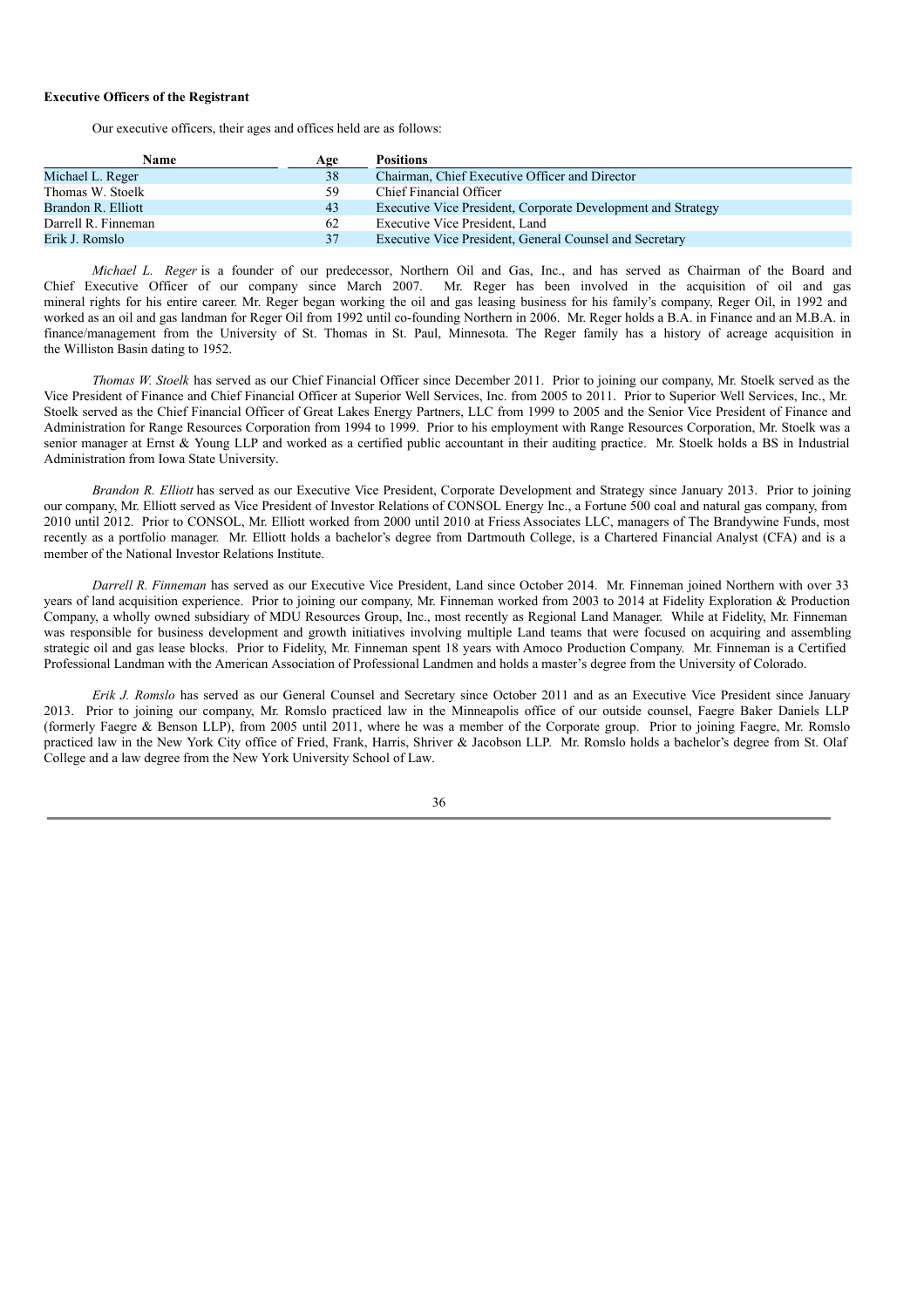# **PART II**

# Item 5. Market for Registrant's Common Equity, Related Stockholder Matters and Issuer Purchases of Equity Securities

## **Market Information**

Our common stock trades on the NYSE MKT under the symbol "NOG." The high and low sales prices for shares of common stock of our company for each quarter during 2013 and 2014 are set forth below.

| <b>Sales Price</b> |    |       |  |  |
|--------------------|----|-------|--|--|
| High               |    | Low   |  |  |
|                    |    |       |  |  |
| \$<br>17.55        | -S | 13.15 |  |  |
| 14.99              |    | 12.00 |  |  |
| 14.85              |    | 11.79 |  |  |
| 17.90              |    | 13.97 |  |  |
|                    |    |       |  |  |
|                    |    |       |  |  |
| \$<br>16.31        | -S | 13.02 |  |  |
| 17.43              |    | 13.77 |  |  |
| 17.09              |    | 14.14 |  |  |
| 14.76              |    | 4.79  |  |  |
|                    |    |       |  |  |

The closing price for our common stock on the NYSE MKT on February 17, 2015 was \$8.96 per share.

#### **Comparison Chart**

The following information in this Item 5 of this Annual Report on Form 10-K is not deemed to be "soliciting material" or to be "filed" with the SEC or subject to Regulation 14A or 14C under the Securities Exchange Act of 1934 or to the liabilities of Section 18 of the Securities Exchange Act of 1934, and will not be deemed to be incorporated by reference into any filing under the Securities Act of 1933 or the Securities Exchange Act of 1934, except to the extent we specifically incorporate it by reference into such a filing.

The following graph compares the 60-month cumulative total shareholder return on our common stock since December 31, 2009, and the cumulative total returns of Standard & Poor's Composite 500 Index and the NYSE Arca Oil Index (formerly the AMEX Oil Index) for the same period. This graph tracks the performance of a \$100 investment in our common stock and in each index (with the reinvestment of all dividends) from December 31, 2009 to December 31, 2014.

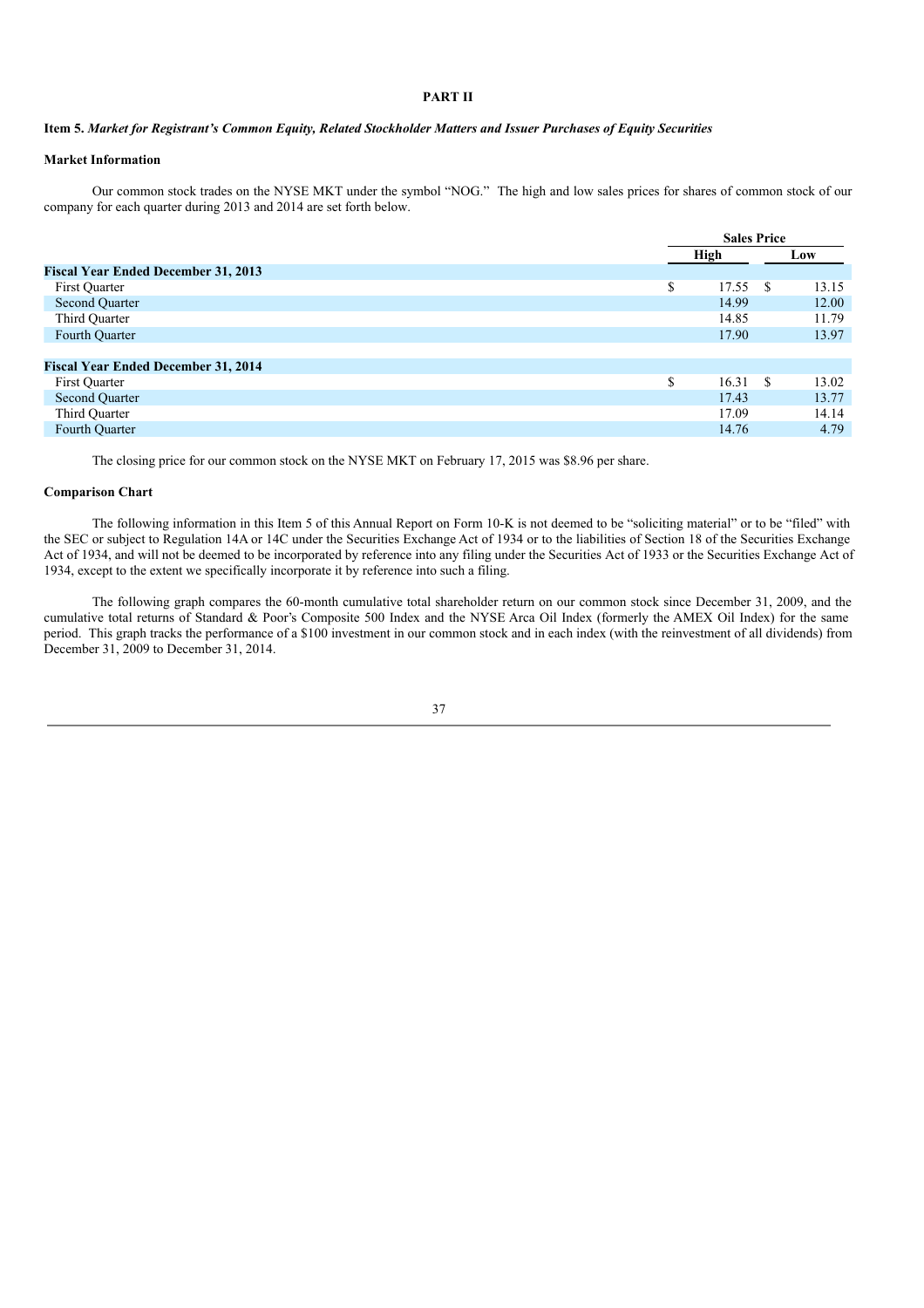

\*\$100 invested on 12/31/09 in stock or index, including reinvestment of dividends. Fiscal year ending December 31.

Copyright@ 2014 S&P, a division of The McGraw-Hill Companies Inc. All rights reserved.

The following table sets forth the total returns utilized to generate the foregoing graph.

|                          | 12/31/09 | 12/31/10 | 12/31/11 | 12/31/12 | 12/31/13 | 12/31/14 |
|--------------------------|----------|----------|----------|----------|----------|----------|
| Northern Oil & Gas, Inc. | 100.00   | 229.81   | 202.53   | 142.06   | 127.28   | 47.72    |
| S&P 500                  | 100.00   | 15.06    | 17.49    | 36.30    | 180.44   | 205.14   |
| NYSE Arca Oil Index      | 100.00   | 105.72   | 12.83    | 15.04    | 136.23   | 124.69   |

The stock price performance included in this graph is not necessarily indicative of future stock price performance.

# **Holders**

As of February 17, 2015, we had 61,065,591 shares of our common stock outstanding, held by approximately 301 shareholders of record. The number of record holders does not necessarily bear any relationship to the number of beneficial owners of our common stock.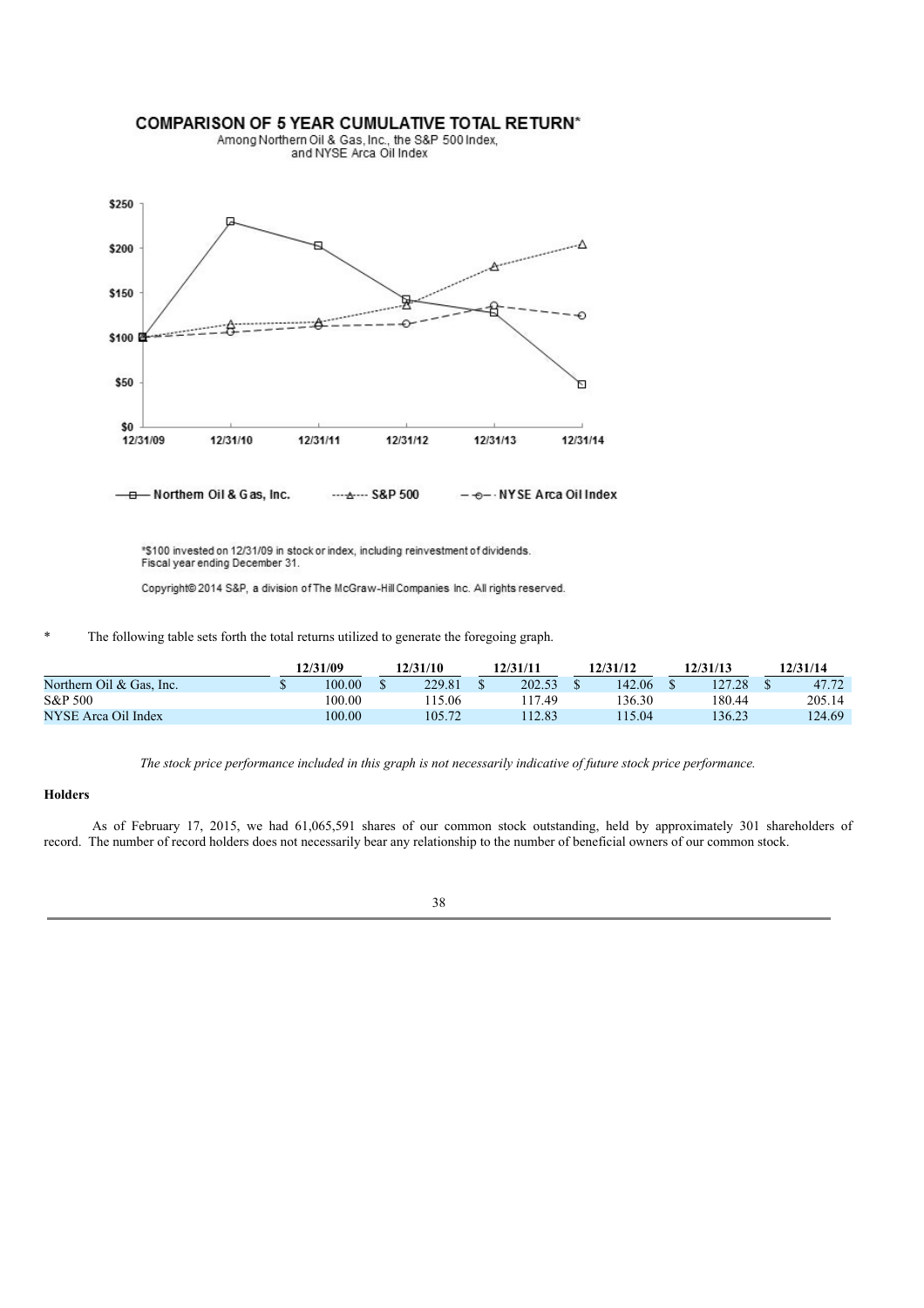## **Dividends**

The payment of dividends is subject to the discretion of our Board of Directors and will depend, among other things, upon our earnings, our capital requirements, our financial condition, and other relevant factors. We have not paid or declared any dividends upon our common stock since our inception and do not presently anticipate paying any dividends upon our common stock in the foreseeable future. Under our revolving credit facility, we are prohibited from paying cash dividends on our common stock. Any cash dividends in the future to common shareholders will be payable when, as and if declared by our Board of Directors based upon the Board's assessment of:

- **·** our financial condition and performance;
- **·** earnings;
- **·** need for funds;
- **·** capital requirements;
- **·** prior claims of preferred stock to the extent issued and outstanding; and
- **·** other factors, including income tax consequences, contractual restrictions and any applicable laws.

There can be no assurance, therefore, that any dividends on the common stock will ever be paid.

#### **Recent Sales of Unregistered Securities**

### None.

## **Issuer Purchases of Equity Securities**

The table below sets forth the information with respect to purchases made by or on behalf of the company, or any "affiliated purchaser" (as defined in Rule 10b-18(a)(3) under the Securities Exchange Act of 1934), of our common stock during the quarter ended December 31, 2014.

| Period                              | <b>Total Number of</b><br><b>Shares</b><br>Purchased <sup>(1)</sup> |               | <b>Average Price</b><br><b>Paid Per Share</b> | <b>Total Number of</b><br><b>Shares Purchased</b><br>as Part of<br><b>Publically</b><br><b>Announced Plans</b><br>or Programs | <b>Approximate Dollar Value of</b><br><b>Shares that May Yet be</b><br><b>Purchased Under the Plans or</b><br>Programs <sup>(2)</sup> |               |  |  |
|-------------------------------------|---------------------------------------------------------------------|---------------|-----------------------------------------------|-------------------------------------------------------------------------------------------------------------------------------|---------------------------------------------------------------------------------------------------------------------------------------|---------------|--|--|
| Month $#1$                          |                                                                     |               |                                               |                                                                                                                               |                                                                                                                                       |               |  |  |
| October 1, 2014 to October 31, 2014 | 135,726                                                             | <sup>\$</sup> | 13.55                                         | 134,988                                                                                                                       | S                                                                                                                                     | 108.3 million |  |  |
| Month #2                            |                                                                     |               |                                               |                                                                                                                               |                                                                                                                                       |               |  |  |
| November 1, 2014 to November 30,    |                                                                     |               |                                               |                                                                                                                               |                                                                                                                                       |               |  |  |
| 2014                                | 969                                                                 |               | 10.89                                         |                                                                                                                               |                                                                                                                                       | 108.3 million |  |  |
| Month $#3$                          |                                                                     |               |                                               |                                                                                                                               |                                                                                                                                       |               |  |  |
| December 1, 2014 to December 31,    |                                                                     |               |                                               |                                                                                                                               |                                                                                                                                       |               |  |  |
| 2014                                | 8,165                                                               |               | 7.20                                          |                                                                                                                               |                                                                                                                                       | 108.3 million |  |  |
| Total                               | 144,860                                                             |               | 13.17                                         | 134.988                                                                                                                       |                                                                                                                                       | 108.3 million |  |  |

(1) 738 shares in October and all shares in November and December reflect shares surrendered by company directors or employees as payment of exercise price for stock options exercised or in satisfaction of tax obligations in connection with restricted stock awards.

(2) In May 2011, our board of directors approved a stock repurchase program to acquire up to \$150 million shares of our company's outstanding common stock. In total, we have repurchased 3,190,268 shares under this program through December 31, 2014 at a weighted average price of \$13.06 per share.

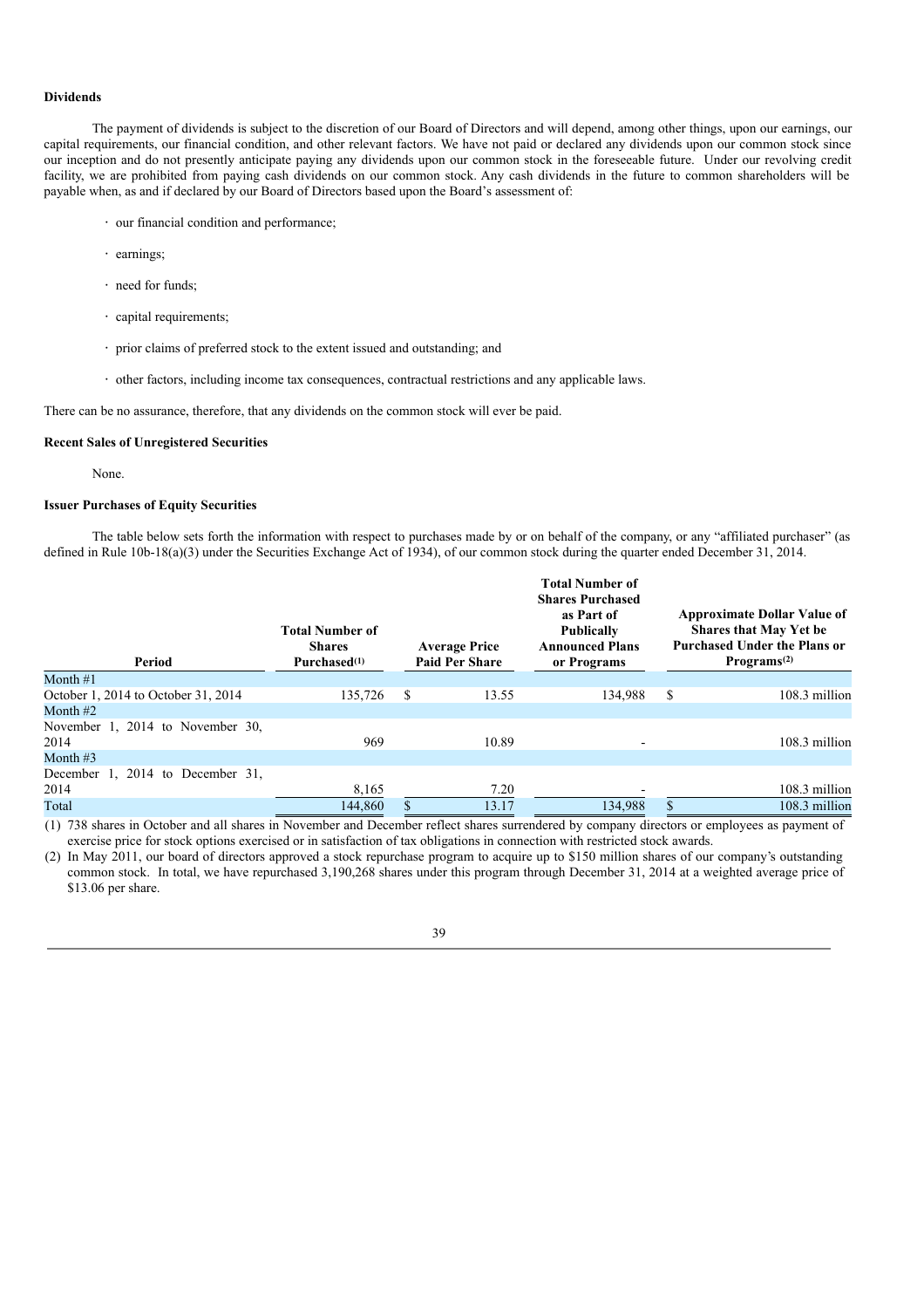# **Item 6.** *Selected Financial Data*

|                                                     | <b>Fiscal Years</b> |            |              |                 |               |                                                        |               |                 |               |            |
|-----------------------------------------------------|---------------------|------------|--------------|-----------------|---------------|--------------------------------------------------------|---------------|-----------------|---------------|------------|
|                                                     |                     | 2014       |              | 2013            |               | 2012                                                   |               | 2011            |               | 2010       |
|                                                     |                     |            |              |                 |               | (in thousands, except share and per common share data) |               |                 |               |            |
| <b>Statements of Income Information:</b>            |                     |            |              |                 |               |                                                        |               |                 |               |            |
| Revenues                                            |                     |            |              |                 |               |                                                        |               |                 |               |            |
| Oil and Gas Sales                                   | \$                  | 431,605    | $\mathbb{S}$ | 369,187         | $\mathcal{S}$ | 296,638                                                | $\mathcal{S}$ | 159,440         | $\mathcal{S}$ | 59,488     |
| Loss on Settled Derivatives                         |                     | (7, 863)   |              | (12, 199)       |               | (391)                                                  |               | (13, 408)       |               | (470)      |
| Gain (Loss) on the Mark-to-Market of Derivative     |                     |            |              |                 |               |                                                        |               |                 |               |            |
| Instruments                                         |                     | 171,276    |              | (21, 259)       |               | 15,147                                                 |               | 3,072           |               | (14, 545)  |
| Other Revenue                                       |                     | 9          |              | 44              |               | 179                                                    |               | 285             |               | 86         |
| <b>Total Revenues</b>                               |                     | 595,027    |              | 335,773         |               | 311,573                                                |               | 149,389         |               | 44,559     |
|                                                     |                     |            |              |                 |               |                                                        |               |                 |               |            |
| <b>Operating Expenses</b>                           |                     |            |              |                 |               |                                                        |               |                 |               |            |
| Production Expenses                                 |                     | 55.696     |              | 41,859          |               | 32,382                                                 |               | 13,044          |               | 3,288      |
| <b>Production Taxes</b>                             |                     | 43,674     |              | 34,959          |               | 28,486                                                 |               | 14,301          |               | 5,478      |
| General and Administrative Expense                  |                     | 17,602     |              | 16,575          |               | 22,645                                                 |               | 13,625          |               | 7,204      |
| Depletion, Depreciation, Amortization and Accretion |                     | 172,884    |              | 124,383         |               | 98,923                                                 |               | 41,169          |               | 17,084     |
| <b>Total Expenses</b>                               |                     | 289,856    |              | 217,776         |               | 182,436                                                |               | 82,139          |               | 33,054     |
|                                                     |                     |            |              |                 |               |                                                        |               |                 |               |            |
|                                                     |                     | 305,171    |              | 117,997         |               | 129,137                                                |               | 67,250          |               | 11,505     |
| Income from Operations                              |                     |            |              |                 |               |                                                        |               |                 |               |            |
| Other Income (Expense)                              |                     | 48         |              | (453)           |               | 25                                                     |               | 783             |               | 414        |
| Interest Expense, Net of Capitalization             |                     | (42, 106)  |              | (32,709)        |               | (13, 875)                                              |               | (586)           |               | (583)      |
| Total Other Income (Expense)                        |                     | (42,058)   |              | (33, 162)       |               | (13, 850)                                              |               | 197             |               | (169)      |
| Income Before Income Taxes                          |                     | 263,113    |              | 84,835          |               | 115,287                                                |               | 67,447          |               | 11,336     |
|                                                     |                     |            |              |                 |               |                                                        |               |                 |               |            |
| <b>Income Tax Provision</b>                         |                     | 99,367     |              | 31,768          |               | 43,002                                                 |               | 26,835          |               | 4,419      |
| Net Income                                          | \$                  | 163,746    | \$           | 53,067          | \$            | 72,285                                                 | \$            | 40,612          | \$            | 6,917      |
| Net Income Per Common Share - Basic                 | \$                  | 2.70       | \$           | 0.85            | \$            | 1.16                                                   | \$            | 0.66            | \$            | 0.14       |
| Net Income Per Common Share - Diluted               | \$                  | 2.69       | \$           | 0.85            | \$            | 1.15                                                   | \$            | 0.65            | \$            | 0.14       |
|                                                     |                     |            |              |                 |               |                                                        |               |                 |               |            |
| Weighted Average Shares Outstanding - Basic         |                     | 60,691,701 |              | 62,364,957      |               | 62,485,836                                             |               | 61,789,289      |               | 50,387,203 |
| Weighted Average Shares Outstanding - Diluted       |                     | 60,860,769 |              | 62,747,298      |               | 62,869,079                                             |               | 62,195,340      |               | 50,778,245 |
| <b>Statements of Cash Flows Information:</b>        |                     |            |              |                 |               |                                                        |               |                 |               |            |
| Net Cash Provided By Operating Activities           | \$                  | 274,257    | \$           | 222,774         | \$            | 198,527                                                | \$            | 85,150          | S             | 73,307     |
| Net Cash Used For Investing Activities              | $\mathbb{S}$        | (477, 040) | $\mathbb{S}$ | $(358, 536)$ \$ |               | $(532, 172)$ \$                                        |               | $(300, 868)$ \$ |               | (207, 893) |
| Net Cash Provided By Financing Activities           | \$                  | 206,433    | \$           | 128,061         | \$            | 340,754                                                | <sup>\$</sup> | 69,887          | \$            | 280,464    |
| <b>Balance Sheet Information:</b>                   |                     |            |              |                 |               |                                                        |               |                 |               |            |
| Assets:                                             |                     |            |              |                 |               |                                                        |               |                 |               |            |
| Cash and Cash Equivalents                           | \$                  | 9,338      | \$           | 5,687           | \$            | 13,388                                                 | \$            | 6,280           | \$            | 152,111    |
| <b>Total Current Assets</b>                         |                     | 226,000    |              | 104,388         |               | 94,215                                                 |               | 80,505          |               | 233,018    |
| Property and Equipment, Net                         |                     | 1,761,927  |              | 1,397,307       |               | 1,083,245                                              |               | 643,703         |               | 275,308    |
| <b>Total Assets</b>                                 |                     | 2,026,746  |              | 1,519,600       |               | 1,190,935                                              |               | 725,594         |               | 509,694    |
| Liabilities:                                        |                     |            |              |                 |               |                                                        |               |                 |               |            |
| <b>Total Current Liabilities</b>                    |                     | 285,734    |              | 194,088         |               | 100,457                                                |               | 119,661         |               | 59,667     |
| Revolving Line of Credit                            |                     | 298,000    |              | 75,000          |               | 124,000                                                |               | 69,900          |               |            |
| 8% Senior Notes Due 2020, Net                       |                     | 508,053    |              | 509,540         |               | 300,000                                                |               | $\Box$          |               |            |
| <b>Total Liabilities</b>                            |                     | 1,255,885  |              | 899,772         |               | 604,750                                                |               | 229,024         |               | 74,334     |
| Total Shareholders' Equity                          |                     | 770,861    |              | 619,828         |               | 586,185                                                |               | 496,570         |               | 435,360    |
|                                                     |                     |            |              |                 |               |                                                        |               |                 |               |            |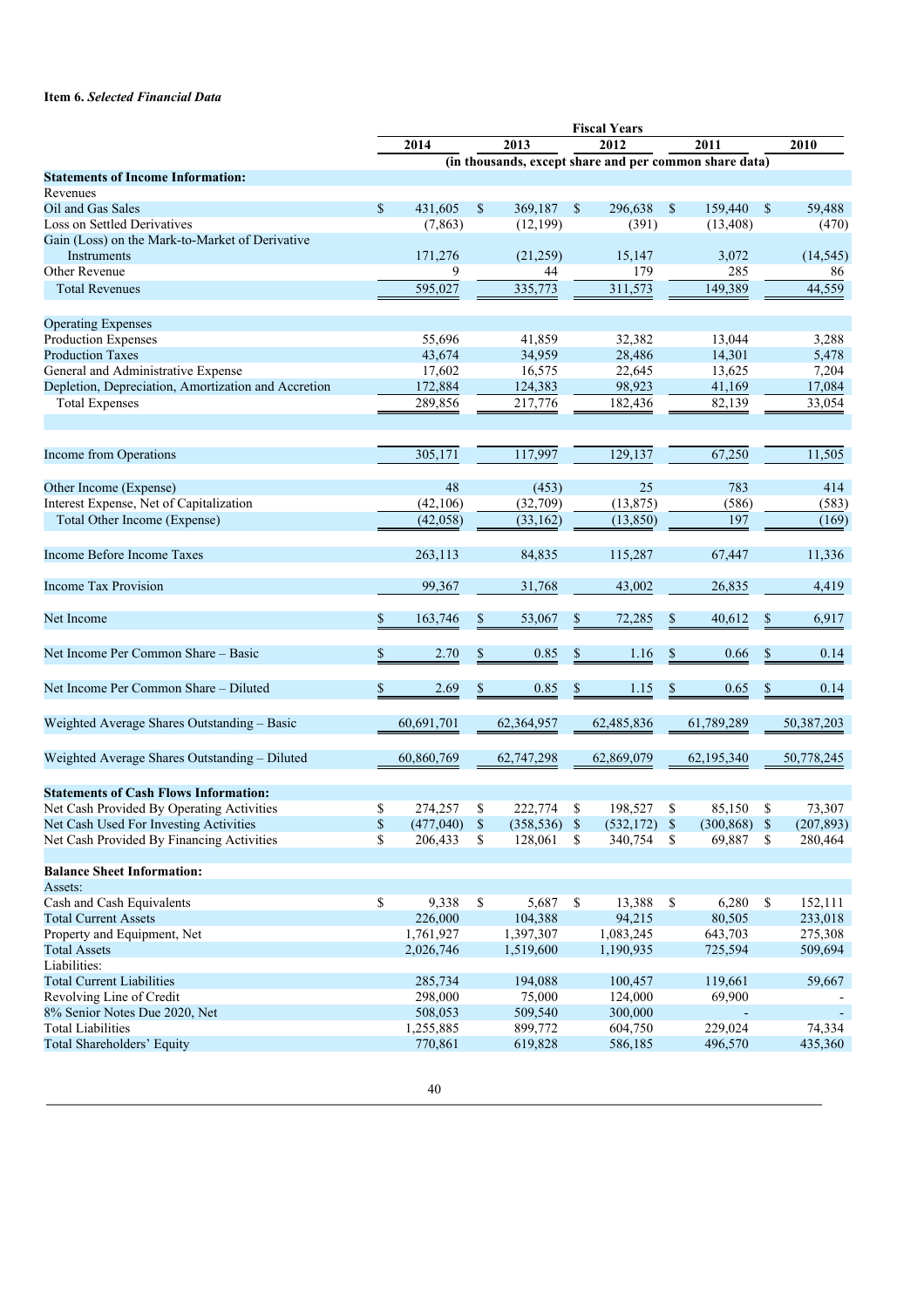## **Item 7.** *Management's Discussion and Analysis of Financial Condition and Results of Operations*

The following discussion should be read in conjunction with the "Selected Financial Data" in Item 6 and the Financial Statements and Accompanying Notes appearing elsewhere in this report.

#### **Overview of 2014 Results**

During 2014, we achieved the following financial and operating results:

- · Increased total production by 29% compared to 2013;
- · Increased total estimated proved reserves to 100.7 million Boe as of December 31, 2014, an increase of 20% compared to 2013 yearend;
- · Participated in the completion of 589 gross (41.6 net) wells;
- · Continued to high-grade our leasehold position to 185,018 net acres with approximately 65% of our total acreage position either developed, held by production or held by operations as of December 31, 2014; and
- · Ended the year with \$9.3 million in cash and, including availability under our revolving credit facility, liquidity of approximately \$261.3 million.

Operationally, our 2014 performance reflects another year of successfully executing our strategy of developing our acreage position and building a long-life reserve base. Our success enabled us to increase proved reserves by 16.6 million Boe, resulting in a 388% reserve replacement percentage relative to our 2014 production. During 2014, production increased 29% to 5.8 million Boe as compared to 2013 production of 4.5 million Boe. The increase in 2014 production was driven by a 27% increase in producing net wells from 146.2 net wells at December 31, 2013 to 185.7 net wells at December 31, 2014.

Total revenues increased 77% or \$259.3 millionin 2014 compared to 2013. This increase was due to higher production levels that generated \$62.4 million in oil and gas revenue growth, a \$4.3 million decrease in the loss on settled derivatives and a \$192.5 million change in the gain (losses) on the mark-to-market of our derivative instruments. Average realized prices on a Boe basis (including all realized derivative settlements) were 8% lower in 2014 compared to 2013 due primarily to a high oil price differential in 2014 as compared to 2013. Our oil price differential to the NYMEX WTI benchmark price during 2014 was approximately \$13.67 per barrel, as compared to \$8.68 per barrel in 2013. During 2014, our oil price differential widened compared to 2013 due to several factors such as takeaway capacity lagging behind production, and seasonal refinery maintenance temporarily depressing crude demand. As discussed elsewhere in this report, significant changes in oil and natural gas prices can have a material impact on our results of operations and our balance sheet, including the fair value of our derivatives.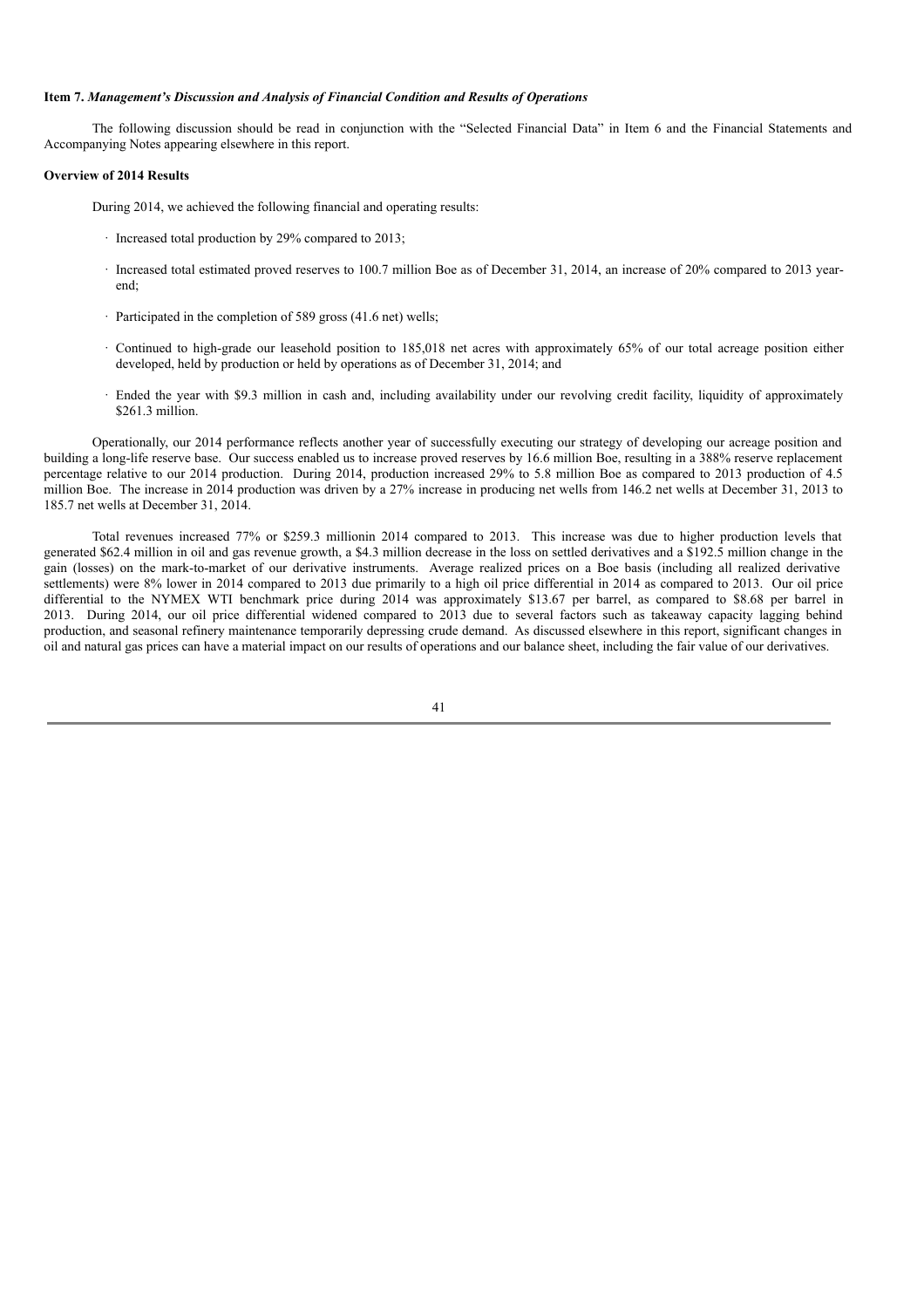## **Source of Our Revenues**

We derive our revenues from the sale of oil, natural gas and NGLs produced from our properties. Revenues are a function of the volume produced, the prevailing market price at the time of sale, oil quality, Btu content and transportation costs to market. We use derivative instruments to hedge future sales prices on a substantial, but varying, portion of our oil production. We expect our derivative activities will help us achieve more predictable cash flows and reduce our exposure to downward price fluctuations. The use of derivative instruments has in the past, and may in the future, prevent us from realizing the full benefit of upward price movements but also mitigates the effects of declining price movements. Our average realized price calculations include the effects of the settlement of all derivative contracts regardless of the accounting treatment.

### **Principal Components of Our Cost Structure**

- · *Oil price dif erentials*. The price differential between our Williston Basin well head price and the NYMEX WTI benchmark price is driven by the additional cost to transport oil from the Williston Basin via train, barge, pipeline or truck to refineries.
- · *Gain (loss) on the mark-to-market of derivative instruments.* We utilize commodity derivative financial instruments to reduce our exposure to fluctuations in the price of oil. This account activity represents the recognition of gains and losses associated with our outstanding derivative contracts as commodity prices and commodity derivative contracts change on contracts that have not been designated for hedge accounting.
- · *Realized gain (loss) on settled derivatives.* This account activity represents our realized gains and losses on the settlement of commodity derivative instruments.
- · *Production expenses.* Production expenses are daily costs incurred to bring oil and natural gas out of the ground and to the market, together with the daily costs incurred to maintain our producing properties. Such costs also include field personnel compensation, salt water disposal, utilities, maintenance, repairs and servicing expenses related to our oil and natural gas properties.
- · *Production taxes.* Production taxes are paid on produced oil and natural gas based on a percentage of revenues from products sold at market prices (not hedged prices) or at fixed rates established by federal, state or local taxing authorities. We seek to take full advantage of all credits and exemptions in our various taxing jurisdictions. In general, the production taxes we pay correlate to the changes in oil and natural gas revenues.
- · *Depreciation, depletion and amortization.* Depreciation, depletion and amortization includes the systematic expensing of the capitalized costs incurred to acquire, explore and develop oil and natural gas properties. As a full cost company, we capitalize all costs associated with our development and acquisition efforts and allocate these costs to each unit of production using the units-of-production method.
- · *General and administrative expenses.* General and administrative expenses include overhead, including payroll and benefits for our corporate staff, costs of maintaining our headquarters, costs of managing our acquisition and development operations, franchise taxes, audit and other professional fees and legal compliance.
- · *Interest expense.* We finance a portion of our working capital requirements, capital expenditures and acquisitions with borrowings. As a result, we incur interest expense that is affected by both fluctuations in interest rates and our financing decisions. We capitalize a portion of the interest paid on applicable borrowings into our full cost pool. We include interest expense that is not capitalized into the full cost pool, the amortization of deferred financing costs and bond premiums (including origination and amendment fees), commitment fees and annual agency fees as interest expense.
- · *Income tax expense.* Our provision for taxes includes both federal and state taxes. We record our federal income taxes in accordance with accounting for income taxes under GAAP which results in the recognition of deferred tax assets and liabilities for the expected future tax consequences of temporary differences between the book carrying amounts and the tax basis of assets and liabilities. Deferred tax assets and liabilities are measured using enacted tax rates expected to apply to taxable income in the years in which those temporary differences and carryforwards are expected to be recovered or settled. The effect on deferred tax assets and liabilities of a change in tax rates is recognized in income in the period that includes the enactment date. A valuation allowance is established to reduce deferred tax assets if it is more likely than not that the related tax benefits will not be realized.

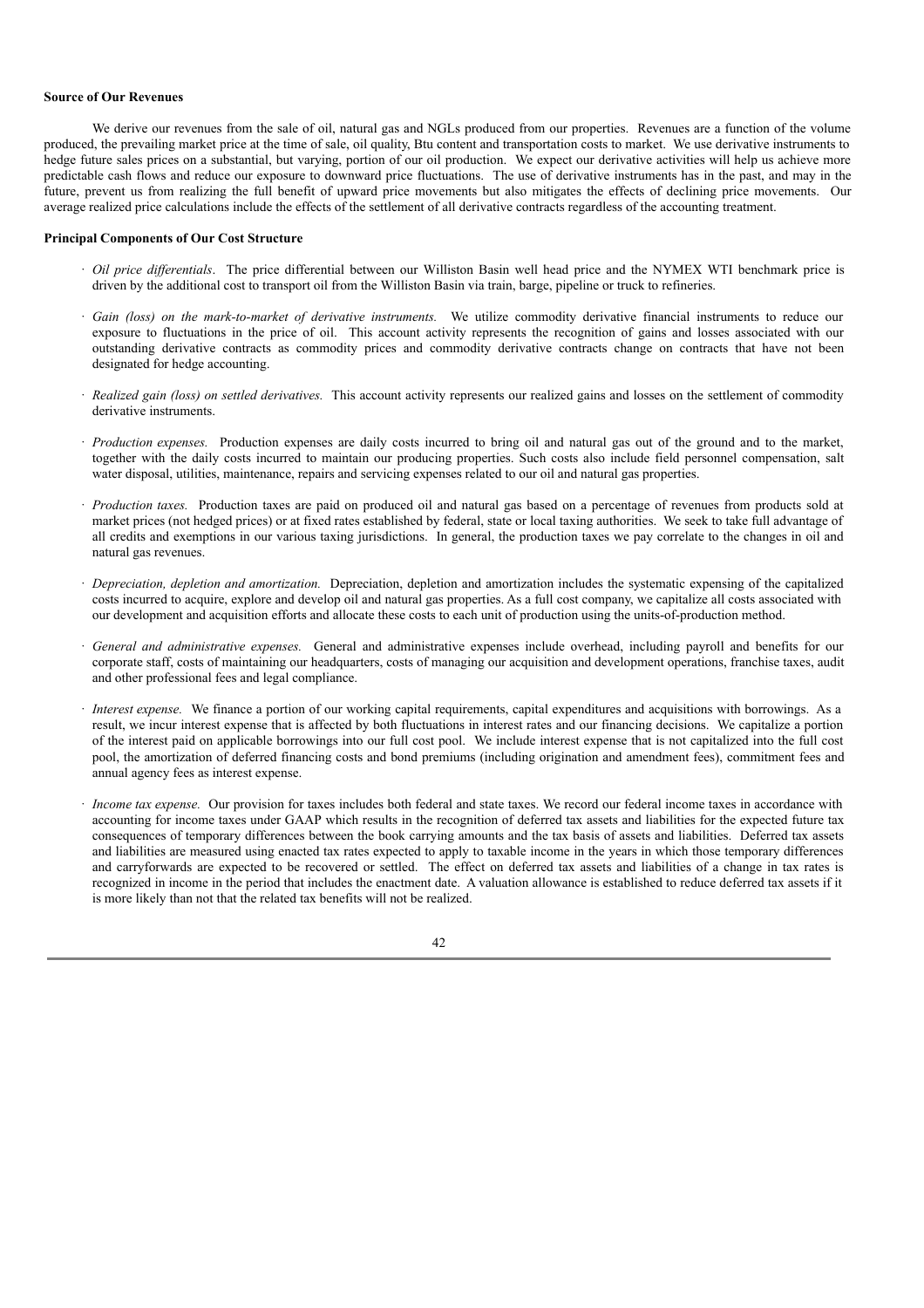## **Selected Factors That Affect Our Operating Results**

Our revenues, cash flows from operations and future growth depend substantially upon:

- · the timing and success of drilling and production activities by our operating partners;
- · the prices and demand for oil, natural gas and NGLs;
- · the quantity of oil and natural gas production from the wells in which we participate;
- · changes in the fair value of the derivative instruments we use to reduce our exposure to fluctuations in the price of oil;
- · our ability to continue to identify and acquire high-quality acreage and drilling opportunities; and
- · the level of our operating expenses.

In addition to the factors that affect companies in our industry generally, the location of our acreage and wells in the Williston Basin subjects our operating results to factors specific to this region. These factors include the potential adverse impact of weather on drilling, production and transportation activities, particularly during the winter and spring months, and the limitations of the developing infrastructure and transportation capacity in this region.

The price of oil in the Williston Basin can vary depending on the market in which it is sold and the means of transportation used to transport the oil to market. Light sweet crude from the Williston Basin has a higher value at many major refining centers because of its higher quality relative to heavier and sour grades of oil; however, because of North Dakota's location relative to traditional oil transport centers, this higher value is generally offset to some extent by higher transportation costs. While rail transportation has historically been more expensive than pipeline transportation, Williston Basin prices have justified shipment by rail to markets such as St. James, Louisiana, which offer prices benchmarked to Brent/LLS. Although pipeline, truck and rail capacity in the Williston Basin has historically lagged production in growth, we believe that additional planned infrastructure growth will help keep price discounts from significantly eroding wellhead values in the region.

Over the past several years, oil production in the Williston Basin has increased dramatically. For example, North Dakota's oil production in October 2014 was up approximately 133% as compared to October 2011. The surging oil production has created a huge need for oil takeaway infrastructure, which has struggled to keep pace with the growth in production. This caused the price of Bakken crude to lag significantly behind WTI crude at certain times over the last few years. Our oil price differential to the NYMEX WTI benchmark price during 2014 was approximately \$13.67 per barrel, as compared to \$8.68 per barrel in 2013. During 2014, our oil price differential widened compared to 2013 due to several factors such as takeaway capacity lagging behind production, and seasonal refinery maintenance temporarily depressing crude demand. As the rail capacity continues to increase and planned pipeline expansions are completed, we believe the oil price differentials will improve.

Another significant factor affecting our operating results is drilling costs. The cost of drilling wells has increased significantly over the past few years as rising oil prices have triggered increased drilling activity in the Williston Basin. Although individual components of the cost can vary depending on numerous factors such as the length of the horizontal lateral, the number of fracture stimulation stages, and the choice of proppant (sand or ceramic), the total cost of drilling and completing an oil well has increased. This increase is largely due to longer horizontal laterals and more fracture stimulation stages, but also higher demand for rigs and completion services throughout the region. In addition, because of the rapid growth in drilling, the availability of well completion services has at times been constrained, resulting at times in a backlog of wells awaiting completion.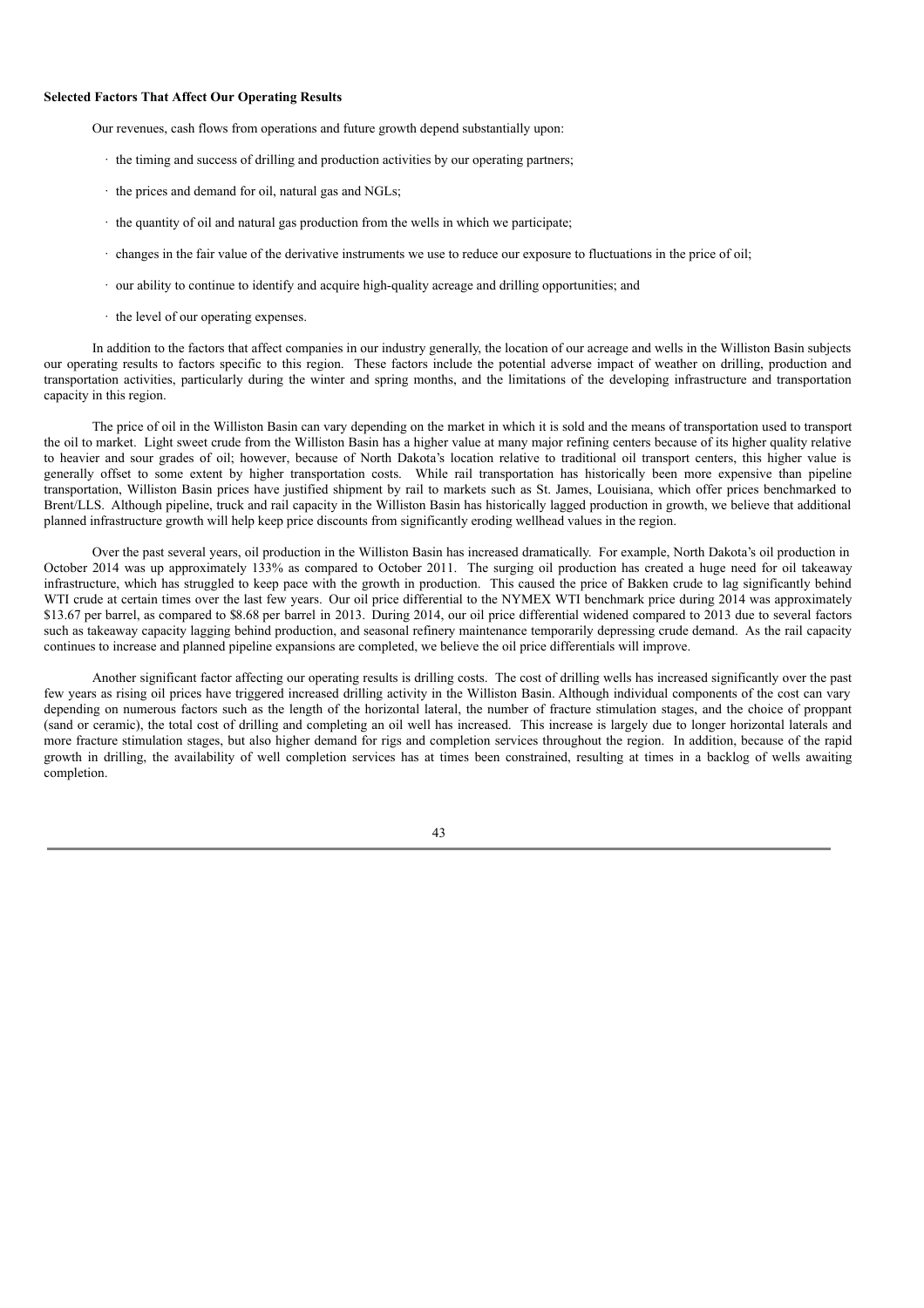### **Market Conditions**

The price that we receive for the oil and natural gas we produce is largely a function of market supply and demand. Being primarily an oil producer, we are more significantly impacted by changes in oil prices than by changes in the price of natural gas. World-wide supply in terms of output, especially the production quota set by OPEC, and the strength of the U.S. dollar has adversely impacted oil prices. Additionally, an economic slowdown in Europe and Asia has reduced overall demand over the second half of 2014 and is continuing into 2015. Historically, commodity prices have been volatile and we expect the volatility to continue in the future. Factors impacting the future oil supply balance are worldwide demand for oil, as well as the growth in domestic oil production.

Prices for various quantities of natural gas, NGLs and oil that we produce significantly impact our revenues and cash flows. Commodity prices have been volatile in recent years. The following table lists average NYMEX prices for natural gas and oil for the years ended December 31, 2014, 2013 and 2012.

|                                     | <b>Year Ended December 31,</b> |      |       |  |       |  |  |  |
|-------------------------------------|--------------------------------|------|-------|--|-------|--|--|--|
|                                     | 2014                           | 2013 |       |  | 2012  |  |  |  |
| Average NYMEX Prices <sup>(1)</sup> |                                |      |       |  |       |  |  |  |
| Oil (per Bbl)                       | 92.91                          |      | 98.05 |  | 94.15 |  |  |  |
| Natural Gas (per Mcf)               | 4.26                           |      | 3.73  |  | 2.83  |  |  |  |

 $\overline{1}$  Based on average of daily closing prices.

Oil and natural gas prices have fallen significantly since their early third quarter 2014 levels. Lower oil and gas prices not only decrease our revenues, but an extended decline in oil or gas prices may materially and adversely affect our future business, financial position, cash flows, results of operations, liquidity, ability to finance planned capital expenditures and the oil and natural gas reserves that we can economically produce. At December 31, 2014, the prompt month WTI NYMEX pricing was \$53.27 per Bbl or 43% lower than the average NYMEX price per Bbl in 2014. If the NYMEX prices remain at these lower levels, our net revenue per Boe will decrease because we have not hedged the entire amount of anticipated production. At December 31, 2014, we have hedged 3,960,000 and 900,000 Bbls in 2015 and 2016, respectively. Lower oil and gas prices reduce the amount of our borrowing base under our credit agreement, which is determined at the discretion of the lenders based on the collateral value of our proved reserves that have been mortgaged to the lenders.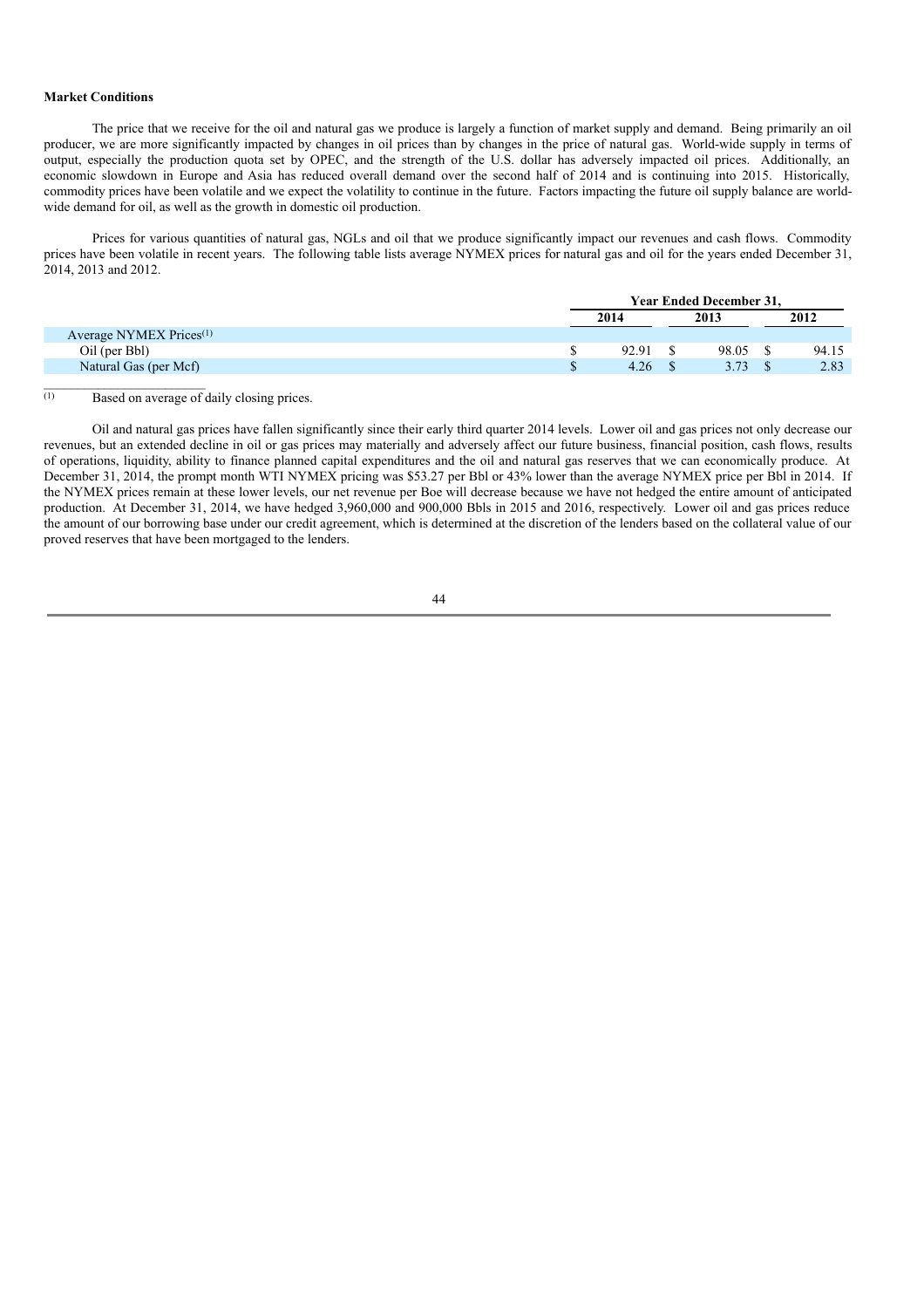# **Results of Operations for 2014, 2013 and 2012**

The following table sets forth selected financial and operating data for the periods indicated. Production volumes and average sales prices are derived from accrued accounting data for the relevant period indicated.

|                                                                             |              | <b>Year Ended December 31,</b> |              |           |               |           |
|-----------------------------------------------------------------------------|--------------|--------------------------------|--------------|-----------|---------------|-----------|
|                                                                             |              | 2014                           |              | 2013      |               | 2012      |
| <b>Net Production:</b>                                                      |              |                                |              |           |               |           |
| Oil (Bbl)                                                                   |              | 5,150,913                      |              | 4,046,701 |               | 3,465,311 |
| Natural Gas and NGLs (Mcf)                                                  |              | 3,682,781                      |              | 2,572,251 |               | 1,768,872 |
| Total (Boe)                                                                 |              | 5,764,710                      |              | 4,475,409 |               | 3,760,123 |
| Net Sales (in thousands):                                                   |              |                                |              |           |               |           |
| Oil Sales                                                                   | \$           | 408,124                        | $\mathbb{S}$ | 355,702   | <sup>\$</sup> | 288,382   |
| Natural Gas and NGL Sales                                                   |              | 23,481                         |              | 13,485    |               | 8,256     |
| <b>Loss on Settled Derivatives</b>                                          |              | (7, 863)                       |              | (12, 199) |               | (391)     |
| Gain (Loss) on the Mark-to-Market of Derivative Instruments                 |              | 171,276                        |              | (21,259)  |               | 15,147    |
| <b>Other Revenue</b>                                                        |              | 9                              |              | 44        |               | 179       |
| <b>Total Revenues</b>                                                       |              | 595,027                        |              | 335,773   |               | 311,573   |
| <b>Average Sales Prices:</b>                                                |              |                                |              |           |               |           |
| Oil (per Bbl)                                                               | $\mathbb{S}$ | 79.23                          | $\mathbb{S}$ | 87.90     | $\mathbf{s}$  | 83.22     |
| Effect of Loss on Settled Derivatives on Average Price (per Bbl)            |              | (1.53)                         |              | (3.01)    |               | (0.11)    |
| Oil Net of Settled Derivatives (per Bbl)                                    |              | 77.70                          |              | 84.89     |               | 83.11     |
| Natural Gas and NGLs (per Mcf)                                              |              | 6.38                           |              | 5.24      |               | 4.67      |
| Realized price on a Boe Basis Including All Realized Derivative Settlements |              | 73.51                          |              | 79.77     |               | 78.79     |
| <b>Operating Expenses (in thousands):</b>                                   |              |                                |              |           |               |           |
| <b>Production Expenses</b>                                                  | \$           | 55,696                         | \$           | 41,859    | $\mathbb{S}$  | 32,382    |
| <b>Production Taxes</b>                                                     |              | 43,674                         |              | 34,959    |               | 28,486    |
| General and Administrative Expense                                          |              | 17,602                         |              | 16,575    |               | 22,645    |
| Depletion, Depreciation, Amortization and Accretion                         |              | 172,884                        |              | 124,383   |               | 98,923    |
| <b>Costs and Expenses (per Boe):</b>                                        |              |                                |              |           |               |           |
| Production Expenses                                                         | \$           | 9.66                           | \$           | 9.35      | \$            | 8.61      |
| <b>Production Taxes</b>                                                     |              | 7.58                           |              | 7.81      |               | 7.58      |
| General and Administrative Expense                                          |              | 3.05                           |              | 3.70      |               | 6.02      |
| Depletion, Depreciation, Amortization and Accretion                         |              | 29.99                          |              | 27.79     |               | 26.31     |
| <b>Net Producing Wells at Period End</b>                                    |              | 185.7                          |              | 146.2     |               | 106.2     |

### *Oil, Natural Gas and NGL Sales*

Our revenues vary from year to year primarily as a result of changes in realized commodity prices and production volumes. In 2014, oil, natural gas and NGL sales increased 17% from 2013, driven primarily by a 29% increase in production and partially offset by a 9% decrease in our average sales price per Boe in 2014 as compared to 2013 due primarily to a \$4.99 per barrel increase in our average oil price differential in 2014 as compared to 2013. In 2013, oil, natural gas and NGL sales increased 24% from 2012, driven primarily by a 19% increase in production and partially aided by a 5% increase in our average sales price per Boe in 2013 as compared to 2012.

Our production continues to grow through drilling success as we place new wells into production and through additions from acquisitions, partially offset by the natural decline of our production from existing wells. Our production primarily increased due to the addition of 41.6 and 40.0 net productive wells in 2014 and 2013, respectively. Our production for each of the last three years is set forth in the following table: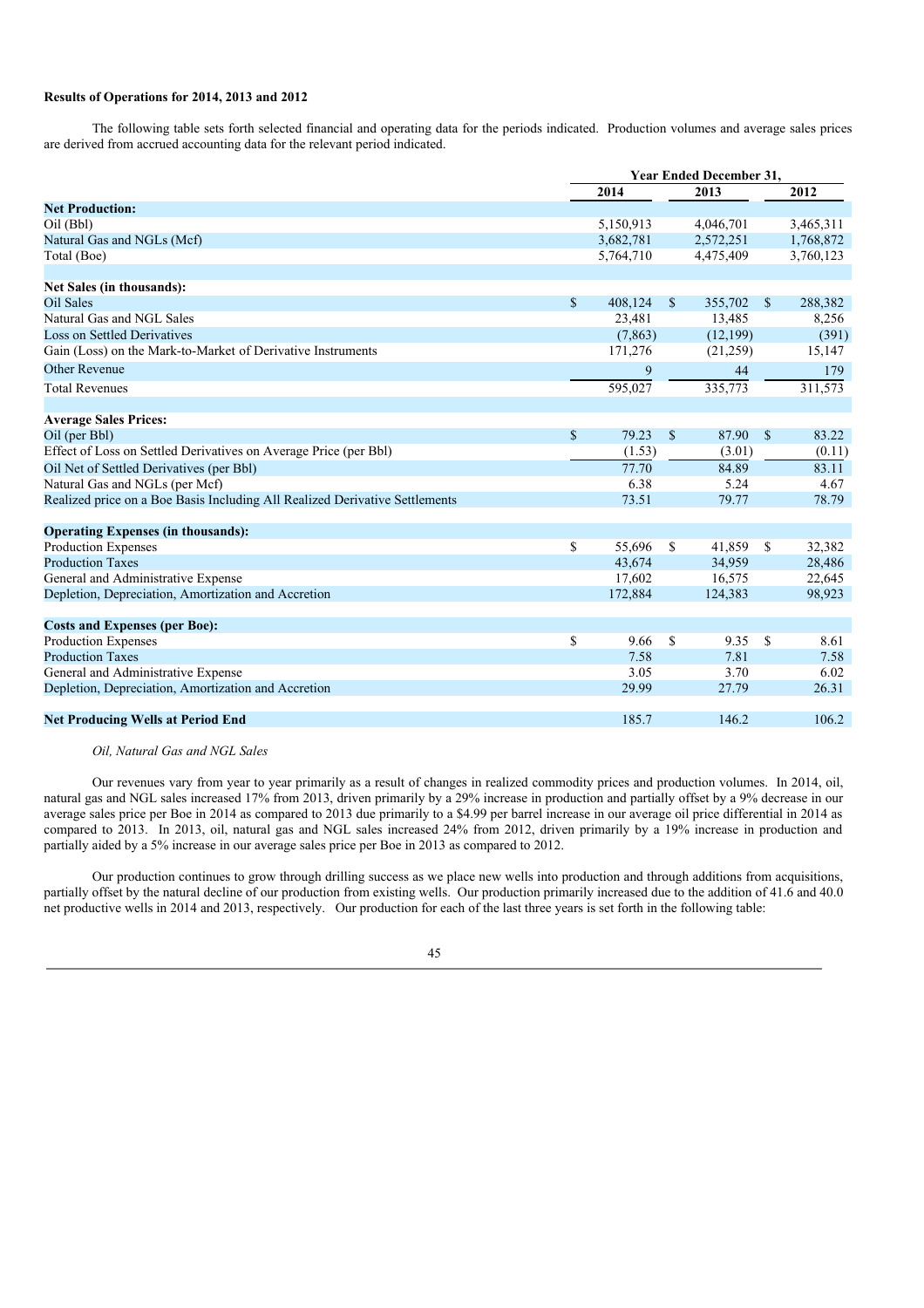|                   |           | Year Ended December 31, |           |
|-------------------|-----------|-------------------------|-----------|
|                   | 2014      | 2013                    | 2012      |
| <b>Production</b> |           |                         |           |
| Oil (Bbl)         | 5,150,913 | 4,046,701               | 3,465,311 |
| Natural           |           |                         |           |
| Gas and           |           |                         |           |
| <b>NGL</b>        |           |                         |           |
| (Mcf)             | 3,682,781 | 2,572,251               | 1,768,872 |
| Total             |           |                         |           |
| $(Boe)^{(1)}$     | 5,764,710 | 4,475,409               | 3,760,123 |
|                   |           |                         |           |
| Average           |           |                         |           |
| <b>Daily</b>      |           |                         |           |
| Production        |           |                         |           |
| Oil (Bbl)         | 14,112    | 11,087                  | 9,468     |
| Natural           |           |                         |           |
| Gas and           |           |                         |           |
| NGL               |           |                         |           |
| (Mcf)             | 10,090    | 7,047                   | 4,833     |
| Total             |           |                         |           |
| $(Boe)^{(1)}$     | 15,794    | 12,261                  | 10,274    |

(1) Natural gas and NGLs are converted to Boe at the rate of one barrel equals six Mcf based upon the approximate relative energy content of oil and natural gas, which is not necessarily indicative of the relationship of oil and natural gas prices.

#### *Derivative Instruments*

\_\_\_\_\_\_\_\_\_\_\_\_\_\_\_\_\_\_\_\_\_\_\_\_\_\_\_\_\_\_\_\_\_\_

We enter into derivative instruments to manage the price risk attributable to future oil production. For 2014, we incurred a loss on settled derivatives of \$7.9 million, compared to losses of \$12.2 million in 2013, and \$0.4 million in 2012. Our average realized price (including all derivative settlements) received during 2014 was \$73.51 per Boe compared to \$79.77 per Boe in 2013 and \$78.79 per Boe in 2012.

Mark-to-market derivative gains and losses was a gain of \$171.3 million in 2014 compared to a \$21.3 million loss in 2013 and a \$15.1 million gain in 2012. Our derivatives are not designated for hedge accounting and are accounted for using the mark-to-market accounting method whereby gains and losses from changes in the fair value of derivative instruments are recognized immediately into earnings. Mark-to-market accounting treatment creates volatility in our revenues as gains and losses from unsettled derivatives are included in total revenues and are not included in accumulated other comprehensive income in the accompanying balance sheets. As commodity prices increase or decrease, such changes will have an opposite effect on the mark-to-market value of our derivatives. Any gains on our derivatives will be offset by lower wellhead revenues in the future or any losses will be offset by higher future wellhead revenues based on the value at the settlement date. At December 31, 2014, all of our derivative contracts are recorded at their fair value, which was a net asset of \$153.3 million, an increase of \$171.2 million from the \$17.9 million net liability recorded as of December 31, 2013. Our open oil derivative contracts are summarized in "Item 7A. Quantitative and Qualitative Disclosures about Market Risk—Commodity Price Risk."

### *Production Expenses*

Production expenses were \$55.7 million in 2014 compared to \$41.9 million in 2013 and \$32.4 million in 2012. We experience increases in operating expenses as we add new wells and maintain production from existing properties. On a per unit basis, production expenses increased 3% from \$9.35 per Boe in 2013 to \$9.66 per Boe in 2014. On an absolute dollar basis, our production expenses in 2014 were 33% higher when compared to the same period in 2013 due primarily to a 29% increase in production levels and a 27% increase in the total number of net wells. On a per unit basis, production expenses increased 9% from \$8.61 per Boe in 2012 to \$9.35 per Boe in 2013. On an absolute dollar basis, our production expenses in 2013 were 29% higher when compared to the same period in 2012 due primarily to a 19% increase in production levels and a 38% increase in the total number of net wells. Also contributing to the increase were increased water production and costs associated with more workover, repair and maintenance and salt water trucking and disposal activities during 2013 as compared to 2012.

#### *Production Taxes*

We pay production taxes based on realized oil and natural gas sales. These costs were \$43.7 million in 2014 compared to \$35.0 million in 2013 and \$28.5 million in 2012. Our average production tax rates were 10.1%, 9.5%, and 9.6% in 2014, 2013 and 2012, respectively. The 2014 average production tax rate was higher than the 2013 average due to fewer wells that qualified for reduced rates/or tax exemptions during 2014. The 2013 average production tax rate was lower than the 2012 average due to well additions that qualified for reduced rates/or tax exemptions during 2013. Certain portions of our production occurs in Montana and North Dakota jurisdictions that have lower initial tax rates for an established period of time or until an established threshold of production is exceeded, after which the tax rates are increased to the standard tax rate. The majority of our production is located in North Dakota which imposes a standard 11.5% tax on our production revenues except for where properties qualify for reduced rates.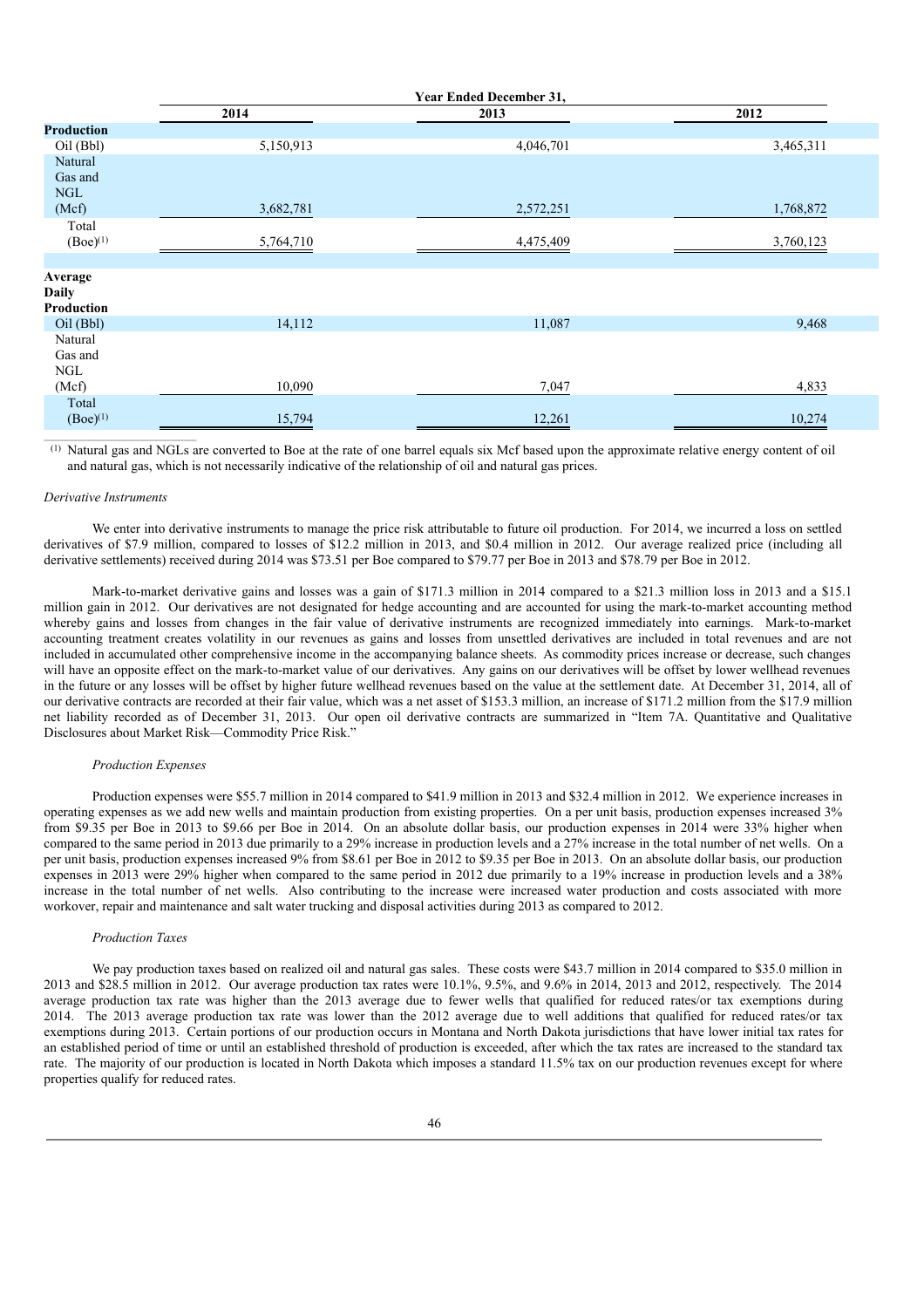## *General and Administrative Expense*

General and administrative expense was \$17.6 million for 2014 compared to \$16.6 million for 2013 and \$22.6 million for 2012. General and administrative expenses in 2014 as compared to 2013 included higher legal and professional fees of \$1.4 million, which includes a legal settlement of \$0.6 million, which was partially offset by a decrease in travel expenses of \$0.3 million. Additionally, salaries and benefit expenses decreased \$0.2 million in 2014 as compared to 2013. The \$6.0 million decrease in 2013 when compared to 2012 was primarily due to \$5.5 million of severance charges recognized in 2012 in connection with the departures of our former president and our former chief operating officer. Additionally, salaries and benefit expenses decreased \$1.5 million in 2013 as compared to 2012, which was partially offset by increased insurance (\$0.6 million) and legal and professional (\$0.2 million) expenses. Lower share based compensation in 2013 drove the year over year drop in salary and benefit expenses.

### *Depletion, Depreciation, Amortization and Accretion*

Depletion, depreciation, amortization and accretion ("DD&A") was \$172.9 million in 2014 compared to \$124.4 million in 2013 and \$98.9 million in 2012. Depletion expense, the largest component of DD&A, was \$29.86 per Boe in 2014 compared to \$27.62 per Boe in 2013 and \$26.18 per Boe in 2012. We have historically adjusted our depletion rates in the fourth quarter of each year based on the year end reserve report and other times during the year when circumstances indicate there has been a significant change in reserves or costs. The aggregate increase in depletion expense for 2014 compared to 2013 was driven by a 29% increase in production and an 8% increase in our depletion rate per Boe. Although our average depletion rate per Boe increased by 8% in 2014 compared to 2013, our depletion rate per Boe actually declined in the fourth quarter of 2014 compared to the prior four quarters, primarily due to higher reserve estimates in our 2014 year end reserve report. As the play has matured, the application of newer technologies and completion methods have increased our proved reserve valuations in many of our areas of operation. Depletion rates per Boe increased from \$26.18 per Boe in 2012 to \$27.62 in 2013. The aggregate increase in depletion expense for 2013 compared to 2012 was driven by a 19% increase in production. Depreciation, amortization and accretion was \$0.8 million in 2014 compared to \$0.8 million in 2013 and \$0.5 million in 2012. The following table summarizes DD&A expense per Boe for 2014, 2013 and 2012:

|                                    | <b>Year Ended December 31.</b> |  |       |  |        |          | <b>Year Ended December 31.</b> |       |  |       |  |        |        |  |
|------------------------------------|--------------------------------|--|-------|--|--------|----------|--------------------------------|-------|--|-------|--|--------|--------|--|
|                                    | 2014                           |  | 2013  |  | Change | Change   |                                | 2013  |  | 2012  |  | Change | Change |  |
| Depletion                          | 29.86                          |  | 27.62 |  | 2.24   | 8%       |                                | 27.62 |  | 26.18 |  | l .44  | 6%     |  |
| Depreciation,<br>Amortization, and |                                |  |       |  |        |          |                                |       |  |       |  |        |        |  |
| Accretion                          | 0.13                           |  | 0.17  |  | (0.04) | $(24)\%$ |                                | 0.17  |  | 0.13  |  | 0.04   | 31%    |  |
| Total DD&A expense                 | 29.99                          |  | 27.79 |  | 2.20   | 8%       |                                | 27.79 |  | 26.31 |  | ! 48   | 6%     |  |

#### *Interest Expense*

Interest expense was \$42.1 million for 2014 compared to \$32.7 million in 2013 and \$13.9 million in 2012. In May 2013 and May 2012, we issued \$200 million and \$300 million of 8% senior unsecured notes, respectively. The increase in interest expense for 2014 as compared to 2013, and for 2013 as compared to 2012, was primarily due to different weighted average debt amounts outstanding between years, as well as the higher interest rate applicable to the senior notes.

#### *Income Tax Provision*

The provision for income taxes was \$99.4 million in 2014 compared to \$31.8 million in 2013 and \$43.0 million in 2012. The effective tax rate in 2014 was 37.8% compared to an effective tax rate of 37.4% in 2013. The effective tax rate was different than the statutory rate of 35% primarily due to state tax rates. The effective tax rate in 2013 was 37.4% compared to an effective tax rate of 37.3% in 2012. The effective tax rate was different than the statutory rate of 35% primarily due to state tax rates.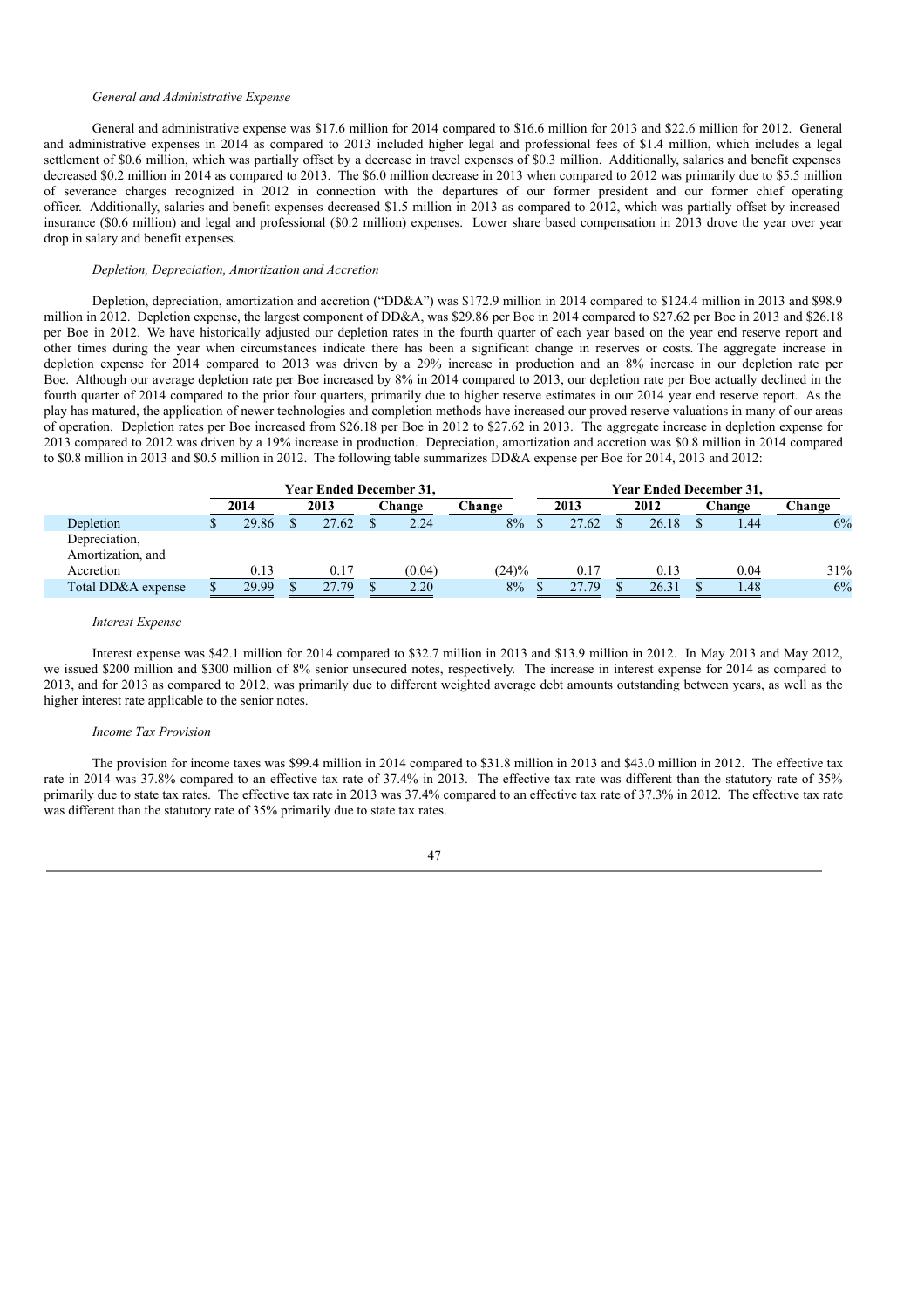## *Net Income*

Net income was \$163.7 million in 2014 compared to \$53.1 million in 2013 and \$72.3 million in 2012. The increase in net income in 2014 as compared to 2013 was driven by a \$171.3 million gain on the mark-to-market of derivative instruments, as well as higher oil and gas sales due to increased production levels. The decrease in net income in 2013 as compared to 2012 was driven by 2013 losses on settled derivatives and losses on the mark-to-market of derivative instruments of \$12.2 million and \$21.3 million, respectively. In 2012, our loss on settled derivatives was \$0.4 million and our gain on the mark-to-market of derivative instruments was \$15.1 million. Additionally, the higher oil and gas revenues in 2013 were partially offset by increased production expenses, production taxes, depletion expenses, and interest expense in 2013 compared to 2012. Our net income translated to diluted net income per common share of \$2.69, \$0.85, and \$1.15 in 2014, 2013 and 2012, respectively.

## **Non-GAAP Financial Measures**

We define Adjusted Net Income as net income excluding (i) loss (gain) on the mark-to-market of derivative instruments, net of tax, (ii) certain legal settlements, net of tax and (iii) severance expenses in connection with the departures of our former president and former chief operating officer, net of tax. Our Adjusted Net Income for the year ended December 31, 2014, was \$57.5 million (representing approximately \$0.95 per diluted share) as compared to \$66.4 million (representing approximately \$1.06 per diluted share) for the year ended December 31, 2013, and \$66.2 million (representing approximately \$1.05 per diluted share) for the year ended December 31, 2012. These increases in Adjusted Net Income are primarily due to our continued addition of oil and natural gas production from new wells in 2014 compared to 2013 and in 2013 compared to 2012. The decrease in Adjusted Net Income per diluted share in 2014 compared to 2013 is primarily due to an 8% decrease in realized price per Boe, an 8% increase in the depletion, depreciation, amortization and accretion rate per Boe and \$9.4 million of increased interest expense due to higher average borrowings. These amounts were partially offset by a 29% increase in production levels.

We define Adjusted EBITDA as net income before (i) interest expense, (ii) income taxes, (iii) depreciation, depletion, amortization, and accretion, (iv) loss (gain) on the mark-to-market of derivative instruments and (v) non-cash share based compensation expense. Adjusted EBITDA for the year ended December 31, 2014 was \$309.6 million, compared to Adjusted EBITDA of \$268.0 million for the year ended December 31, 2013, and \$225.3 million for the year ended December 31, 2012. These increases in Adjusted EBITDA are primarily due to our continued addition of oil and natural gas production from new wells in 2014 compared to 2013 and in 2013 compared to 2012.

We believe the use of these non-GAAP financial measures provides useful information to investors to gain an overall understanding of our current financial performance. Specifically, we believe the non-GAAP financial measures included herein provide useful information to both management and investors by excluding certain expenses and unrealized commodity gains and losses that our management believes are not indicative management and investors by excluding certain expenses and unrealized commodi of our core operating results. In addition, these non-GAAP financial measures are used by management for budgeting and forecasting as well as subsequently measuring our performance, and we believe that we are providing investors with financial measures that most closely align to our internal measurement processes. We consider these non-GAAP measures to be useful in evaluating our core operating results as they more closely reflect our essential revenue generating activities and direct operating expenses (resulting in cash expenditures) needed to perform these revenue generating activities. Our management also believes, based on feedback provided by the investment community, that the non-GAAP financial measures are necessary to allow the investment community to construct its valuation models to better compare our results with our competitors and market sector.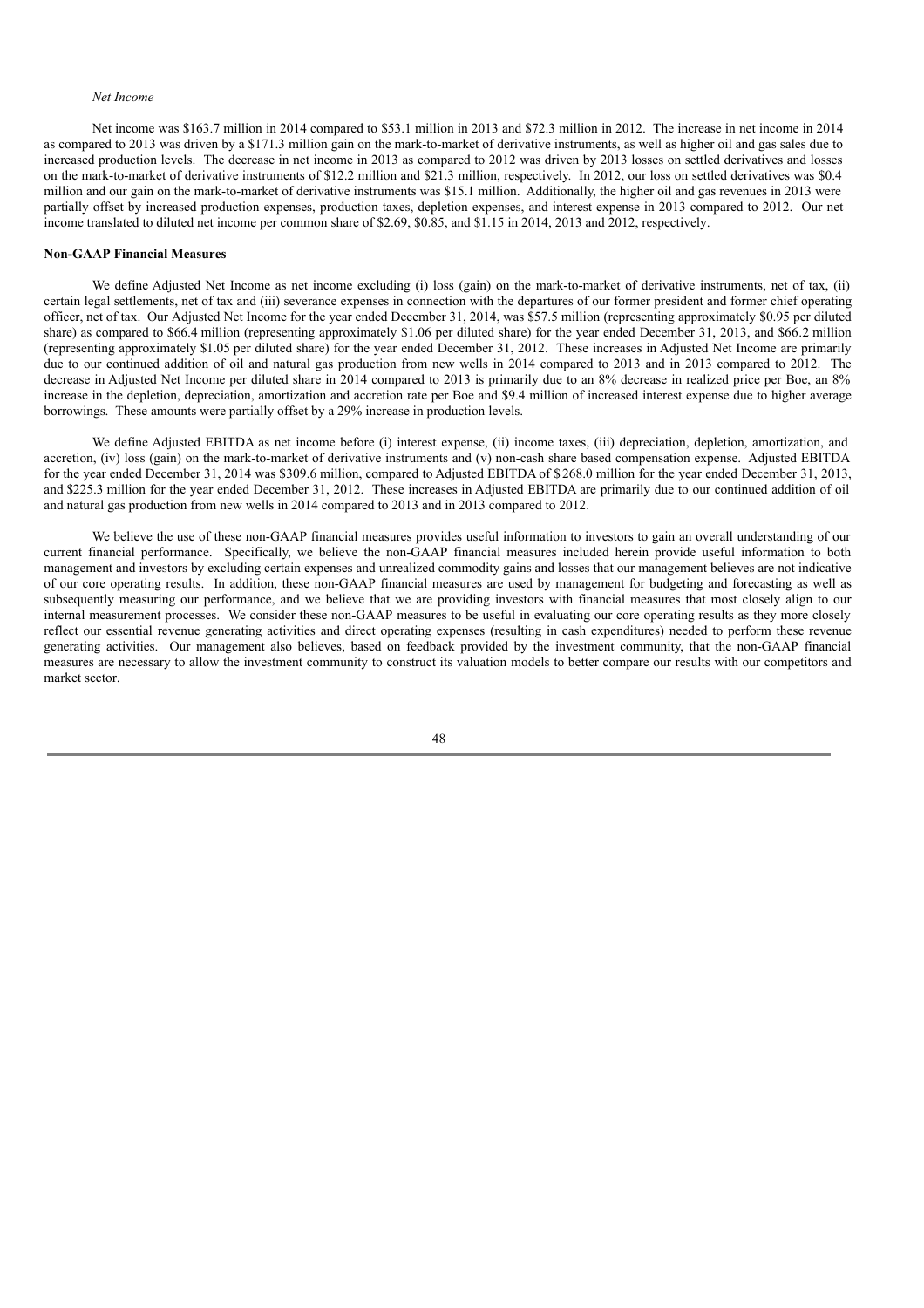These measures should be considered in addition to results prepared in accordance with GAAP. In addition, these non-GAAP financial measures are not based on any comprehensive set of accounting rules or principles. We believe that non-GAAP financial measures have limitations in that they do not reflect all of the amounts associated with our results of operations as determined in accordance with GAAP and that these measures should only be used to evaluate our results of operations in conjunction with the corresponding GAAP financial measures.

Adjusted Net Income and Adjusted EBITDA are non-GAAP measures. A reconciliation of these measures to GAAP is included below:

## **Reconciliation of Adjusted Net Income**

|                | <b>Year Ended December 31</b> |                    |              |                                            |    |                                                                                                                                                                                  |
|----------------|-------------------------------|--------------------|--------------|--------------------------------------------|----|----------------------------------------------------------------------------------------------------------------------------------------------------------------------------------|
| 2012           |                               | 2013               |              | 2014                                       |    |                                                                                                                                                                                  |
|                |                               | share data)        |              | (in thousands, except share and per common |    |                                                                                                                                                                                  |
| 72,285         | <sup>\$</sup>                 | 53,067             | \$           | 163,746                                    | \$ | Net Income                                                                                                                                                                       |
|                |                               |                    |              |                                            |    | Add:                                                                                                                                                                             |
| (9, 497)       |                               | 13,300             |              | (106, 585)                                 |    | (Gain) Loss on the Mark-to-Market of Derivative Instruments, Net of Tax <sup>(a)</sup>                                                                                           |
| 3,425          |                               |                    |              |                                            |    | Severance Expense, Net of Tax <sup>(b)</sup>                                                                                                                                     |
|                |                               |                    |              | 360                                        |    | Legal Settlements, Net of Tax(c)                                                                                                                                                 |
| 66,213         | S.                            | 66,367             | \$           | 57,521                                     | \$ | <b>Adjusted Net Income</b>                                                                                                                                                       |
| 62,485,836     |                               |                    |              |                                            |    |                                                                                                                                                                                  |
| 62,869,079     |                               | 62,747,298         |              | 60,860,769                                 |    | Weighted Average Shares Outstanding - Diluted                                                                                                                                    |
| 1.16           |                               |                    |              |                                            |    |                                                                                                                                                                                  |
|                |                               |                    |              |                                            |    | Add:                                                                                                                                                                             |
| (0.15)<br>0.05 |                               | 0.21               |              | (1.76)                                     |    | Change due to (Gain) Loss on the Mark-to-Market of Derivative Instruments, Net of Tax                                                                                            |
|                |                               |                    |              |                                            |    |                                                                                                                                                                                  |
| 1.06           | \$                            | 1.06               | \$           | 0.95                                       | \$ | Adjusted Net Income Per Common Share - Basic                                                                                                                                     |
|                |                               |                    |              |                                            |    |                                                                                                                                                                                  |
| 1.15           | S                             | 0.85               | \$           | 2.69                                       | \$ | Net Income Per Common Share – Diluted                                                                                                                                            |
|                |                               |                    |              |                                            |    | Add:                                                                                                                                                                             |
| (0.15)         |                               | 0.21               |              | (1.75)                                     |    | Change due to (Gain) Loss on the Mark-to-Market of Derivative Instruments, Net of Tax                                                                                            |
| 0.05           |                               |                    |              |                                            |    | Change due to Severance Expense, Net of Tax                                                                                                                                      |
|                |                               |                    |              | .01                                        |    | Change due to Legal Settlements, Net of Tax                                                                                                                                      |
| 1.05           | $\mathbf S$                   | 1.06               | \$           | 0.95                                       | \$ | Adjusted Net Income Per Common Share - Diluted                                                                                                                                   |
|                | $\mathbf S$                   | 62,364,957<br>0.85 | $\mathbf{s}$ | 60,691,701<br>2.70<br>.01                  | \$ | Weighted Average Shares Outstanding – Basic<br>Net Income Per Common Share – Basic<br>Change due to Severance Expense, Net of Tax<br>Change due to Legal Settlements, Net of Tax |

(a) Adjusted to reflect related tax benefit (expense) of (\$64.7 million), \$8.0 million and (\$5.6 million) for the years ended December 31, 2014, 2013 and 2012 respectively.

(b) Reflects severance expense recognized in connection with the departures during 2012 of our former president and former chief operating officer. Adjusted to reflect related tax benefit of \$2.0 million, for the year ended December 31, 2012.

(c) Reflects expense recognized in connection with legal settlement for the year ended December 31, 2014. Adjusted to reflect related tax benefit of \$0.2 million.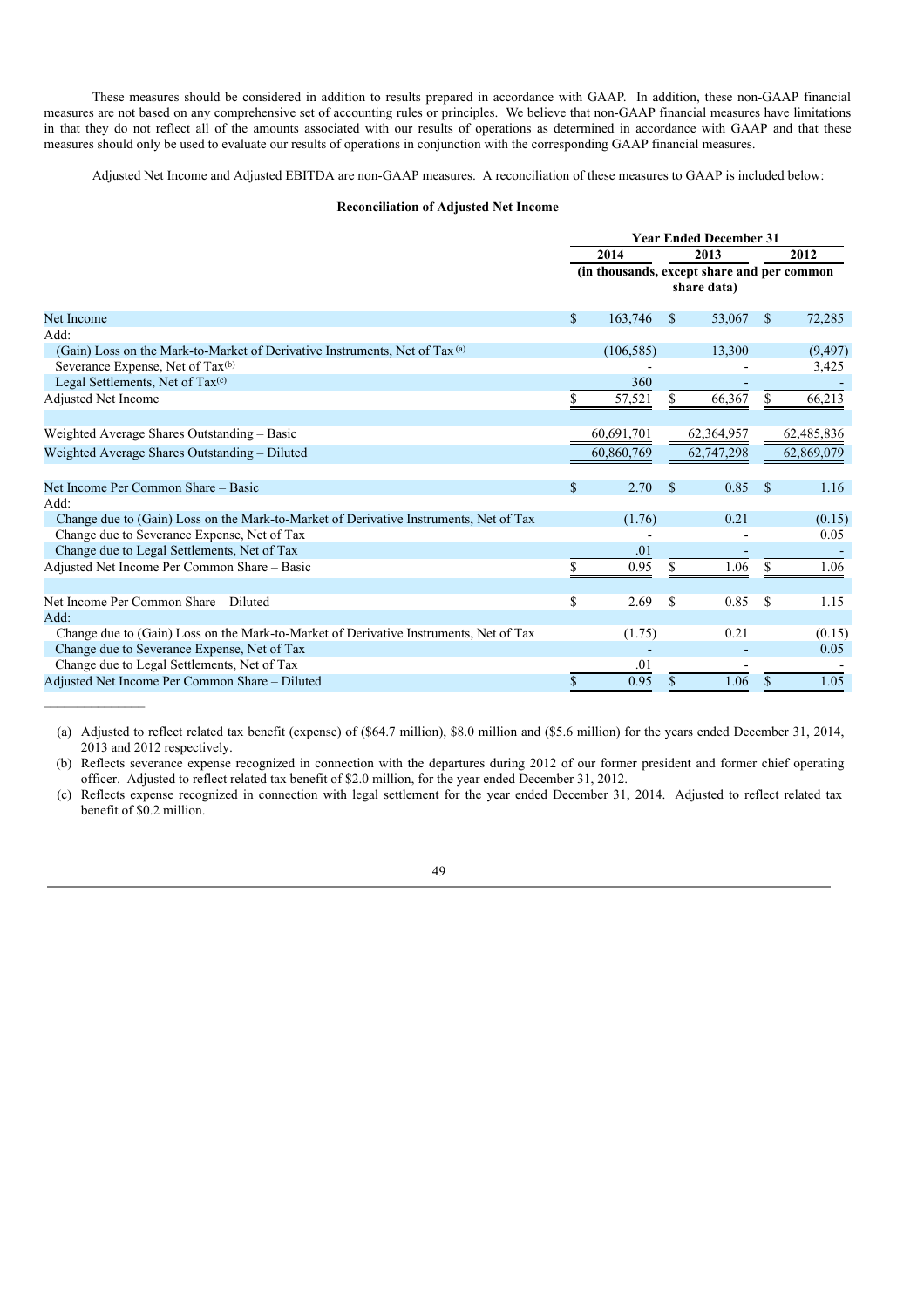## **Reconciliation of Adjusted EBITDA**

|                                                             | <b>Year Ended December 31,</b> |            |          |                |              |           |  |
|-------------------------------------------------------------|--------------------------------|------------|----------|----------------|--------------|-----------|--|
|                                                             |                                | 2014       |          | 2013           | 2012         |           |  |
|                                                             |                                |            |          | (in thousands) |              |           |  |
| Net Income                                                  |                                | 163,746    | <b>S</b> | 53,067         | <sup>S</sup> | 72,285    |  |
| Add Back:                                                   |                                |            |          |                |              |           |  |
| <b>Interest Expense</b>                                     |                                | 42,106     |          | 32,709         |              | 13,875    |  |
| Income Tax Provision                                        |                                | 99.367     |          | 31.768         |              | 43,002    |  |
| Depreciation, Depletion, Amortization and Accretion         |                                | 172,884    |          | 124.383        |              | 98,923    |  |
| Non-Cash Share Based Compensation                           |                                | 2.759      |          | 4.799          |              | 12,382    |  |
| Loss (Gain) on the Mark-to-Market of Derivative Instruments |                                | (171, 276) |          | 21,259         |              | (15, 147) |  |
| <b>Adjusted EBITDA</b>                                      |                                | 309.586    |          | 267,985        |              | 225,320   |  |

### **2015 Operation Plan**

Exclusive of capital expenditures reflected in accounts payable at December 31, 2014, we expect our total 2015 capital expenditure budget to be approximately \$140 million. This is comprised of approximately \$120 million of drilling and completion capital, and approximately \$20 million for acreage and related activities, workovers and other capital expenditures. We have the ability to adjust capital expenditures based on the number of projects we elect to participate in and may spend more or less on acquisitions depending on the volume and quality of opportunities we are presented with. We currently expect to fund all 2015 commitments using a combination of cash-on-hand, cash flow generated by operations and bank borrowings.

## **Liquidity and Capital Resources**

#### *Overview*

Historically, our main sources of liquidity and capital resources have been internally generated cash flow from operations, credit facility borrowings and issuances of debt and equity. We generally maintain low cash and cash equivalent balances because we use cash from operations to fund our development activities or reduce our bank debt. We continue to take steps to ensure adequate capital resources and liquidity to fund our capital expenditure program. Our amended and restated the credit agreement governing our revolving credit facility (the "Revolving Credit Facility") has a maximum facility size of \$750 million, subject to a borrowing base that is currently \$550 million. In May 2012, we issued \$300 million aggregate principal amount, and in May 2013, we issued an additional \$200 million aggregate principal amount of 8.000% senior unsecured notes due June 1, 2020 (collectively the "Notes").

With our Revolving Credit Facility and our anticipated cash reserves and cash from operations, we believe that we will have sufficient cash flow and liquidity to fund our budgeted capital expenditures and operating expenses for at least the next twelve months. Any significant acquisition of additional properties or significant increase in drilling activity may require us to seek additional capital. We may also choose to seek additional financing from the capital markets rather than utilize our Revolving Credit Facility to fund such activities. We cannot assure you, however, that any additional capital will be available to us on favorable terms or at all.

At December 31, 2014, our debt to total capitalization ratio was 51%, we had \$806.1 million of total debt outstanding, \$771.7 million of stockholders' equity, and \$9.3 million of cash on hand. Additionally, at December 31, 2014, there was \$252 million of availability under our Revolving Credit Facility. At December 31, 2013, we had \$584.5 million of total debt outstanding, \$619.8 million of stockholders' equity, and \$5.7 million of cash on hand.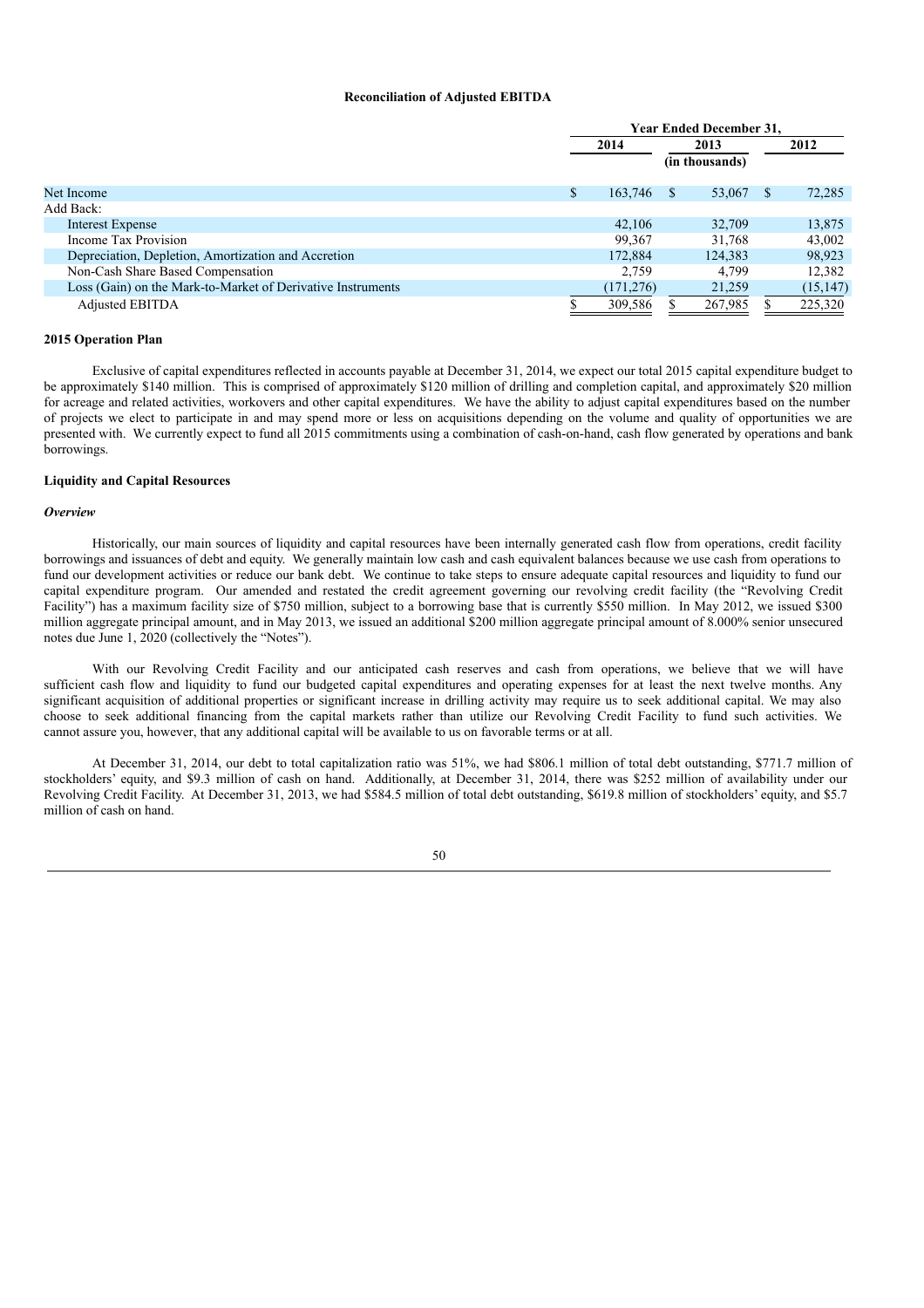Oil and natural gas prices have fallen significantly since their early third quarter 2014 levels. For example, oil prices declined from \$104.59 per Bbl on July 21, 2014 to \$53.27 per Bbl on December 31, 2014, while natural gas prices have declined from over \$3.85 per Mcf to below \$2.89 per Mcf over the same period. In addition, the actual and forecasted prices for 2015 have also declined since year-end. Lower oil and gas prices not only decrease our revenues, but an extended decline in oil or gas prices may materially and adversely affect our future business, financial position, cash flows, results of operations, liquidity, ability to finance planned capital expenditures and the oil and natural gas reserves that we can economically produce. Lower oil and gas prices may also reduce the amount of our borrowing base under our credit agreement, which is determined at the discretion of the lenders based on the collateral value of our proved reserves that have been mortgaged to the lenders.

We partially mitigate the price of crude oil by entering into hedging arrangements which fix the price we will receive on our oil production. At December 31, 2014, we had oil derivative contracts for 3,960,000 Bbls in 2015 and 900,000 Bbls in 2016 at a fixed price per Bbl of \$89.43 and \$90.00, respectively.

### *Cash Flows*

Cash flows from operations are primarily affected by production volumes and commodity prices, net of the effects of settlements of our derivatives. Our cash flows from operations also are impacted by changes in working capital. We generally maintain low cash and cash equivalent balances because we use available funds to fund our development activities or reduce our bank debt. Short-term liquidity needs are satisfied by borrowings under our revolving credit facility. Any payments due to counterparties under our derivative contracts are funded by proceeds received from the sale of our production. Production receipts, however, lag payments to the counterparties. Any interim cash needs are funded by cash from operations or borrowings under the revolving credit facility. As of December 31, 2014, we had entered into derivative agreements covering 4.0 million barrels for 2015 and 0.9 million barrels for 2016, with average floor prices of \$89.43 and \$90.00, respectively. For additional information on the impact of changing prices on our financial position, see "Item 7A. Quantitative and Qualitative Disclosures about Market Risk."

Our cash flows for the years ended December 31, 2014, 2013 and 2012 are presented below:

|                                           |           | <b>Year Ended December 31.</b> |                |  |            |  |  |
|-------------------------------------------|-----------|--------------------------------|----------------|--|------------|--|--|
|                                           | 2014      | 2013                           |                |  | 2012       |  |  |
|                                           |           |                                | (in thousands) |  |            |  |  |
| Net Cash Provided by Operating Activities | 274,257   |                                | 222,774        |  | 198,527    |  |  |
| Net Cash Used in Investing Activities     | (477,040) |                                | (358, 536)     |  | (532, 172) |  |  |
| Net Cash Provided by Financing Activities | 206,433   |                                | 128,061        |  | 340,754    |  |  |
| Net Change in Cash                        | 3.650     |                                | (7,701)        |  | 7.109      |  |  |

### *Cash flows provided by operating activities*

Net cash provided by operating activities was \$274.3 million, \$222.8 million and \$198.5 million for the years ended December 31, 2014, 2013 and 2012, respectively. The increase in cash flows provided by operating activities for the year ended December 31, 2014 as compared to 2013 was primarily the result of a 29% increase in oil and natural gas production that drove an oil and gas sales increase of 17%. Cash flows provided by operating activities during the year ended December 31, 2013 increased compared to 2012 primarily as the result of a 19% increase in oil and natural gas production that drove an oil and gas sales increase of 24%.

### *Cash flows used in investing activities*

We had cash flows used in investing activities of \$477.0 million, \$358.5 million and \$532.2 million during the years ended December 31, 2014, 2013 and 2012, respectively, primarily as a result of our capital expenditures for drilling, development and acquisition costs. Oil and gas expenditure spending increased from \$360.1 million in 2013 to \$476.9 million in 2014, a 32% increase driven by increases in our year-end inventory of wells drilling and awaiting completion and wells added to production in 2014 as compared to 2013. In 2014, our net producing well additions totaled 41.6 as compared to 40.0 in 2013. Oil and gas expenditure spending decreased from \$532.2 million in 2012 to \$360.1 million in 2013, a 32% decrease that was driven by a decrease in the number of net producing well additions in 2013 as compared to 2012. In 2013, our net producing well additions totaled 40.0 as compared to 48.3 in 2012. The 2012 oil and gas expenditures include approximately \$190.4 million for wells spud prior to 2012. The spending on wells spud prior to 2012 related to wells awaiting completion at December 31, 2011, as well as completion spending for wells placed into production prior to 2012.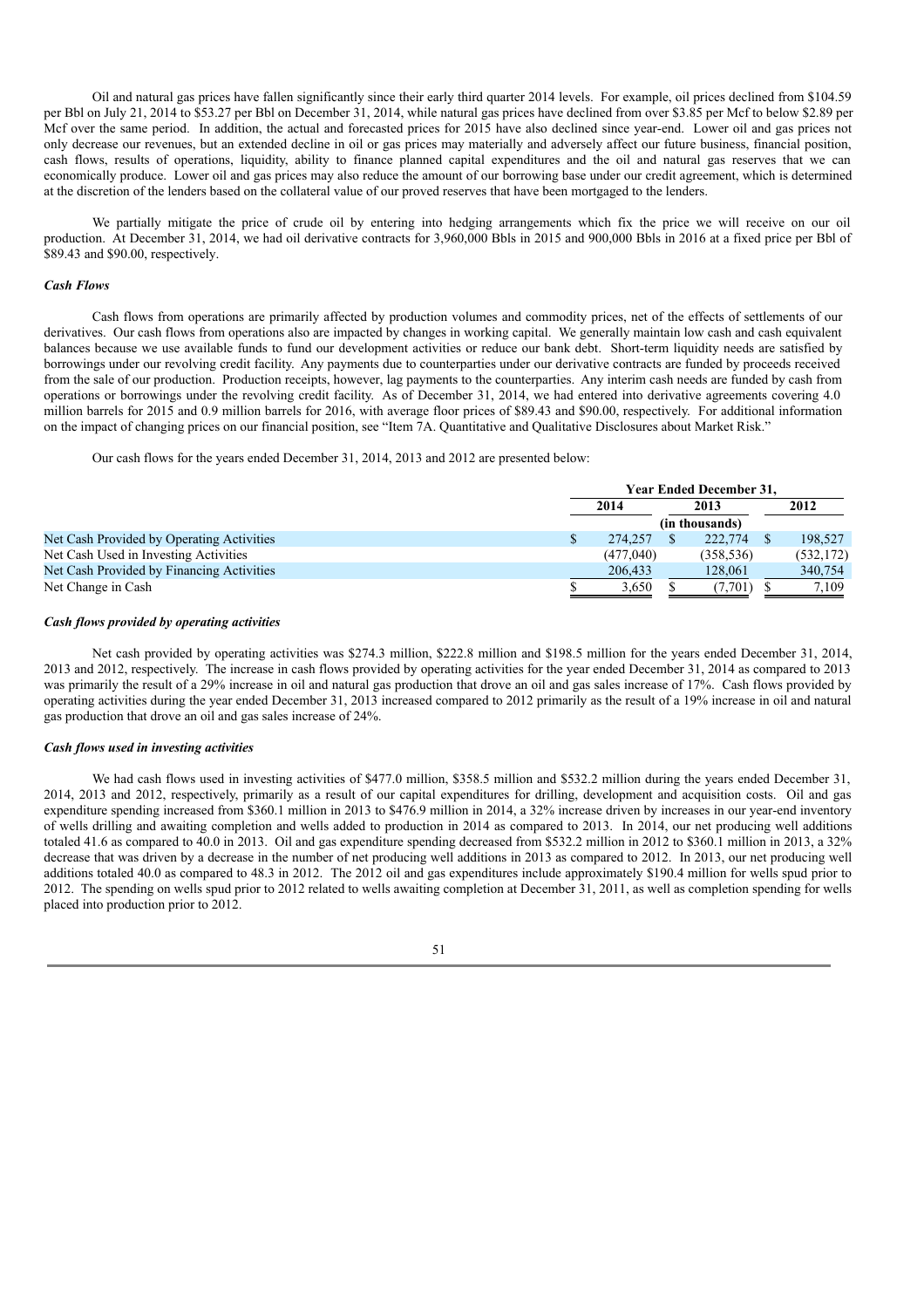Development and acquisition activities are highly discretionary. We monitor our capital expenditures on a regular basis, adjusting the amount up or down, and between projects, depending on projected commodity prices, cash flows and returns. Our cash spend for development and acquisition activities during the years ended December 31, 2014, 2013 and 2012 are summarized in the following table:

|                                      | <b>Year Ended December 31,</b> |  |               |      |       |
|--------------------------------------|--------------------------------|--|---------------|------|-------|
|                                      | 2014<br>2013                   |  |               | 2012 |       |
|                                      |                                |  | (in millions) |      |       |
| Drilling and Completion Costs        | 421.6                          |  | 315.8         |      | 486.0 |
| Acreage and Other Related Activities | 49.7                           |  | 38.5          |      | 37.3  |
| <b>Other Capital Expenditures</b>    | 5.6                            |  | 5.8           |      | 14.2  |
| Total                                | 476.9                          |  | 360.1         |      | 537.5 |

#### *Cash flows provided by financing activities*

Net cash provided by financing activities was \$206.4 million, \$128.1 million and \$340.8 million for the years ended December 31, 2014, 2013 and 2012, respectively. For all three years, cash sourced through financing activities was primarily provided from the issuance of senior unsecured notes and/or advances under our Revolving Credit Facility. The increase in cash provided by financing activities for 2014 as compared to 2013 was attributable to higher advances under our Revolving Credit Facility, which was partially offset by our senior unsecured note issuance in 2013. Additionally, during 2014 we repurchased 1,153,885 shares of our common stock at a cost of approximately \$15.5 million and added \$223 million of net borrowings under our Revolving Credit Facility. During 2013, net cash provided by financing activities was primarily attributable to \$210.5 million from the issuance of senior unsecured notes. Additionally, during 2013 we repurchased 2,036,383 shares of our common stock at a cost of approximately \$26.1 million and repaid \$49 million of net borrowings under our Revolving Credit Facility with proceeds from the issuance of senior unsecured notes. Our long term debt at December 31, 2014 was \$806.1 million, which was comprised of \$508.1 million in senior unsecured notes and \$298 million of borrowings under our Revolving Credit Facility. At December 31, 2014 we had \$252 million of available borrowing capacity under our Revolving Credit Facility.

#### *Revolving Credit Facility*

In February 2012, we entered into an amended and restated credit agreement providing for our Revolving Credit Facility, which replaced our previous revolving credit facility with a syndicated facility. Our bank group is comprised of a group of commercial banks, with no single bank holding more than 12% of the total facility. The Revolving Credit Facility, which is secured by substantially all of our assets, provides for a commitment equal to the lesser of the facility amount or the borrowing base. At December 31, 2014, the facility amount was \$750 million, the borrowing base was \$550 million and there was a \$298 million outstanding balance, leaving \$252 million of borrowing capacity available under the facility. Under the terms of the Revolving Credit Facility, we may issue an unlimited amount of permitted additional indebtedness, as defined, provided that the borrowing base will be reduced by 25% of the stated amount of any such permitted additional indebtedness. The \$500 million in Notes described below is "permitted additional indebtedness" as defined in the Revolving Credit Facility.

The Revolving Credit Facility matures on September 30, 2018 and provides for a borrowing base subject to redetermination semi-annually each April and October and for event-driven unscheduled redeterminations. Borrowings under the Revolving Credit Facility can either be at the Alternate Base Rate (as defined) plus a spread ranging from 0.5% to 1.5% or LIBOR borrowings at the Adjusted LIBOR Rate (as defined) plus a spread ranging from 1.5% to 2.5%. The applicable spread at any time is dependent upon the amount of borrowings relative to the borrowing base at such time. We may elect, from time to time, to convert all or any part of our LIBOR loans to base rate loans or to convert all or any of the base rate loans to LIBOR loans. A commitment fee is paid on the undrawn balance based on an annual rate of either 0.375% or 0.50%. At December 31, 2014, the commitment fee was 0.5% and the interest rate margin was 2.0% on LIBOR loans and 1.0% on base rate loans.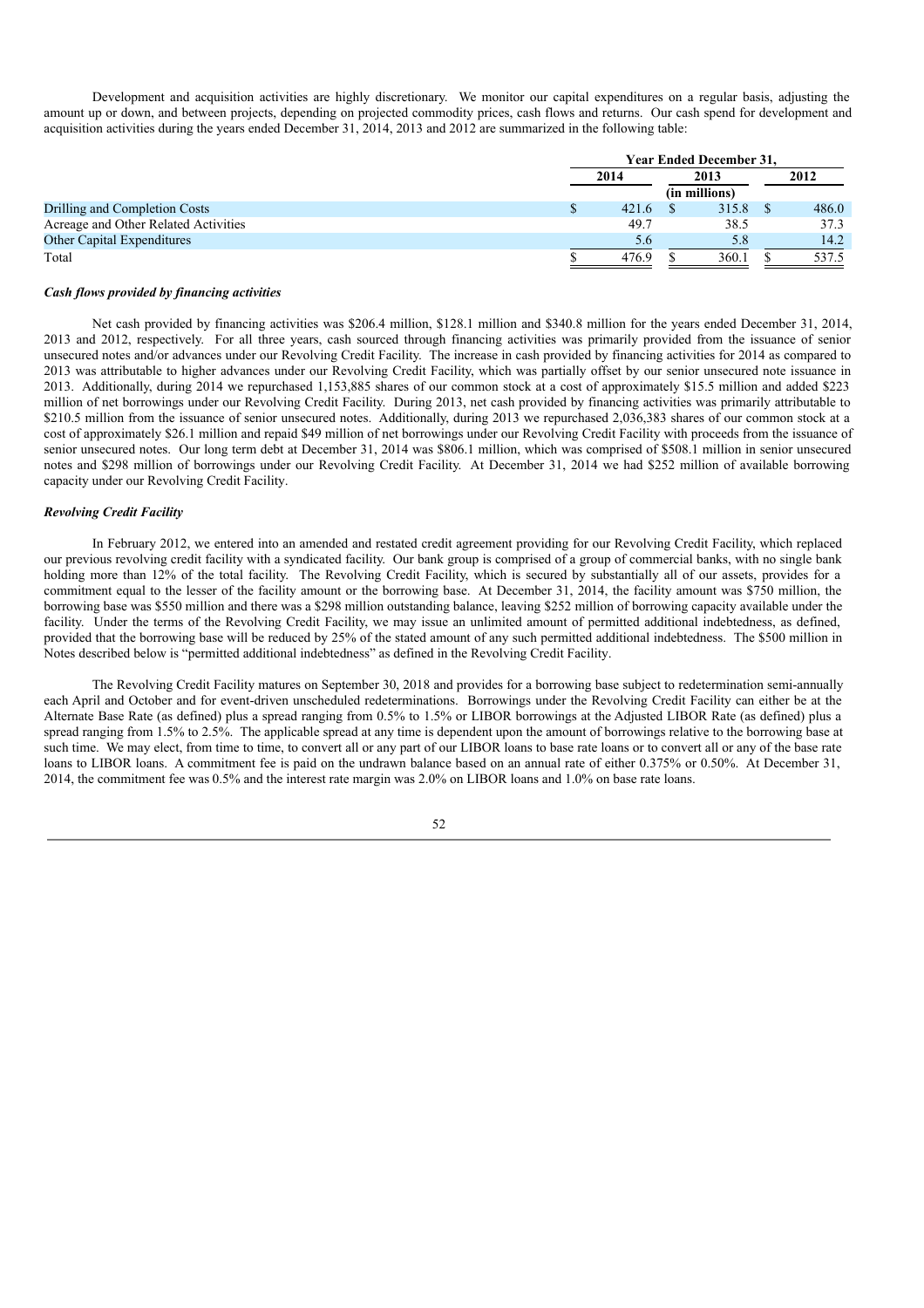The Revolving Credit Facility contains negative covenants that limit our ability, among other things, to pay any cash dividends, incur additional indebtedness, sell assets, enter into certain hedging contracts, change the nature of our business or operations, merge, consolidate, or make investments. In addition, we are required to maintain a current ratio of no less than 1.0 to 1.0 and a ratio of debt (as defined) to EBITDAX (as defined) of no greater than 4.0 to 1.0. We were in compliance with our covenants under the Revolving Credit Facility at December 31, 2014.

All of our obligations under the Revolving Credit Facility are secured by a first priority security interest in any and all of our assets.

#### *8.000% Senior Notes due 2020*

On May 18, 2012, we issued at par value \$300 million aggregate principal amount of 8.000% senior unsecured notes due June 1, 2020 (the "Original Notes"). On May 13, 2013, we issued at a price of 105.25% an additional \$200 million aggregate principal amount of 8.000% senior unsecured notes due June 1, 2020 (the "Follow-on Notes" and, together with the Original Notes, the "Notes"). Interest is payable on the Notes semi-annually in arrears on each June 1 and December 1. The issuance of the Original Notes resulted in net proceeds to us of approximately \$291.2 million and the issuance of the Follow-on Notes resulted in net proceeds to us of approximately \$200.1 million, which are in use to fund our exploration, development and acquisition program and for general corporate purposes (including repayment of borrowings that were outstanding under our Revolving Credit Facility at the time the Notes were issued).

At any time prior to June 1, 2015, we may redeem up to 35% of the Notes at a redemption price of 108% of the principal amount, plus accrued and unpaid interest to the redemption date, with the proceeds of certain equity offerings so long as the redemption occurs within 180 days of completing such equity offering and at least 65% of the aggregate principal amount of the Notes remains outstanding after such redemption. Prior to June 1, 2016, we may redeem some or all of the Notes for cash at a redemption price equal to 100% of their principal amount plus an applicable make-whole premium and accrued and unpaid interest to the redemption date. On and after June 1, 2016, we may redeem some or all of the Notes at redemption prices (expressed as percentages of principal amount) equal to 104% for the twelve-month period beginning on June 1, 2016, 102% for the twelve-month period beginning June 1, 2017 and 100% beginning on June1, 2018, plus accrued and unpaid interest to the redemption date.

The Notes are governed by an Indenture (the "Indenture") dated May 18, 2012, with Wilmington Trust, National Association, as trustee (the "Trustee").

The Indenture restricts our ability to: (i) incur additional debt or enter into sale and leaseback transactions; (ii) pay distributions on, redeem or repurchase, equity interests; (iii) make certain investments; (iv) incur liens; (v) enter into transactions with affiliates; (vi) merge or consolidate with another company; and (vii) transfer and sell assets. These covenants are subject to a number of important exceptions and qualifications. If at any time when the Notes are rated investment grade by both Moody's Investors Service, Inc. and Standard & Poor's Ratings Services and no Default (as defined in the Indenture) has occurred and is continuing, many of such covenants will terminate and we and any of our subsidiaries will cease to be subject to such covenants.

The Indenture contains customary events of default, including:

- · default in any payment of interest on any Note when due, continued for 30 days;
- · default in the payment of principal of or premium, if any, on any Note when due;
- · failure by us to comply with our other obligations under the Indenture, in certain cases subject to notice and grace periods;
- · payment defaults and accelerations with respect to our other indebtedness and certain of our subsidiaries, if any, in the aggregate principal amount of \$25 million or more;
- · certain events of bankruptcy, insolvency or reorganization of our company or a significant subsidiary or group of restricted subsidiaries that, taken together, would constitute a significant subsidiary;

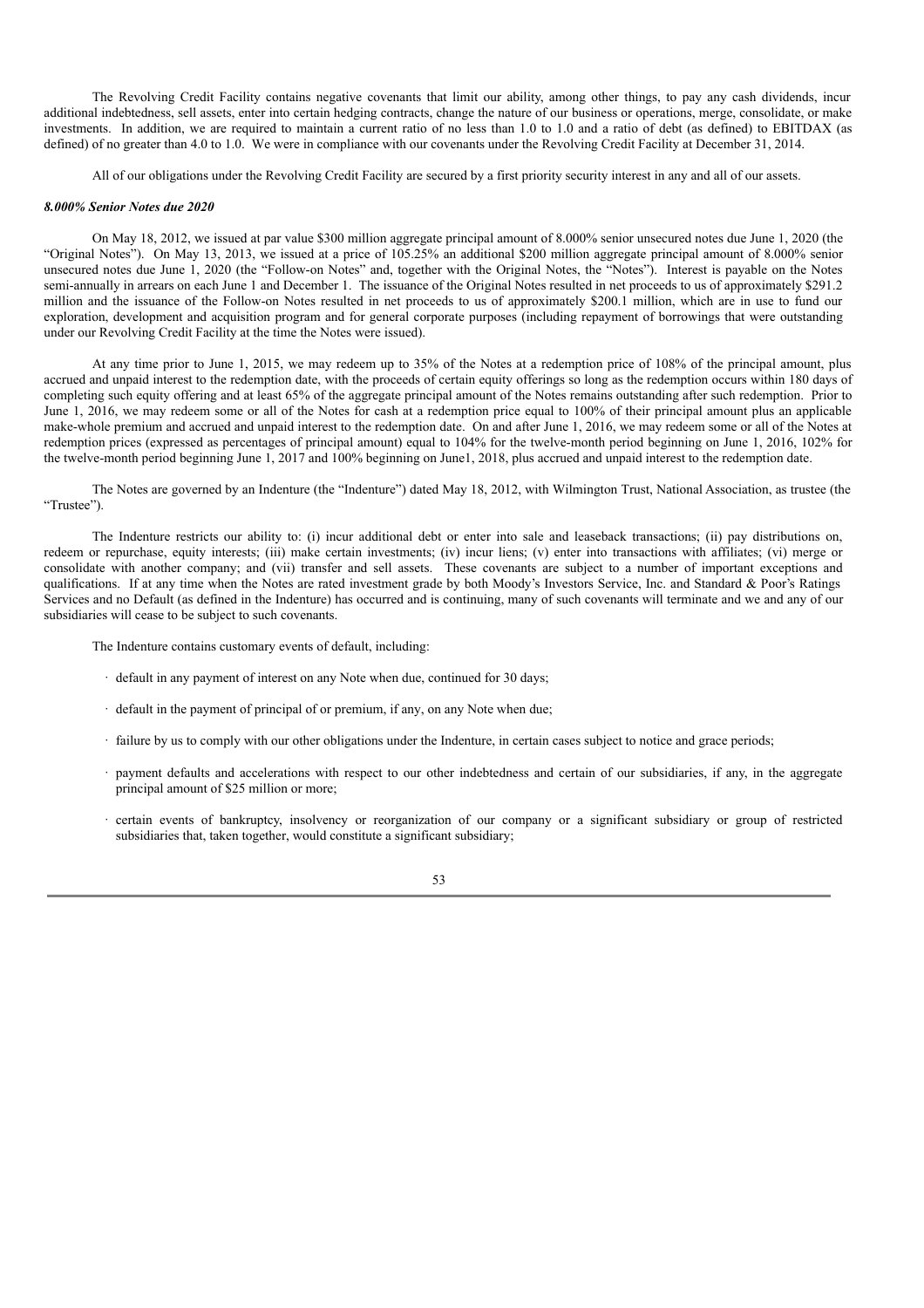- failure by us or any significant subsidiary or group of restricted subsidiaries that, taken together, would constitute a significant subsidiary to pay certain final judgments aggregating in excess of \$25 million within 60 days; and
- · any guarantee of the Notes by a guarantor ceases to be in full force and effect, is declared null and void in a judicial proceeding or is denied or disaffirmed by its maker.

#### *Capital Requirements*

Our primary needs for cash are for exploration, development and acquisition of oil and natural gas properties and payment of interest on outstanding indebtedness. During 2014, our acreage and development expenditures included approximately \$479.5 million of drilling, completion and capitalized workover costs, \$0.9 million related to asset retirement obligations, \$2.2 million of capitalized internal costs and \$4.4 million of capitalized interest. Also in 2014, approximately \$49.9 million was expended on acreage and other expenditures in the Williston Basin. Our 2014 capital program was funded by cash on hand, net cash flow from operations and borrowings under our Revolving Credit Facility and the Notes. Our capital expenditure budget for 2015 is discussed above under the heading "2015 Operation Plan."

Development and acreage activities are highly discretionary, and, for the near term, we expect such activities to be maintained at levels we can fund through internal cash flow and borrowing under our Revolving Credit Facility. To the extent capital requirements exceed internal cash flow and borrowing capacity under our Revolving Credit Facility, additional financings from the capital markets may be pursued to fund these requirements. We monitor our capital expenditures on a regular basis, adjusting the amount up or down and also between our projects, depending on commodity prices, cash flow and projected returns. Also, our obligations may change due to acquisitions, divestitures and continued growth. Our future success in growing proved reserves and production may be dependent on our ability to access outside sources of capital. If internally generated cash flow and borrowing capacity is not available under our Revolving Credit Facility, we may issue additional shares of stock, subordinated notes or other debt securities to fund capital expenditures, acquisitions, extend maturities or to repay debt.

#### *Satisfaction of Our Cash Obligations for the Next 12 Months*

With our Revolving Credit Facility and our cash flows from operations, we believe we will have sufficient capital to meet our drilling commitments and expected general and administrative expenses for the next twelve months. Nonetheless, any strategic acquisition of assets or increase in drilling activity may require us to seek additional capital. We may also choose to seek additional capital rather than utilize our credit facility or other debt instruments to fund accelerated or continued drilling at the discretion of management and depending on prevailing market conditions. We will evaluate any potential opportunities for acquisitions as they arise. However, there can be no assurance that any additional capital will be available to us on favorable terms or at all.

Over the next 24 months it is possible that our existing capital, our Revolving Credit Facility and anticipated funds from operations may not be sufficient to sustain continued acreage acquisitions and drilling activities. Consequently, we may seek additional capital in the future to fund growth and expansion through additional debt or equity financing or credit facilities. No assurance can be made that such financing would be available, and if available it may take either the form of debt or equity. In either case, the financing could have a negative impact on our financial condition and our shareholders.

## *Ef ects of Inflation and Pricing*

The oil and natural gas industry is very cyclical and the demand for goods and services of oil field companies, suppliers and others associated with the industry put extreme pressure on the economic stability and pricing structure within the industry. Typically, as prices for oil and natural gas increase, so do all associated costs. Conversely, in a period of declining prices, associated cost declines are likely to lag and may not adjust downward in proportion. Material changes in prices also impact our current revenue stream, estimates of future reserves, borrowing base calculations of bank loans, impairment assessments of oil and natural gas properties, and values of properties in purchase and sale transactions. Material changes in prices can impact the value of oil and natural gas companies and their ability to raise capital, borrow money and retain personnel. Oil and natural gas prices decreased significantly in the second half of 2014 and have remained depressed in early 2015. We are expecting the lower commodity pricing will lower development costs if pricing remains at year-end levels. Accordingly, we do not currently expect business costs to materially increase until higher prices for oil and natural gas create increased demand for materials, services and personnel.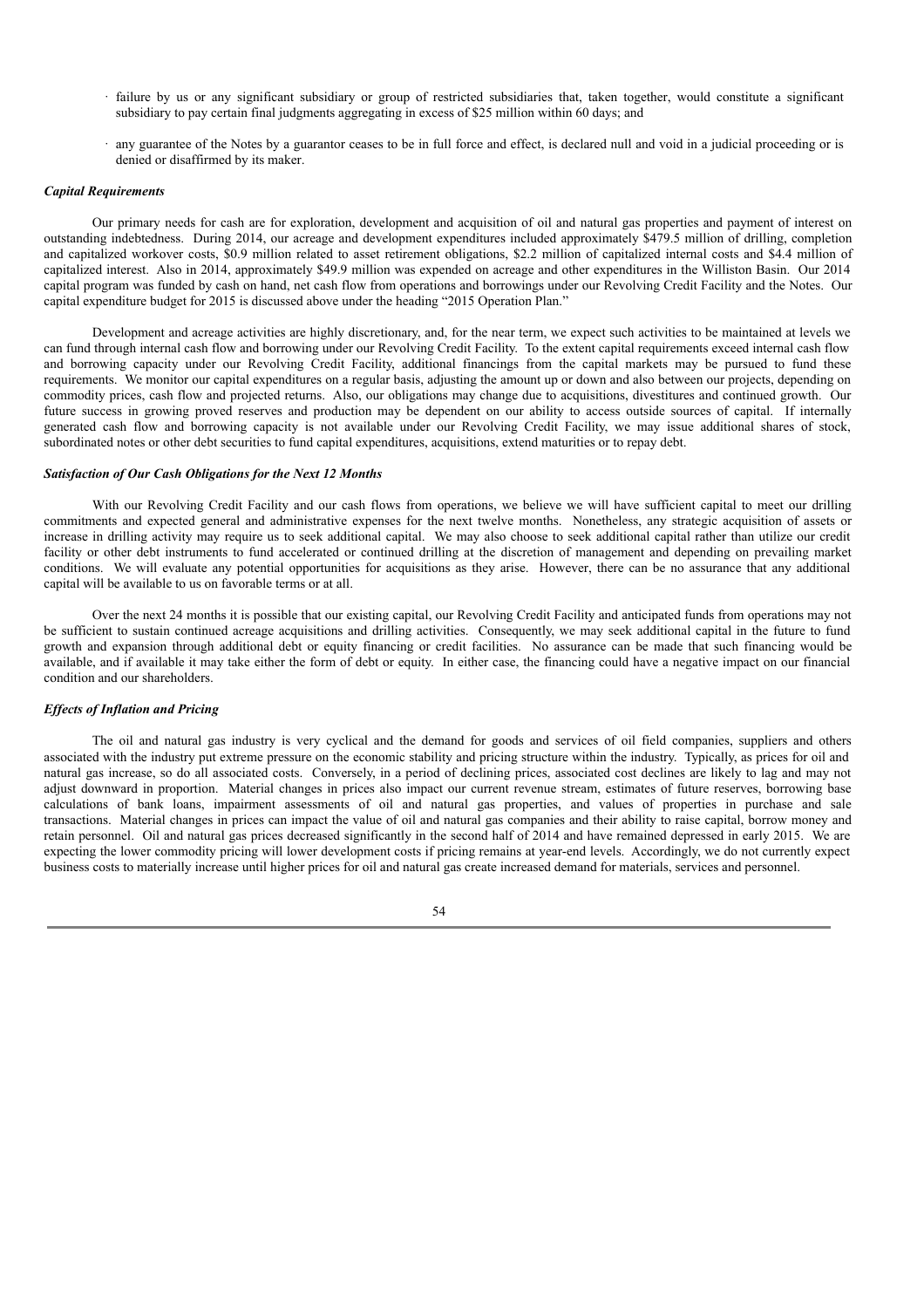## *Contractual Obligations and Commitments*

The following table summarizes our obligations and commitments at December 31, 2014 to make future payments under certain contracts, aggregated by category of contractual obligation, for specified time periods:

|                                       | <b>Payment due by Period</b> |  |            |               |        |                 |  |                 |
|---------------------------------------|------------------------------|--|------------|---------------|--------|-----------------|--|-----------------|
|                                       | Less than                    |  |            |               |        | More than       |  |                 |
| <b>Contractual Obligations</b>        | vear                         |  | 1-3 years  | 3-5 years     |        | 5 years         |  | <b>Total</b>    |
| Office Leases $(1)$                   | 269,000                      |  | 112,000    |               | $\sim$ | <b>Contract</b> |  | 381,000         |
| Automobile Leases <sup>(2)</sup>      | 45,000                       |  | 86,000     | 30,000        |        | <b>11</b>       |  | 161,000         |
| Long Term $Debt^{(3)}$                |                              |  |            | 298,000,000   |        | 500,000,000     |  | 798,000,000     |
| Cash Interest Expense on $Debt^{(4)}$ | 46,467,000                   |  | 92,933,000 | 84,850,000    |        | 16,667,000      |  | 240.917.000     |
| Total                                 | 46,781,000                   |  | 93,131,000 | \$382,880,000 |        | \$516,667,000   |  | \$1,039,459,000 |

(1) Office leases through 2017

- (2) Automobile leases for certain executives through 2018
- (3) Revolving Credit Facility and 8.000% Senior Notes due 2020 (see Note 4 to financial statements)
- (4) Cash interest on Revolving Credit Facility and 8.000% Senior Notes due 2020 are estimated assuming no principal repayment until the due date

The above contractual obligations schedule does not include future anticipated settlement of derivative contracts or estimated amounts expected to be incurred in the future associated with the abandonment of our oil and gas properties, as we cannot determine with accuracy the amount and/or timing of such payments.

## **Critical Accounting Policies**

The establishment and consistent application of accounting policies is a vital component of accurately and fairly presenting our financial statements in accordance with generally accepted accounting principles in the United States (GAAP), as well as ensuring compliance with applicable laws and regulations governing financial reporting. While there are rarely alternative methods or rules from which to select in establishing accounting and financial reporting policies, proper application often involves significant judgment regarding a given set of facts and circumstances and a complex series of decisions.

### *Use of Estimates*

The preparation of financial statements under GAAP requires management to make estimates and assumptions that affect our reported amounts of assets and liabilities and disclosure of contingent assets and liabilities at the date of the financial statements and the reported amounts of revenues and expenses during the reporting period. Our estimates of our proved oil and natural gas reserves, future development costs, estimates relating to certain oil and natural gas revenues and expenses and fair value of derivative instruments are the most critical to our financial statements.

### *Oil and Natural Gas Reserves*

The determination of depreciation, depletion and amortization expense as well as impairments that are recognized on our oil and natural gas properties are highly dependent on the estimates of the proved oil and natural gas reserves attributable to our properties. Our estimate of proved reserves is based on the quantities of oil and natural gas which geological and engineering data demonstrate, with reasonable certainty, to be recoverable in the future years from known reservoirs under existing economic and operating conditions. The accuracy of any reserve estimate is a function of the quality of available data, engineering and geological interpretation, and judgment. For example, we must estimate the amount and timing of future operating costs, production taxes and development costs, all of which may in fact vary considerably from actual results. In addition, as the prices of oil and natural gas and cost levels change from year to year, the economics of producing our reserves may change and therefore the estimate of proved reserves may also change. Approximately 49% of our proved oil and gas reserves are proved undeveloped reserves. Oil and natural gas prices have fallen significantly in the second half of 2014. An extended decline in oil and gas prices may adversely affect our ability to fund planned expenditures. Any significant variance in these assumptions could materially affect the estimated quantity and value of our reserves.

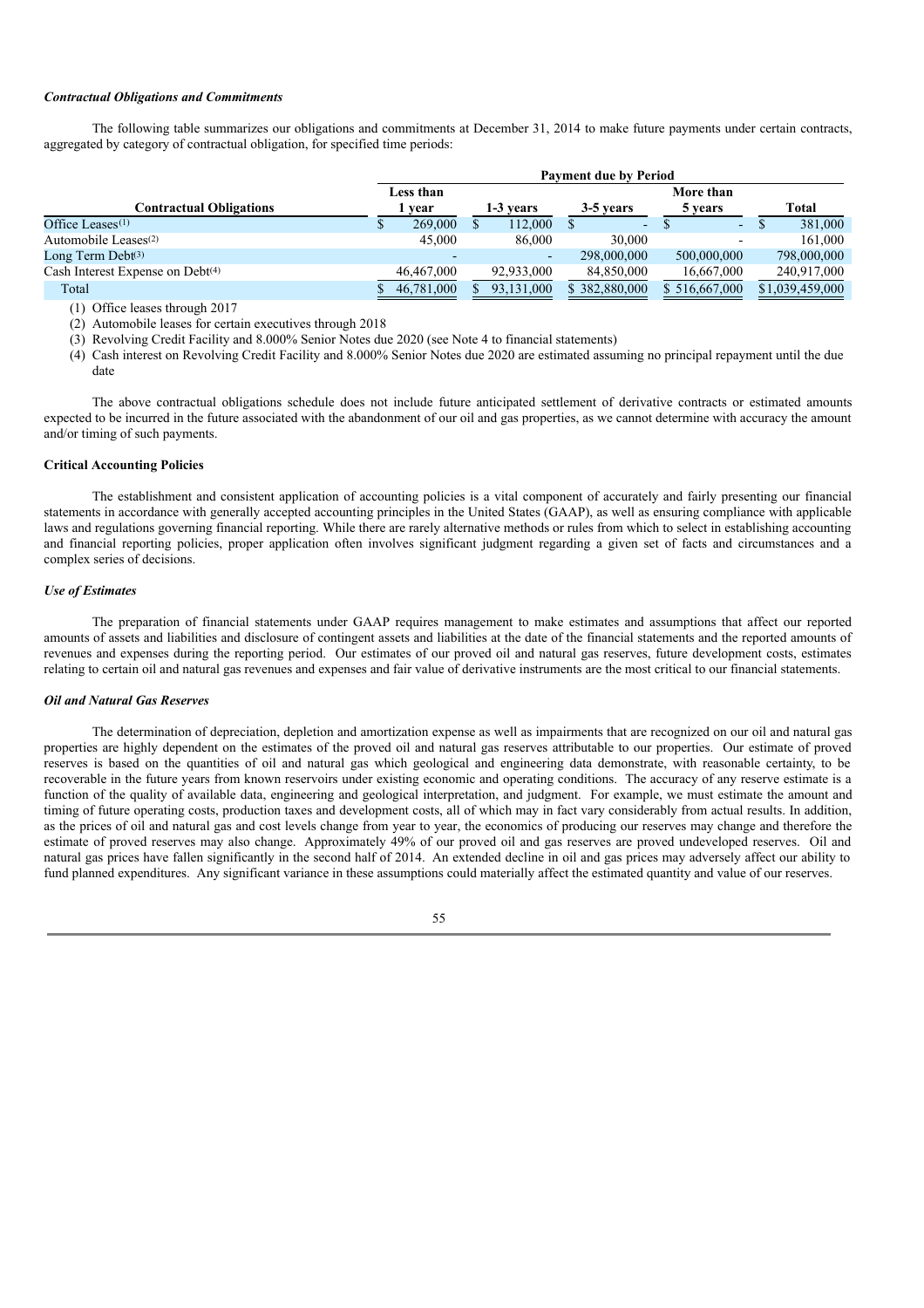The information regarding present value of the future net cash flows attributable to our proved oil and natural gas reserves are estimates only and should not be construed as the current market value of the estimated oil and natural gas reserves attributable to our properties. Such information includes revisions of certain reserve estimates attributable to our properties included in the prior year's estimates. These revisions reflect additional information from subsequent activities, production history of the properties involved and any adjustments in the projected economic life of such properties resulting from changes in oil and natural gas prices. Any future downward revisions could adversely affect our financial condition, our borrowing ability, our future prospects and the value of our common stock.

The estimates of our proved oil and natural gas reserves used in the preparation of our financial statements were prepared by Ryder Scott Company, our registered independent petroleum consultants, and were prepared in accordance with the rules promulgated by the SEC.

## *Oil and Natural Gas Properties*

The method of accounting we use to account for our oil and natural gas investments determines what costs are capitalized and how these costs are ultimately matched with revenues and expensed.

We utilize the full cost method of accounting to account for our oil and natural gas investments instead of the successful efforts method because we believe it more accurately reflects the underlying economics of our programs to explore and develop oil and natural gas reserves. The full cost method embraces the concept that dry holes and other expenditures that fail to add reserves are intrinsic to the oil and natural gas exploration business. Thus, under the full cost method, all costs incurred in connection with the acquisition, development and exploration of oil and natural gas reserves are capitalized. These capitalized amounts include the costs of unproved properties, internal costs directly related to acquisitions, development and exploration activities, asset retirement costs, geological and geophysical costs that are directly attributable to the properties and capitalized interest. Although some of these costs will ultimately result in no additional reserves, they are part of a program from which we expect the benefits of successful wells to more than offset the costs of any unsuccessful ones. The full cost method differs from the successful efforts method of accounting for oil and natural gas investments. The primary difference between these two methods is the treatment of exploratory dry hole costs. These costs are generally expensed under the successful efforts method when it is determined that measurable reserves do not exist. Geological and geophysical costs are also expensed under the successful efforts method. Under the full cost method, both dry hole costs and geological and geophysical costs are initially capitalized and classified as unproved properties pending determination of proved reserves. If no proved reserves are discovered, these costs are then amortized with all the costs in the full cost pool.

Capitalized amounts except unproved costs are depleted using the units of production method. The depletion expense per unit of production is the ratio of the sum of our unamortized historical costs and estimated future development costs to our proved reserve volumes. Estimation of hydrocarbon reserves relies on professional judgment and use of factors that cannot be precisely determined. Subsequent reserve estimates materially different from those reported would change the depletion expense recognized during the future reporting periods. For the year ended December 31, 2014, our average depletion expense per unit of production was \$29.86 per Boe. A 10% decrease in our estimated net proved reserves at December 31, 2014 would result in a \$1.41 per Boe increase in our 12-month per unit depletion rate.

To the extent the capitalized costs in our full cost pool (net of depreciation, depletion and amortization and related deferred taxes) exceed the sum of the present value (using a 10% discount rate and based on 12-month/SEC oil and natural gas prices) of the estimated future net cash flows from our proved oil and natural gas reserves and the capitalized cost associated with our unproved properties, we would have a capitalized ceiling impairment. Such costs would be charged to operations as a reduction of the carrying value of oil and natural gas properties. The risk that we will be required to write down the carrying value of our oil and natural gas properties increases when oil and natural gas prices are depressed, even if the low prices are temporary. In addition, capitalized ceiling impairment charges may occur if we experience poor drilling results or if estimations of our proved reserves are substantially reduced. A capitalized ceiling impairment is a reduction in earnings that does not impact cash flows, but does impact operating income and shareholders' equity. Once recognized, a capitalized ceiling impairment charge to oil and natural gas properties cannot be reversed at a later date. The risk that we will experience a ceiling test writedown increases when oil and natural gas prices are depressed or if we have substantial downward revisions in our estimated proved reserves.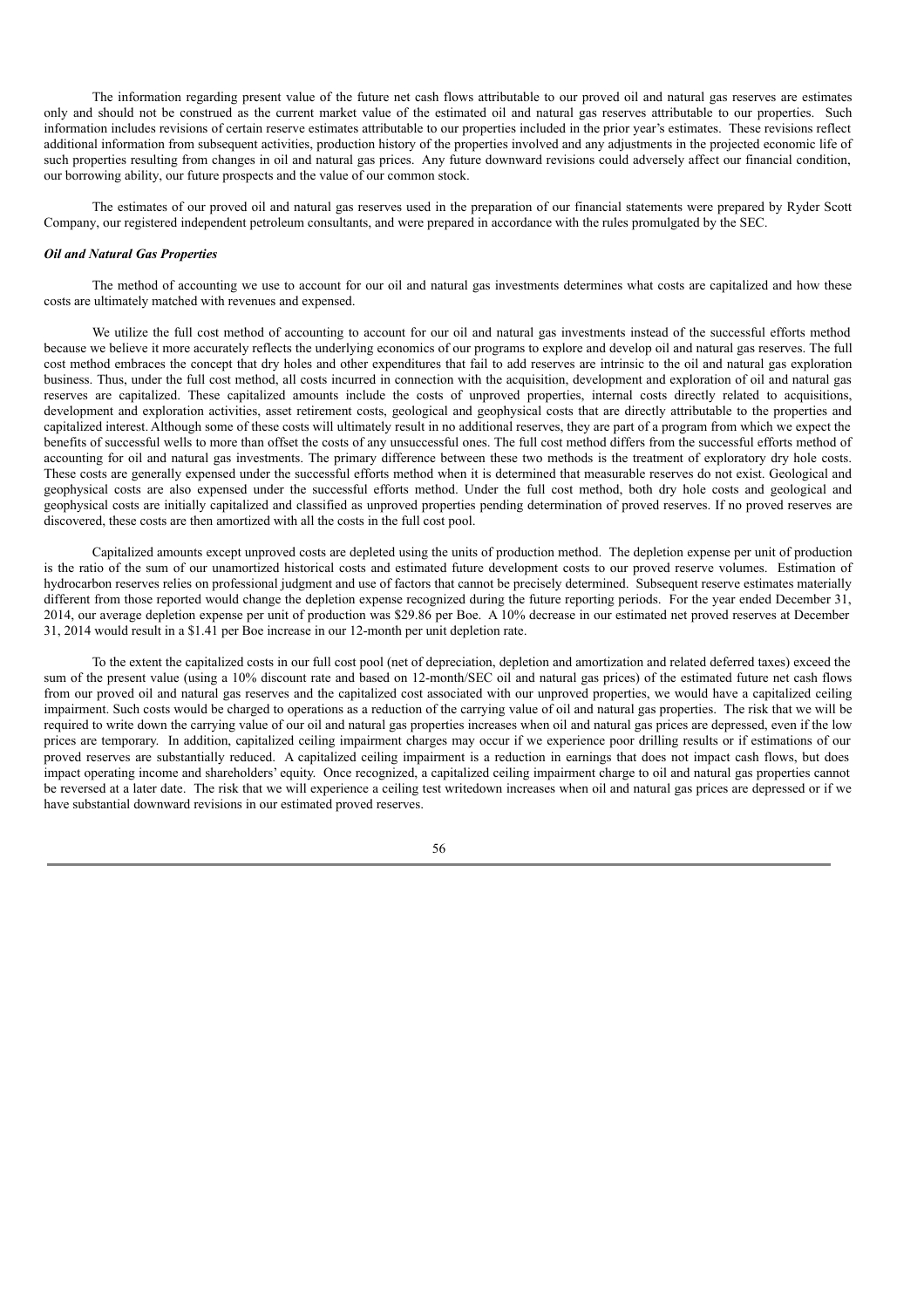At December 31, 2014, we performed an impairment review using prices that reflect an average of 2014's monthly prices as prescribed pursuant to the SEC's guidelines and did not incur a capitalized ceiling impairment charge. These average prices used in the December 31, 2014 impairment review are significantly higher than the actual and currently forecasted prices in 2015. As lower average monthly pricing is reflected in the trailing 12-month average pricing calculation, the present value of our future net revenues is expected to decline and impairment could be recognized. If this significantly lower pricing environment persists we expect we could be required to writedown the value of our oil and gas properties. In addition, capitalized ceiling impairment charges may occur if estimates of proved hydrocarbon reserves are substantially reduced or estimates of future development costs increase significantly. See "Item 2. Properties—Proved Reserves," for a discussion of our reserve estimation assumptions.

### *Revenue Recognition*

We derive revenue primarily from the sale of the crude oil and natural gas from our interests in producing wells, hence our revenue recognition policy for these sales is significant.

We recognize revenue from the sale of crude oil and natural gas when production is delivered to, and title has transferred to, the purchaser and to the extent the selling price is reasonably determinable.

We use the sales method of accounting for natural gas balancing of natural gas production and would recognize a liability if the existing proved reserves were not adequate to cover the current imbalance situation. As of December 31, 2014, our natural gas production was in balance, meaning our cumulative portion of natural gas production taken and sold from wells in which we have an interest equaled our entitled interest in natural gas production from those wells.

In general, settlements for hydrocarbon sales occur around two months after the end of the month in which the oil, natural gas or other hydrocarbon products were produced. We estimate and accrue for the value of these sales using information available to us at the time our financial statements are generated. Differences are reflected in the accounting period that payments are received from the operator.

## *Derivative Instrument Activities*

We use derivative instruments from time to time to manage market risks resulting from fluctuations in the prices of oil and natural gas. We may periodically enter into derivative contracts, including price swaps, caps and floors, which require payments to (or receipts from) counterparties based on the differential between a fixed price and a variable price for a fixed quantity of oil or natural gas without the exchange of underlying volumes. The notional amounts of these financial instruments are based on expected production from existing wells. We have, and may continue to use exchange traded futures contracts and option contracts to hedge the delivery price of oil at a future date.

All derivative positions are carried at their fair value on the balance sheet and are marked-to-market at the end of each period. Any realized gains and losses are recorded to gain (loss) on settled derivatives and mark-to-market gains or losses are recorded to gains (losses) on the mark-tomarket of derivative instruments on the statements of comprehensive income rather than as a component of accumulated other comprehensive income or other income (expense). See Note 14 for a description of the derivative contracts which we executed during 2014 and 2013.

The resulting cash flows from derivatives are reported as cash flows from operating activities.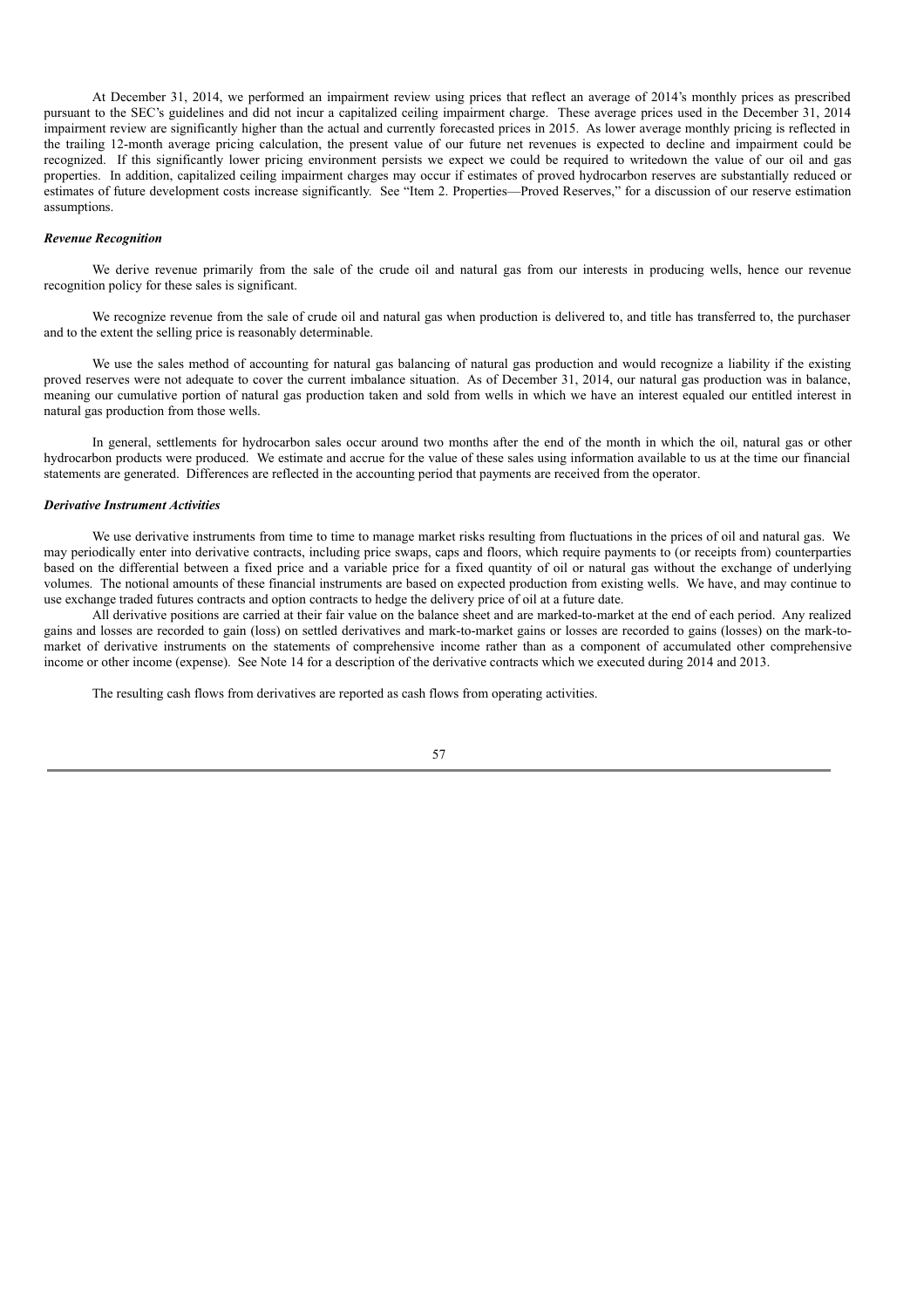### **New Accounting Pronouncements**

## *Recently Issued*

From time to time, new accounting pronouncements are issued by the Financial Accounting Standards Board ("FASB") that are adopted by the Company as of the specified effective date. If not discussed, management believes that the impact of recently issued standards, which are not yet effective, will not have a material impact on the our financial statements upon adoption.

In May 2014, the FASB issued ASU No. 2014-09 "Revenue from Contracts with Customers," which provides guidance for revenue recognition. The standard's core principle is that a company should recognize revenue to depict the transfer of promised goods or services to customers in an amount that reflects the consideration to which the entity expects to be entitled in exchange for those goods or services. This guidance will be effective for us in the annual period beginning after December 15, 2016. We are evaluating the effect of adopting this new accounting guidance but do not expect adoption will have a material impact on our statement of comprehensive income, balance sheets, cash flows or disclosures.

## **Recent Accounting Pronouncements Not Yet Adopted**

For a description of the accounting standards that we adopted in 2014, see *Notes to Financial Statements—Note 2. Significant Accounting Policies*.

Various accounting standards and interpretations were issued in 2014 with effective dates subsequent to December 31, 2014. We have evaluated the recently issued accounting pronouncements that are effective in 2015 and believe that none of them will have a material effect on our financial position, results of operations or cash flows when adopted.

Further, we are monitoring the joint standard-setting efforts of the Financial Accounting Standards Board and the International Accounting Standards Board. There are a large number of pending accounting standards that are being targeted for completion in 2015 and beyond, including, but not limited to, standards relating to revenue recognition, accounting for leases, fair value measurements, accounting for financial instruments, disclosure of loss contingencies and financial statement presentation. Because these pending standards have not yet been finalized, at this time we are not able to determine the potential future impact that these standards will have, if any, on our financial position, results of operations or cash flows.

## **Off-Balance Sheet Arrangements**

We currently do not have any off-balance sheet arrangements that have or are reasonably likely to have a current or future effect on our financial condition, changes in financial condition, revenues or expenses, results of operations, liquidity, capital expenditures or capital resources that is material to investors.

#### **Item 7A.** *Quantitative and Qualitative Disclosures about Market Risk*

### **Commodity Price Risk**

The price we receive for our oil and natural gas production heavily influences our revenue, profitability, access to capital and future rate of growth. Oil and natural gas are commodities and, therefore, their prices are subject to wide fluctuations in response to relatively minor changes in supply and demand and other factors. Historically, the markets for oil and natural gas have been volatile, and our management believes these markets will likely continue to be volatile in the future. The prices we receive for our production depend on numerous factors beyond our control. Our revenue during 2014 generally would have increased or decreased along with any increases or decreases in oil or natural gas prices, but the exact impact on our income is indeterminable given the variety of expenses associated with producing and selling oil that also increase and decrease along with oil prices.

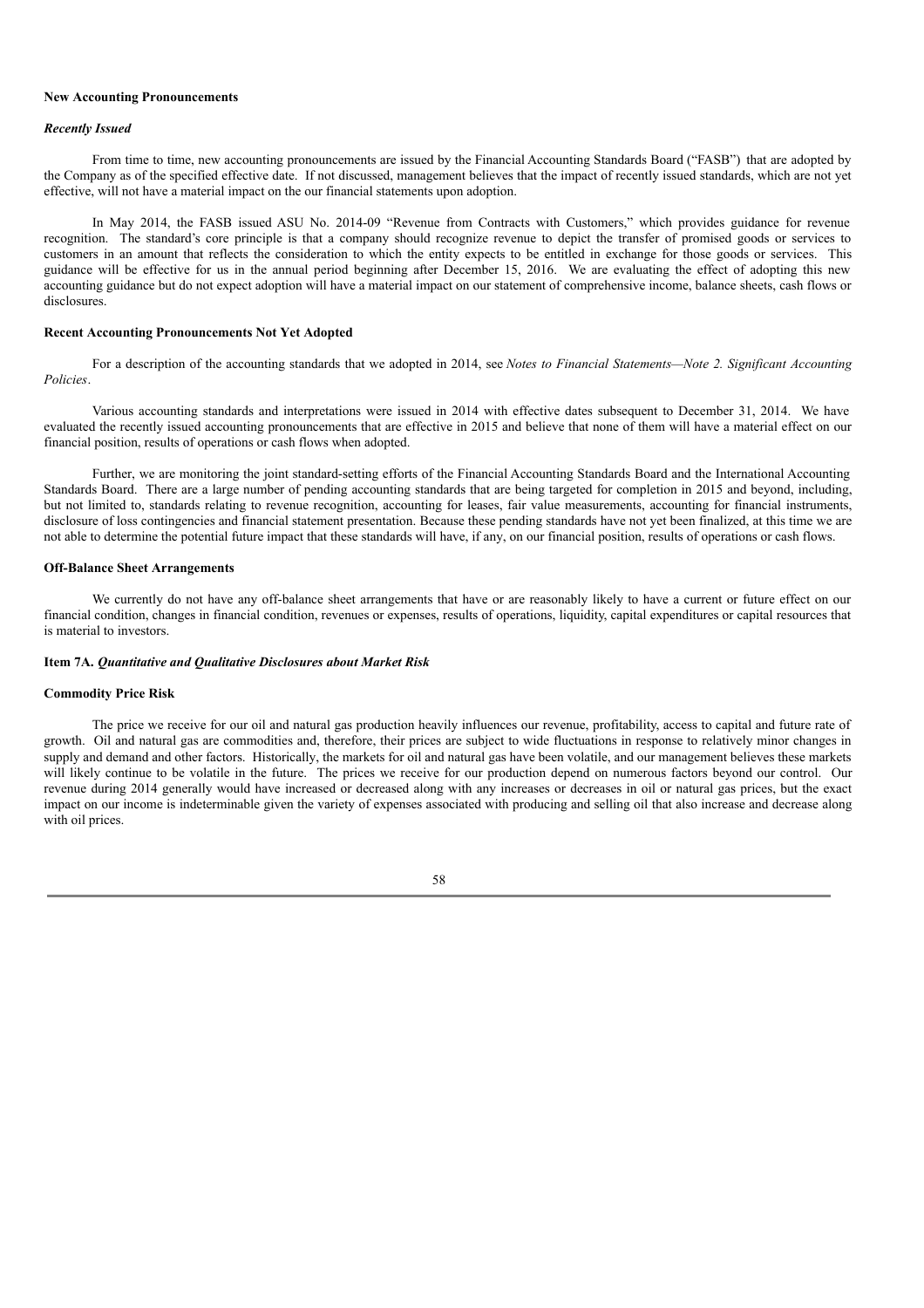We enter into derivative contracts to achieve a more predictable cash flow by reducing our exposure to oil price volatility. All derivative positions are carried at their fair value on the balance sheet and are marked-to-market at the end of each period. Any realized gains and losses are recorded to gain (loss) on settled derivatives and mark-to-market gains or losses are recorded to gains (losses) on the mark-to-market of derivative instruments on the statements of comprehensive income rather than as a component of other comprehensive income or other income (expense).

We generally use derivatives to economically hedge a significant, but varying portion of our anticipated future production. Any payments due to counterparties under our derivative contracts are funded by proceeds received from the sale of our production. Production receipts, however, lag payments to the counterparties. Any interim cash needs are funded by cash from operations or borrowings under our Revolving Credit Facility. As of December 31, 2014, we had entered into derivative agreements covering 4.0 million barrels for 2015 and 0.9 million barrels for 2016.

The following table reflects open commodity swap contracts as of December 31, 2014, the associated volumes and the corresponding fixed price.

| <b>Settlement Period</b>    | Oil (Barrels) | <b>Fixed Price</b> |
|-----------------------------|---------------|--------------------|
| <b>Swaps-Crude Oil</b>      |               |                    |
| $01/01/15 - 06/30/15$       | 360,000       | 89.15              |
| $01/01/15 - 06/30/15$       | 60,000        | 90.50              |
| $01/01/15 - 06/30/15$       | 180,000       | 88.55              |
| $01/01/15 - 06/30/15$       | 180,000       | 88.00              |
| $01/01/15 - 06/30/15$       | 60,000        | 90.75              |
| $01/01/15 - 06/30/15$       | 60,000        | 90.25              |
| $01/01/15 - 06/30/15$       | 90,000        | 89.00              |
| $01/01/15 - 06/30/15$       | 90,000        | 89.00              |
| $01/01/15 - 12/31/15$       | 720,000       | 89.00              |
| $01/01/15 - 12/31/15$       | 360,000       | 89.00              |
| $01/01/15 - 12/31/15$       | 360,000       | 89.02              |
| $01/01/15 - 12/31/15$       | 180,000       | 89.00              |
| $01/01/15 - 12/31/15$       | 180,000       | 89.00              |
| $07/01/15 - 12/31/15^{(1)}$ | 180,000       | 90.75              |
| $07/01/15 - 12/31/15^{(1)}$ | 180,000       | 91.00              |
| $07/01/15 - 12/31/15^{(1)}$ | 180,000       | 91.25              |
| $07/01/15 - 06/30/16$       | 360,000       | 89.00              |
| $07/01/15 - 06/30/16$       | 360,000       | 90.00              |
| $07/01/15 - 06/30/16$       | 360,000       | 91.00              |
| $01/01/16 - 06/30/16$       | 180,000       | 90.00              |
| $01/01/16 - 06/30/16$       | 90,000        | 90.00              |
| $01/01/16 - 06/30/16$       | 90,000        | 90.00              |

(1) We have entered into crude oil derivative contracts that give counterparties the option to extend certain current derivative contracts for an additional six-month period. Options covering a notional volume of 90,000 barrels per month are exercisable on or about December 31, 2015. If the counterparties exercise all such options, the notional volume of our existing crude oil derivative contracts will increase by 90,000 barrels per month at an average price of \$91.00 per barrel for each month during the period January 1, 2016 through June 30, 2016.

As of December 31, 2014, we had a total volume on open commodity swaps of 4.9 million barrels at a weighted average price of approximately \$89.53.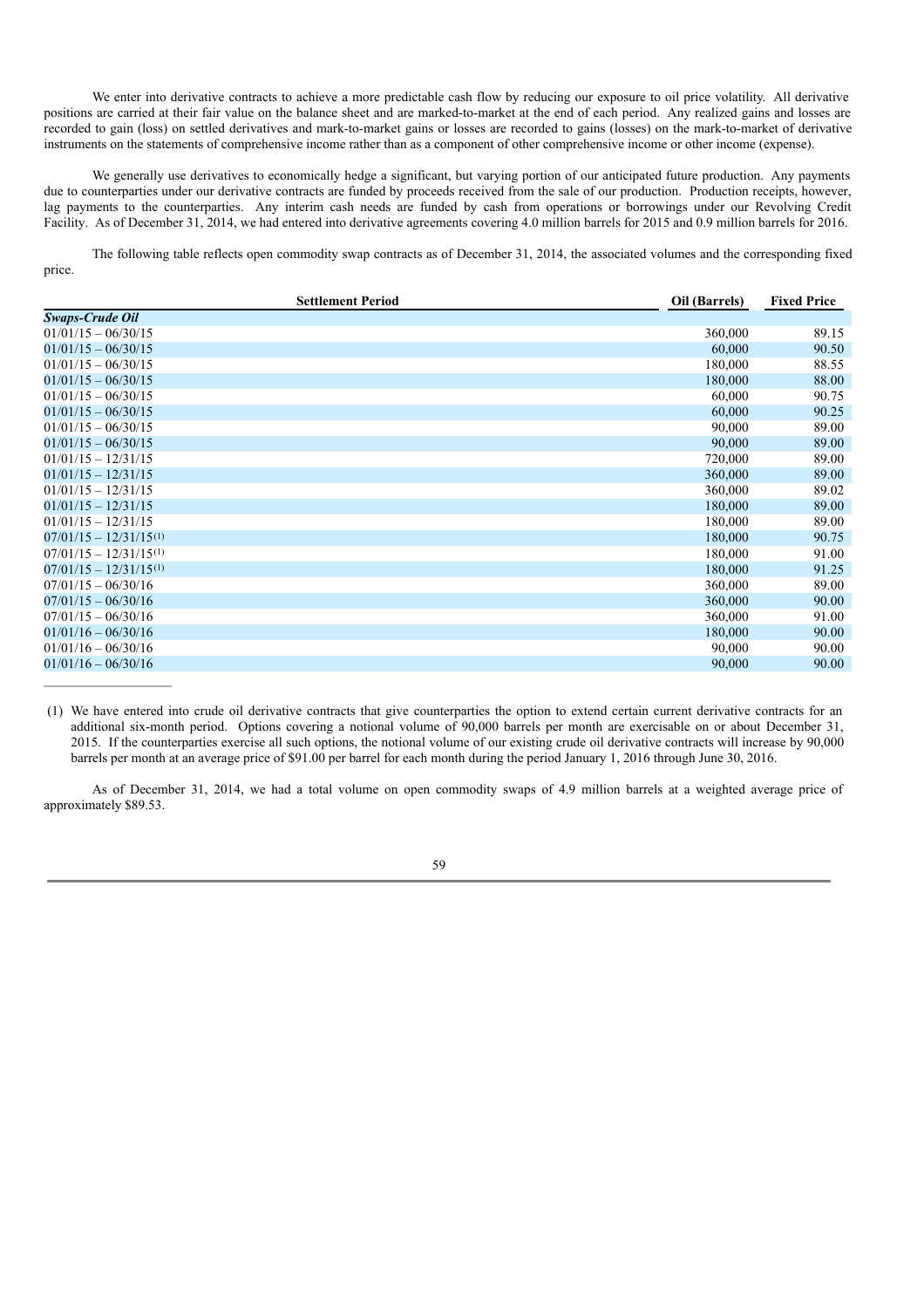The following table reflects the weighted average price of open commodity swap derivative contracts as of December 31, 2014, by year with associated volumes.

## **Weighted Average Price Of Open Commodity Swap Contracts**

|      | <b>Volumes</b> |                  | Weighted         |
|------|----------------|------------------|------------------|
| Year | (Bbl)          |                  | Average<br>Price |
| 2015 | 3,960,000      | $\triangle$<br>D | 89.43            |
| 2016 | 900,000        |                  | 90.00            |

### **Interest Rate Risk**

Our long-term debt is comprised of borrowings that contain fixed and floating interest rates. The Notes bear interest at an annual fixed rate of 8% and our Revolving Credit Facility interest rate is a floating rate option that is designated by us within the parameters established by the underlying agreement. During the year ended December 31, 2014, we had \$198.8 million in average outstanding borrowings under our Revolving Credit Facility at a weighted average rate of 1.94%. We have the option to designate the reference rate of interest for each specific borrowing under the Revolving Credit Facility as amounts are advanced. Borrowings based upon the London Interbank Offered Rate ("LIBOR") will bear interest at a rate equal to LIBOR plus a spread ranging from 1.5% to 2.5% depending on the percentage of borrowing base that is currently advanced. Any borrowings not designated as being based upon LIBOR will bear interest at a rate equal to the current prime rate published by the Wall Street Journal, plus a spread ranging from 0.5% to 1.5%, depending on the percentage of borrowing base that is currently advanced. We have the option to designate either pricing mechanism. Interest payments are due under the Revolving Credit Facility in arrears, in the case of a loan based on LIBOR on the last day of the specified interest period and in the case of all other loans on the last day of each March, June, September and December. All outstanding principal is due and payable upon termination of the Revolving Credit Facility.

Our Revolving Credit Facility allows us to fix the interest rate of borrowings under it for all or a portion of the principal balance for a period up to three months; however our borrowings are generally withdrawn with interest rates fixed for one month. Thereafter, to the extent we do not repay the principle, our borrowings are rolled over and the interest rate is reset based on the current LIBOR or prime rate as applicable. As a result, changes in interest rates can impact results of operations and cash flows. A 1% increase in short-term interest rates on our floating-rate debt at December 31, 2014 would cost us approximately \$3.0 million in additional annual interest expense.

## **Item 8.** *Financial Statements and Supplementary Data*

The financial statements and supplementary financial information required by this item are included on the pages immediately following the Index to Financial Statements appearing on page F-1.

#### **Item 9.** *Changes In and Disagreements with Accountants on Accounting and Financial Disclosure*

None.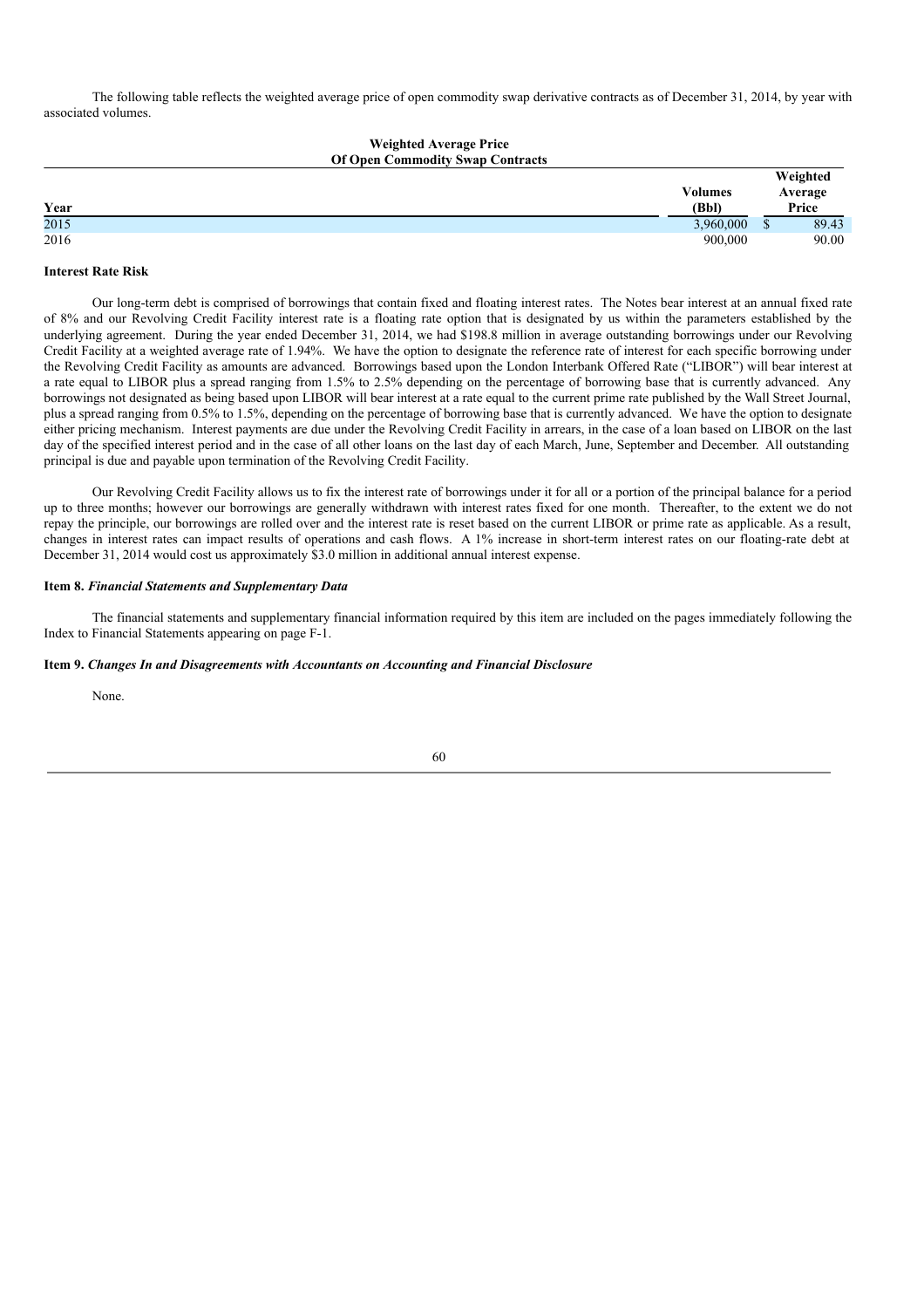## **Item 9A.** *Controls and Procedures*

### **Evaluation of Disclosure Controls and Procedures**

We maintain a system of disclosure controls and procedures that is designed to ensure that information required to be disclosed in our Exchange Act reports is recorded, processed, summarized and reported within the time periods specified in the rules and forms of the SEC, and that such information is accumulated and communicated to our management, including our Chief Executive Officer and Chief Financial Officer, as appropriate, to allow timely decisions regarding required disclosures.

As of December 31, 2014, our management, including our Chief Executive Officer and Chief Financial Officer, had evaluated the effectiveness of the design and operation of our disclosure controls and procedures (as defined in Exchange Act Rules 13a-15(e) and 15d-15(e)) pursuant to Rule 13a-15(b) under the Exchange Act. Based upon and as of the date of the evaluation, our Chief Executive Officer and Chief Financial Officer concluded that information required to be disclosed is recorded, processed, summarized and reported within the specified periods and is accumulated and communicated to management, including our Chief Executive Officer and Chief Financial Officer, to allow for timely decisions regarding required disclosure of material information required to be included in our periodic SEC reports. Based on the foregoing, our management determined that our disclosure controls and procedures were effective as of December 31, 2014.

No change in our company's internal control over financial reporting (as defined in Rules 13a-15(f) and 15d-15(f) under the Exchange Act) occurred during the quarter ended December 31, 2014, that has materially affected, or is reasonably likely to materially affect, our internal control over financial reporting.

### **Management's Annual Report on Internal Control over Financial Reporting**

The management of Northern Oil and Gas, Inc. is responsible for establishing and maintaining adequate internal control over financial reporting as defined in Rules 13a-15(f) and 15d-15(f) under the Securities Exchange Act of 1934. The Company's internal control system is designed to provide reasonable assurance regarding the reliability of financial reporting and the preparation of our Company's financial statements for external purposes in accordance with generally accepted accounting principles in the United States of America.

All internal control systems, no matter how well designed, have inherent limitations. Therefore, even those systems determined to be effective can provide only reasonable assurance with respect to financial statement preparation and presentation. Because of its inherent limitations, internal control over financial reporting may not prevent or detect misstatements. Also, projections of any evaluation of effectiveness to future periods are subject to the risk that controls may become inadequate because of changes in conditions, or that the degree of compliance with the policies or procedures may deteriorate.

Management assessed the effectiveness of the Company's internal control over financial reporting as of December 31, 2014. In making this assessment, management used the criteria set forth by the Committee of Sponsoring Organizations of the Treadway Commission (COSO) in Internal Control-Integrated Framework (2013).

Based on our evaluation under the framework in Internal Control-Integrated Framework, management concluded that the Company's internal control over financial reporting was effective as of December 31, 2014.

The effectiveness of our Company's internal control over financial reporting as of December 31, 2014, has been audited by Deloitte & Touche LLP, an independent registered public accounting firm, as stated in their report.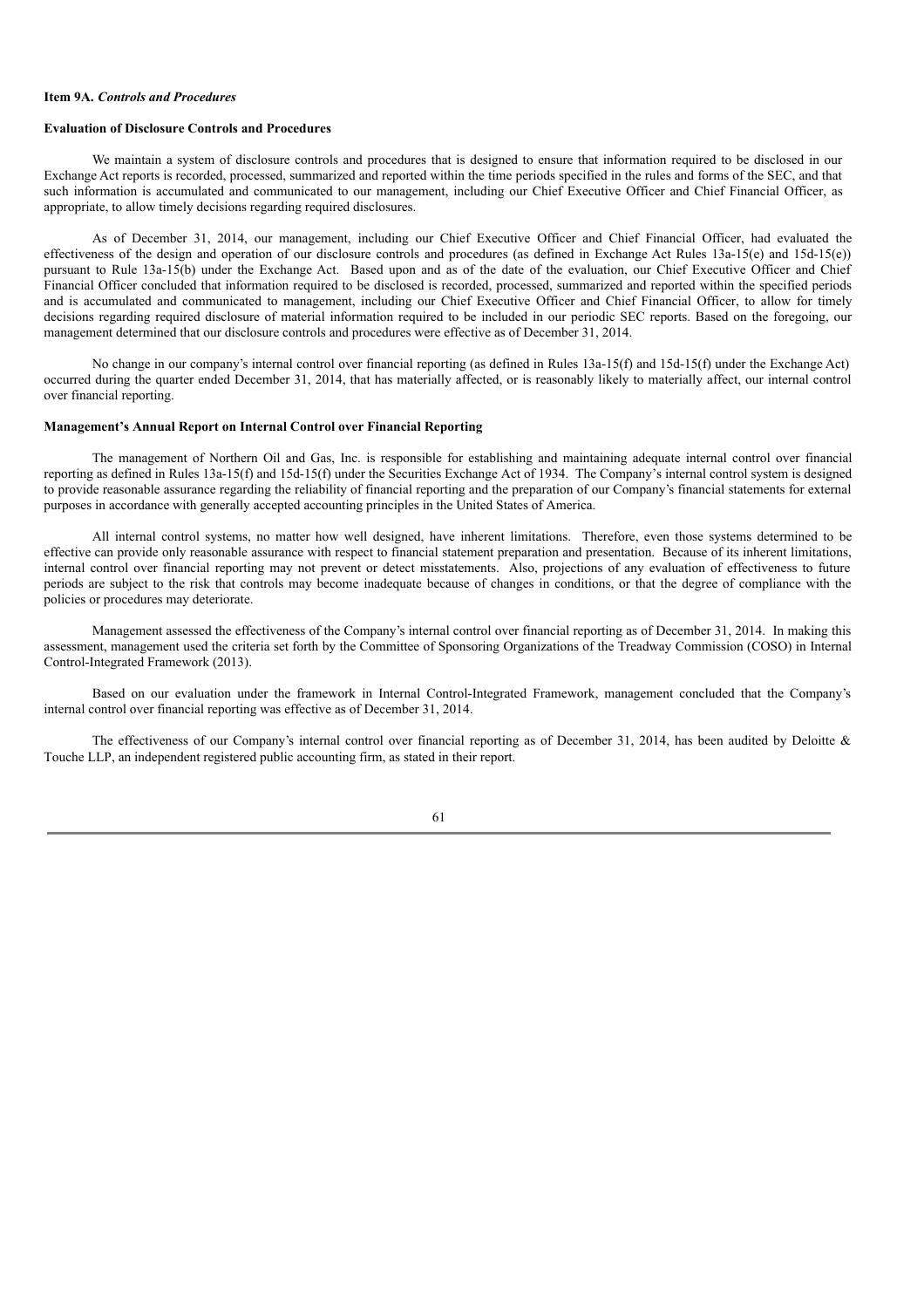## **REPORT OF INDEPENDENT REGISTERED PUBLIC ACCOUNTING FIRM**

To the Board of Directors and Stockholders of Northern Oil and Gas, Inc.

We have audited the internal control over financial reporting of Northern Oil and Gas, Inc. (the "Company") as of December 31, 2014, based on criteria established in *Internal Control — Integrated Framework (2013)* issued by the Committee of Sponsoring Organizations of the Treadway Commission. The Company's management is responsible for maintaining effective internal control over financial reporting and for its assessment of the effectiveness of internal control over financial reporting, included in the accompanying Management's Annual Report on Internal Control over Financial Reporting. Our responsibility is to express an opinion on the Company's internal control over financial reporting based on our audit.

We conducted our audit in accordance with the standards of the Public Company Accounting Oversight Board (United States). Those standards require that we plan and perform the audit to obtain reasonable assurance about whether effective internal control over financial reporting was maintained in all material respects. Our audit included obtaining an understanding of internal control over financial reporting, assessing the risk that a material weakness exists, testing and evaluating the design and operating effectiveness of internal control based on the assessed risk, and performing such other procedures as we considered necessary in the circumstances. We believe that our audit provides a reasonable basis for our opinion.

A company's internal control over financial reporting is a process designed by, or under the supervision of, the company's principal executive and principal financial officers, or persons performing similar functions, and effected by the company's board of directors, management, and other personnel to provide reasonable assurance regarding the reliability of financial reporting and the preparation of financial statements for external purposes in accordance with generally accepted accounting principles. A company's internal control over financial reporting includes those policies and procedures that (1) pertain to the maintenance of records that, in reasonable detail, accurately and fairly reflect the transactions and dispositions of the assets of the company; (2) provide reasonable assurance that transactions are recorded as necessary to permit preparation of financial statements in accordance with generally accepted accounting principles, and that receipts and expenditures of the company are being made only in accordance with authorizations of management and directors of the company; and (3) provide reasonable assurance regarding prevention or timely detection of unauthorized acquisition, use, or disposition of the company's assets that could have a material effect on the financial statements.

Because of the inherent limitations of internal control over financial reporting, including the possibility of collusion or improper management override of controls, material misstatements due to error or fraud may not be prevented or detected on a timely basis. Also, projections of any evaluation of the effectiveness of the internal control over financial reporting to future periods are subject to the risk that the controls may become inadequate because of changes in conditions, or that the degree of compliance with the policies or procedures may deteriorate.

In our opinion, the Company maintained, in all material respects, effective internal control over financial reporting as of December 31, 2014, based on the criteria established in *Internal Control — Integrated Framework (2013)* issued by the Committee of Sponsoring Organizations of the Treadway Commission.

We have also audited, in accordance with the standards of the Public Company Accounting Oversight Board (United States), the financial statements as of and for the year ended December 31, 2014 of the Company and our report dated February 27, 2015 expressed an unqualified opinion on those financial statements.

/s/ Deloitte & Touche LLP

Minneapolis, Minnesota February 27, 2015

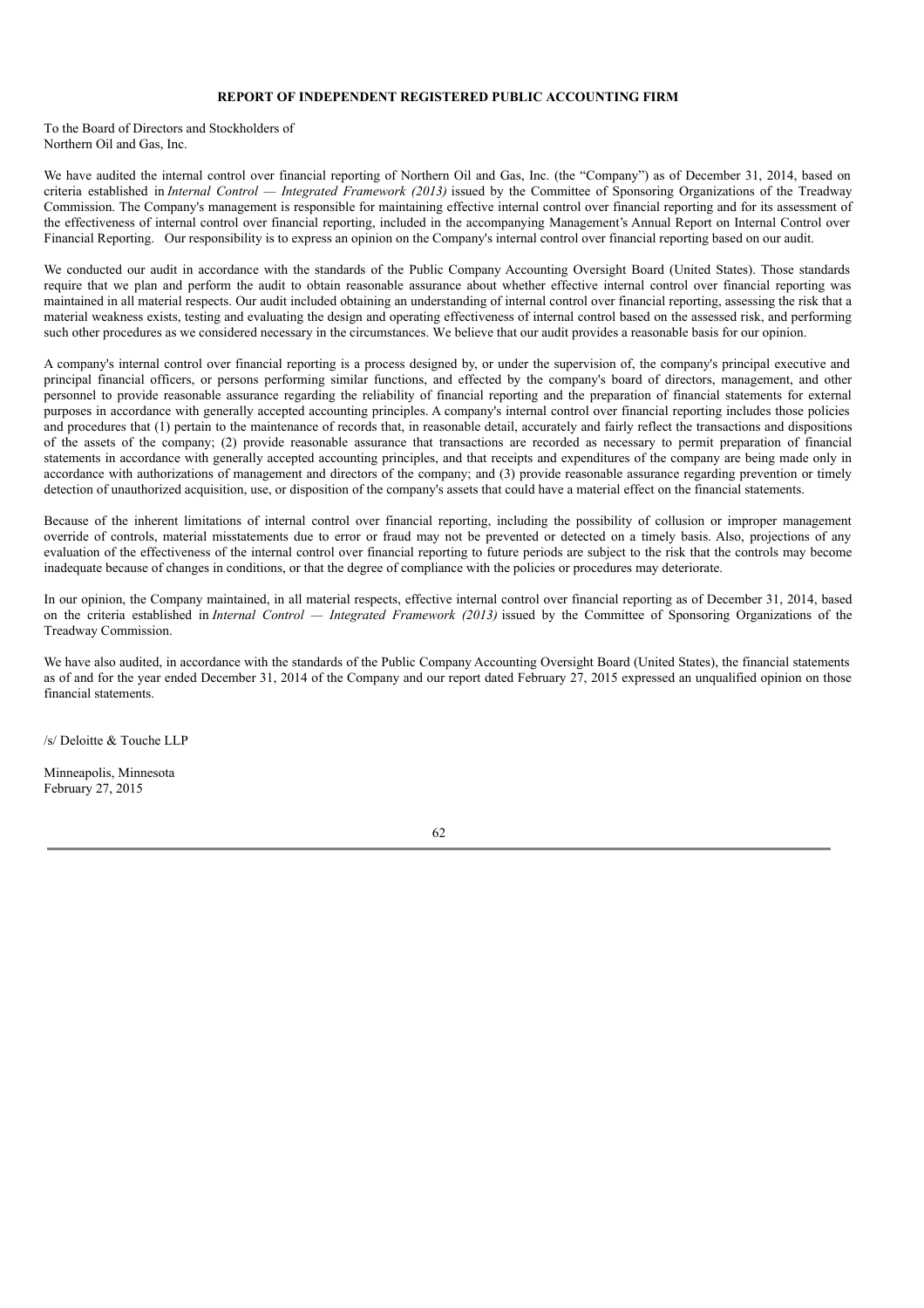# **Item 9B.** *Other Information*

None.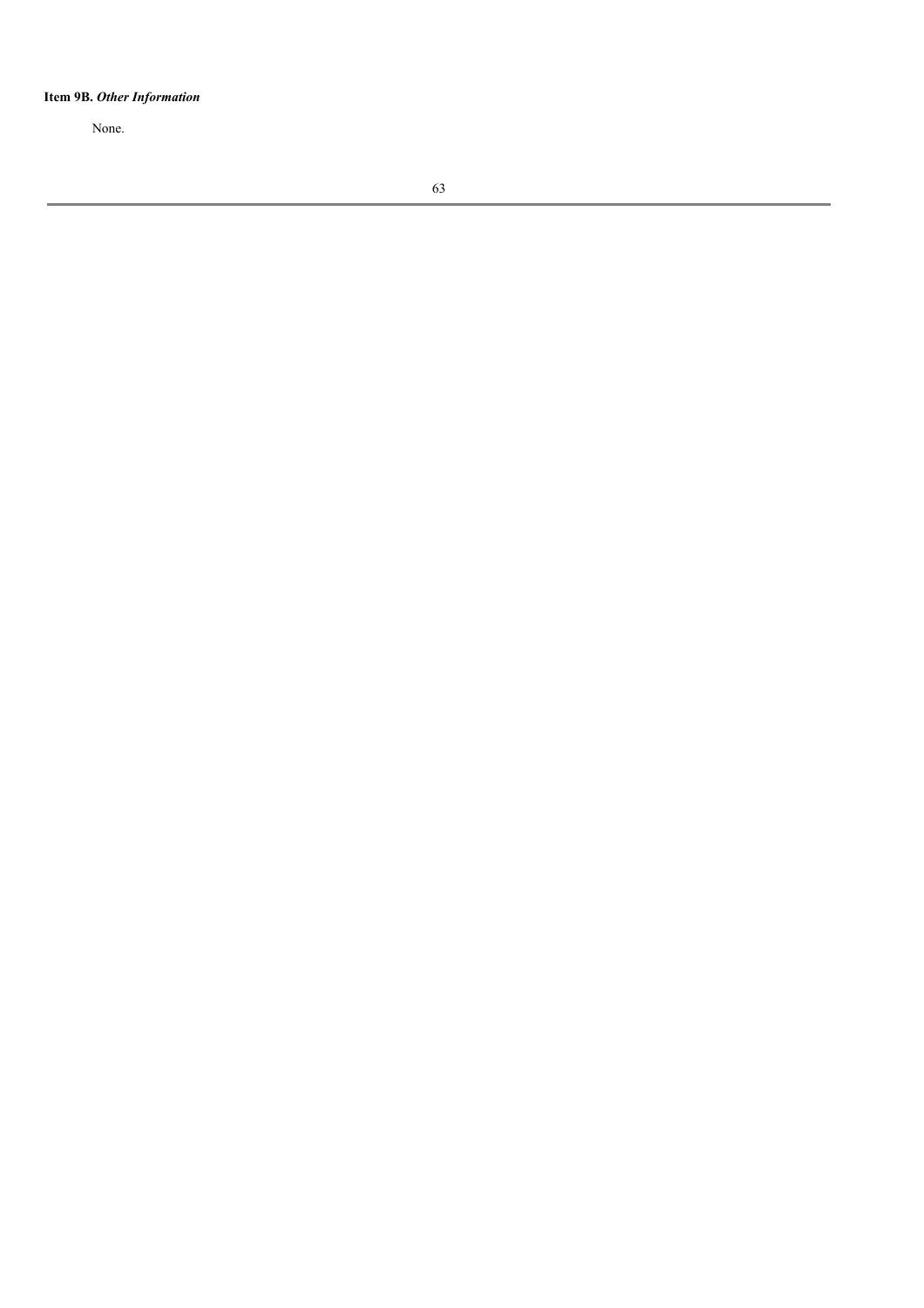## **PART III**

Certain information required by this Part III is incorporated by reference from our definitive Proxy Statement for the Annual Meeting of Shareholders to be held in 2015 (the "Proxy Statement"), which we intend to file with the SEC pursuant to Regulation 14A within 120 days after December 31, 2014. Except for those portions specifically incorporated into this Annual Report on Form 10-K by reference to the Proxy Statement, no other portions of the Proxy Statement are deemed to be filed as part of this Annual Report on Form 10-K.

#### **Item 10.** *Directors, Executive Of icers and Corporate Governance*

The information included in "Part I – Executive Officers of the Registrant" of this report is incorporated herein by reference.

The information appearing under the headings "Proposal 1: Election of Directors," "Corporate Governance" and "Section 16(a) Beneficial Ownership Reporting Compliance" in the Proxy Statement is incorporated herein by reference.

We have adopted a Code of Business Conduct and Ethics that applies to our chief executive officer, chief financial officer and persons performing similar functions. A copy is available on our website at www.northernoil.com. We intend to post on our website any amendments to, or waivers from, our Code of Business Conduct and Ethics pursuant to the rules of the SEC and NYSE MKT.

### **Item 11.** *Executive Compensation*

The information appearing under the headings "Executive Compensation" and "Compensation Committee Report," and the information regarding compensation committee interlocks and insider participation under the heading "Corporate Governance," in the Proxy Statement is incorporated herein by reference.

### **Item 12.** *Security Ownership of Certain Beneficial Owners and Management and Related Stockholder Matters*

## **Securities Authorized for Issuance under Equity Compensation Plans**

The following table provides information with respect to our common shares issuable under our equity compensation plans as of December 31, 2014:

|                                                            | Number of<br>securities to<br>be issued<br>upon exercise<br>оf<br>outstanding<br>options,<br>warrants and |    | Weighted-<br>average<br>exercise price<br>of outstanding<br>options,<br>warrants and | Number of<br>securities<br>remaining<br>available for<br>future<br>issuance<br>under equity<br>compensation |
|------------------------------------------------------------|-----------------------------------------------------------------------------------------------------------|----|--------------------------------------------------------------------------------------|-------------------------------------------------------------------------------------------------------------|
| <b>Plan Category</b>                                       | rights                                                                                                    |    | rights                                                                               | plans                                                                                                       |
| Equity compensation plans approved by security holders     |                                                                                                           |    |                                                                                      |                                                                                                             |
| 2006 Incentive Stock Option Plan                           | 141.872                                                                                                   | -S | 5.18                                                                                 |                                                                                                             |
| 2013 Equity Incentive Plan                                 |                                                                                                           |    |                                                                                      | 1,763,268                                                                                                   |
| Equity compensation plans not approved by security holders |                                                                                                           |    |                                                                                      |                                                                                                             |
| <b>Total</b>                                               | 141,872                                                                                                   |    | 5.18                                                                                 | 1,763,268                                                                                                   |

The information appearing under the heading "Security Ownership of Certain Beneficial Owners and Management" in the Proxy Statement is incorporated herein by reference.

## **Item 13.** *Certain Relationships and Related Transactions, and Director Independence*

The information appearing under the headings "Certain Relationships and Related Transactions" and "Corporate Governance" in the Proxy Statement is incorporated herein by reference.

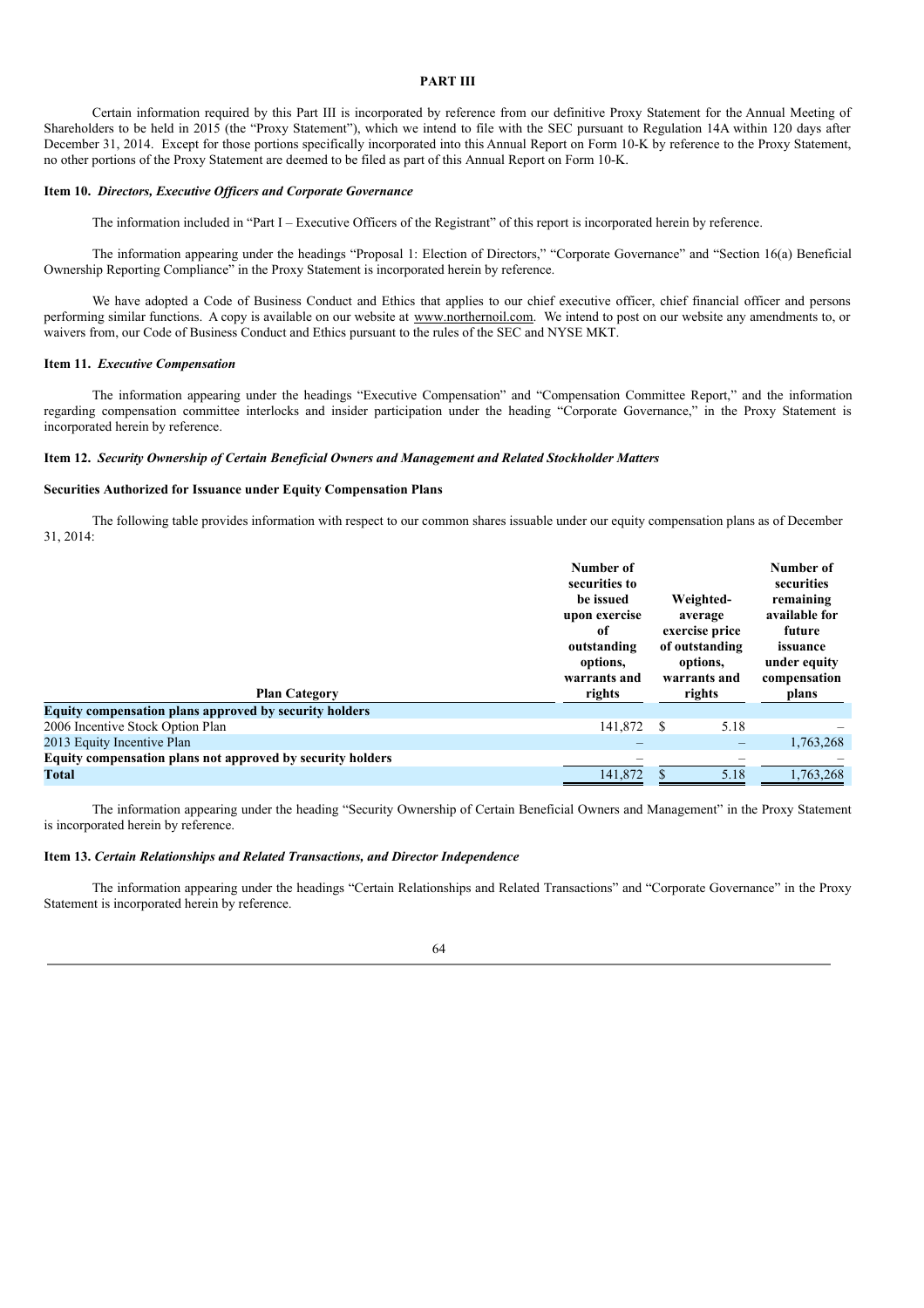# **Item 14.** *Principal Accountant Fees and Services*

The information appearing under the headings "Registered Public Accountant Fees" and "Pre-Approval Policies and Procedures of Audit Committee" in the Proxy Statement is incorporated herein by reference.

# **PART IV**

### **Item 15.** *Exhibits and Financial Statement Schedules*

- (a) Documents filed as part of this Report:
	- *1. Financial Statements* See Index to Financial Statements on page F-1.
	- *2. Financial Statement Schedules* Supplemental Oil and Gas Information

All other schedules are omitted because they are either not applicable or required information is shown in the financial statements or *notes thereto.*

## (b) Exhibits:

Unless otherwise indicated, all documents incorporated by reference into this report are filed with the SEC pursuant to the Securities and Exchange Act of 1934, as amended, under file number 001-33999.

| Exhibit No. | <b>Description</b>                                                                                                                                                             | Reference                                                                                                                                                  |
|-------------|--------------------------------------------------------------------------------------------------------------------------------------------------------------------------------|------------------------------------------------------------------------------------------------------------------------------------------------------------|
| 3.1         | Articles of Incorporation of Northern Oil and Gas, Inc. dated<br>June 28, 2010                                                                                                 | Incorporated by reference to Exhibit 3.1 to the Registrant's<br>Current Report on Form 8-K filed with the SEC on July 2,<br>2010                           |
| 3.2         | By-Laws of Northern Oil and Gas, Inc.                                                                                                                                          | Incorporated by reference to Exhibit 3.2 to the Registrant's<br>Current Report on Form 8-K filed with the SEC on July 2,<br>2010                           |
| 4.1         | Specimen Stock Certificate of Northern Oil and Gas, Inc.                                                                                                                       | Incorporated by reference to Exhibit 4.1 to the Registrant's<br>Current Report on Form 10-K filed with the SEC on February<br>29, 2012                     |
| 4.2         | Indenture, dated May 18, 2012, between Northern Oil and Gas,<br>Inc. and Wilmington Trust, National Association, as trustee<br>(including Form of 8.000% Senior Note due 2020) | Incorporated by reference to Exhibit 4.1 to the Registrant's<br>Current Report on Form 8-K filed with the SEC on March 18,<br>2012                         |
| $10.1*$     | Amended and Restated Employment Agreement by and between<br>Northern Oil and Gas, Inc. and Michael L. Reger, dated January<br>30, 2009                                         | Incorporated by reference to Exhibit 10.2 to the Registrant's<br>Current Report on Form 8-K filed with the SEC on February<br>2, 2009 (File No. 001-33999) |
| $10.2*$     | Amendment No. 1 to Amended and Restated Employment<br>Agreement by and between Northern Oil and Gas, Inc. and<br>Michael L. Reger, dated January 14, 2011                      | Incorporated by reference to Exhibit 10.3 to the Registrant's<br>Current Report on Form 10-K filed with the SEC on March 4,<br>2011 (File No. 001-33999)   |
| $10.3*$     | Separation Agreement and Release, dated October 1, 2012,<br>between Northern Oil and Gas, Inc. and Ryan R. Gilbertson                                                          | Incorporated by reference to Exhibit 10.1 to the Registrant's<br>Current Report on Form 8-K filed with the SEC on October 1,<br>2012                       |
| $10.4*$     | Consulting Agreement, dated October 1, 2012, between<br>Northern Oil and Gas, Inc. and Ryan R. Gilbertson                                                                      | Incorporated by reference to Exhibit 10.2 to the Registrant's<br>Current Report on Form 8-K filed with the SEC on October 1,<br>2012                       |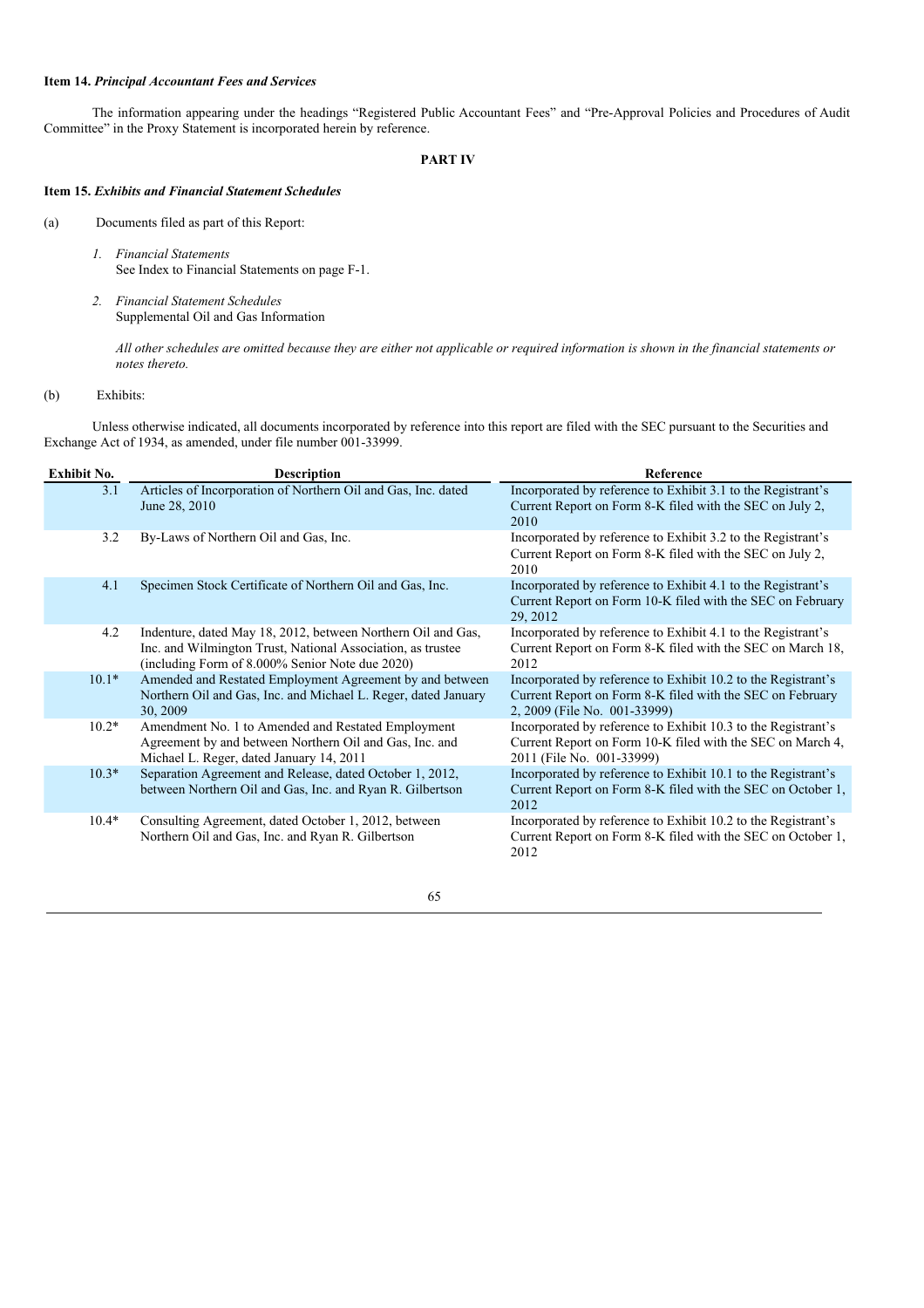| $10.5*$  | Employment Agreement by and between Northern Oil and Gas,<br>Inc. and Thomas W. Stoelk, dated November 8, 2011                                                                                                                                                                                                                              | Incorporated by reference to Exhibit 10.1 to the Registrant's<br>Current Report on Form 8-K filed with the SEC on November<br>9,2011    |
|----------|---------------------------------------------------------------------------------------------------------------------------------------------------------------------------------------------------------------------------------------------------------------------------------------------------------------------------------------------|-----------------------------------------------------------------------------------------------------------------------------------------|
| $10.6*$  | Employment Agreement by and between Northern Oil and Gas,<br>Inc. and Brandon Elliott, dated January 1, 2013                                                                                                                                                                                                                                | Incorporated by reference to Exhibit 10.10 to the Registrant's<br>Current Report on Form 10-K filed with the SEC on March 1,<br>2013    |
| $10.7*$  | Employment Agreement by and between Northern Oil and Gas,<br>Inc. and Erik J. Romslo, dated October 10, 2011                                                                                                                                                                                                                                | Incorporated by reference to Exhibit 10.11 to the Registrant's<br>Current Report on Form 10-K filed with the SEC on March 1,<br>2013    |
| $10.8*$  | Employment Agreement by and between Northern Oil and Gas,<br>Inc. and Darrell Finneman, dated September 10, 2014                                                                                                                                                                                                                            | Incorporated by reference to Exhibit 10.1 to the Registrant's<br>Current Report on Form 10-Q filed with the SEC on<br>November 7, 2014  |
| $10.9*$  | Northern Oil and Gas, Inc. Amended and Restated 2009 Equity<br><b>Incentive Plan</b>                                                                                                                                                                                                                                                        | Incorporated by reference to Appendix A to the Registrant's<br>Definitive Proxy Statement filed with the SEC on May 2, 2011             |
| $10.10*$ | Northern Oil and Gas, Inc. Amended and Restated 2009 Equity<br>Incentive Plan Amendment No.1                                                                                                                                                                                                                                                | Incorporated by reference to Exhibit 10.14 to the Registrant's<br>Current Report on Form 10-K filed with the SEC on March 1,<br>2013    |
| $10.11*$ | Form of Restricted Stock Agreement under the Northern Oil and<br>Gas, Inc. 2009 Equity Incentive Plan (for grants prior to June 8,<br>2011)                                                                                                                                                                                                 | Incorporated by reference to Exhibit 10.19 to the Registrant's<br>Current Report on Form 10-K filed with the SEC on March 8,<br>2010    |
| $10.12*$ | Form of Restricted Stock Agreement under the Northern Oil and<br>Gas, Inc. Amended and Restated 2009 Equity Incentive Plan<br>(for "single trigger" grants after June 8, 2011)                                                                                                                                                              | Incorporated by reference to Exhibit 10.9 to the Registrant's<br>Current Report on Form 10-K filed with the SEC on February<br>29, 2012 |
| $10.13*$ | Form of Restricted Stock Agreement under the Northern Oil and<br>Gas, Inc. Amended and Restated 2009 Equity Incentive Plan<br>(for "double trigger" grants after December 20, 2012)                                                                                                                                                         | Incorporated by reference to Exhibit 10.17 to the Registrant's<br>Current Report on Form 10-K filed with the SEC on March 1,<br>2013    |
| $10.14*$ | Northern Oil and Gas, Inc. 2013 Incentive Plan                                                                                                                                                                                                                                                                                              | Incorporated by reference to Appendix A to the Registrant's<br>Definitive Proxy Statement filed with the SEC on April 19,<br>2013       |
| 10.15*N  | orthern Oil and Gas, Inc. Form of Restricted Stock Award<br>Agreement (Single Trigger) under the Northern Oil and Gas, Inc.<br>2013 Incentive Plan                                                                                                                                                                                          | Incorporated by reference to Exhibit 10.2 to the Registrant's<br>Current Report on Form 10-Q filed with the SEC on August 9,<br>2013    |
| $10.16*$ | Northern Oil and Gas, Inc. Form of Restricted Stock Award<br>Agreement (Double Trigger) under the Northern Oil and Gas,<br>Inc. 2013 Incentive Plan                                                                                                                                                                                         | Incorporated by reference to Exhibit 10.3 to the Registrant's<br>Current Report on Form 10-Q filed with the SEC on August 9,<br>2013    |
| 10.17    | Third Amended and Restated Credit Agreement, dated as of<br>February 28, 2012, among Northern Oil and Gas, Inc., as<br>Borrower, Royal Bank of Canada, as Administrative Agent,<br>SunTrust Bank, as Syndication Agent, Bank of Montreal,<br>KeyBank, N.A. and U.S. Bank N.A., as Co-Documentation<br>Agents, and the Lenders party thereto | Incorporated by reference to Exhibit 10.1 to the Registrant's<br>Current Report on Form 8-K filed with the SEC on March 2,<br>2012      |
| 10.18    | First Amendment to Third Amended and Restated Credit<br>Agreement, dated June 29, 2012, by and among Northern Oil<br>and Gas, Inc., Royal Bank of Canada, and the Lenders Party<br>thereto                                                                                                                                                  | Incorporated by reference to Exhibit 10.1 to the Registrant's<br>Current Report on Form 8-K filed with the SEC on July 2,<br>2012       |
| 10.19    | Second Amendment to Third Amended and Restated Credit<br>Agreement, dated September 28, 2012, by and among Northern<br>Oil and Gas, Inc., Royal Bank of Canada, and the Lenders Party<br>thereto                                                                                                                                            | Incorporated by reference to Exhibit 10.1 to the Registrant's<br>Current Report on Form 8-K filed with the SEC on October 2,<br>2012    |
|          |                                                                                                                                                                                                                                                                                                                                             |                                                                                                                                         |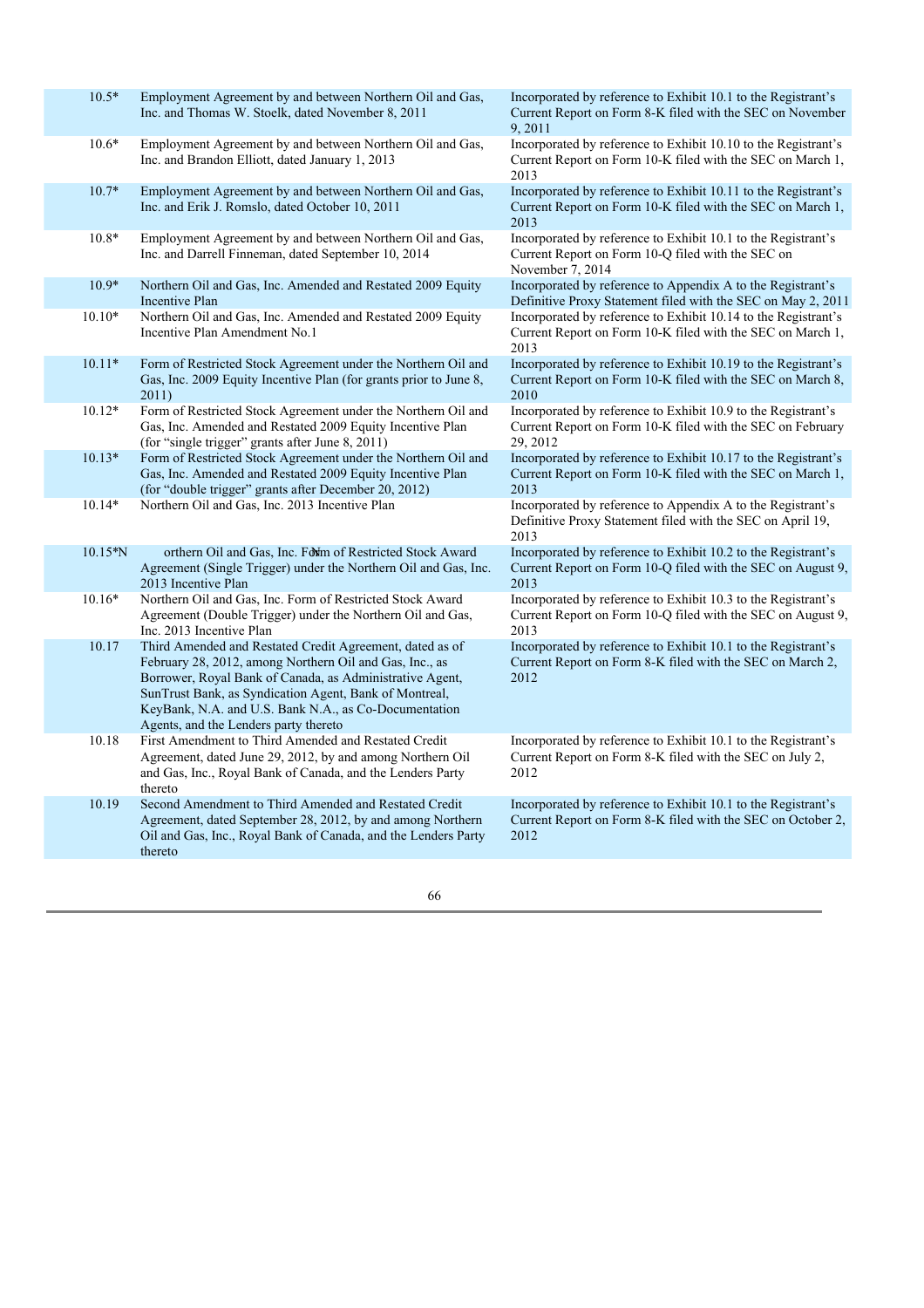| 10.20      | Third Amendment to Third Amended and Restated Credit<br>Agreement, dated March 28, 2013, by and among Northern Oil<br>and Gas, Inc., Royal Bank of Canada, and the Lenders Party<br>thereto                                                                                              | Incorporated by reference to Exhibit 10.1 to the Registrant's<br>Current Report on Form 8-K filed with the SEC on April 1,<br>2013   |
|------------|------------------------------------------------------------------------------------------------------------------------------------------------------------------------------------------------------------------------------------------------------------------------------------------|--------------------------------------------------------------------------------------------------------------------------------------|
| 10.21      | Fourth Amendment to Third Amended and Restated Credit<br>Agreement and Second Amendment to Third Amended and<br>Restated Guaranty and Collateral Agreement, dated September<br>30, 2013, by and among Northern Oil and Gas, Inc., Royal Bank<br>of Canada, and the Lenders Party thereto | Incorporated by reference to Exhibit 10.1 to the Registrant's<br>Current Report on Form 8-K filed with the SEC on October 1,<br>2013 |
| 10.22      | Borrowing Base Redetermination, dated September 30, 2014, by<br>and among Northern Oil and Gas, Inc., Royal Bank of Canada,<br>and the Lenders Party thereto                                                                                                                             | Incorporated by reference to Exhibit 10.1 to the Registrant's<br>Current Report on Form 8-K filed with the SEC on October 1,<br>2014 |
| 10.23      | Agreement, dated January 2, 2015 by and among Robert B.<br>Rowling, Cresta Investments, LLC, Cresta Greenwood, LLC,<br>TRT Holdings, Inc. and Northern Oil and Gas, Inc.                                                                                                                 | Incorporated by reference to Exhibit 10.1 to the Registrant's<br>Current Report on Form 8-K filed with the SEC on January 5,<br>2015 |
| 12         | Calculation of Ratio of Earnings to Fixed Charges                                                                                                                                                                                                                                        | Filed herewith                                                                                                                       |
| 23.1       | Consent of Independent Registered Public Accounting Firm<br>Deloitte & Touche LLP                                                                                                                                                                                                        | Filed herewith                                                                                                                       |
| 23.2       | Consent of Ryder Scott Company, LP                                                                                                                                                                                                                                                       | Filed herewith                                                                                                                       |
| 24.1       | Powers of Attorney                                                                                                                                                                                                                                                                       | Filed herewith (included on signature page)                                                                                          |
| 31.1       | Certification of the Chief Executive Officer pursuant to Rule<br>13a-14(a) or 15d-14(a) under the Securities Exchange Act of<br>1934, as adopted pursuant to Section 302 of the Sarbanes-Oxley<br>Act of 2002                                                                            | Filed herewith                                                                                                                       |
| 31.2       | Certification of the Chief Financial Officer pursuant to Rule<br>13a-14(a) or 15d-14(a) under the Securities Exchange Act of<br>1934, as adopted pursuant to Section 302 of the Sarbanes-Oxley<br>Act of 2002                                                                            | Filed herewith                                                                                                                       |
| 32.1       | Certification of the Chief Executive Officer and Chief Financial<br>Officer pursuant to 18 U.S.C. Section 1350, as adopted pursuant<br>to Section 906 of the Sarbanes-Oxley Act of 2002                                                                                                  | Filed herewith                                                                                                                       |
| 99.1       | Report of Ryder Scott Company, LP                                                                                                                                                                                                                                                        | Filed herewith                                                                                                                       |
| 101.INS    | <b>XBRL Instance Document</b>                                                                                                                                                                                                                                                            | Filed Electronically                                                                                                                 |
| 101.SCH    | XBRL Taxonomy Extension Schema Document                                                                                                                                                                                                                                                  | <b>Filed Electronically</b>                                                                                                          |
| 101.CAL    | XBRL Taxonomy Extension Calculation Linkbase Document                                                                                                                                                                                                                                    | Filed Electronically                                                                                                                 |
| 101.DEF    | XBRL Taxonomy Extension Definition Linkbase Document                                                                                                                                                                                                                                     | <b>Filed Electronically</b>                                                                                                          |
| $101$ .LAB | XBRL Taxonomy Extension Label Linkbase Document                                                                                                                                                                                                                                          | <b>Filed Electronically</b>                                                                                                          |
| 101.PRE    | XBRL Taxonomy Extension Presentation Linkbase Document                                                                                                                                                                                                                                   | <b>Filed Electronically</b>                                                                                                          |

\* Management contract or compensatory plan or arrangement required to be filed as an exhibit to this report.

67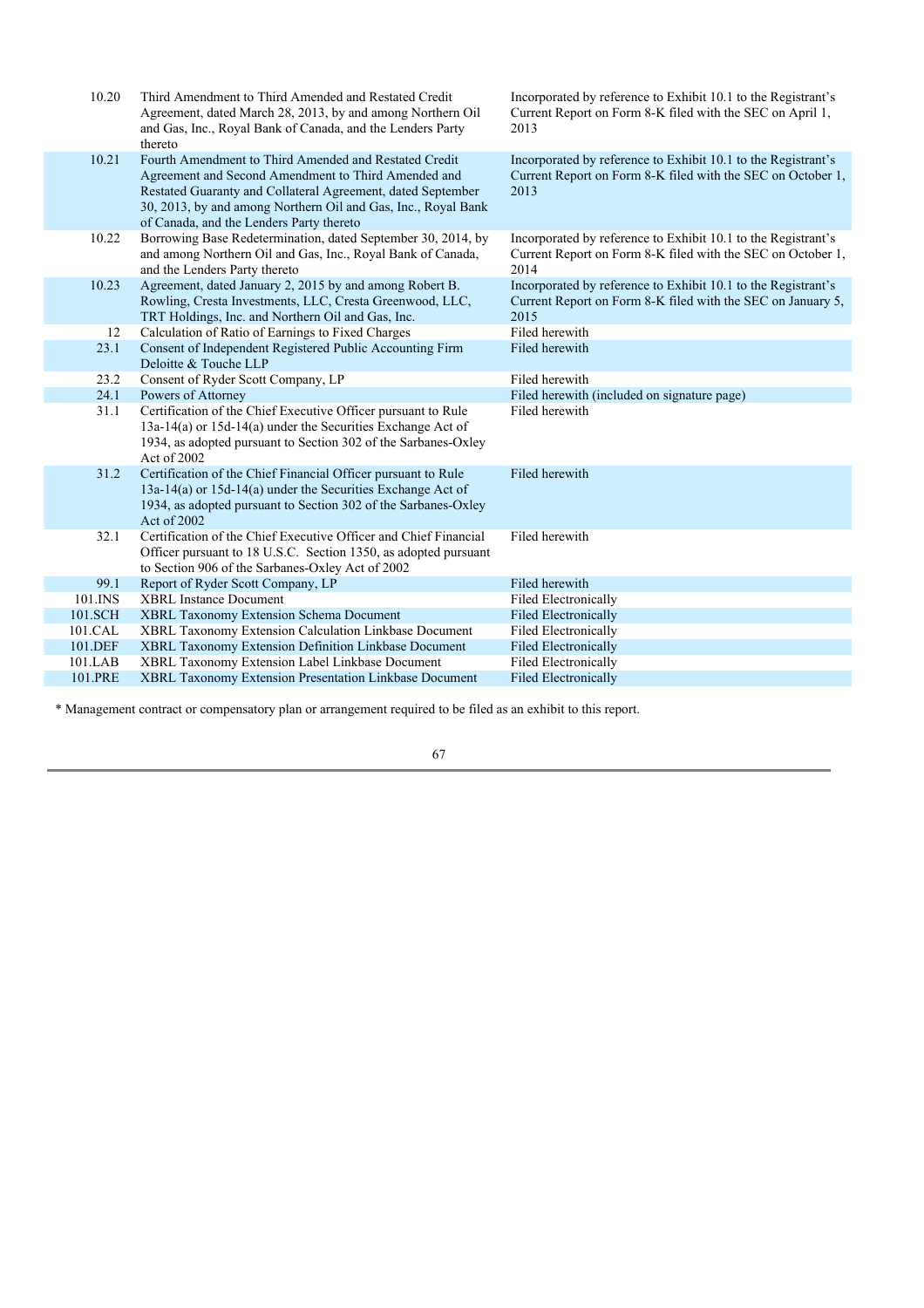### **SIGNATURES**

Pursuant to the requirements of Section 13 or 15(d) of the Securities Exchange Act of 1934, the registrant has duly caused this report to be signed on its behalf by the undersigned, thereunto duly authorized.

#### **NORTHERN OIL AND GAS, INC.**

Date: February 27, 2015 By: /s/ Michael L. Reger Michael L. Reger Chief Executive Officer

#### **POWER OF ATTORNEY**

Each person whose signature appears below constitutes and appoints, Michael L. Reger and Thomas W. Stoelk, or either of them, his/her true and lawful attorney-in-fact and agent, acting alone, with full power of substitution and resubstitution, for him/her and in his/her name, place and stead, in any and all capacities, to sign any and all amendments (including post-effective amendments) to this Annual Report on Form 10-K and to file the same, with all exhibits thereto, and other documents in connection wherewith, with the Commission, granting unto said attorney-in-fact and agent, each acting alone, full power and authority to do and perform each and every act and thing requisite and necessary to be done in and about the premises, as fully to all intents and purposes as he/she might or could do in person, hereby ratifying and confirming all said attorney-in-fact and agent, acting alone, or his/her substitute or substitutes, may lawfully do or cause to be done by virtue hereof.

Pursuant to the requirements of the Securities Exchange Act of 1934, this report has been signed below by the following persons on behalf of the registrant and in the capacity and on the dates indicated:

| <b>Title</b>                                                                          | Date              |  |  |  |
|---------------------------------------------------------------------------------------|-------------------|--|--|--|
| Chief Executive Officer, Chairman and Director                                        | February 27, 2015 |  |  |  |
| Chief Financial Officer, Principal Financial Officer,<br>Principal Accounting Officer | February 27, 2015 |  |  |  |
| Director                                                                              | February 27, 2015 |  |  |  |
| Director                                                                              | February 27, 2015 |  |  |  |
| Director                                                                              | February 27, 2015 |  |  |  |
| Director                                                                              | February 27, 2015 |  |  |  |
| Director                                                                              | February 27, 2015 |  |  |  |
|                                                                                       |                   |  |  |  |

68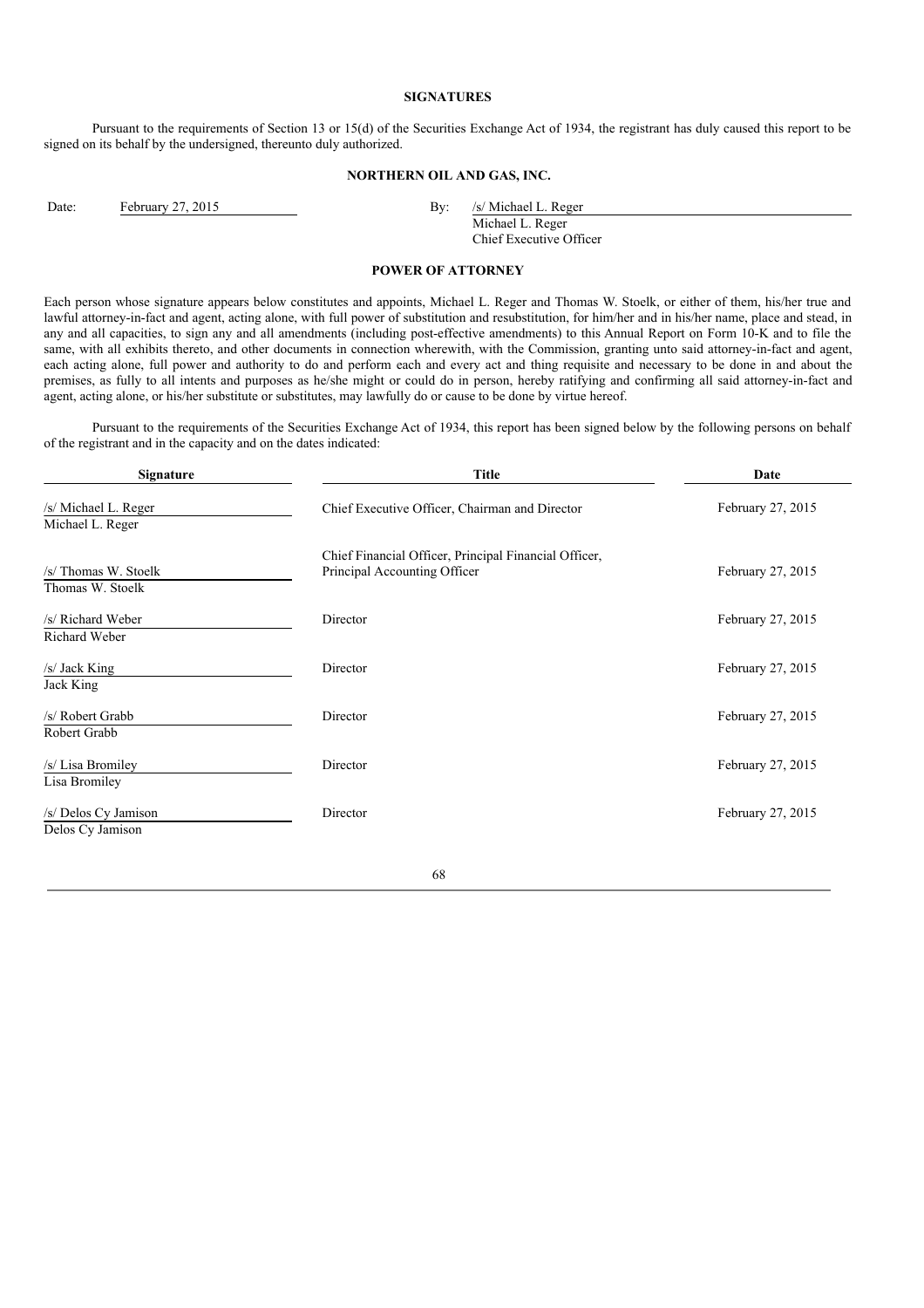# **NORTHERN OIL AND GAS, INC.**

# **INDEX TO FINANCIAL STATEMENTS**

|                                                                                         | Page  |
|-----------------------------------------------------------------------------------------|-------|
|                                                                                         |       |
| Report of Deloitte & Touche LLP, Independent Registered Public Accounting Firm          | $F-2$ |
| Balance Sheets as of December 31, 2014 and 2013                                         | $F-3$ |
| Statements of Comprehensive Income for the Years Ended December 31, 2014, 2013 and 2012 | $F-4$ |
| Statements of Cash Flows for the Years Ended December 31, 2014, 2013 and 2012           | $F-5$ |
| Statements of Stockholders' Equity for the Years Ended December 31, 2014, 2013 and 2012 | $F-6$ |
| Notes to the Financial Statements                                                       | $F-7$ |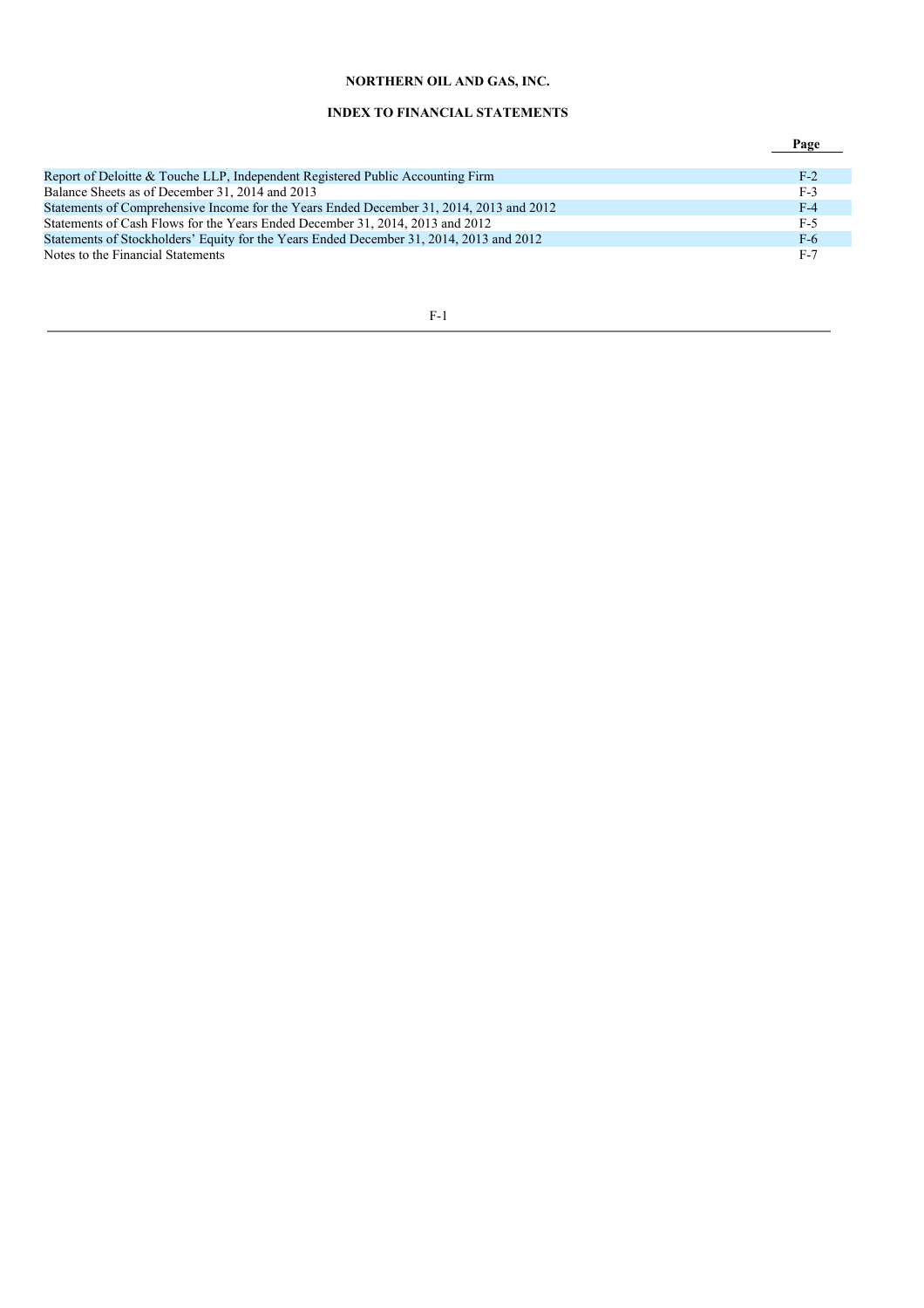## **REPORT OF INDEPENDENT REGISTERED PUBLIC ACCOUNTING FIRM**

To the Board of Directors and Stockholders of Northern Oil and Gas, Inc.:

We have audited the accompanying balance sheets of Northern Oil and Gas, Inc. (the "Company") as of December 31, 2014 and 2013, and the related statements of comprehensive income, stockholders' equity, and cash flows for each of the three years in the period ended December 31, 2014. These financial statements are the responsibility of the Company's management. Our responsibility is to express an opinion on these financial statements based on our audits.

We conducted our audits in accordance with the standards of the Public Company Accounting Oversight Board (United States). Those standards require that we plan and perform the audit to obtain reasonable assurance about whether the financial statements are free of material misstatement. An audit includes examining, on a test basis, evidence supporting the amounts and disclosures in the financial statements. An audit also includes assessing the accounting principles used and significant estimates made by management, as well as evaluating the overall financial statement presentation. We believe that our audits provide a reasonable basis for our opinion.

In our opinion, such financial statements present fairly, in all material respects, the financial position of Northern Oil and Gas, Inc. as of December 31, 2014 and 2013, and the results of its operations and its cash flows for each of the three years in the period ended December 31, 2014, in conformity with accounting principles generally accepted in the United States of America.

We have also audited, in accordance with the standards of the Public Company Accounting Oversight Board (United States), the Company's internal control over financial reporting as of December 31, 2014, based on the criteria established in *Internal Control—Integrated Framework* (2013) issued by the Committee of Sponsoring Organizations of the Treadway Commission and our report dated February 27, 2015 expressed an unqualified opinion on the Company's internal control over financial reporting.

/s/ Deloitte & Touche LLP

Minneapolis, Minnesota February 27, 2015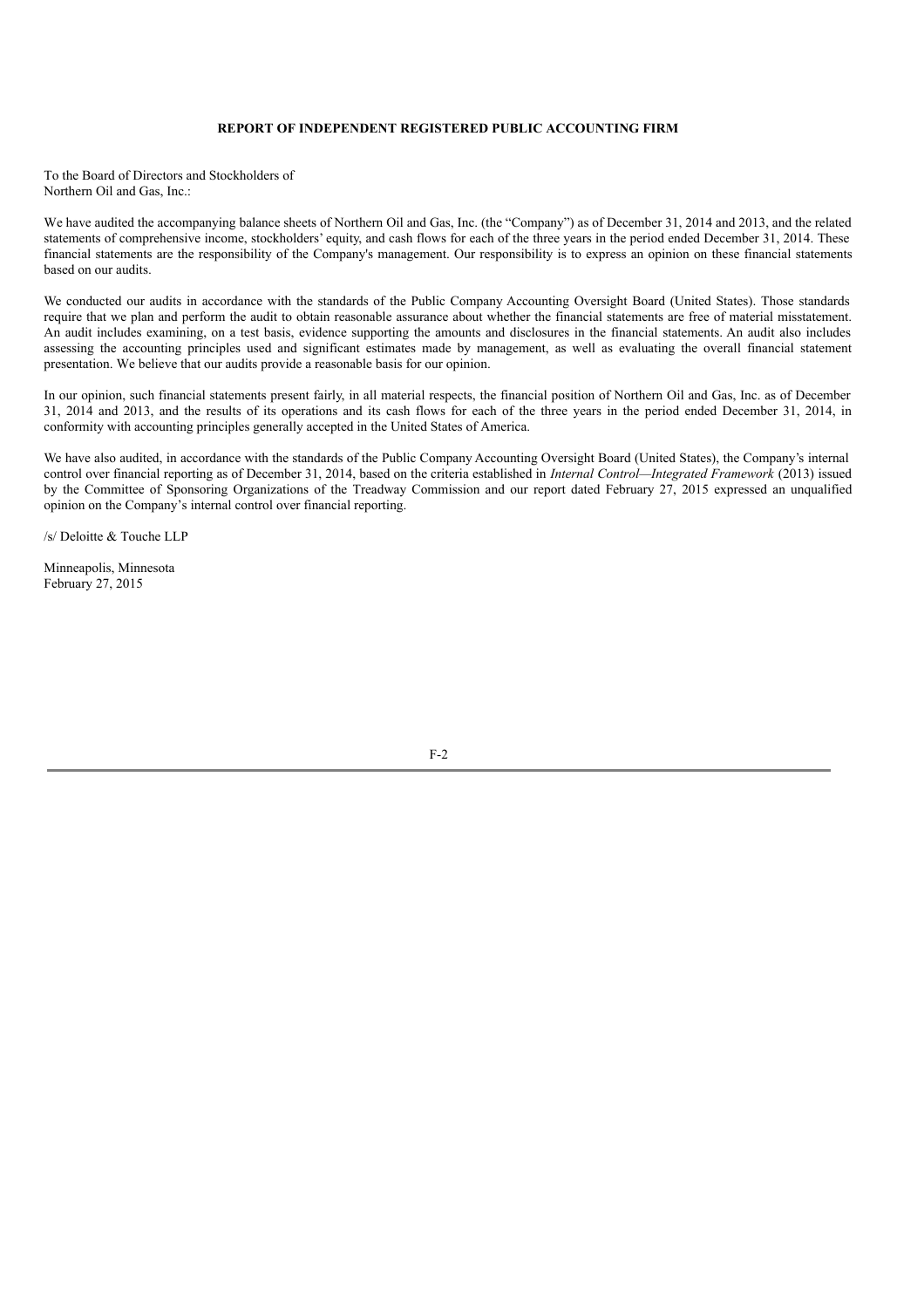### **NORTHERN OIL AND GAS, INC. BALANCE SHEETS**

|                                                                                |                            | December 31.              |
|--------------------------------------------------------------------------------|----------------------------|---------------------------|
|                                                                                | 2014                       | 2013                      |
| <b>CURRENT ASSETS</b>                                                          |                            |                           |
| Cash and Cash Equivalents                                                      | \$<br>9,337,512            | 5,687,166<br><sup>S</sup> |
| <b>Trade Receivables</b>                                                       | 85,931,719                 | 86,816,981                |
| Advances to Operators                                                          | 930.034                    | 618,786                   |
| Prepaid and Other Expenses                                                     | 895,088                    | 770,740                   |
| Derivative Instruments                                                         | 128,893,220                | 62,890                    |
| Deferred Tax Asset                                                             |                            | 10,431,000                |
| <b>Total Current Assets</b>                                                    | 225,987,573                | 104,387,563               |
| PROPERTY AND EQUIPMENT                                                         |                            |                           |
| Oil and Natural Gas Properties, Full Cost Method of Accounting                 |                            |                           |
| Proved                                                                         | 2,167,452,297              | 1,611,073,747             |
| Unproved                                                                       | 50,642,433                 | 70,148,348                |
| Other Property and Equipment                                                   | 1,870,369                  | 1,701,366                 |
|                                                                                | 2,219,965,099              | 1,682,923,461             |
| <b>Total Property and Equipment</b>                                            |                            |                           |
| Less - Accumulated Depreciation and Depletion                                  | (458, 038, 546)            | (285, 616, 752)           |
| Total Property and Equipment, Net                                              | 1,761,926,553              | 1,397,306,709             |
| <b>DERIVATIVE INSTRUMENTS</b>                                                  | 25,013,011                 | 1,745,405                 |
| <b>DEBT ISSUANCE COSTS</b>                                                     | 13,819,195                 | 16,160,283                |
| <b>TOTAL ASSETS</b>                                                            | \$2,026,746,332            | \$1,519,599,960           |
|                                                                                |                            |                           |
| <b>LIABILITIES AND STOCKHOLDERS' EQUITY</b>                                    |                            |                           |
| <b>CURRENT LIABILITIES</b>                                                     |                            |                           |
| Accounts Payable                                                               | \$231,557,547              | \$168,936,785             |
| <b>Accrued Expenses</b>                                                        | 6,653,124                  | 2,645,178                 |
| <b>Accrued Interest</b>                                                        | 3,585,536                  | 3,386,409                 |
| Derivative Instruments                                                         |                            | 19,119,646                |
| Deferred Tax Liability                                                         | 43,938,000                 |                           |
| <b>Total Current Liabilities</b>                                               | 285,734,207                | 194,088,018               |
| <b>LONG-TERM LIABILITIES</b>                                                   |                            |                           |
|                                                                                |                            |                           |
| <b>Revolving Credit Facility</b><br>8% Senior Notes                            | 298,000,000<br>508,053,097 | 75,000,000                |
| Derivative Instruments                                                         | 579,070                    | 509,539,823<br>637,208    |
| Other Noncurrent Liabilities                                                   | 5,105,762                  | 3,832,550                 |
| Deferred Tax Liability                                                         |                            |                           |
|                                                                                | 158,412,555                | 116,674,000               |
| <b>Total Long-Term Liabilities</b>                                             | 970,150,484                | 705,683,581               |
| <b>TOTAL LIABILITIES</b>                                                       | 1,255,884,691              | 899,771,599               |
| <b>COMMITMENTS AND CONTINGENCIES (NOTE 8)</b>                                  |                            |                           |
| <b>STOCKHOLDERS' EQUITY</b>                                                    |                            |                           |
| Preferred Stock, Par Value \$.001; 5,000,000 Authorized, No Shares Outstanding |                            |                           |
| Common Stock, Par Value \$.001; 95,000,000 Authorized (12/31/2014 -            |                            |                           |
| 61,066,712 Shares Outstanding and $12/31/2013 - 61,858,199$ Shares             |                            |                           |
| Outstanding)                                                                   | 61,067                     | 61,858                    |
| Additional Paid-In Capital                                                     | 433, 332, 285              | 446,044,159               |
| <b>Retained Earnings</b>                                                       | 337,468,289                | 173,722,344               |
| <b>Total Stockholders' Equity</b>                                              | 770,861,641                | 619,828,361               |
|                                                                                |                            |                           |
| TOTAL LIABILITIES AND STOCKHOLDERS' EQUITY                                     | \$2,026,746,332            | \$1,519,599,960           |
|                                                                                |                            |                           |

The accompanying notes are an integral part of these financial statements.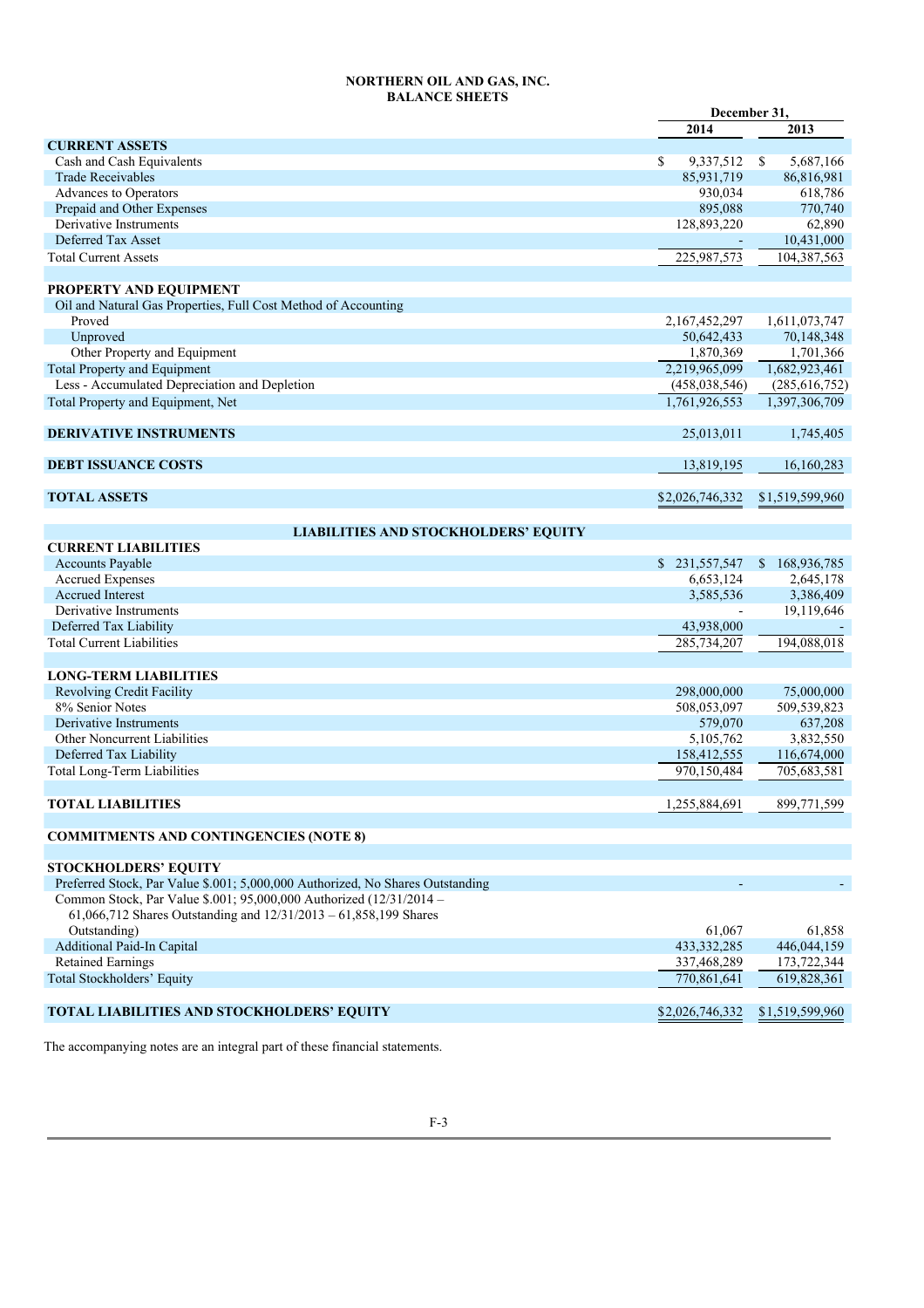### **NORTHERN OIL AND GAS, INC. STATEMENTS OF COMPREHENSIVE INCOME FOR THE YEARS ENDED DECEMBER 31, 2014, 2013, AND 2012**

|                                                        |                          | <b>Year Ended December 31,</b> |                         |  |  |  |
|--------------------------------------------------------|--------------------------|--------------------------------|-------------------------|--|--|--|
|                                                        | 2014                     | 2013                           | 2012                    |  |  |  |
| <b>REVENUES</b>                                        |                          |                                |                         |  |  |  |
| Oil and Gas Sales                                      | \$431,605,015            | \$369,187,120                  | \$296,637,857           |  |  |  |
| <b>Loss on Settled Derivatives</b>                     | (7,863,104)              | (12, 198, 633)                 | (391, 420)              |  |  |  |
| Gains (Losses) on the Mark-to-Market of Derivative     |                          |                                |                         |  |  |  |
| Instruments                                            | 171,275,719              | (21,259,018)                   | 15, 147, 122            |  |  |  |
| <b>Other Revenue</b>                                   | 9,112                    | 44,402                         | 179,331                 |  |  |  |
| <b>Total Revenues</b>                                  | 595,026,742              | 335,773,871                    | 311,572,890             |  |  |  |
|                                                        |                          |                                |                         |  |  |  |
| <b>OPERATING EXPENSES</b>                              |                          |                                |                         |  |  |  |
| <b>Production Expenses</b>                             | 55,695,615               | 41,859,135                     | 32,382,310              |  |  |  |
| <b>Production Taxes</b>                                | 43,674,010               | 34,958,975                     | 28,485,594              |  |  |  |
| General and Administrative Expense                     | 17,602,306               | 16,575,440                     | 22,645,315              |  |  |  |
| Depletion, Depreciation, Amortization and Accretion    | 172,883,554              | 124,383,374                    | 98,923,240              |  |  |  |
| <b>Total Expenses</b>                                  | 289,855,485              | 217,776,924                    | 182,436,459             |  |  |  |
|                                                        |                          |                                |                         |  |  |  |
| <b>INCOME FROM OPERATIONS</b>                          | 305, 171, 257            | 117,996,947                    | 129, 136, 431           |  |  |  |
|                                                        |                          |                                |                         |  |  |  |
| <b>OTHER INCOME (EXPENSE)</b>                          |                          |                                |                         |  |  |  |
| Other Income (Expense)                                 | 47,364                   | (453, 241)                     | 24,874                  |  |  |  |
| Interest Expense, Net of Capitalization                | (42, 105, 676)           | (32,709,056)                   | (13,874,909)            |  |  |  |
| Total Other Income (Expense)                           | (42, 058, 312)           | (33, 162, 297)                 | (13,850,035)            |  |  |  |
| <b>INCOME BEFORE INCOME TAXES</b>                      | 263,112,945              | 84,834,650                     | 115,286,396             |  |  |  |
|                                                        |                          |                                |                         |  |  |  |
| <b>INCOME TAX PROVISION</b>                            | 99,367,000               | 31,767,614                     | 43,001,772              |  |  |  |
|                                                        |                          |                                |                         |  |  |  |
| <b>NET INCOME</b>                                      | \$163,745,945            | 53,067,036<br>S.               | \$<br>72,284,624        |  |  |  |
| OTHER COMPREHENSIVE INCOME, NET OF TAX                 |                          |                                |                         |  |  |  |
| Reclassification of Derivative Instruments Included in |                          |                                |                         |  |  |  |
| Income (Net of Tax of \$39,000 for the year ended      |                          |                                |                         |  |  |  |
| December 31, 2012)                                     |                          |                                | 62,309                  |  |  |  |
|                                                        |                          |                                |                         |  |  |  |
| Total Other Comprehensive Income                       | $\overline{\phantom{a}}$ | $\blacksquare$                 | 62,309                  |  |  |  |
| <b>COMPREHENSIVE INCOME</b>                            | \$163,745,945            | 53,067,036<br>\$               | 72,346,933<br>S.        |  |  |  |
|                                                        |                          |                                |                         |  |  |  |
| Net Income Per Common Share – Basic                    | \$<br>2.70               | \$<br>0.85                     | \$<br>1.16              |  |  |  |
| Net Income Per Common Share – Diluted                  | $\mathbb{S}$<br>2.69     | $\mathbb{S}$<br>0.85           | $\overline{\$}$<br>1.15 |  |  |  |
| Weighted Average Shares Outstanding - Basic            | 60,691,701               | 62,364,957                     | 62,485,836              |  |  |  |
| Weighted Average Shares Outstanding - Diluted          | 60,860,769               | 62,747,298                     | 62,869,079              |  |  |  |
|                                                        |                          |                                |                         |  |  |  |

The accompanying notes are an integral part of these financial statements.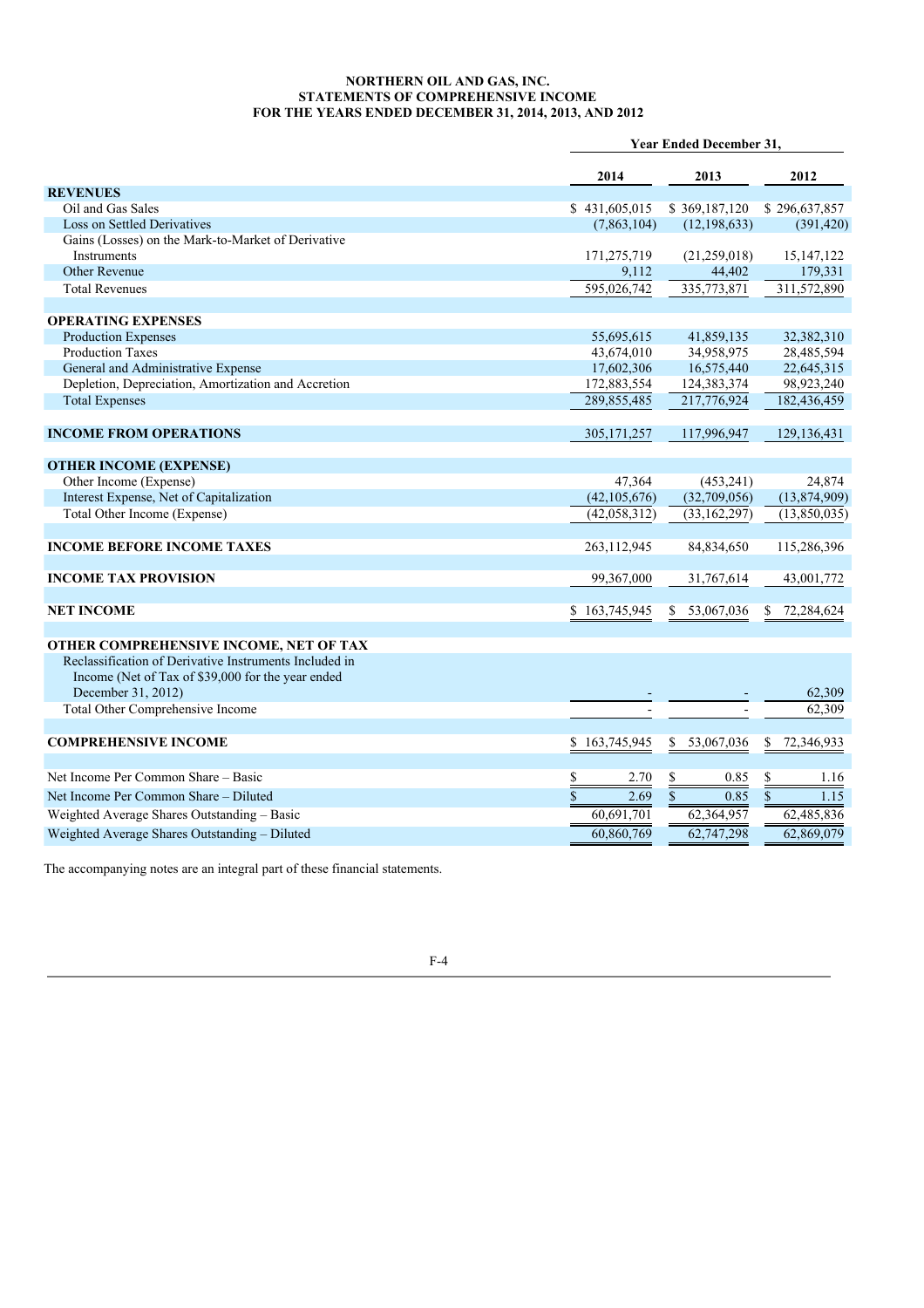### **NORTHERN OIL AND GAS, INC. STATEMENTS OF CASH FLOWS FOR THE YEARS ENDED DECEMBER 31, 2014, 2013, AND 2012**

|                                                             | Year Ended December 31, |                           |                              |  |  |
|-------------------------------------------------------------|-------------------------|---------------------------|------------------------------|--|--|
|                                                             | 2014                    | 2013                      | 2012                         |  |  |
| <b>CASH FLOWS FROM OPERATING ACTIVITIES</b>                 |                         |                           |                              |  |  |
| Net Income                                                  | \$163,745,945           | \$53,067,036              | 72,284,624<br>S.             |  |  |
| Adjustments to Reconcile Net Income to Net Cash Provided by |                         |                           |                              |  |  |
| <b>Operating Activities:</b>                                |                         |                           |                              |  |  |
| Depletion, Depreciation, Amortization and Accretion         | 172,883,554             | 124,383,374               | 98,923,240                   |  |  |
| Amortization of Debt Issuance Costs                         | 2,776,024               | 2,625,240                 | 1,527,194                    |  |  |
| Amortization of 8% Senior Notes Premium                     | (1,486,726)             | (960, 177)                |                              |  |  |
| Loss on the Sale of Other Property $&$ Equipment            |                         | 473,915                   | (23,611)                     |  |  |
| Deferred Income Taxes                                       | 96,107,555              | 31,763,000                | 42,984,000                   |  |  |
| (Gain) Loss on the Mark-to-Market of Derivative Instruments | (171, 275, 719)         | 21,259,018                | (15, 147, 122)               |  |  |
| Amortization of Deferred Rent                               | (14,656)                | (19, 541)                 | (33,230)                     |  |  |
| Share-Based Compensation Expense                            | 2,759,133               | 4,798,977                 | 12,381,757                   |  |  |
| Changes in Working Capital and Other Items:                 |                         |                           |                              |  |  |
| <b>Trade Receivables</b>                                    | 885,262                 | (16, 597, 312)            | (18,800,839)                 |  |  |
| Prepaid Expenses and Other                                  | (124, 348)              | 28,350                    | 4,792                        |  |  |
| <b>Accounts Payable</b>                                     | 4,094,145               | 2,006,516                 | (63,025)                     |  |  |
| Accrued Interest                                            | (106, 680)              | (245,082)                 | 2,081,618                    |  |  |
| <b>Accrued Expenses</b>                                     | 4,014,052               | 191,093                   | 2,407,216                    |  |  |
| Net Cash Provided By Operating Activities                   | 274, 257, 541           | 222,774,407               | 198,526,614                  |  |  |
|                                                             |                         |                           |                              |  |  |
| <b>CASH FLOWS FROM INVESTING ACTIVITIES</b>                 |                         |                           |                              |  |  |
| Purchases of Oil and Natural Gas Properties and Development |                         |                           |                              |  |  |
| Capital Expenditures                                        | (476, 870, 842)         | (360,058,127)             | (531, 954, 977)              |  |  |
| Proceeds from Sale of Oil and Natural Gas Properties        |                         | 908,000                   |                              |  |  |
| Proceeds from Sale of Other Property and Equipment          |                         | 1,003,025                 | 39,000                       |  |  |
| Purchases of Other Property and Equipment                   | (169,003)               | (389,317)                 | (256, 445)                   |  |  |
| Net Cash Used For Investing Activities                      | (477, 039, 845)         | (358, 536, 419)           | (532, 172, 422)              |  |  |
| <b>CASH FLOWS FROM FINANCING ACTIVITIES</b>                 |                         |                           |                              |  |  |
| Advances on Revolving Credit Facility                       | 253,000,000             | 133,000,000               | 475,600,000                  |  |  |
| Repayments on Revolving Credit Facility                     | (30,000,000)            | (182,000,000)             |                              |  |  |
| Issuance of Senior Unsecured Notes                          | $\blacksquare$          | 210,500,000               | (421,500,000)<br>300,000,000 |  |  |
| Debt Issuance Costs Paid                                    | (434, 936)              | (7,072,493)               | (11,854,023)                 |  |  |
| Repurchases of Common Stock                                 | (16, 132, 414)          | (26,366,327)              | (1, 546, 148)                |  |  |
| Proceeds from Exercise of Stock Options                     |                         |                           | 54,390                       |  |  |
| Net Cash Provided by Financing Activities                   | 206,432,650             | 128,061,180               | 340,754,219                  |  |  |
|                                                             |                         |                           |                              |  |  |
| NET INCREASE (DECREASE) IN CASH AND CASH EQUIVALENTS        | 3,650,346               | (7,700,832)               | 7,108,411                    |  |  |
|                                                             |                         |                           |                              |  |  |
| <b>CASH AND CASH EQUIVALENTS - BEGINNING OF PERIOD</b>      | 5,687,166               | 13,387,998                | 6,279,587                    |  |  |
|                                                             |                         |                           |                              |  |  |
| <b>CASH AND CASH EQUIVALENTS - END OF PERIOD</b>            | \$<br>9,337,512         | 5,687,166<br>S.           | S.<br>13,387,998             |  |  |
|                                                             |                         |                           |                              |  |  |
| <b>Supplemental Disclosure of Cash Flow Information</b>     |                         |                           |                              |  |  |
| Cash Paid During the Period for Interest                    | \$<br>44,913,994        | 35,761,112<br>S           | 15,579,140<br>S              |  |  |
|                                                             |                         |                           |                              |  |  |
| Cash Paid During the Period for Income Taxes                | \$                      | \$<br>13,614              | \$<br>8,772                  |  |  |
|                                                             |                         |                           |                              |  |  |
| Non-Cash Financing and Investing Activities:                |                         |                           |                              |  |  |
| Oil and Natural Gas Properties Included in Accounts Payable | \$221,278,750           | \$162,884,221             | 91,776,113<br>\$             |  |  |
| Capitalized Asset Retirement Obligations                    | \$<br>952,087           | \$<br>1,852,580           | \$<br>539,727                |  |  |
| Non-Cash Compensation Capitalized in Oil and Gas Properties | \$<br>660,615           | $\mathbb{S}$<br>2,143,415 | 6,378,273<br>\$              |  |  |

The accompanying notes are an integral part of these financial statements.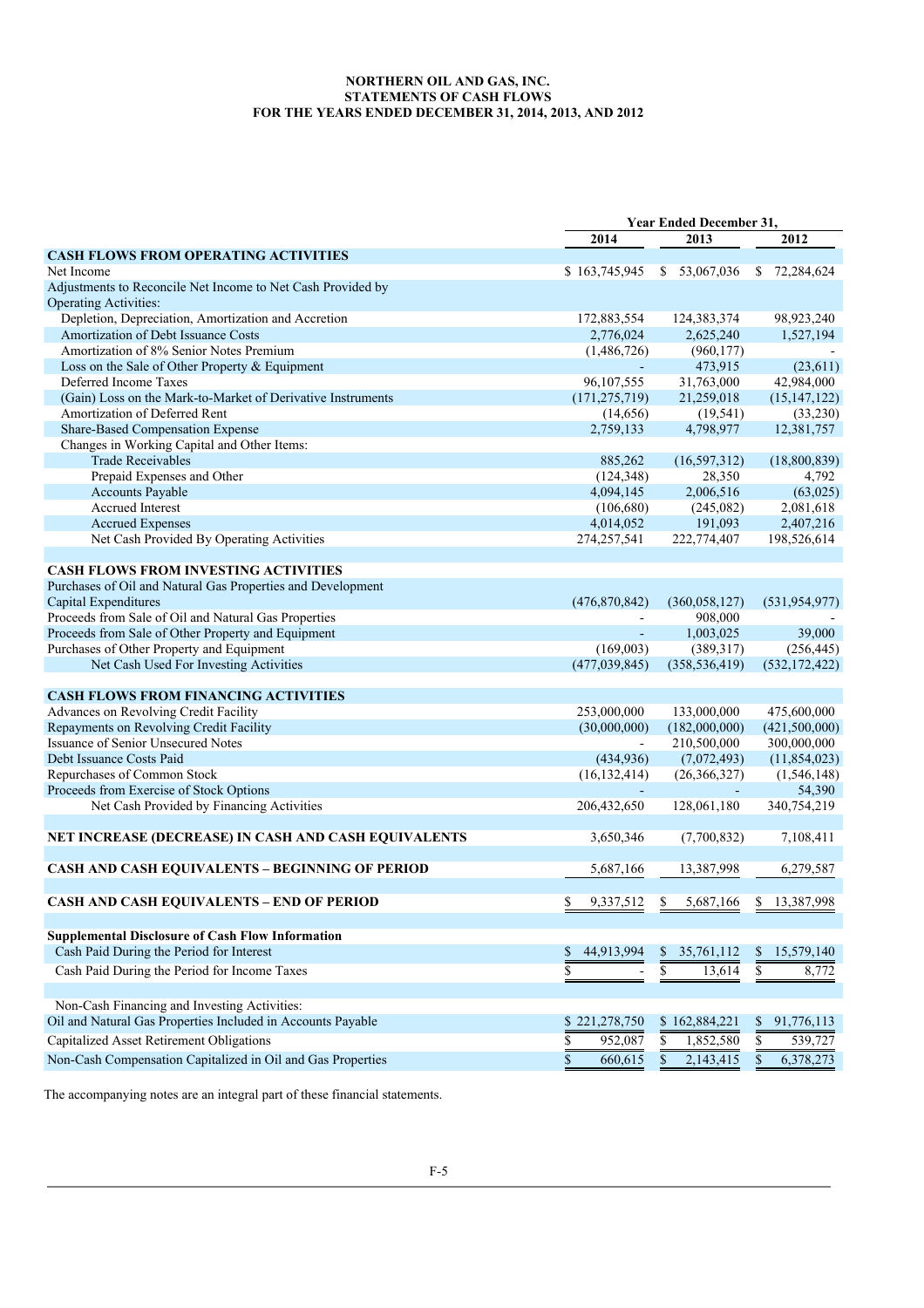### **NORTHERN OIL AND GAS, INC. STATEMENTS OF STOCKHOLDERS' EQUITY FOR THE YEARS ENDED DECEMBER 31, 2014, 2013, AND 2012**

|                                                            |                     |                          | <b>Additional</b>           | Accumulated<br>Other<br>Comprehensive |                            | <b>Total</b>   |
|------------------------------------------------------------|---------------------|--------------------------|-----------------------------|---------------------------------------|----------------------------|----------------|
|                                                            | <b>Common Stock</b> |                          | Paid-In                     | <b>Income</b>                         | <b>Retained</b>            | Stockholders'  |
|                                                            | <b>Shares</b>       | Amount                   | Capital                     | (Loss)                                | <b>Earnings</b>            | <b>Equity</b>  |
| Balance - December 31, 2011                                | 63,330,421          | 63,330<br>$\mathbf S$    | $\mathbb{S}$<br>448,198,350 | (62, 309)<br>\$                       | $\mathbb{S}$<br>48,370,684 | \$496,570,055  |
| Net Issuance of Common Stock                               | 202,201             | 202                      | (1,491,960)                 |                                       |                            | (1,491,758)    |
| Share Based Compensation                                   |                     | $\blacksquare$           | 18,760,030                  |                                       |                            | 18,760,030     |
| Net Change in Cash Flow Hedge<br><b>Derivatives</b>        |                     |                          |                             | 62,309                                |                            | 62,309         |
| Net Income                                                 |                     |                          |                             | $\omega$                              | 72,284,624                 | 72,284,624     |
| Balance - December 31, 2012                                | 63,532,622          | 63,532<br>S              | \$465,466,420               | \$                                    | \$120,655,308              | \$586,185,260  |
| Net Issuance of Common Stock                               | 361,960             | 362                      | (252,993)                   |                                       |                            | (252, 631)     |
| <b>Share Based Compensation</b>                            |                     | $\overline{\phantom{a}}$ | 6,942,020                   |                                       |                            | 6,942,020      |
| Repurchases of Common Stock                                | (2,036,383)         | (2,036)                  | (26, 111, 288)              |                                       | $\omega$                   | (26, 113, 324) |
| Net Income                                                 |                     |                          |                             |                                       | 53,067,036                 | 53,067,036     |
| Balance - December 31, 2013                                | 61,858,199          | 61,858<br>\$.            | \$446,044,159               | \$                                    | \$173,722,344              | \$619,828,361  |
| Net Issuance of Common Stock                               | 362,398             | 363                      | (586, 186)                  | $\blacksquare$                        |                            | (585, 823)     |
| Share Based Compensation                                   |                     |                          | 3,419,342                   |                                       |                            | 3,419,342      |
| Repurchases of Common Stock                                | (1, 153, 885)       | (1, 154)                 | (15,545,030)                | ÷,                                    | $\blacksquare$             | (15,546,184)   |
| Net Income                                                 |                     |                          |                             | ÷.                                    | 163,745,945                | 163,745,945    |
| Balance - December 31, 2014                                | 61,066,712          | 61.067<br>S              | \$433,332,285               | \$                                    | \$337,468,289              | \$770,861,641  |
| The experience with a motor one on integral montref theory |                     |                          |                             |                                       |                            |                |

The accompanying notes are an integral part of these financial statements.

the control of the control of the control of

| ۰.       |
|----------|
| ۰.<br>۰. |

the control of the control of the control of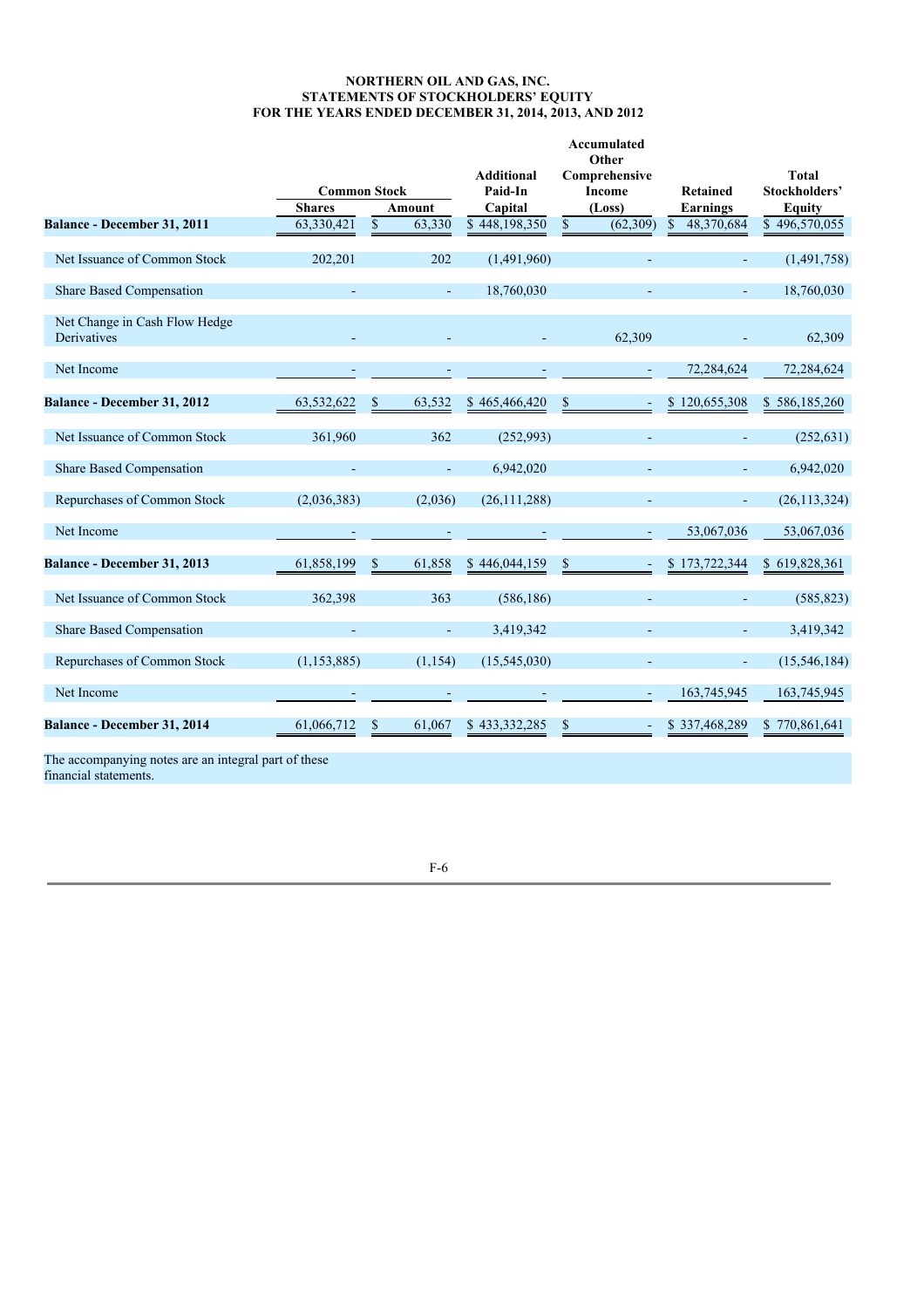### **NOTES TO FINANCIAL STATEMENTS**

#### **DECEMBER 31, 2014**

#### **NOTE 1 ORGANIZATION AND NATURE OF BUSINESS**

Northern Oil and Gas, Inc. (the "Company," "Northern," "our" and words of similar import), a Minnesota corporation, is an independent energy company engaged in the acquisition, exploration, exploitation, development and production of crude oil and natural gas properties. The Company's common stock trades on the NYSE MKT market under the symbol "NOG".

Northern's principal business is crude oil and natural gas exploration, development, and production with operations in North Dakota and Montana that primarily target the Bakken and Three Forks formations in the Williston Basin of the United States. The Company acquires leasehold interests that comprise of non-operated working interests in wells and in drilling projects within its area of operations. As of December 31, 2014, approximately 63% of Northern's 185,018 total net acres were developed.

### **NOTE 2 SIGNIFICANT ACCOUNTING POLICIES**

These financial statements have been prepared in accordance with accounting principles generally accepted in the United States of America ("GAAP"). In connection with preparing the financial statements for the year ended December 31, 2014, the Company has evaluated subsequent events for potential recognition and disclosure through the date of this filing and determined that there were no subsequent events which required recognition or disclosure in the financial statements through the date of this filing.

#### Use of Estimates

The preparation of financial statements under GAAP requires management to make estimates and assumptions that affect the reported amounts of assets and liabilities and disclosure of contingent assets and liabilities at the date of the financial statements and the reported amounts of revenues and expenses during the reporting period. The most significant estimates relate to proved crude oil and natural gas reserve volumes, future development costs, estimates relating to certain crude oil and natural gas revenues and expenses, fair value of derivative instruments, and deferred income taxes. Actual results may differ from those estimates.

### Cash and Cash Equivalents

Northern considers highly liquid investments with insignificant interest rate risk and original maturities to the Company of three months or less to be cash equivalents. Cash equivalents consist primarily of interest-bearing bank accounts and money market funds. The Company's cash positions represent assets held in checking and money market accounts. These assets are generally available on a daily or weekly basis and are highly liquid in nature. Due to the balances being greater than \$250,000, the Company does not have FDIC coverage on the entire amount of bank deposits. The Company believes this risk is minimal. In addition, the Company is subject to Security Investor Protection Corporation ("SIPC") protection on a vast majority of its financial assets.

#### Accounts Receivable

Accounts receivable are carried on a gross basis, with no discounting. The Company regularly reviews all aged accounts receivable for collectability and establishes an allowance as necessary for individual customer balances.

At December 31, 2014 and 2013, the allowance for doubtful accounts was \$1,840,000 and \$1,050,000, respectively. The amount charged to operations for doubtful accounts was \$1,375,000, \$1,050,000, and \$0 for the years ended December 31, 2014, 2013 and 2012, respectively. At December 31, 2014 and 2013, the amount charged against the allowance for doubtful accounts was \$585,000 and \$0, respectively.

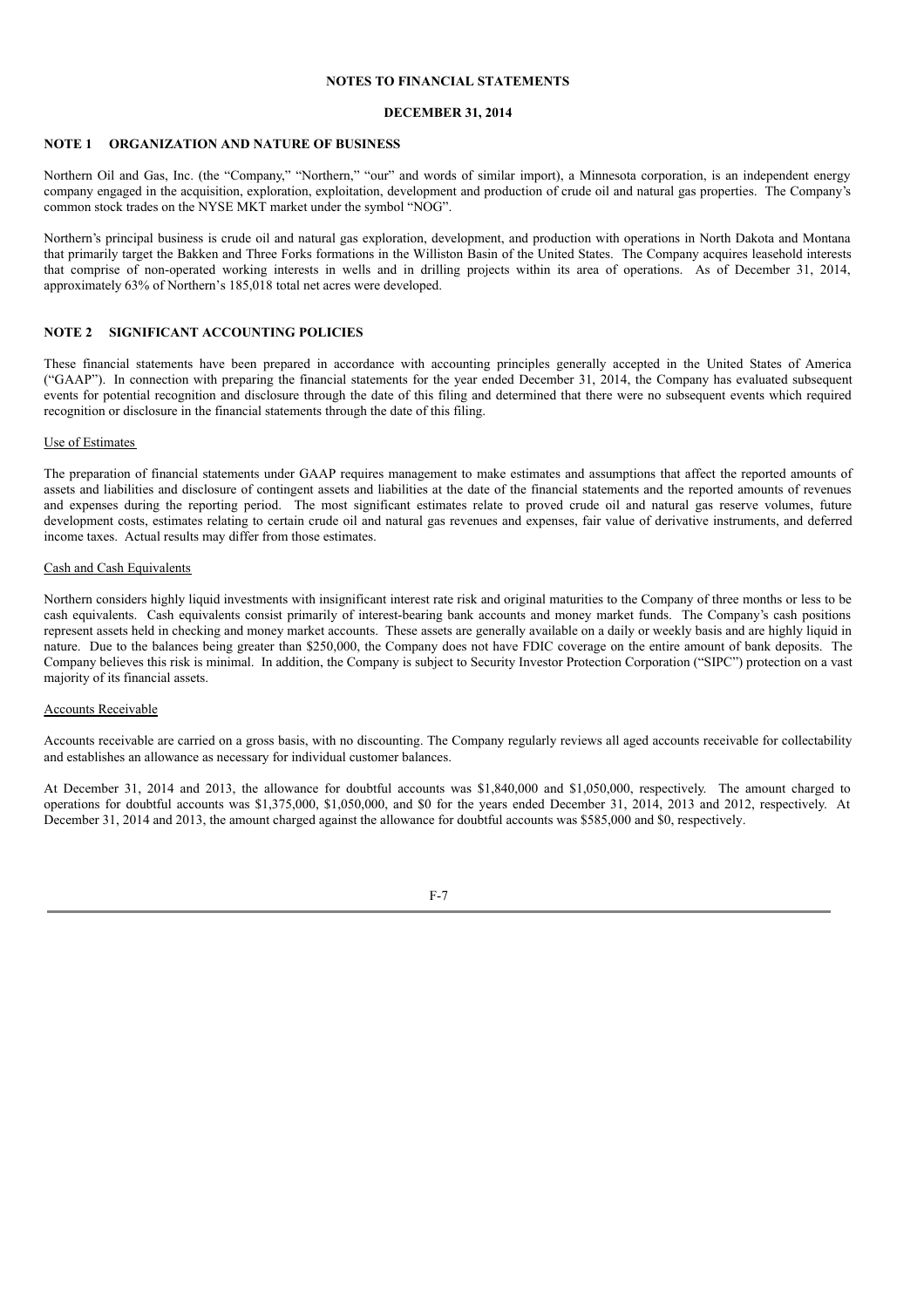### Advances to Operators

The Company participates in the drilling of crude oil and natural gas wells with other working interest partners. Due to the capital intensive nature of crude oil and natural gas drilling activities, the working interest partner responsible for conducting the drilling operations may request advance payments from other working interest partners for their share of the costs. The Company expects such advances to be applied by working interest partners against joint interest billings for its share of drilling operations within 90 days from when the advance is paid.

#### Other Property and Equipment

Property and equipment that are not crude oil and natural gas properties are recorded at cost and depreciated using the straight-line method over their estimated useful lives of three to seven years. Expenditures for replacements, renewals, and betterments are capitalized. Maintenance and repairs are charged to operations as incurred. Long-lived assets, other than crude oil and natural gas properties, are evaluated for impairment to determine if current circumstances and market conditions indicate the carrying amount may not be recoverable. The Company has not recognized any impairment losses on non-crude oil and natural gas long-lived assets. Depreciation expense was \$315,405, \$325,859, and \$409,888 for the years ended December 31, 2014, 2013 and 2012, respectively.

### Full Cost Method

Northern follows the full cost method of accounting for crude oil and natural gas operations whereby all costs related to the exploration and development of crude oil and natural gas properties are capitalized into a single cost center ("full cost pool"). Such costs include land acquisition costs, geological and geophysical expenses, carrying charges on non-producing properties, costs of drilling directly related to acquisition, and exploration activities. Internal costs that are capitalized are directly attributable to acquisition, exploration and development activities and do not include costs related to the production, general corporate overhead or similar activities. Costs associated with production and general corporate activities are expensed in the period incurred. Capitalized costs are summarized as follows for the years ended December 31, 2014, 2013 and 2012, respectively:

|                                                      | <b>Year Ended December 31.</b> |           |  |           |      |            |
|------------------------------------------------------|--------------------------------|-----------|--|-----------|------|------------|
|                                                      |                                | 2014      |  | 2013      | 2012 |            |
| Capitalized Certain Payroll and Other Internal Costs |                                | 2.153.448 |  | 3.295.427 |      | 8.477.678  |
| Capitalized Interest Costs                           |                                | 4.409.544 |  | 5.976.981 |      | 5.929.473  |
| Total                                                |                                | 6.562.992 |  | 9.272.408 |      | 14.407.151 |

As of December 31, 2014, the Company held leasehold interests in the Williston Basin on acreage located in North Dakota and Montana targeting the Bakken and Three Forks formations.

Proceeds from property sales will generally be credited to the full cost pool, with no gain or loss recognized, unless such a sale would significantly alter the relationship between capitalized costs and the proved reserves attributable to these costs. A significant alteration would typically involve a sale of 25% or more of the proved reserves related to a single full cost pool. In the years ended December 31, 2014, 2013 and 2012, the Company sold acreage and interests in producing properties for \$0, \$0, and \$908,000, respectively. The proceeds for these sales were applied to reduce the capitalized costs of crude oil and natural gas properties.

Capitalized costs associated with impaired properties and capitalized costs related to properties having proved reserves, plus the estimated future development costs and asset retirement costs, are depleted and amortized on the unit-of-production method based on the estimated gross proved reserves as determined by independent petroleum engineers. The costs of unproved properties are withheld from the depletion base until such time as they are either developed or abandoned. When proved reserves are assigned or the property is considered to be impaired, the cost of the property or the amount of the impairment is added to costs subject to depletion and full cost ceiling calculations. For the years ended December 31, 2014, 2013 and 2012, the Company transferred into the full cost pool costs related to expired leases of \$26.3 million, \$14.1 million and \$7.1 million, respectively.

The Company assesses all items classified as unproved property on an annual basis, or if certain circumstances exist, more frequently, for possible impairment or reduction in value. The assessment includes consideration of the following factors, among others: intent to drill, remaining lease term, geological and geophysical evaluations, drilling results and activity, the assignment of proved reserves, and the economic viability of development if proved reserves are assigned. During any period in which these factors indicate an impairment, the cumulative drilling costs incurred to date for such property and all or a portion of the associated leasehold costs are transferred to the full cost pool and are then subject to depletion and amortization. For the years ended December 31, 2014, 2013 and 2012, the Company included \$21.4 million, \$5.1 million and \$0, respectively, related to expiring leases within costs subject to the depletion calculation.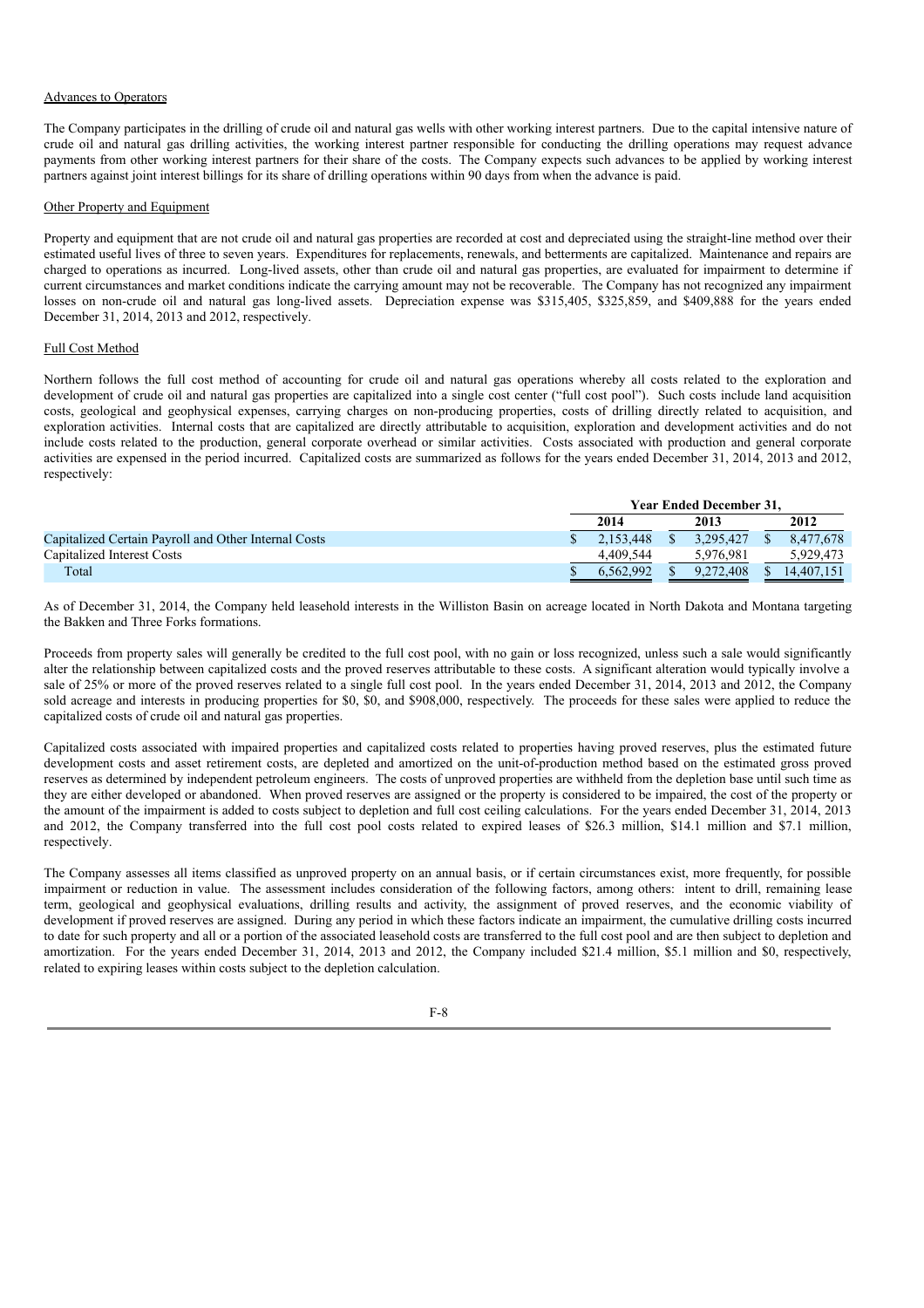Capitalized costs of crude oil and natural gas properties (net of related deferred income taxes) may not exceed an amount equal to the present value, discounted at 10% per annum, of the estimated future net cash flows from proved crude oil and natural gas reserves plus the cost of unproved properties (adjusted for related income tax effects). Should capitalized costs exceed this ceiling, impairment is recognized. The present value of estimated future net cash flows is computed by applying the 12-month average price of crude oil and natural gas to estimated future production of proved crude oil and natural gas reserves as of period-end, less estimated future expenditures to be incurred in developing and producing the proved reserves and assuming continuation of existing economic conditions. Such present value of proved reserves' future net cash flows excludes future cash outflows associated with settling asset retirement obligations that have been accrued on the balance sheet. Should this comparison indicate an excess carrying value, the excess is charged to earnings as an impairment expense. During the three year period ended December 31, 2014, the Company did not realize any impairment of its properties.

At December 31, 2014, the Company performed an impairment review using prices that reflect an average of 2014's monthly prices as prescribed pursuant to the SEC's guidelines. These average prices used in the December 31, 2014 impairment review are significantly higher than the actual and currently forecasted prices in 2015. As lower average monthly pricing is reflected in the trailing 12-month average pricing calculation, the present value of the Company's future net revenues is expected to decline and impairment could be recognized. Given the current oil and natural gas pricing environment, the Company believes it could have noncash ceiling test write-downs of its oil and natural gas properties in 2015. The quarterly ceiling test considers many factors including reserves, capital expenditure estimates and trailing 12-month average prices. SEC defined prices for each quarter in 2014 were as follows:

|                                               | <b>NYMEX Oil</b><br>Price | <b>Henry Hub</b><br><b>Gas Price</b> |  |
|-----------------------------------------------|---------------------------|--------------------------------------|--|
| <b>SEC Defined Prices for 12-Months Ended</b> |                           | (per MMBtu)                          |  |
| December 31, 2014                             | 94.99                     | 4.35                                 |  |
| September 30, 2014                            | 99.08<br>S.               | 4.24                                 |  |
| June 30, 2014                                 | 100.11<br>S.              | 4.10                                 |  |
| March 31, 2014                                | 98.30<br>S.               | 3.99                                 |  |

### Asset Retirement Obligations

Asset retirement obligation is included in other noncurrent liabilities and relates to future costs associated with the plugging and abandonment of crude oil and natural gas wells, removal of equipment and facilities from leased acreage and returning the land to its original condition. Estimates are based on estimated remaining lives of those wells based on reserve estimates, external estimates to plug and abandon the wells in the future, inflation, credit adjusted discount rates and federal and state regulatory requirements. The liability is accreted to its present value each period, and the capitalized cost is depreciated over the useful life of the related asset.

#### Debt Issuance Costs

Deferred financing costs include origination, legal and other fees to issue debt in connection with the Company's credit facility and senior unsecured notes. These debt issuance costs are being amortized over the term of the related financing using the straight-line method, which approximates the effective interest method (see Note 4).

The amortization of debt issuance costs for the years ended December 31, 2014, 2013 and 2012 was \$2,776,024, \$2,625,240 and \$1,527,194, respectively.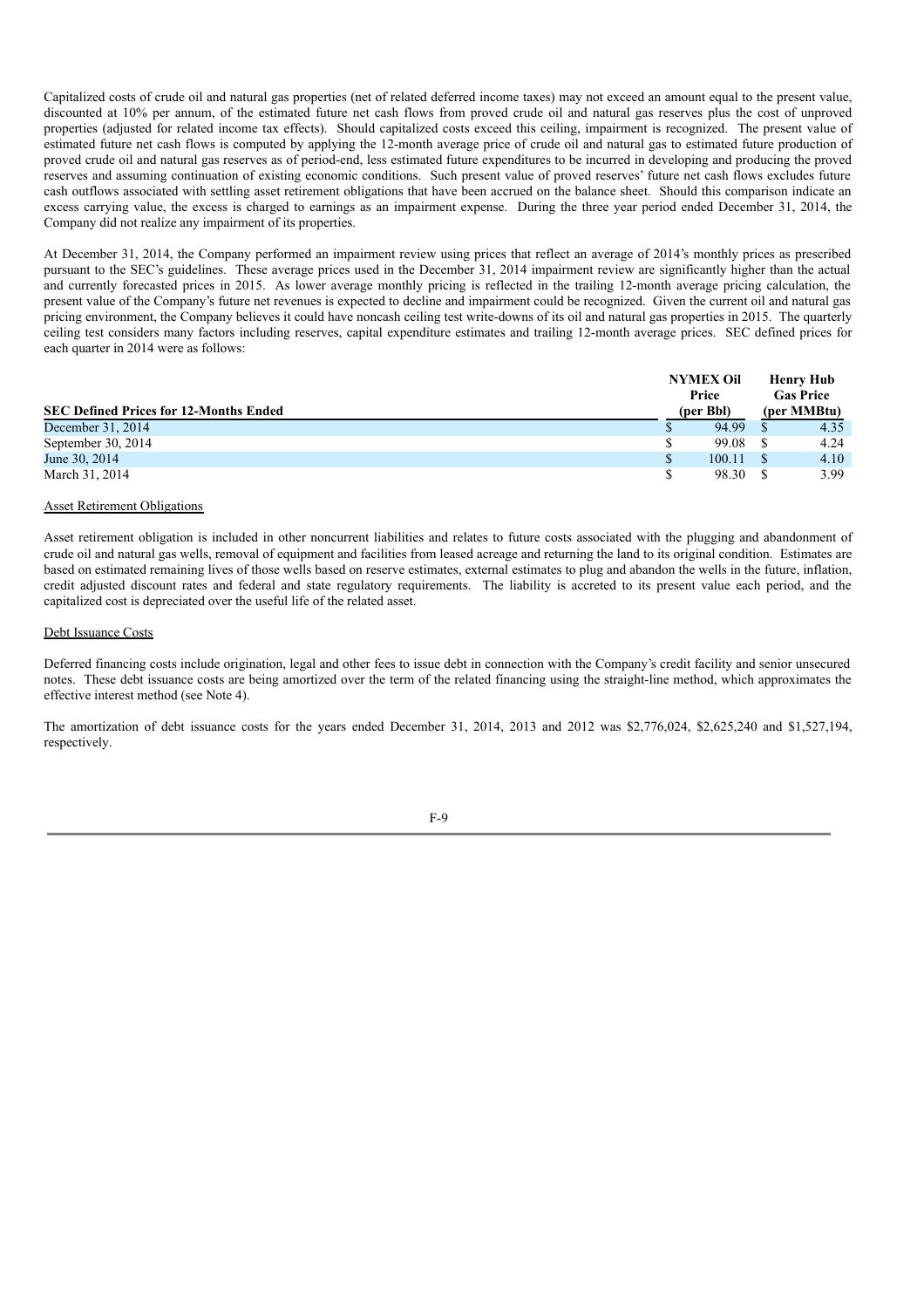### Bond Premium on Senior Notes

At December 31, 2014, the Company had recorded a bond premium of \$10.5 million in connection with the "8% Senior Notes Due 2020" (see Note 4). This bond premium is being amortized over the term of the related financing using the straight-line method, which approximates the effective interest method.

The amortization of the bond premium for the years ended December 31, 2014, 2013 and 2012 was \$1,486,726, \$960,177 and \$0, respectively.

#### Revenue Recognition

The Company recognizes crude oil and natural gas revenues from its interests in producing wells when production is delivered to, and title has transferred to, the purchaser and to the extent the selling price is reasonably determinable. The Company uses the sales method of accounting for natural gas balancing of natural gas production and would recognize a liability if the existing proven reserves were not adequate to cover the current imbalance situation. As of December 31, 2014, 2013 and 2012, the Company's natural gas production was in balance, meaning its cumulative portion of natural gas production taken and sold from wells in which it has an interest equaled its entitled interest in natural gas production from those wells.

### Concentrations of Market and Credit Risk

The future results of the Company's crude oil and natural gas operations will be affected by the market prices of crude oil and natural gas. The availability of a ready market for crude oil and natural gas products in the future will depend on numerous factors beyond the control of the Company, including weather, imports, marketing of competitive fuels, proximity and capacity of crude oil and natural gas pipelines and other transportation facilities, any oversupply or undersupply of crude oil, natural gas and liquid products, the regulatory environment, the economic environment, and other regional and political events, none of which can be predicted with certainty.

The Company operates in the exploration, development and production sector of the crude oil and natural gas industry. The Company's receivables include amounts due from purchasers of its crude oil and natural gas production. While certain of these customers are affected by periodic downturns in the economy in general or in their specific segment of the crude oil or natural gas industry, the Company believes that its level of credit-related losses due to such economic fluctuations has been and will continue to be immaterial to the Company's results of operations over the long-term.

The Company manages and controls market and counterparty credit risk. In the normal course of business, collateral is not required for financial instruments with credit risk. Financial instruments which potentially subject the Company to credit risk consist principally of temporary cash balances and derivative financial instruments. The Company maintains cash and cash equivalents in bank deposit accounts which, at times, may exceed the federally insured limits. The Company has not experienced any significant losses from such investments. The Company attempts to limit the amount of credit exposure to any one financial institution or company. The Company believes the credit quality of its customers is generally high. In the normal course of business, letters of credit or parent guarantees may be required for counterparties which management perceives to have a higher credit risk.

### Stock-Based Compensation

The Company records expense associated with the fair value of stock-based compensation. For fully vested stock and restricted stock grants the Company calculates the stock based compensation expense based upon estimated fair value on the date of grant. For stock options, the Company uses the Black-Scholes option valuation model to calculate stock based compensation at the date of grant. Option pricing models require the input of highly subjective assumptions, including the expected price volatility. Changes in these assumptions can materially affect the fair value estimate.

### Stock Issuance

The Company records the stock-based compensation awards issued to non-employees and other external entities for goods and services at either the fair market value of the goods received or services rendered or the instruments issued in exchange for such services, whichever is more readily determinable.

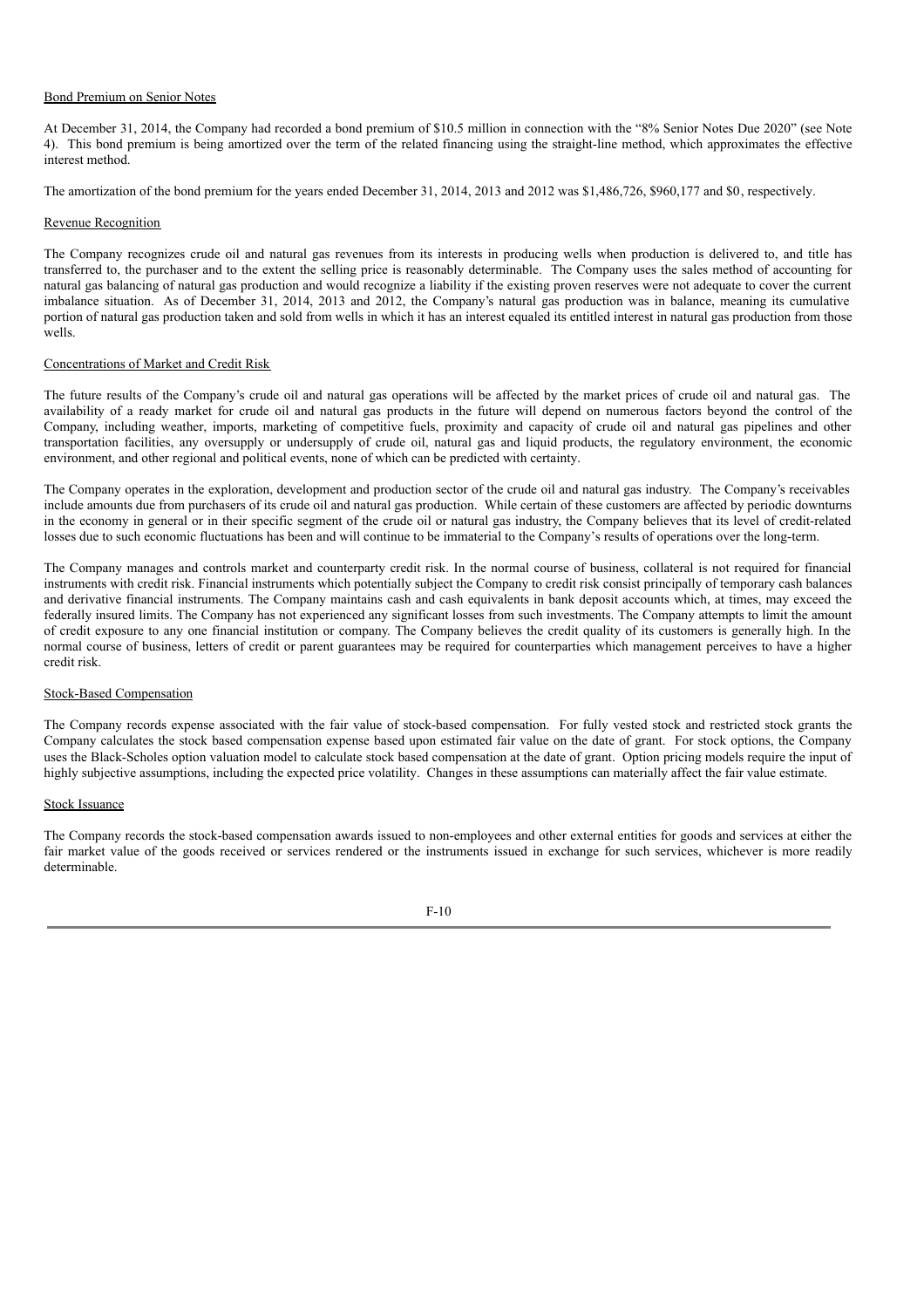# Income Taxes

Deferred income tax assets and liabilities are determined based upon differences between the financial reporting and tax bases of assets and liabilities and are measured using the enacted tax rates and laws that will be in effect when the differences are expected to reverse. Accounting standards require the consideration of a valuation allowance for deferred tax assets if it is "more likely than not" that some component or all of the benefits of deferred tax assets will not be realized. No valuation allowance has been recorded as of December 31, 2014 and 2013.

#### Net Income Per Common Share

Basic earnings per share ("EPS") are computed by dividing net income (the numerator) by the weighted average number of common shares outstanding for the period (the denominator). Diluted EPS is computed by dividing net income by the weighted average number of common shares and potential common shares outstanding (if dilutive) during each period. Potential common shares include stock options and restricted stock. The number of potential common shares outstanding relating to stock options and restricted stock is computed using the treasury stock method.

The reconciliation of the denominators used to calculate basic EPS and diluted EPS for the years ended December 31, 2014, 2013 and 2012 are as follows:

|                                                                                       | <b>Year Ended December 31.</b> |              |            |  |
|---------------------------------------------------------------------------------------|--------------------------------|--------------|------------|--|
|                                                                                       | 2014                           | 2013         | 2012       |  |
| Weighted Average Common Shares Outstanding – Basic                                    | 60.691.701                     | 62, 364, 957 | 62,485,836 |  |
| Plus: Potentially Dilutive Common Shares Including Stock Options and Restricted Stock | 169,068                        | 382.341      | 383.243    |  |
| Weighted Average Common Shares Outstanding – Diluted                                  | 60.860.769                     | 62,747,298   | 62,869,079 |  |
| Restricted Stock Excluded From EPS Due To The Anti-Dilutive Effect                    | 15.590                         | 7.330        | 18.348     |  |

As of December 31, 2014, 2013 and 2012, potentially dilutive shares from stock options were 141,872, 241,872 and 251,963, respectively. These options are all exercisable at December 31, 2014, 2013 and 2012, at an exercise price of \$5.18.

The Company also has potentially dilutive shares from restricted stock grants outstanding of 538,499, 592,565 and 777,437, at December 31, 2014, 2013, and 2012, respectively.

### Derivative Instruments and Price Risk Management

The Company uses derivative instruments to manage market risks resulting from fluctuations in the prices of crude oil. The Company enters into derivative contracts, including price swaps, caps and floors, which require payments to (or receipts from) counterparties based on the differential between a fixed price and a variable price for a fixed quantity of crude oil without the exchange of underlying volumes. The notional amounts of these financial instruments are based on expected production from existing wells. The Company has, and may continue to use exchange traded futures contracts and option contracts to hedge the delivery price of crude oil at a future date.

All derivative positions are carried at their fair value on the balance sheet and are marked-to-market at the end of each period. Any realized gains and losses are recorded to gain (loss) on settled derivatives and mark-to-market gains or losses are recorded to gains (losses) on the mark-to-market of derivative instruments on the statements of comprehensive income. See Note 14 for a description of the derivative contracts which the Company has entered into.

### Impairment

Long-lived assets to be held and used are required to be reviewed for impairment whenever events or changes in circumstances indicate that the carrying amount of an asset may not be recoverable. Crude oil and natural gas properties accounted for using the full cost method of accounting (which the Company uses) are excluded from this requirement but continue to be subject to the full cost method's impairment rules. There was no impairment recorded at December 31, 2014, 2013, and 2012.

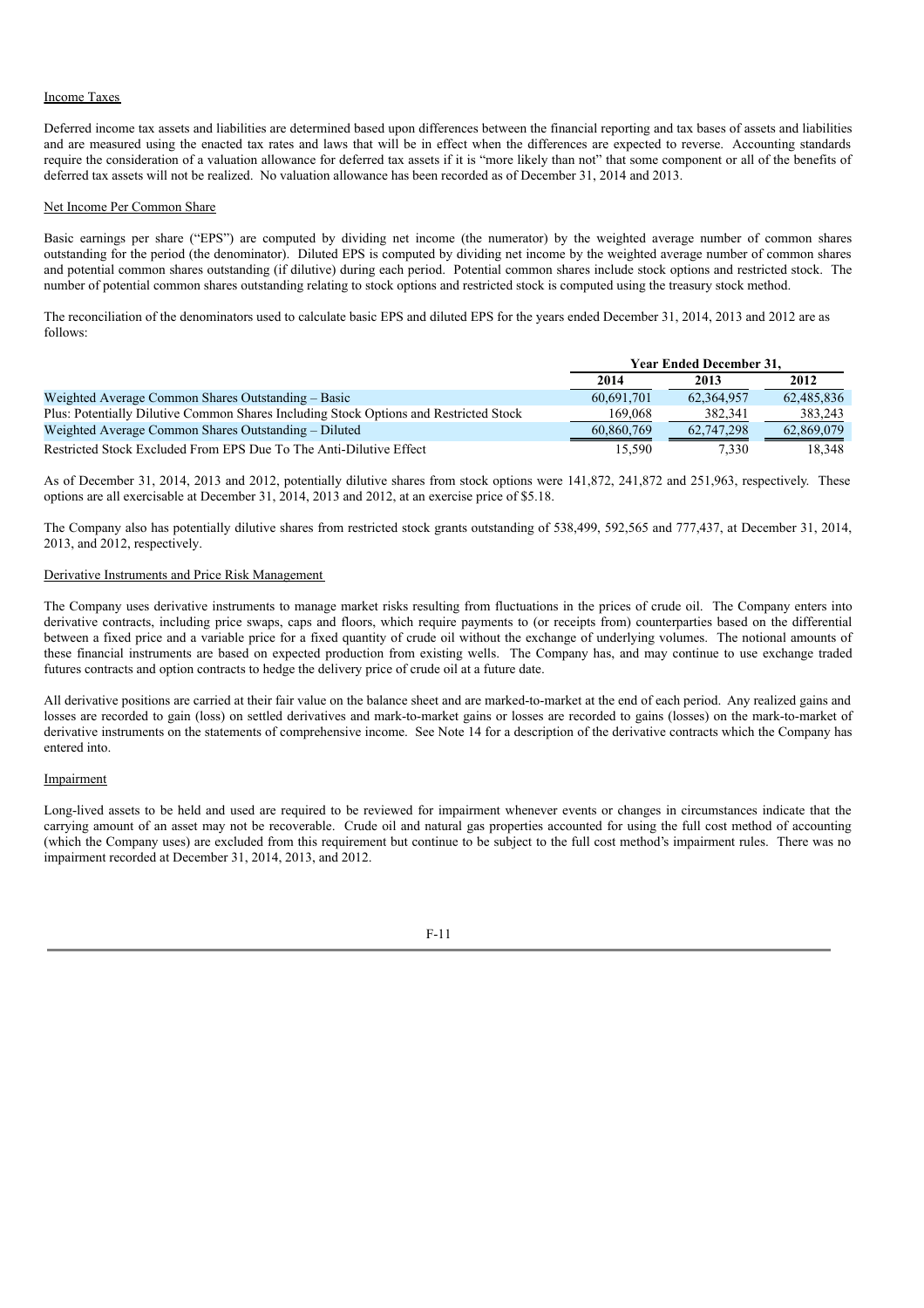## New Accounting Pronouncements

From time to time, new accounting pronouncements are issued by the Financial Accounting Standards Board ("FASB") that are adopted by the Company as of the specified effective date. If not discussed, management believes that the impact of recently issued standards, which are not yet effective, will not have a material impact on the Company's financial statements upon adoption.

In May 2014, the FASB issued ASU No. 2014-09 "Revenue from Contracts with Customers," which provides guidance for revenue recognition. The standard's core principle is that a company should recognize revenue to depict the transfer of promised goods or services to customers in an amount that reflects the consideration to which the entity expects to be entitled in exchange for those goods or services. This guidance will be effective for the Company in the annual period beginning after December 15, 2016. The Company is evaluating the effect of adopting this new accounting guidance but does not expect adoption will have a material impact on the Company's statement of comprehensive income, balance sheets, cash flows or disclosures.

## **NOTE 3 CRUDE OIL AND NATURAL GAS PROPERTIES**

The value of the Company's crude oil and natural gas properties consists of all acquisition costs (including cash expenditures and the value of stock consideration), drilling costs and other associated capitalized costs. Acquisitions are accounted for as purchases and, accordingly, the results of operations are included in the accompanying statements of comprehensive income from the closing date of the acquisition. Purchase prices are allocated to acquired assets based on their estimated fair value at the time of the acquisition. In the past, acquisitions have been funded with internal cash flow, bank borrowings and the issuance of debt and equity securities. Development capital expenditures and purchases of properties that were in accounts payable and not yet paid in cash at December 31, 2014 and 2013 were approximately \$221 million and \$163 million, respectively.

#### 2014 Acquisitions

During 2014, the Company acquired approximately 22,668 net acres, for an average cost of approximately \$1,534 per net acre, in its key prospect areas in the form of effective leases. During the same period, the Company separately acquired working interests in 125 gross (10.3 net) wells in undrilled locations in which it does not hold the underlying leasehold interests, for a total cost of approximately \$10.6 million.

### 2013 Acquisitions

During 2013, the Company acquired approximately 20,900 net acres, for an average cost of approximately \$1,279 per net acre, in its key prospect areas in the form of effective leases. During the same period, the Company separately acquired working interests in 70 gross (7.0 net) wells in undrilled locations in which it does not hold the underlying leasehold interests, for a total cost of approximately \$9.0 million.

### 2012 Acquisitions

During 2012, the Company acquired approximately 17,590 net acres, for an average cost of approximately \$1,788 per net acre, in its key prospect areas in the form of effective leases, and earned an additional 6,450 net acres through farm-in arrangements.

#### Divestitures

In the fourth quarter of 2012, the Company sold its interest in certain North Dakota and Montana properties covering 835 net acres for \$0.9 million in consideration.

From time-to-time the Company may also trade leasehold interests with operators to balance working interests in spacing units to facilitate and encourage a more expedited development of the Company's acreage.

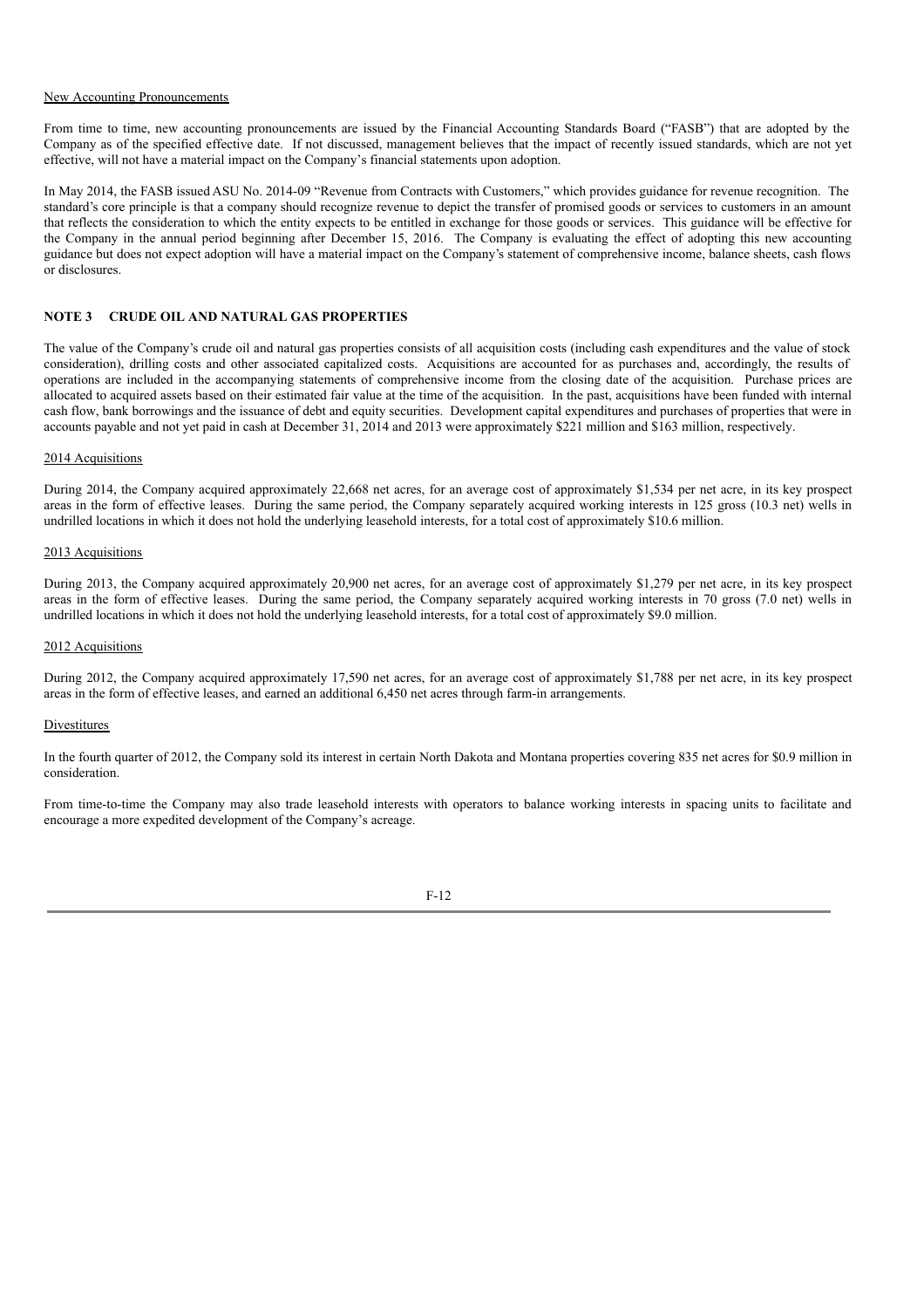### Unproved Properties

Unproved properties not being amortized comprise approximately 55,743 net acres and 60,600 net acres of undeveloped leasehold interests at December 31, 2014 and 2013, respectively. The Company believes that the majority of its unproved costs will become subject to depletion within the next five years by proving up reserves relating to the acreage through exploration and development activities, by impairing the acreage that will expire before the Company can explore or develop it further or by determining that further exploration and development activity will not occur. The timing by which all other properties will become subject to depletion will be dependent upon the timing of future drilling activities and delineation of its reserves.

Excluded costs for unproved properties are accumulated by year. Costs are reflected in the full cost pool as the drilling costs are incurred or as costs are evaluated and deemed impaired. The Company anticipates these excluded costs will be included in the depletion computation over the next five years. The Company is unable to predict the future impact on depletion rates. The following is a summary of capitalized costs excluded from depletion at December 31, 2014 by year incurred.

|                             |                          | <b>Year Ended December 31.</b> |                          |  |                          |              |                    |  |
|-----------------------------|--------------------------|--------------------------------|--------------------------|--|--------------------------|--------------|--------------------|--|
|                             | 2014                     |                                | 2013                     |  | 2012                     |              | <b>Prior Years</b> |  |
| <b>Property Acquisition</b> | \$23.919.268             |                                | 13,085,405               |  | 3.356.715                | <sup>S</sup> | 10.281,045         |  |
| Development                 | $\overline{\phantom{0}}$ |                                | $\overline{\phantom{0}}$ |  | $\overline{\phantom{0}}$ |              |                    |  |
| Total                       | 23.919.268<br>S.         |                                | 13.085.405               |  | 3.356.715                |              | 10.281,045         |  |

All properties that are not classified as proved properties are considered unproved properties and, thus, the costs associated with such properties are not subject to depletion. Once a property is classified as proved, all associated acreage and drilling costs are subject to depletion.

The Company historically has acquired its properties by purchasing individual or small groups of leases directly from mineral owners or from landmen or lease brokers, which leases historically have not been subject to specified drilling projects, and by purchasing lease packages in identified project areas controlled by specific operators. The Company generally participates in drilling activities on a heads up basis by electing whether to participate in each well on a well-by-well basis at the time wells are proposed for drilling.

The Company assesses all items classified as unproved property on an annual basis, or if certain circumstances exist, more frequently, for possible impairment or reduction in value. The assessment includes consideration of the following factors, among others: intent to drill, remaining lease term, geological and geophysical evaluations, drilling results and activity, the assignment of proved reserves, and the economic viability of development if proved reserves are assigned. During any period in which these factors indicate an impairment, the cumulative drilling costs incurred to date for such property and all or a portion of the associated leasehold costs are transferred to the full cost pool and are then subject to depletion and amortization. For the years ended December 31, 2014, 2013 and 2012, the Company included \$21.4 million, \$5.1 million and \$0, respectively, related to expiring leases within costs subject to the depletion calculation.

### **NOTE 4 REVOLVING CREDIT FACILITY AND LONG TERM DEBT**

#### Revolving Credit Facility

In February 2012, the Company entered into an amended and restated credit agreement providing for a revolving credit facility (the "Revolving Credit Facility"), which replaced its previous revolving credit facility with a syndicated facility. The Revolving Credit Facility, which is secured by substantially all of the Company's assets, provides for a commitment equal to the lesser of the facility amount or the borrowing base. At December 31, 2014, the facility amount was \$750 million, the borrowing base was \$550 million and there was a \$298 million outstanding balance, leaving \$252 million of borrowing capacity available under the facility. Under the terms of the Revolving Credit Facility, the Company may issue an unlimited amount of permitted additional indebtedness, as defined, provided that the borrowing base will be reduced by 25% of the stated amount of any such permitted additional indebtedness. The \$500 million in Notes described below is "permitted additional indebtedness" as defined in the Revolving Credit Facility.

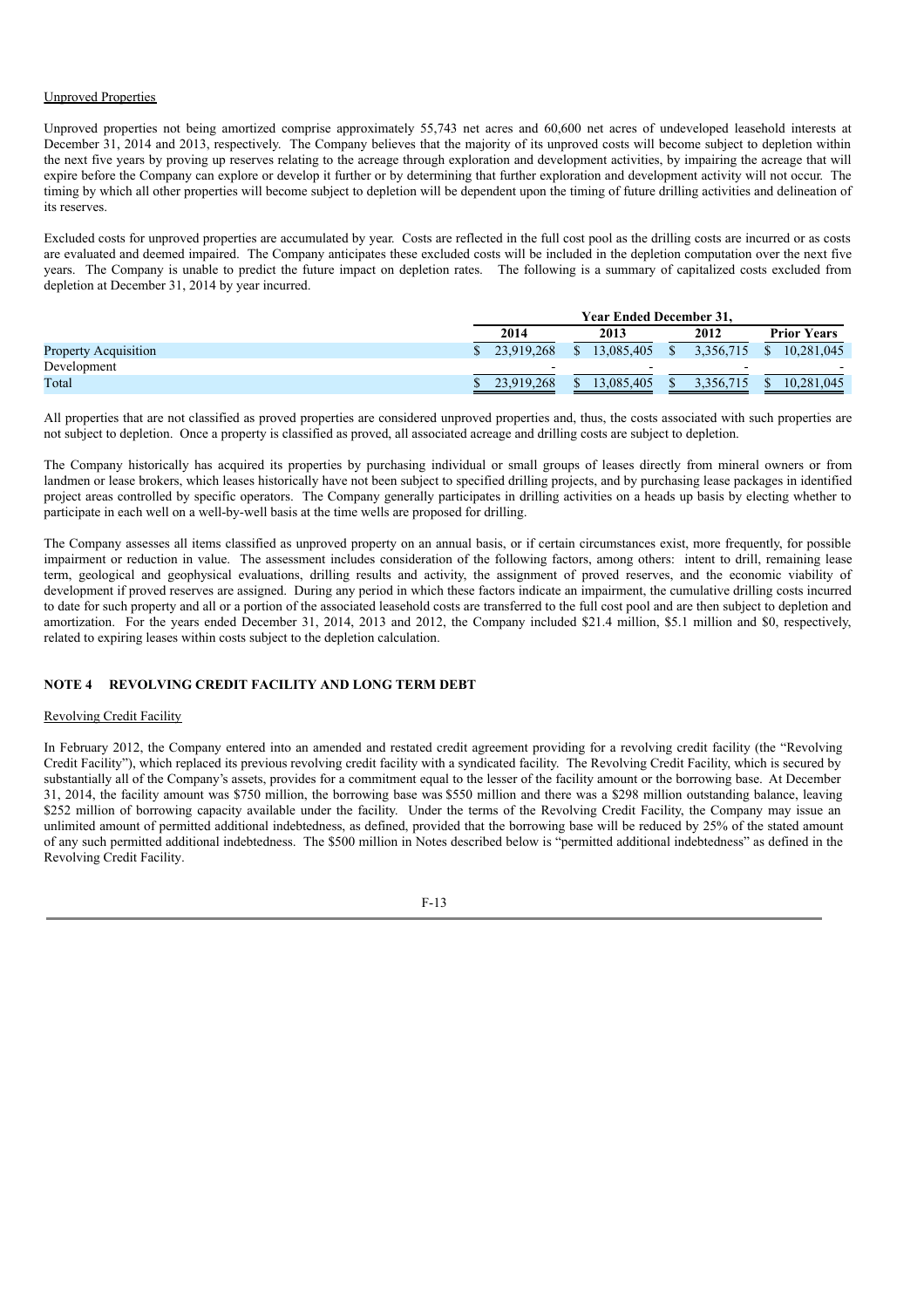The Revolving Credit Facility matures on September 30, 2018 and provides for a borrowing base subject to redetermination semi-annually each April and October and for event-driven unscheduled redeterminations. Borrowings under the Revolving Credit Facility can either be at the Alternate Base Rate (as defined) plus a spread ranging from 0.5% to 1.5% or LIBOR borrowings at the Adjusted LIBOR Rate (as defined) plus a spread ranging from 1.5% to 2.5%. The applicable spread at any time is dependent upon the amount of borrowings relative to the borrowing base at such time. The Company may elect, from time to time, to convert all or any part of its LIBOR loans to base rate loans or to convert all or any of the base rate loans to LIBOR loans. A commitment fee is paid on the undrawn balance based on an annual rate of either 0.375% or 0.50%. At December 31, 2014, the commitment fee was 0.5% and the interest rate margin was 2.0% on LIBOR loans and 1.0% on base rate loans.

The Revolving Credit Facility contains negative covenants that limit the Company's ability, among other things, to pay any cash dividends, incur additional indebtedness, sell assets, enter into certain hedging contracts, change the nature of its business or operations, merge, consolidate, or make investments. In addition, the Company is required to maintain a current ratio (as defined in the credit agreement) of no less than 1.0 to 1.0 and a ratio of debt (as defined) to EBITDAX (as defined) of no greater than 4.0 to 1.0.

All of the Company's obligations under the Revolving Credit Facility are secured by a first priority security interest in any and all assets of the Company.

#### 8.000% Senior Notes Due 2020

On May 18, 2012, the Company issued at par value \$300 million aggregate principal amount of 8.000% senior unsecured notes due June 1, 2020 (the "Original Notes"). On May 13, 2013, the Company issued at a price of 105.25% an additional \$200 million aggregate principal amount of 8.000% senior unsecured notes due June 1, 2020 (the "Follow-on Notes" and, together with the Original Notes, the "Notes"). Interest is payable on the Notes semi-annually in arrears on each of June 1 and December 1. The Company currently does not have any subsidiaries and, as a result, the Notes are not currently guaranteed. Any subsidiaries the Company forms in the future may be required to unconditionally guarantee, jointly and severally, payment obligation under the Notes on a senior unsecured basis. The issuance of the Original Notes resulted in net proceeds to the Company of approximately \$291.2 million and the issuance of the Follow-on Notes resulted in net proceeds to the Company of approximately \$200.1 million, which are in use to fund the Company's exploration, development and acquisition program and for general corporate purposes (including repayment of borrowings that were outstanding under the Revolving Credit Facility at the time the Notes were issued).

At any time prior to June 1, 2015, the Company may redeem up to 35% of the Notes at a redemption price of 108% of the principal amount, plus accrued and unpaid interest to the redemption date, with the proceeds of certain equity offerings, so long as the redemption occurs within 180 days of completing such equity offering and at least 65% of the aggregate principal amount of the Notes remains outstanding after such redemption. Prior to June 1, 2016, the Company may redeem some or all of the Notes for cash at a redemption price equal to 100% of their principal amount plus an applicable make-whole premium and accrued and unpaid interest to the redemption date. On and after June 1, 2016, the Company may redeem some or all of the Notes at redemption prices (expressed as percentages of principal amount) equal to 104% for the twelvemonth period beginning on June 1, 2016, 102% for the twelve-month period beginning June 1, 2017 and 100% beginning on June 1, 2018, plus accrued and unpaid interest to the redemption date.

The Notes are governed by an Indenture (the "Indenture"), dated as of May 18, 2012, by and among the Company and Wilmington Trust, National Association, as trustee.

The Indenture restricts the Company's ability to: (i) incur additional debt or enter into sale and leaseback transactions; (ii) pay distributions on, redeem or, repurchase equity interests; (iii) make certain investments; (iv) incur liens; (v) enter into transactions with affiliates; (vi) merge or consolidate with another company; and (vii) transfer and sell assets. These covenants are subject to a number of important exceptions and qualifications. If at any time when the Notes are rated investment grade by both Moody's Investors Service, Inc. and Standard & Poor's Ratings Services and no Default (as defined in the Indenture) has occurred and is continuing, many of such covenants will terminate and the Company and its subsidiaries (if any) will cease to be subject to such covenants.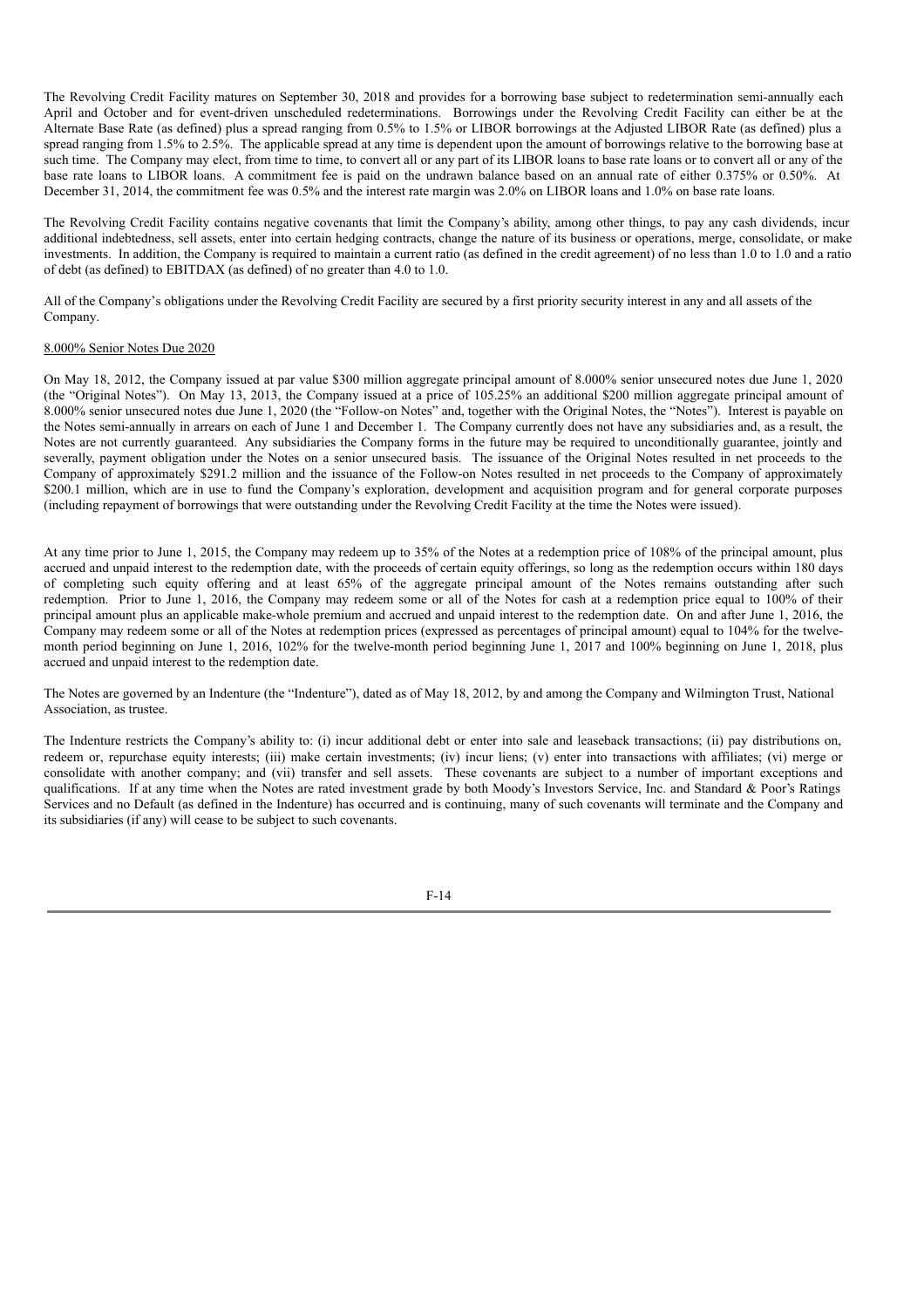The Indenture contains customary events of default, including:

- · default in any payment of interest on any Note when due, continued for 30 days;
- · default in the payment of principal of or premium, if any, on any Note when due;
- · failure by the Company to comply with its other obligations under the Indenture, in certain cases subject to notice and grace periods;
- payment defaults and accelerations with respect to other indebtedness of the Company and certain of its subsidiaries, if any, in the aggregate principal amount of \$25 million or more;
- · certain events of bankruptcy, insolvency or reorganization of the Company or a significant subsidiary or group of restricted subsidiaries that, taken together, would constitute a significant subsidiary;
- failure by the Company or any significant subsidiary or group of restricted subsidiaries that, taken together, would constitute a significant subsidiary to pay certain final judgments aggregating in excess of \$25 million within 60 days; and
- · any guarantee of the Notes by a guarantor ceases to be in full force and effect, is declared null and void in a judicial proceeding or is denied or disaffirmed by its maker.

### **NOTE 5 COMMON AND PREFERRED STOCK**

The Company's Articles of Incorporation authorize the issuance of up to 100,000,000 shares. The shares are classified in two classes, consisting of 95,000,000 shares of common stock, par value \$.001 per share, and 5,000,000 shares of preferred stock, par value \$.001 per share. The board of directors is authorized to establish one or more series of preferred stock, setting forth the designation of each such series, and fixing the relative rights and preferences of each such series. The Company has neither designated nor issued any shares of preferred stock.

### Common Stock

The following is a schedule of changes in the number of shares of common stock outstanding since the beginning of 2012:

|                                  |             | <b>Year Ended December 31.</b> |            |
|----------------------------------|-------------|--------------------------------|------------|
|                                  | 2014        | 2013                           | 2012       |
| <b>Beginning Balance</b>         | 61,858,199  | 63,532,622                     | 63,330,421 |
| <b>Stock Based Compensation</b>  |             | 57,371                         | 53,140     |
| <b>Stock Options Exercised</b>   | 100,000     | 10.091                         | 10,500     |
| Restricted Stock Grants (Note 6) | 299,416     | 353.596                        | 837,239    |
| <b>Stock Repurchased</b>         | (1,153,885) | (2,036,383)                    |            |
| <b>Other Surrenders</b>          | (79, 461)   | (59,098)                       | (698, 678) |
| Other                            | 42,443      |                                |            |
| <b>Ending Balance</b>            | 61,066,712  | 61,858,199                     | 63,532,622 |

### 2014 Activity

In 2014, 43,835 shares of common stock were surrendered by certain employees of the Company to cover tax obligations in connection with their restricted stock awards. The total value of these shares was approximately \$587,000, which was based on the market price on the date the shares were surrendered.

In 2014, a former director of the Company exercised an aggregate of 100,000 stock options, which were granted in 2007. Of those stock options, 35,626 shares were surrendered to cover the aggregate exercise price of approximately \$518,000, based on the market price on the date the shares were surrendered.

In 2014, there was an increase in common stock of 42,443 shares, included as Other within the table above, to reflect an immaterial adjustment related to a prior period, to correct the Company's total common shares outstanding that were on record as of December 31, 2014.

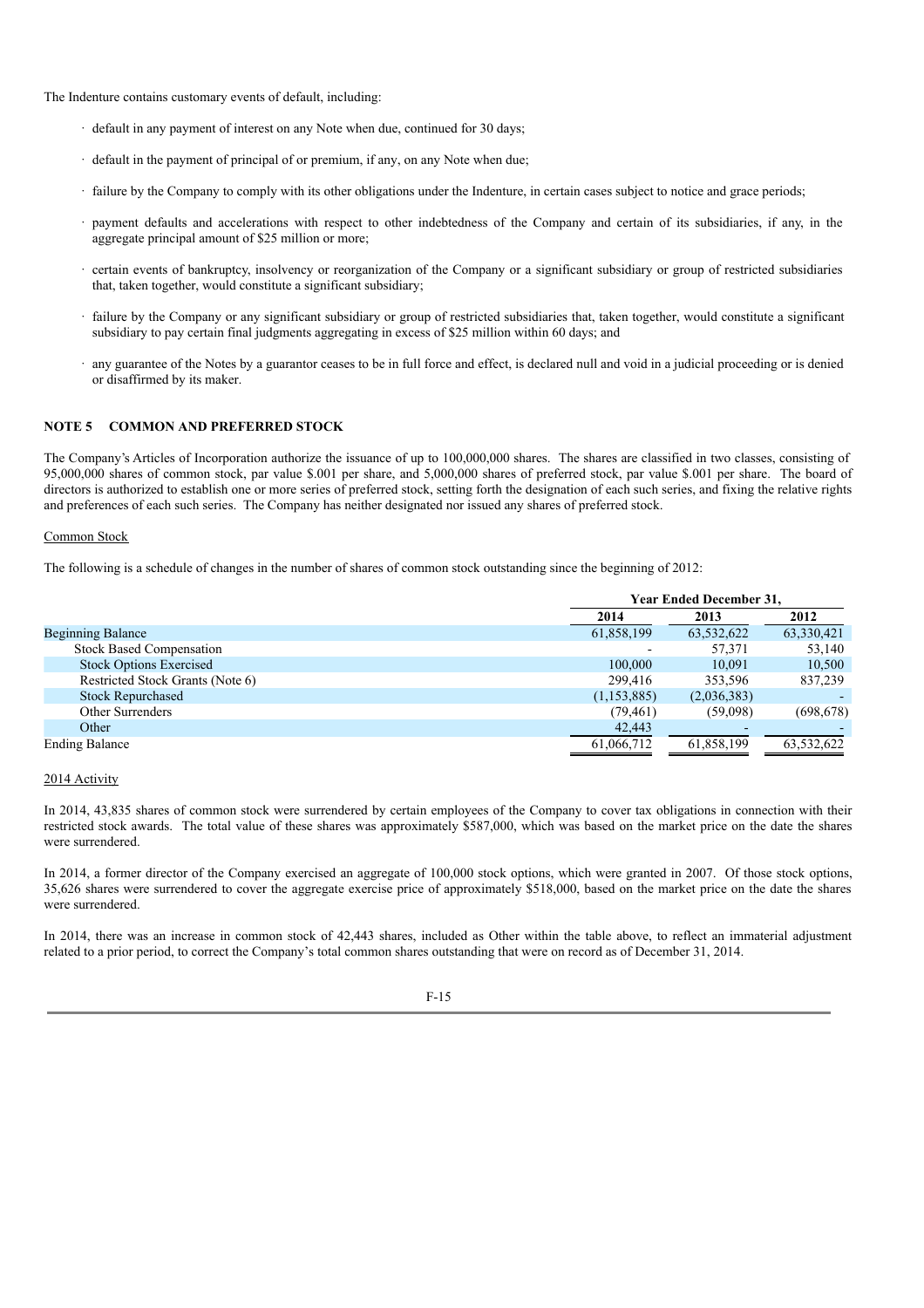# 2013 Activity

In 2013, the Company's Chief Executive Officer received shares of common stock as compensation in lieu of any cash base salary. In 2013, the Company issued 57,371 shares valued at approximately \$825,000 to the Chief Executive Officer as compensation in lieu of any cash base salary.

In 2013, 16,585 shares of common stock were surrendered by certain employees of the Company to cover tax obligations in connection with their restricted stock awards. The total value of these shares was approximately \$253,000, which was based on the market price on the date the shares were surrendered.

In 2013, 39,049 shares of restricted common stock were surrendered by employees who terminated employment with the Company.

In 2013, a director of the Company exercised an aggregate of 10,091 stock options, which were granted in 2007. Of those stock options, 3,464 shares were surrendered to cover the aggregate exercise price of approximately \$52,000, based on the market price on the date the shares were surrendered.

#### 2012 Activity

In 2012, a director of the Company exercised an aggregate of 10,500 stock options granted in 2007.

In 2012, the Company issued 53,140 shares of common stock in aggregate to executives and employees of the Company as compensation for their services. The shares were fully vested on the date of the grant. The fair value of the stock issued was approximately \$1.3 million. The value of the stock was between \$19.34 and \$24.89 per share, the market value of the shares of common stock on the date the stock was issued. The Company expensed approximately \$0.5 million in share-based compensation related to these fully vested shares in the year ended December 31, 2012. The remainder of fair value was capitalized into the full cost pool.

In 2012, 70,128 shares of common stock were surrendered by certain employees of the Company to cover tax obligations in connection with their restricted stock awards. The total value of these shares was approximately \$1.5 million, which was based on the market price on the date the shares were surrendered.

In 2012, 628,550 shares of common stock were surrendered by certain employees who terminated employment with the Company in connection with their restricted stock awards.

### Stock Repurchase Program

In May 2011, the Company's board of directors approved a stock repurchase program to acquire up to \$150 million of the Company's outstanding common stock. The stock repurchase program allows the Company to repurchase its shares from time to time in the open market, block transactions and in negotiated transactions.

During the third quarter of 2013, the Company repurchased 2,036,383 shares of its common stock under the stock repurchase program. This stock had a cost of approximately \$26.1 million. During the first quarter of 2014, the Company repurchased 1,018,897 shares of its common stock under the stock repurchase program. This stock had a cost of approximately \$13.7 million. During the fourth quarter of 2014, the Company repurchased 134,988 shares of its common stock under the stock repurchase program. This stock had a cost of approximately \$1.8 million. All repurchased shares are included in the Company's pool of authorized but unissued shares. The Company's accounting policy upon the repurchase of shares is to deduct its par value from Common Stock and to reflect any excess of cost over par value as a deduction from Additional Paid-in Capital.

#### Performance Equity Awards

In 2014, certain of the Company's executive officers were granted performance equity awards under the 2014 long-term equity incentive program adopted by the compensation committee. Entitlement to the performance shares will be based on the Company's 2014 performance relative to established performance goals for proved reserve growth, debt-adjusted proved reserve value per share and year-over-year growth in average stock price relative to a selected peer group. Participants may earn from zero to 180 percent of their 2014 base salaries and the amounts earned will be settled in restricted shares of common stock that will vest annually over a subsequent three-year service-based vesting period beginning in 2015. The maximum dollar amount of the performance shares issuable if all participants earned the maximum award would total \$3.1 million. For the year ended December 31, 2014, the Company has recorded \$0.6 million of compensation expense in connection with these performance equity awards. No such performance equity awards have vested.

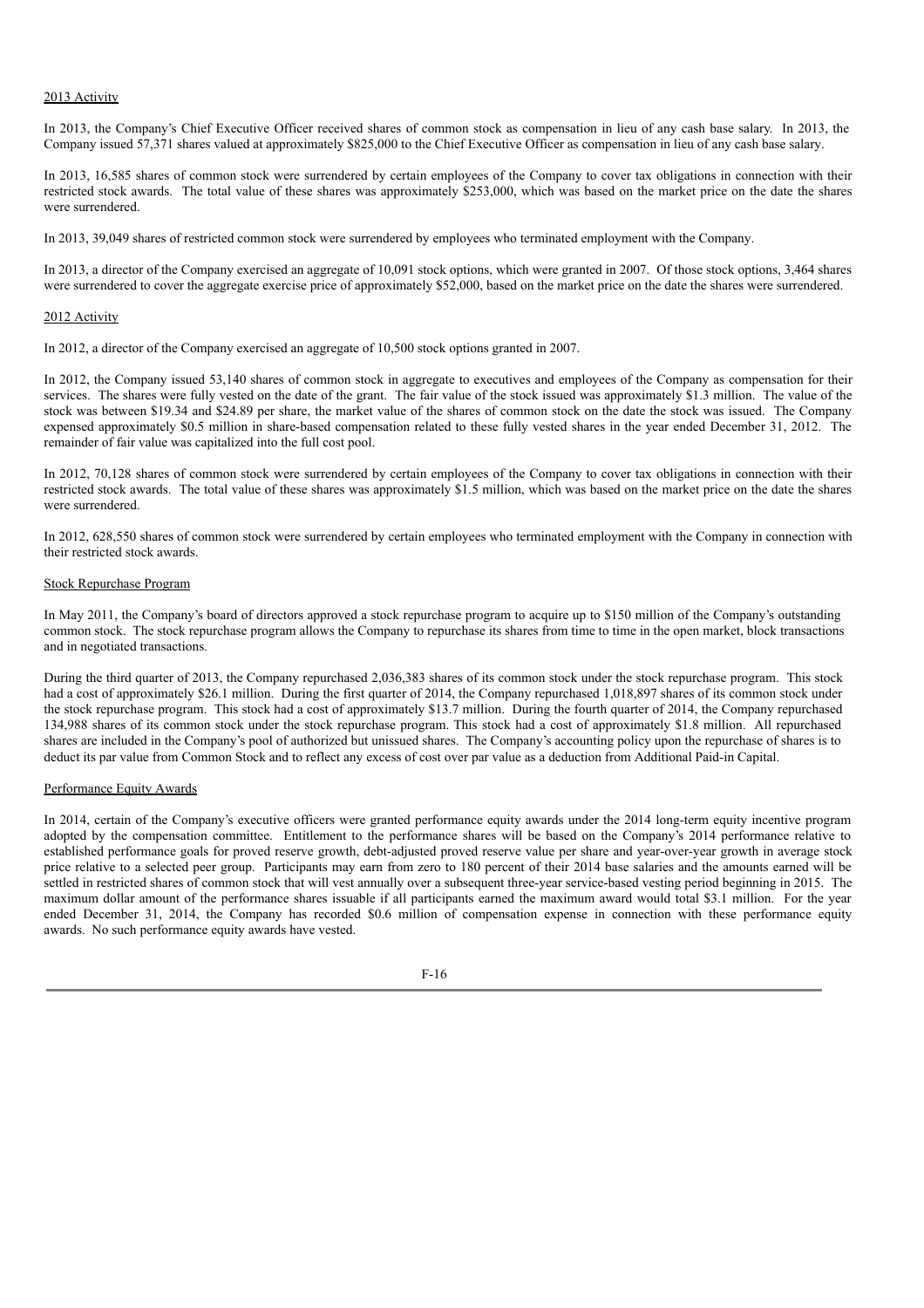### **NOTE 6 STOCK OPTIONS/STOCK-BASED COMPENSATION AND WARRANTS**

On April 5, 2013, the board of directors approved the Company's 2013 Incentive Plan (the "2013 Plan"), which was subsequently approved at the 2013 annual meeting of shareholders. 1,500,000 shares were authorized for grant under the 2013 Plan, plus the number of shares remaining available for future grants under the Company's predecessor 2009 Equity Incentive Plan on the date the shareholders approved the 2013 Plan. The 2013 Plan is intended to provide a means whereby the Company may be able, by granting equity and other types of awards, to attract, retain and motivate capable and loyal employees, non-employee directors, consultants and advisors of the Company, for the benefit of the Company and its shareholders.

#### Restricted Stock Awards

During the years ended December 31, 2014, 2013 and 2012, the Company issued 299,416, 353,596 and 837,239, respectively, restricted shares of common stock as compensation to officers, employees, and directors of the Company. Unvested restricted shares vest over various terms with all restricted shares vesting no later than January 2018. As of December 31, 2014, there was approximately \$5.6 million of total unrecognized compensation expense related to unvested restricted stock. This compensation expense will be recognized over the remaining vesting period of the grants. The Company has assumed a zero percent forfeiture rate for restricted stock due to the small number of officers, employees and directors that have received restricted stock awards.

The following table reflects the outstanding restricted stock awards and activity related thereto for the years ended December 31, 2014, 2013 and  $2012.$ 

|                                                                | <b>Year Ended</b><br>December 31, 2014 |    |                               | <b>Year Ended</b><br>December 31, 2013 |     |                               | <b>Year Ended</b><br>December 31, 2012 |    |                               |
|----------------------------------------------------------------|----------------------------------------|----|-------------------------------|----------------------------------------|-----|-------------------------------|----------------------------------------|----|-------------------------------|
|                                                                | <b>Number</b><br>of<br><b>Shares</b>   |    | Weighted-<br>Average<br>Price | <b>Number</b><br>Of<br><b>Shares</b>   |     | Weighted-<br>Average<br>Price | <b>Number</b><br>Of<br><b>Shares</b>   |    | Weighted-<br>Average<br>Price |
| <b>Restricted Stock Awards:</b>                                |                                        |    |                               |                                        |     |                               |                                        |    |                               |
| Restricted Shares Outstanding at the                           |                                        |    |                               |                                        |     |                               |                                        |    |                               |
| Beginning of the Year                                          | 592,565                                | S. | 16.84                         | 777,437                                | \$. | 18.93                         | 1,216,992                              | -S | 19.87                         |
| <b>Shares Granted</b>                                          | 299,416                                |    | 12.09                         | 353.596                                |     | 15.33                         | 837,239                                |    | 19.91                         |
| Shares Forfeited                                               |                                        |    | $\overline{\phantom{a}}$      | (39,049)                               |     | 16.78                         | (628, 550)                             |    | 19.08                         |
| Lapse of Restrictions                                          | (353, 482)                             |    | 17.84                         | (499, 419)                             |     | 19.03                         | (648, 244)                             |    | 21.83                         |
| <b>Restricted Shares Outstanding</b><br>at the End of the Year | 538,499                                |    | 13.54                         | 592,565                                | S   | 16.84                         | 777,437                                |    | 18.93                         |

### Stock Option Awards

On November 1, 2007, the board of directors granted options to purchase 560,000 shares of the Company's common stock under the Company's 2006 Incentive Stock Option Plan. The Company granted options to purchase 500,000 shares of the Company's common stock to members of the board and options to purchase 60,000 shares of the Company's common stock to one employee pursuant to an employment agreement. These options were granted at a price of \$5.18 per share and the optionees were fully vested on the grant date. As of December 31, 2014, options to purchase a total of 141,872 shares of the Company's common stock remain outstanding but unexercised. The board of directors determined that no future grants will be made pursuant to the 2006 Incentive Stock Option Plan.

The Company used the Black-Scholes option valuation model to calculate stock-based compensation at the date of grant. Option pricing models require the input of highly subjective assumptions, including the expected price volatility. The Company used the simplified method to determine the expected term of the options due to the lack of sufficient historical data. Changes in these assumptions can materially affect the fair value estimate. The total fair value of the options is recognized as compensation over the vesting period. There were no stock options granted by the Company in 2014, 2013 and 2012.

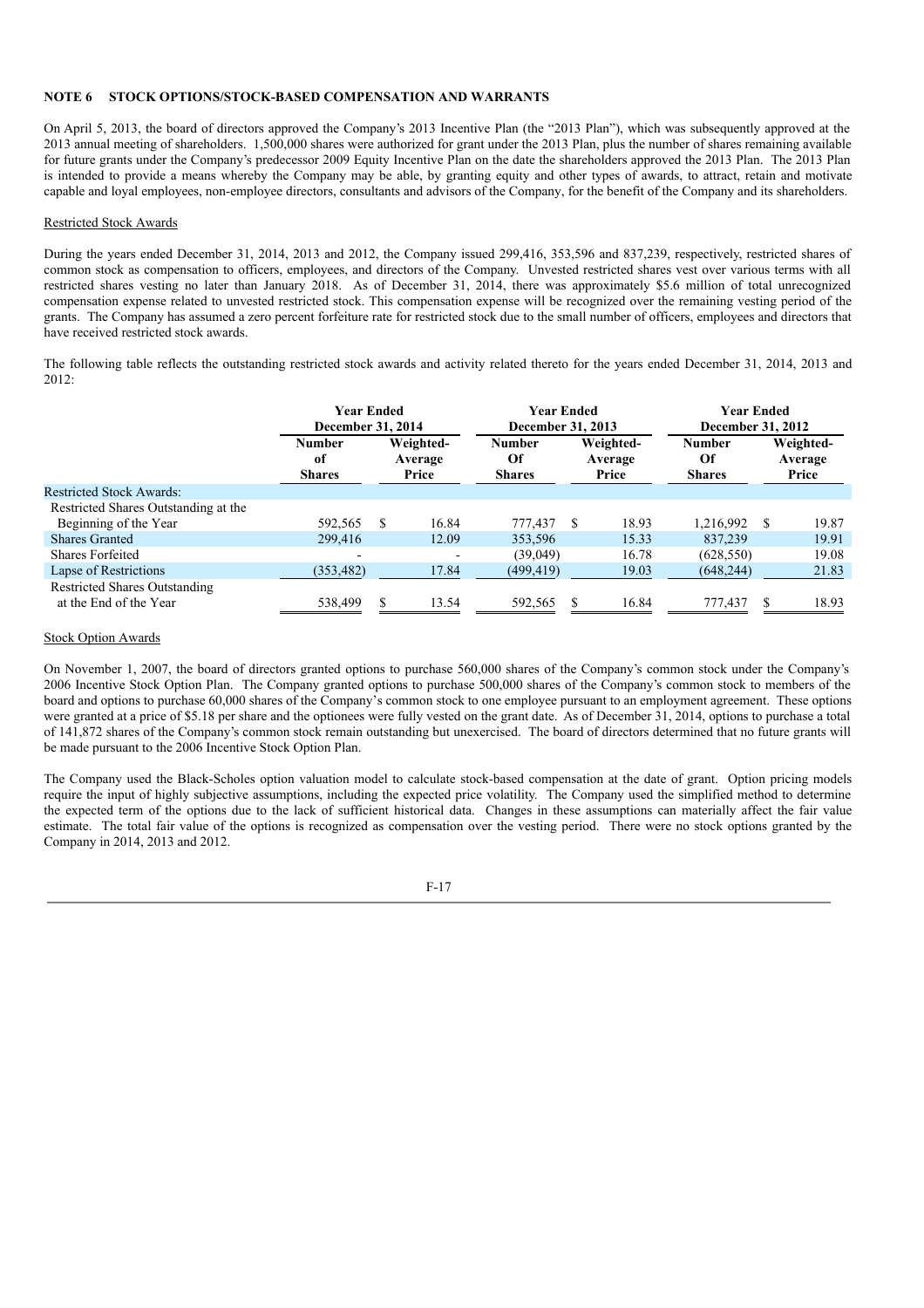Changes in stock options for the years ended December 31, 2014, 2013, and 2012 were as follows:

|                                                            | <b>Number</b><br>of<br><b>Shares</b> | Weighted<br>Average<br><b>Exercise Price</b> | Remaining<br>Contractual<br><b>Term</b><br>(in Years) | <b>Intrinsic</b><br>Value |
|------------------------------------------------------------|--------------------------------------|----------------------------------------------|-------------------------------------------------------|---------------------------|
| 2014:                                                      |                                      |                                              |                                                       |                           |
|                                                            |                                      |                                              |                                                       |                           |
| <b>Beginning Balance</b>                                   | 241,872                              | $\mathbb{S}$                                 | ÷.                                                    | $\mathbb{S}$              |
| Granted                                                    |                                      |                                              |                                                       |                           |
| Exercised                                                  | (100,000)                            | 5.18                                         |                                                       |                           |
| Forfeited                                                  |                                      |                                              |                                                       |                           |
| Outstanding at December 31                                 | 141,872                              | 5.18                                         | 2.8                                                   | 66,680                    |
| Exercisable                                                | 141,872                              | 5.18                                         | 2.8                                                   | 66,680                    |
| <b>Ending Vested</b>                                       | 141,872                              | 5.18                                         | 2.8                                                   | 66,680                    |
| Weighted Average Fair Value of Options Granted During Year |                                      | \$                                           |                                                       |                           |
|                                                            |                                      |                                              |                                                       |                           |
| 2013:                                                      |                                      |                                              |                                                       |                           |
| <b>Beginning Balance</b>                                   | 251,963                              | -S                                           | $\overline{\phantom{0}}$                              | \$                        |
| Granted                                                    |                                      |                                              |                                                       |                           |
| Exercised                                                  | (10,091)                             | 5.18                                         |                                                       |                           |
| Forfeited                                                  |                                      |                                              | $\blacksquare$                                        |                           |
| Outstanding at December 31                                 | 241,872                              | 5.18                                         | 3.8                                                   | 2,392,000                 |
| Exercisable                                                | 241,872                              | 5.18                                         | 3.8                                                   | 2,392,000                 |
| <b>Ending Vested</b>                                       | 241,872                              | 5.18                                         | 3.8                                                   | 2,392,000                 |
| Weighted Average Fair Value of Options Granted During Year |                                      | \$                                           |                                                       |                           |
| 2012:                                                      |                                      |                                              |                                                       |                           |
|                                                            |                                      |                                              |                                                       |                           |
| <b>Beginning Balance</b>                                   | 262,463                              | $\mathbf{\hat{s}}$                           | Ξ.                                                    | \$                        |
| Granted                                                    |                                      |                                              |                                                       |                           |
| Exercised                                                  | (10,500)                             | 5.18                                         |                                                       |                           |
| Forfeited                                                  |                                      |                                              | $\blacksquare$                                        |                           |
| Outstanding at December 31                                 | 251,963                              | 5.18                                         | 4.8                                                   | 2,933,000                 |
| Exercisable                                                | 251,963                              | 5.18                                         | 4.8                                                   | 2,933,000                 |
| <b>Ending Vested</b>                                       | 251,963                              | 5.18                                         | 4.8                                                   | 2,933,000                 |
| Weighted Average Fair Value of Options Granted During Year |                                      | \$                                           |                                                       |                           |
|                                                            |                                      |                                              |                                                       |                           |

## Currently Outstanding Options

- · No options were forfeited during the years ended December 31, 2014, 2013, and 2012.
- · No options expired during the years ended December 31, 2014, 2013, and 2012.
- · Options covering 141,872 shares were exercisable and outstanding at December 31, 2014.
- · The Company recorded no compensation expense related to these options for the years ended December 31, 2014, 2013, and 2012. There is no further compensation expense that will be recognized in future periods relative to any options that had been granted as of December 31, 2014, because the Company recognized the entire fair value of such compensation upon vesting of the options.
- · There were no unvested options at December 31, 2014, 2013, and 2012.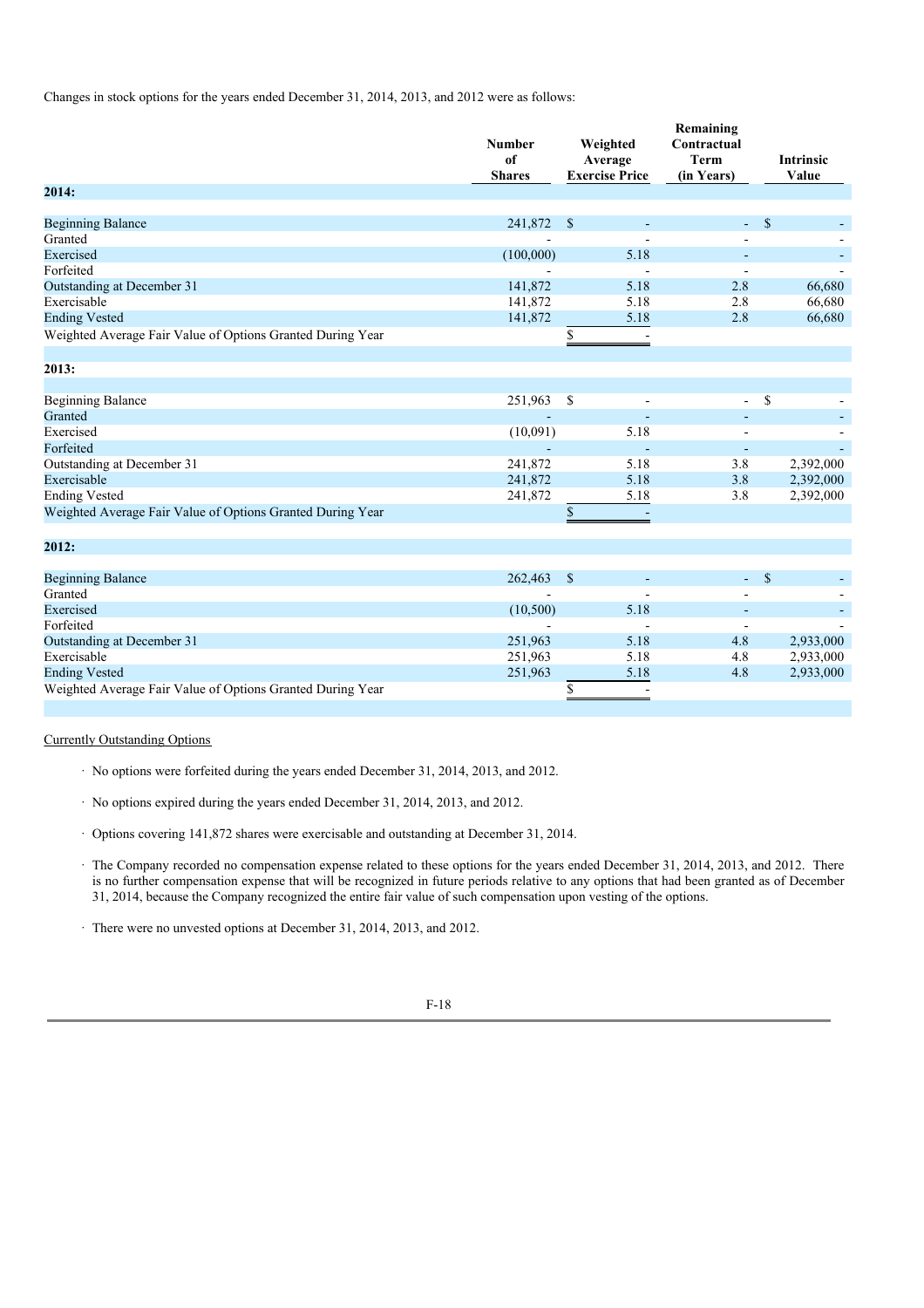### **NOTE 7 RELATED PARTY TRANSACTIONS**

The Company is a non-operating participant in a number of wells in North Dakota that are operated by Emerald Oil, Inc. ("Emerald"), by virtue of leased acreage held by the Company in drilling units operated by Emerald. As of December 31, 2014, such wells included 43 gross (7.8 net) producing wells, and an additional 4 gross (0.2 net) wells that were drilling or awaiting completion. Based on authorizations for expenditure (or AFEs) provided by Emerald with respect to each of the wells, the total drilling and completion costs for these 47 gross wells was estimated at approximately \$479 million, approximately \$80 million of which is attributable to Northern Oil's working interest in the wells. James Russell (J.R.) Reger is a current director (and until March 2014 was an executive officer) of Emerald, which is a publicly-traded company. J.R. Reger is also the brother of Northern Oil's Chairman and Chief Executive Officer, Michael Reger. At December 31, 2014, the Company's accounts receivable and accounts payable balances with Emerald were \$2.9 million and \$8.4 million, respectively. At December 31, 2013, the Company's accounts receivable and accounts payable balances with Emerald were \$4.6 million and \$23.2 million, respectively. There were no outstanding accounts receivable or accounts payable balances with Emerald at December 31, 2012. The Company recorded total revenues of \$13.3, \$7.8 million and \$0 million from Emerald for the years ended December 31, 2014, 2013, and 2012, respectively.

All transactions involving related parties were approved or ratified by the Company's board of directors or Audit Committee.

### **NOTE 8 COMMITMENTS & CONTINGENCIES**

#### Litigation

The Company is engaged in proceedings incidental to the normal course of business. Due to their nature, such legal proceedings involve inherent uncertainties, including but not limited to, court rulings, negotiations between affected parties and governmental intervention. Based upon the information available to the Company and discussions with legal counsel, it is the Company's opinion that the outcome of the various legal actions and claims that are incidental to its business will not have a material impact on the financial position, results of operations or cash flows. Such matters, however, are subject to many uncertainties, and the outcome of any matter is not predictable with assurance. For the year ended December 31, 2014, the Company's general and administrative expense included \$0.6 million in dispute settlement expenses.

The Company is party to a quiet title action in North Dakota that relates to its interest in certain crude oil and natural gas leases. In the event the action results in a final judgment that is adverse to the Company, the Company would be required to reverse approximately \$1.7 million in revenue (net of accrued taxes) that has been accrued since the second quarter of 2008 based on the Company's purported interest in the crude oil and natural gas leases at issue, \$0.2, \$0.3 million and \$0.2 million of which relates to the years ended December 31, 2014, 2013 and 2012, respectively. The Company fully maintains the validity of its interest in the crude oil and natural gas leases, and is vigorously defending such interest.

### **NOTE 9 ASSET RETIREMENT OBLIGATION**

The Company has asset retirement obligations ("ARO") associated with the future plugging and abandonment of proved properties and related facilities. Initially, the fair value of a liability for an ARO is recorded in the period in which it is incurred and a corresponding increase in the carrying amount of the related long lived asset. The liability is accreted to its present value each period, and the capitalized cost is depreciated over the useful life of the related asset. If the liability is settled for an amount other than the recorded amount, a gain or loss is recognized. The Company has no assets that are legally restricted for purposes of settling asset retirement obligations. No settlements of asset retirement obligations have occurred during the periods presented.

Inherent in the fair value calculation are numerous assumptions and judgments including the ultimate retirement costs, inflation factors, creditadjusted discount rates, timing of retirement, and changes in the legal, regulatory, environmental and political environments. To the extent future revisions to these assumptions impact the present value of the existing ARO, a corresponding adjustment is made to the oil and gas property balance. For example, as the Company analyzes actual plugging and abandonment information, the Company may revise its estimate of current costs, the assumed annual inflation of the costs and/or the assumed productive lives of its wells. During 2014, the Company increased its existing ARO by \$0.1 million or approximately 2% of the ARO liability at December 31, 2014. This increase was due to an increase in the estimated costs to plug and abandon the Company's wells and a decrease in the productive life of certain of its oil and gas properties. During 2013, the Company increased its existing ARO by \$1.1 million or approximately 71% of the ARO liability at December 31, 2013. This increase was due to an increase in the estimated costs to plug and abandon the Company's wells and a decrease in the productive life of certain of its oil and gas properties.

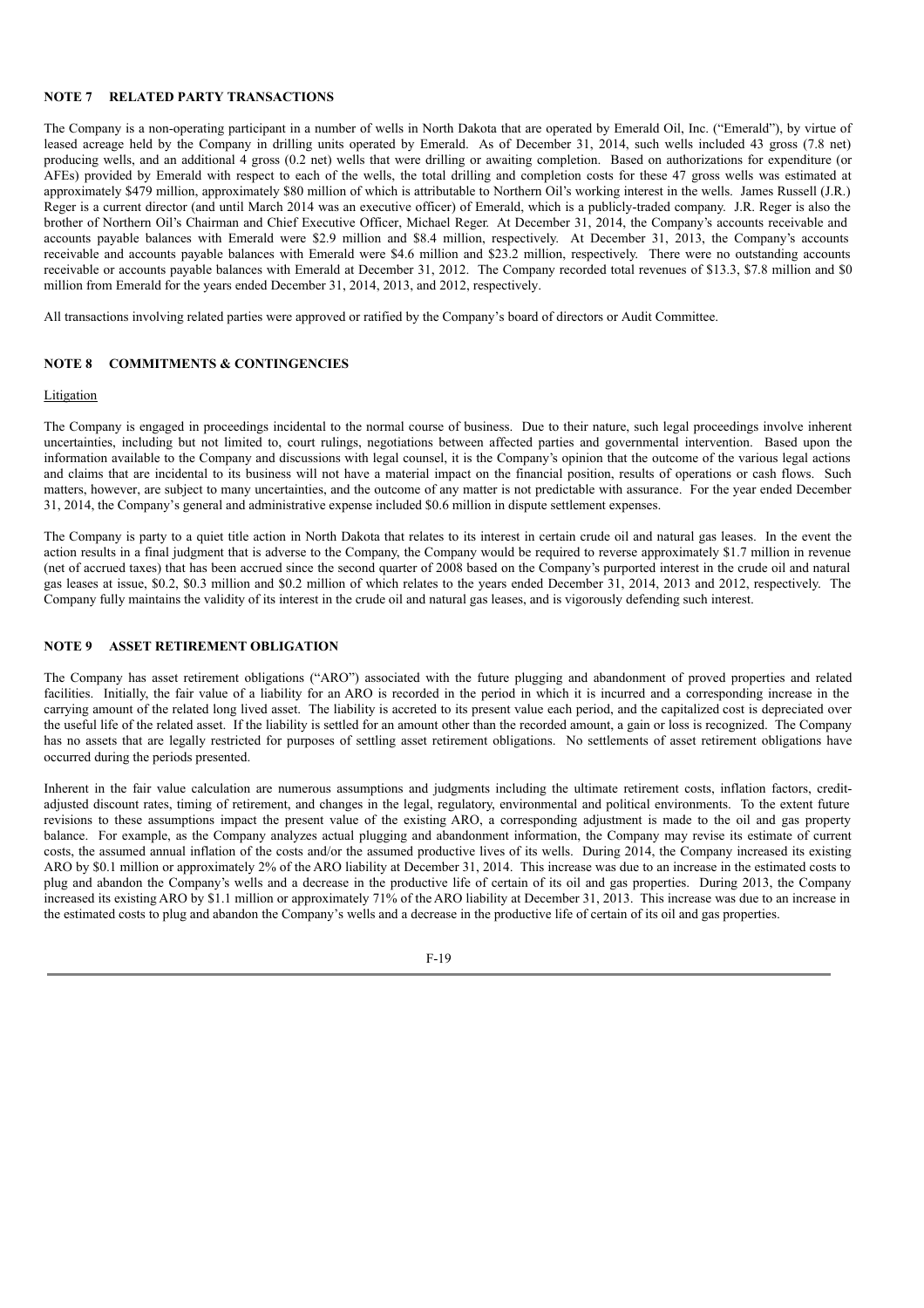The following table summarizes the company's asset retirement obligation transactions recorded during the year ended December 31, 2014 and 2013.

|                                                       | <b>Year Ended December 31,</b> |           |
|-------------------------------------------------------|--------------------------------|-----------|
|                                                       | 2014                           | 2013      |
| <b>Beginning Asset Retirement Obligation</b>          | 3,824,002                      | 1,542,542 |
| Liabilities Incurred During the Period                | 868,460                        | 755.484   |
| <b>Revision of Estimates</b>                          | 83.626                         | 1,097,097 |
| Accretion of Discount on Asset Retirement Obligations | 461.762                        | 428,879   |
| Liabilities Settled During the Period                 | (132,088)                      |           |
| Ending Asset Retirement Obligation                    | 5,105,762                      | 3,824,002 |

### **NOTE 10 INCOME TAXES**

The Company utilizes the asset and liability approach to measuring deferred tax assets and liabilities based on temporary differences existing at each balance sheet date using currently enacted tax rates*.* Deferred tax assets are reduced by a valuation allowance when, in the opinion of management, it is more likely than not that some portion or all of the deferred tax assets will not be realized. Deferred tax assets and liabilities are adjusted for the effects of changes in tax laws and rates on the date of enactment.

In 2013, the State of North Dakota lowered its corporate income tax rate. The impact of this rate change was to lower the Company's deferred state income tax expense by approximately \$0.5 million during the year ended December 31, 2013.

The income tax provision for the year ended December 31, 2014, 2013, and 2012 consists of the following:

|                       | 2014       | 2013          | 2012       |
|-----------------------|------------|---------------|------------|
| Current Income Taxes  | 3.259.445  | \$<br>(8.386) | 17.772     |
| Deferred Income Taxes |            |               |            |
| Federal               | 87,625,430 | 29,826,000    | 39,850,000 |
| <b>State</b>          | 8.482.125  | 1.950.000     | 3.134.000  |
| Total Expense         | 99,367,000 | 31.767.614    | 43,001,772 |

The following is a reconciliation of the reported amount of income tax expense for the years ended December 31, 2014, 2013, and 2012 to the amount of income tax expenses that would result from applying the statutory rate to pretax income.

Reconciliation of reported amount of income tax expense:

|                                           | 2014          | 2013             | 2012          |
|-------------------------------------------|---------------|------------------|---------------|
| Income Before Taxes and NOL               | \$263,112,945 | 84,834,650<br>S. | \$115,286,396 |
| <b>Federal Statutory Rate</b>             | X35%          | X35%             | X35%          |
| Taxes Computed at Federal Statutory Rates | 92,090,000    | 29,692,000       | 40,350,000    |
| State Taxes, Net of Federal Taxes         | 5.404.300     | 909.614          | 2,086,772     |
| Non-Deductible Compensation               | 1,872,700     | 1.166.000        | 565,000       |
| Reported Provision                        | 99.367.000    | 31,767,614<br>S. | 43,001,772    |

At December 31, 2014, the Company had a net operating loss carryforward for federal income tax purposes of \$516.5 million. If unutilized, the federal net operating losses will expire in 2027-2034. At December 31, 2014, the Company had an alternative minimum tax credit for federal income tax purpose of \$3.3 million. This credit carryforward does not expire.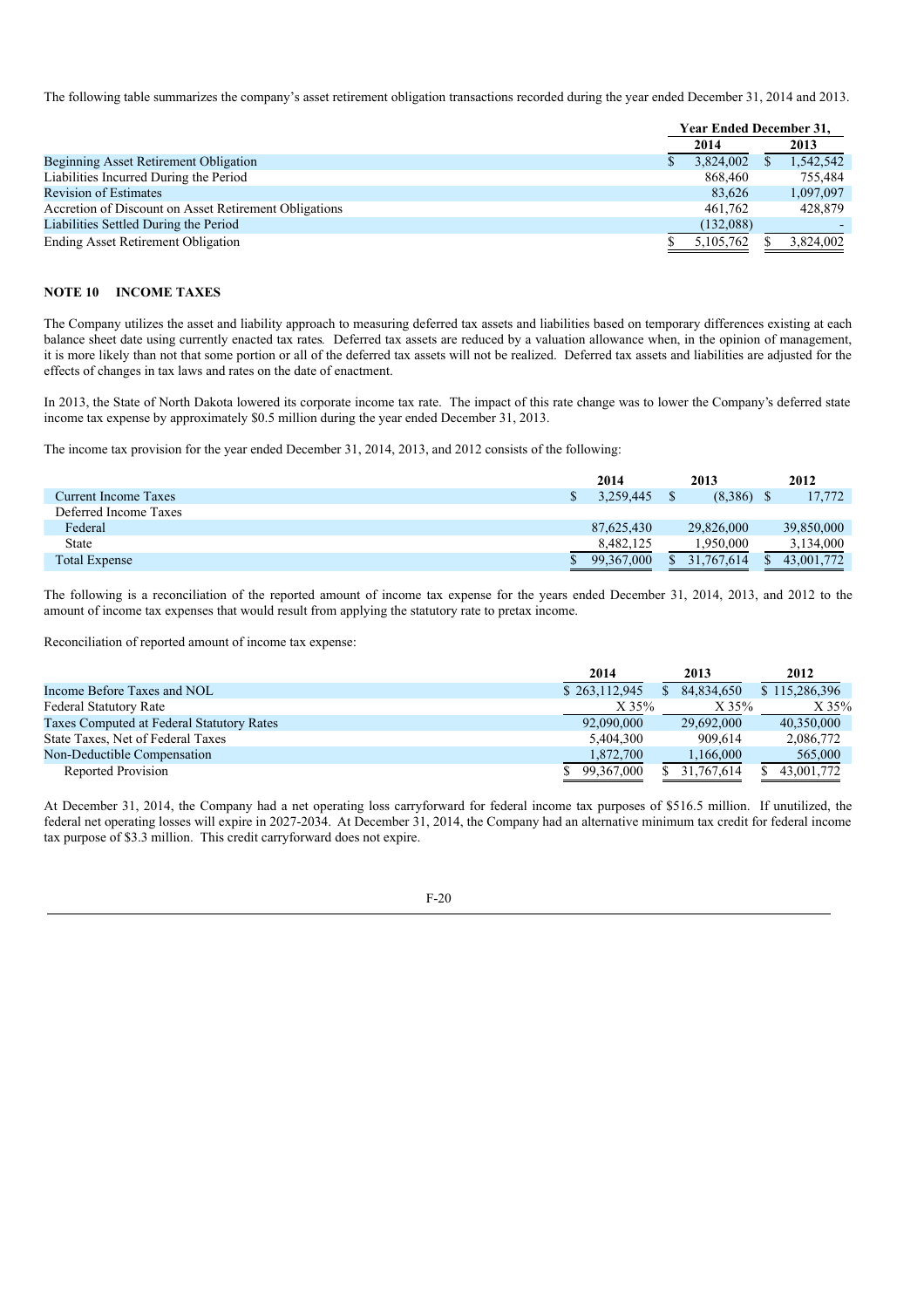The components of the Company's deferred tax asset (liability) were as follows:

|                                                         | <b>Year Ended December 31,</b> |                           |
|---------------------------------------------------------|--------------------------------|---------------------------|
|                                                         | 2014                           | 2013                      |
| <b>Deferred Tax Assets</b>                              |                                |                           |
| Current:                                                |                                |                           |
| <b>Share Based Compensation</b>                         | $\mathbb{S}$<br>1,141,000      | 1,834,000<br><sup>S</sup> |
| <b>Accrued Interest</b>                                 | 1,238,000                      | 1,241,000                 |
| Derivative Instruments                                  |                                | 7,094,000                 |
| <b>Accrued Expenses</b>                                 | 986,000                        |                           |
| Other                                                   | 683,000                        | 391,000                   |
| <b>Total Current</b>                                    | 4,048,000                      | 10,560,000                |
|                                                         |                                |                           |
| Non-Current:                                            |                                |                           |
| Net Operating Loss (NOLs) and Tax Credit Carryforwards  | 194,227,445                    | 316,266,000               |
| Other                                                   | 94,000                         | 69,000                    |
| <b>Total Non-Current</b>                                | 194,321,445                    | 316,335,000               |
| <b>Total Deferred Tax Asset</b>                         | \$198,369,445                  | \$326,895,000             |
|                                                         |                                |                           |
| Deferred Tax Liabilities                                |                                |                           |
| Current:                                                |                                |                           |
| Derivative Instruments                                  | (47, 877, 000)                 |                           |
| Other                                                   | (110,000)                      | (129,000)                 |
| <b>Total Current</b>                                    | \$ (47,987,000) \$             | (129,000)                 |
|                                                         |                                |                           |
| Non-Current:                                            |                                |                           |
| Crude Oil and Natural Gas Properties and Other Property | (343, 657, 000)                | (432, 596, 000)           |
| Derivative Instruments                                  | (9,076,000)                    | (413,000)                 |
| <b>Total Non-Current</b>                                | (352, 733, 000)                | (433,009,000)             |
|                                                         |                                |                           |
| <b>Total Deferred Tax Liability</b>                     | (400, 720, 000)                | (433, 138, 000)           |
|                                                         |                                |                           |
| <b>Total Net Deferred Tax Liability</b>                 | \$(202,350,555)                | \$(106, 243, 000)         |

Tax benefits are recognized only for tax positions that are more likely than not to be sustained upon examination by tax authorities. The amount recognized is measured as the largest amount of benefit that is greater than 50 percent likely to be realized upon ultimate settlement. Unrecognized tax benefits are tax benefits claimed in the Company's tax returns that do not meet these recognition and measurement standards.

The Company has no liabilities for unrecognized tax benefits.

The Company's policy is to recognize potential interest and penalties accrued related to unrecognized tax benefits within income tax expense. For the years ended December 31, 2014, 2013 and 2012, the Company did not recognize any interest or penalties in its statements of comprehensive income, nor did it have any interest or penalties accrued in its balance sheet at December 31, 2014 and 2013 relating to unrecognized benefits.

The tax years 2014, 2013, 2012 and 2011 remain open to examination for federal income tax purposes and by the other major taxing jurisdictions to which the Company is subject.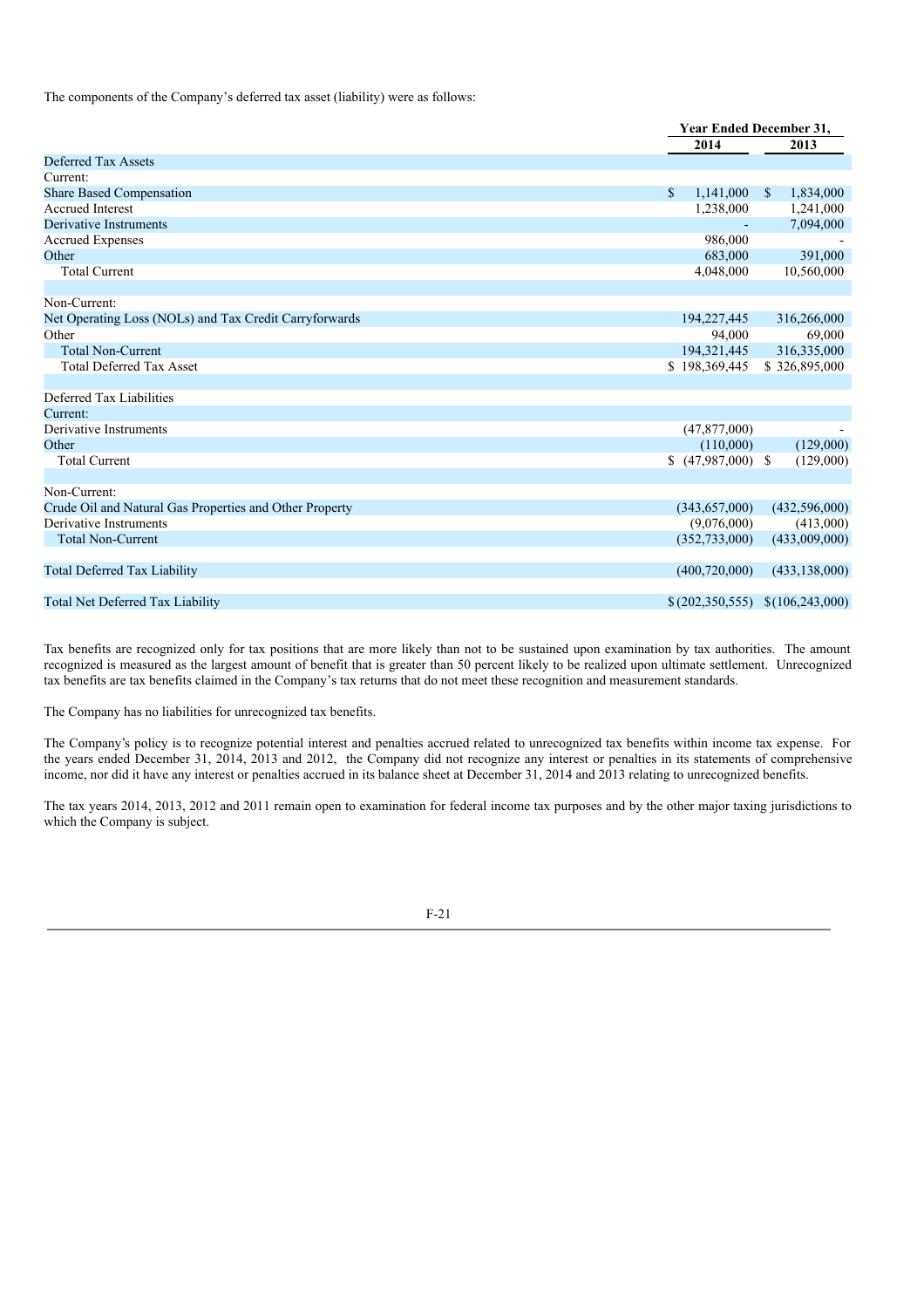### **NOTE 11 OPERATING LEASES**

Vehicles

The Company leases vehicles under noncancelable operating leases. Total lease expense under the agreements was approximately \$30,000, \$28,000 and \$48,000 for the years ended December 31, 2014, 2013, and 2012, respectively.

Minimum future lease payments under these vehicle leases are approximately \$45,000 in 2015, \$45,000 in 2016, \$41,000 in 2017 and 30,000 in 2018.

### Building

Effective November 2011, the Company extended their original operating lease agreement on 3,044 square feet of office space and added an additional 1,609 square feet of office space, for a total of 4,653 square feet. The two leases require initial gross monthly lease payments of \$18,612. The monthly payments increase by 4% on each anniversary date. The leases expire in November 2015. The Company also has annual and month to month lease agreements related to storage and parking spaces. Total rent expense under the agreements was approximately \$267,000, \$249,000 and \$217,000 for the years ended December 31, 2014, 2013, and 2012, respectively.

Minimum future lease payments under the building leases are as follows:

| <b>Year Ended December 31,</b> | Amount  |
|--------------------------------|---------|
| 2015                           | 269,000 |
| 2016                           | 58,000  |
| 2017                           | 54,000  |
| Total                          | 381,000 |

The Company received \$91,320 of landlord incentives under the original lease agreement and an additional \$58,620 under the lease for the additional 1,609 square feet. The Company has recorded a deferred rent liability for these amounts that are being amortized over the term of the leases.

Effective October 2014, the Company entered into an operating lease agreement on 1,900 square feet of office space for its Denver location. The lease requires an initial monthly lease payment of \$4,750. The monthly payments increase by 2% on each anniversary date. The lease expires in November, 2017. Total rent expense under the agreement was approximately \$15,000 for the year ended December 31, 2014.

### **NOTE 12 FAIR VALUE**

Fair value is defined as the exchange price that would be received for an asset or paid to transfer a liability (an exit price) in the principal or most advantageous market for the asset or liability in an orderly transaction between market participants on the measurement date. Valuation techniques used to measure fair value must maximize the use of observable inputs and minimize the use of unobservable inputs. The Company uses a fair value hierarchy based on three levels of inputs, of which the first two are considered observable and the last unobservable, that may be used to measure fair value which are the following:

Level 1 - Quoted prices in active markets for identical assets or liabilities.

Level 2 - Inputs other than Level 1 that are observable, either directly or indirectly, such as quoted prices for similar assets of liabilities; quoted prices in markets that are not active; or other inputs that are observable or can be corroborated by observable market data for substantially the full term of the assets or liabilities.

Level 3 - Unobservable inputs that are supported by little or no market activity and that are significant to the fair value of the assets or liabilities.

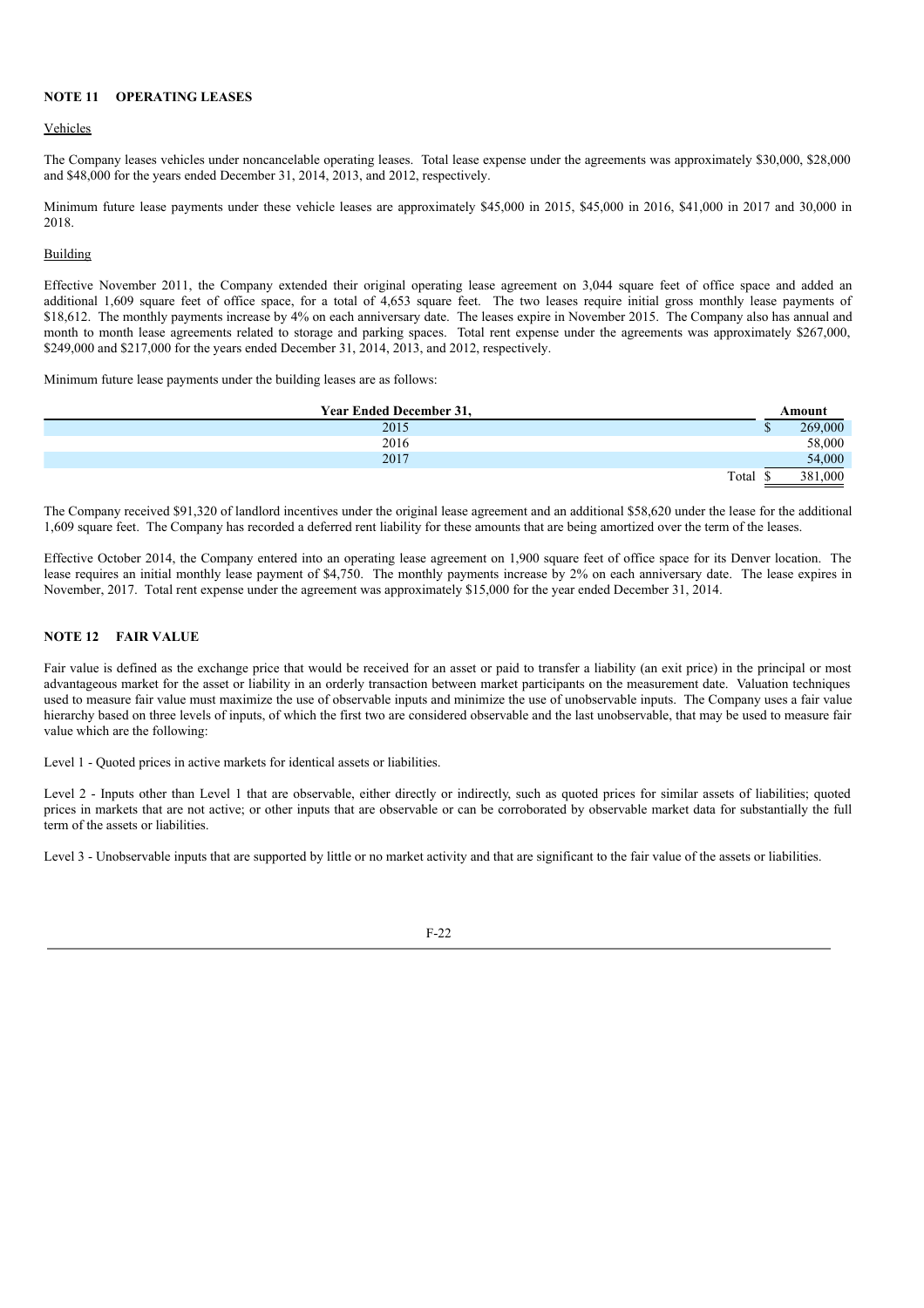The following schedule summarizes the valuation of financial instruments measured at fair value on a recurring basis in the balance sheet as of December 31, 2014 and 2013.

|                                                                     |          |                                                                                                 | <b>Fair Value Measurements at</b><br>December 31, 2014 Using     |                                                    |
|---------------------------------------------------------------------|----------|-------------------------------------------------------------------------------------------------|------------------------------------------------------------------|----------------------------------------------------|
|                                                                     |          | <b>Ouoted Prices In</b><br><b>Active Markets</b><br>for Identical<br><b>Assets</b><br>(Level 1) | Significant<br>Other<br><b>Observable</b><br>Inputs<br>(Level 2) | Significant<br>Unobservable<br>Inputs<br>(Level 3) |
| Commodity Derivatives – Current Asset (crude oil swaps)             |          | $\sim$                                                                                          | \$128,893,220                                                    |                                                    |
| Commodity Derivatives – Non-Current Asset (crude oil swaps)         |          |                                                                                                 | 25,013,011                                                       |                                                    |
| Commodity Derivatives – Non-Current Liability (crude oil swaptions) |          |                                                                                                 | (579,070)                                                        |                                                    |
|                                                                     | Total \$ |                                                                                                 | \$153,327,161                                                    |                                                    |

|                                                                            |                                                                                                 | <b>Fair Value Measurements at</b><br>December 31, 2013 Using     |                                                    |
|----------------------------------------------------------------------------|-------------------------------------------------------------------------------------------------|------------------------------------------------------------------|----------------------------------------------------|
|                                                                            | <b>Ouoted Prices In</b><br><b>Active Markets</b><br>for Identical<br><b>Assets</b><br>(Level 1) | Significant<br>Other<br><b>Observable</b><br>Inputs<br>(Level 2) | Significant<br>Unobservable<br>Inputs<br>(Level 3) |
| Commodity Derivatives – Current Asset (crude oil swaps and collars)        | $\sim$                                                                                          | 62,890                                                           | - \$                                               |
| Commodity Derivatives – Current Liability (crude oil swaps and collars)    |                                                                                                 | (19,119,646)                                                     |                                                    |
| Commodity Derivatives – Non-Current Asset (crude oil swaps and collars)    |                                                                                                 | 1,745,405                                                        |                                                    |
| Commodity Derivatives – Non-Current Liability (crude oil swaps and collars |                                                                                                 | (637,208)                                                        |                                                    |
|                                                                            | Total \$<br>$\overline{\phantom{a}}$                                                            | $(17.948.559)$ \$<br>S.                                          |                                                    |

Level 2 assets and liabilities consist of derivative assets and liabilities (see Note 14), the Revolving Credit Facility (see Note 4) and the Notes (see Note 4). The fair value of the Company's derivative financial instruments is determined based upon future prices, volatility and time to maturity, among other things. Counterparty statements are utilized to determine the value of the commodity derivative instruments and are reviewed and corroborated using various methodologies and significant observable inputs. The Company's and the counterparties' nonperformance risk is evaluated. The fair value of all derivative contracts is reflected on the balance sheet. The current derivative asset and liability amounts represent the fair values expected to be settled in the subsequent twelve months. The book value of the Revolving Credit Facility approximates fair value because of its floating rate structure. The fair value of our Notes is based on an end of period market quote.

The Company's long-term debt is not measured at fair value on the balance sheets and the fair value is being provided for disclosure purposes. At December 31, 2014, the Company had \$500 million of senior unsecured notes and \$298 million under the Revolving Credit Facility outstanding with a fair value of \$376.3 million and \$298 million, respectively. At December 31, 2013, the Company had \$500 million of senior unsecured notes and \$75 million under the Revolving Credit Facility outstanding with a fair value of \$527.5 million and \$75 million, respectively. The estimated fair value of debt was based upon quoted market prices and, where such prices were not available, other observable inputs regarding interest rates available to the Company at the end of each respective period.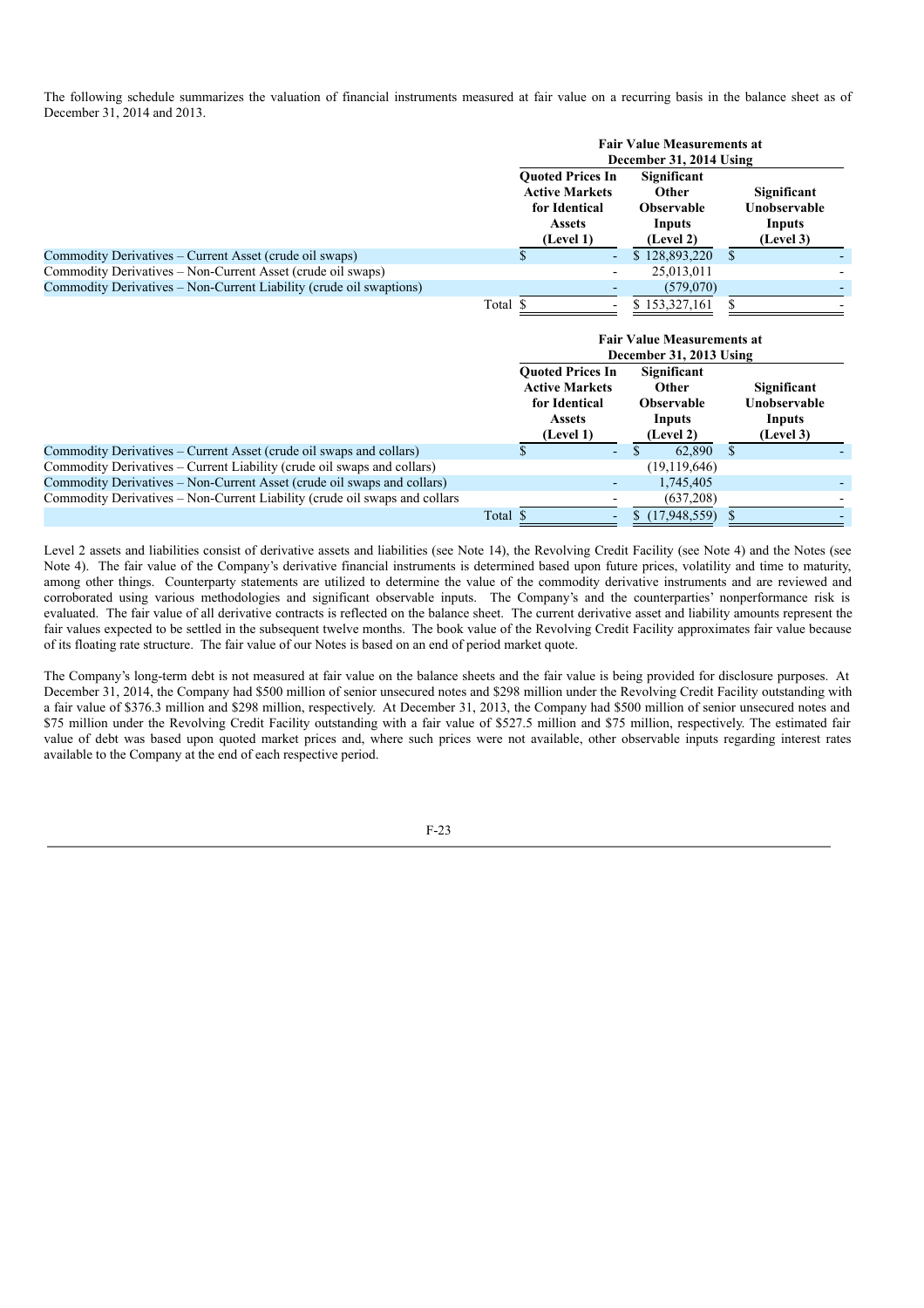Though the Company believes the methods used to estimate fair value are consistent with those used by other market participants, the use of other methods or assumptions could result in a different estimate of fair value. There were no transfers of financial assets or liabilities between Level 1, Level 2 or Level 3 inputs for the years ended December 31, 2014 and 2013.

#### **NOTE 13 FINANCIAL INSTRUMENTS**

The Company's non-derivative financial instruments include cash and cash equivalents and credit facility and are not measured at fair value on the balance sheets. The carrying amount of these non-derivative financial instruments approximate their fair values (See Note 12).

The Company's accounts receivable relate to crude oil and natural gas sold to various industry companies. Credit terms, typical of industry standards, are of a short-term nature and the Company does not require collateral. Management believes the Company's accounts receivable at December 31, 2014 and 2013 do not represent significant credit risks as they are dispersed across many counterparties. The Company has recorded an allowance for doubtful accounts of \$1.8 million and \$1.1 million at December 31, 2014 and December 31, 2013, respectively. As of December 31, 2014, outstanding derivative contracts with commercial banks participating in the Company's Revolving Credit Facility represent all of the Company's crude oil volumes hedged. These commercial banks have investment-grade ratings from Moody's and Standard & Poor and are lenders under the Company's Revolving Credit Facility and management believes this does not represent a significant credit risk.

### **NOTE 14 DERIVATIVE INSTRUMENTS AND PRICE RISK MANAGEMENT**

The Company utilizes commodity swap contracts, swaptions and costless collars (purchased put options and written call options) to (i) reduce the effects of volatility in price changes on the crude oil commodities it produces and sells, (ii) reduce commodity price risk and (iii) provide a base level of cash flow in order to assure it can execute at least a portion of its capital spending.

All derivative positions are carried at their fair value on the balance sheet and are marked-to-market at the end of each period. Any realized gains and losses are recorded to loss on settled derivatives and unrealized gains or losses are recorded to losses on the mark-to-market of derivative instruments on the statement of comprehensive income.

The Company has master netting agreements on individual crude oil contracts with certain counterparties and therefore the current asset and liability are netted on the balance sheet and the non-current asset and liability are netted on the balance sheet for contracts with these counterparties.

#### Crude Oil Derivative Contracts Cash-flow Not Designated as Hedges

The Company recorded realized losses on settled derivatives of \$7.9, \$12.2 million and \$0.4 million as a loss on settled derivatives in the statement of comprehensive income for the years ended December 31, 2014, 2013 and 2012, respectively. The Company recorded (losses) gains of \$171.3, \$(21.3) million and \$15.1 million as (losses) gains on the mark-to-market of derivatives in the statement of comprehensive income for the years ended December 31, 2014, 2013 and 2012, respectively. Mark-to-market gains and losses represent changes in fair values of derivatives that have not been settled.

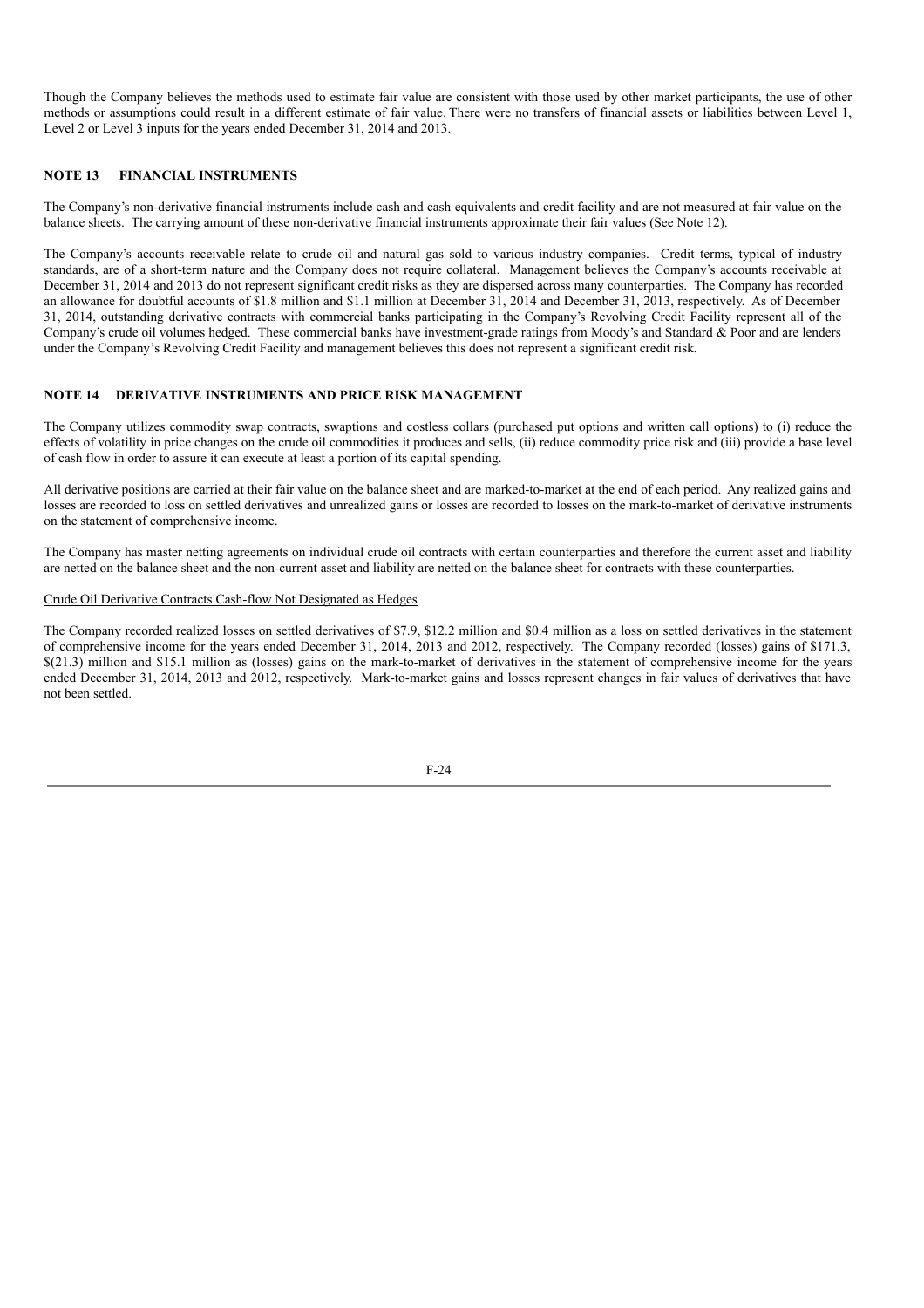The following table reflects open commodity swap contracts as of December 31, 2014, the associated volumes and the corresponding fixed price.

| <b>Swaps-Crude Oil</b><br>360,000<br>$01/01/15 - 06/30/15$<br>89.15<br>$01/01/15 - 06/30/15$<br>60,000<br>90.50<br>$01/01/15 - 06/30/15$<br>180,000<br>88.55<br>180,000<br>$01/01/15 - 06/30/15$<br>88.00<br>$01/01/15 - 06/30/15$<br>60,000<br>90.75<br>60,000<br>$01/01/15 - 06/30/15$<br>90.25<br>$01/01/15 - 06/30/15$<br>90,000<br>89.00<br>$01/01/15 - 06/30/15$<br>90,000<br>89.00 |
|-------------------------------------------------------------------------------------------------------------------------------------------------------------------------------------------------------------------------------------------------------------------------------------------------------------------------------------------------------------------------------------------|
|                                                                                                                                                                                                                                                                                                                                                                                           |
|                                                                                                                                                                                                                                                                                                                                                                                           |
|                                                                                                                                                                                                                                                                                                                                                                                           |
|                                                                                                                                                                                                                                                                                                                                                                                           |
|                                                                                                                                                                                                                                                                                                                                                                                           |
|                                                                                                                                                                                                                                                                                                                                                                                           |
|                                                                                                                                                                                                                                                                                                                                                                                           |
|                                                                                                                                                                                                                                                                                                                                                                                           |
|                                                                                                                                                                                                                                                                                                                                                                                           |
| $01/01/15 - 12/31/15$<br>720,000<br>89.00                                                                                                                                                                                                                                                                                                                                                 |
| $01/01/15 - 12/31/15$<br>360,000<br>89.00                                                                                                                                                                                                                                                                                                                                                 |
| $01/01/15 - 12/31/15$<br>360,000<br>89.02                                                                                                                                                                                                                                                                                                                                                 |
| $01/01/15 - 12/31/15$<br>180,000<br>89.00                                                                                                                                                                                                                                                                                                                                                 |
| $01/01/15 - 12/31/15$<br>180,000<br>89.00                                                                                                                                                                                                                                                                                                                                                 |
| $07/01/15 - 12/31/15^{(1)}$<br>180,000<br>90.75                                                                                                                                                                                                                                                                                                                                           |
| $07/01/15 - 12/31/15^{(1)}$<br>180,000<br>91.00                                                                                                                                                                                                                                                                                                                                           |
| $07/01/15 - 12/31/15^{(1)}$<br>180,000<br>91.25                                                                                                                                                                                                                                                                                                                                           |
| $07/01/15 - 06/30/16$<br>360,000<br>89.00                                                                                                                                                                                                                                                                                                                                                 |
| $07/01/15 - 06/30/16$<br>360,000<br>90.00                                                                                                                                                                                                                                                                                                                                                 |
| 360,000<br>$07/01/15 - 06/30/16$<br>91.00                                                                                                                                                                                                                                                                                                                                                 |
| $01/01/16 - 06/30/16$<br>180,000<br>90.00                                                                                                                                                                                                                                                                                                                                                 |
| 90,000<br>$01/01/16 - 06/30/16$<br>90.00                                                                                                                                                                                                                                                                                                                                                  |
| $01/01/16 - 06/30/16$<br>90,000<br>90.00                                                                                                                                                                                                                                                                                                                                                  |

(1) The Company has entered into crude oil derivative contracts that give counterparties the option to extend certain current derivative contracts for an additional six-month period. Options covering a notional volume of 90,000 barrels per month are exercisable on or about December 31, 2015. If the counterparties exercise all such options, the notional volume of the Company's existing crude oil derivative contracts will increase by 90,000 barrels per month at an average price of \$91.00 per barrel for each month during the period January 1, 2016 through June 30, 2016.

As of December 31, 2014, the Company had a total volume on open commodity swaps of 4.9 million barrels at a weighted average price of approximately \$89.53.

The following table reflects the weighted average price of open commodity derivative contracts as of December 31, 2014, by year with associated volumes.

#### **Weighted Average Price Of Open Commodity Swap Contracts**

|      |                | Weighted |
|------|----------------|----------|
|      | <b>Volumes</b> | Average  |
| Year | (Bbl)          | Price    |
| 2015 | 3,960,000      | 89.43    |
| 2016 | 900,000        | 90.00    |

We determine the estimated fair value of derivative instruments using a market approach based on several factors, including quoted market prices in active markets and quotes from third parties, among other things. The Company also performs an internal valuation to ensure the reasonableness of third party quotes. In consideration of counterparty credit risk, the Company assessed the possibility of whether the counterparty to the derivative would default by ailing to make any contractually required payments. Additionally, the Company considers that it is of substantial credit quality and has the financial resources and willingness to meet its potential repayment obligations associated with the derivative transactions. For further details regarding our derivative contracts see Note 12, Fair Value in the Notes to the Financial Statements.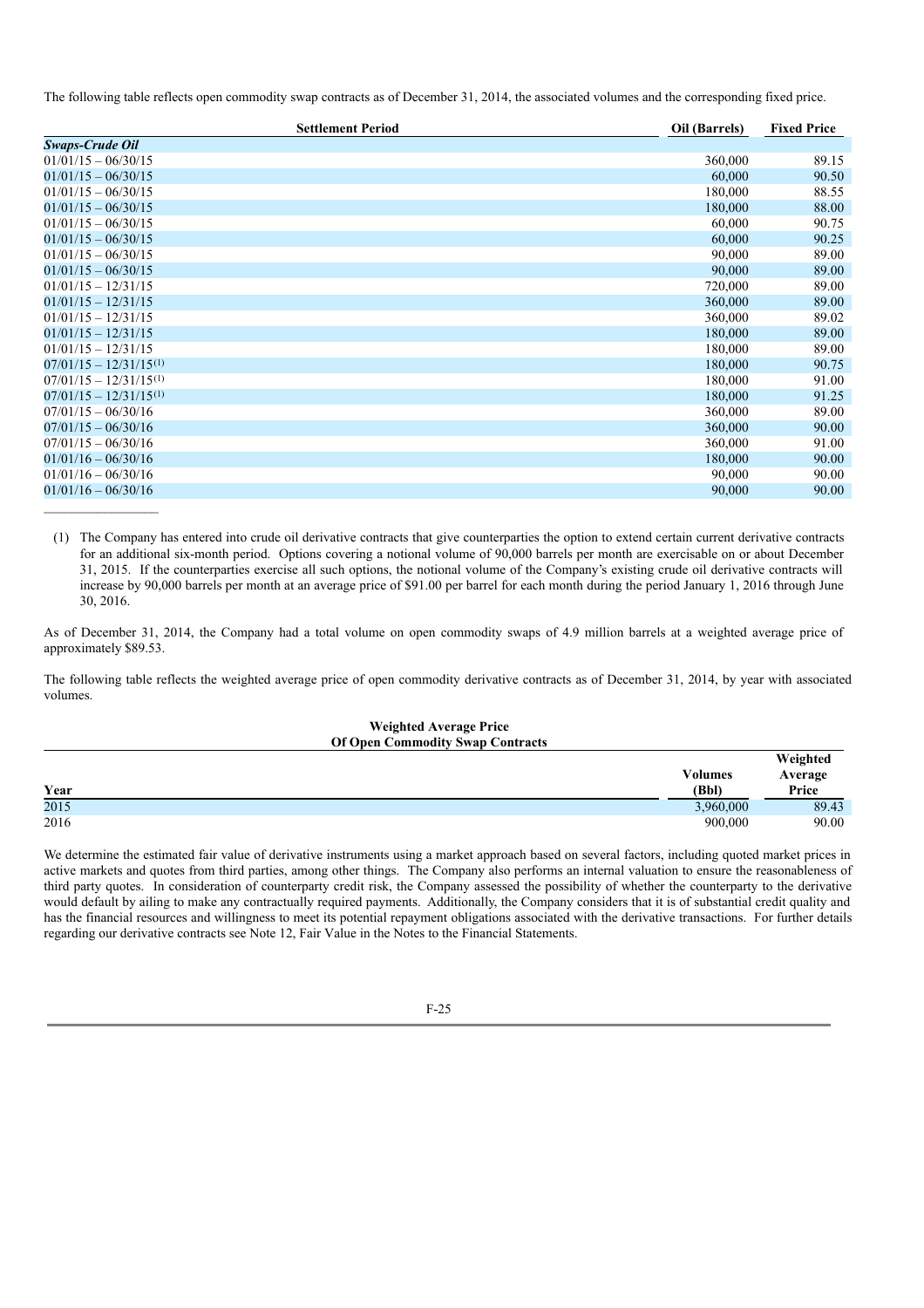The following table sets forth the amounts, on a gross basis, and classification of the Company's outstanding derivative financial instruments at December 31, 2014 and 2013, respectively. Certain amounts may be presented on a net basis on the consolidated financial statements when such amounts are with the same counterparty and subject to a master netting arrangement:

|                                     |                                   | December 31,<br><b>Estimated Fair Value</b> |                |
|-------------------------------------|-----------------------------------|---------------------------------------------|----------------|
| <b>Type of Crude Oil Contract</b>   | <b>Balance Sheet Location</b>     | 2014                                        | 2013           |
| Derivative Assets:                  |                                   |                                             |                |
| Swap Contracts                      | <b>Current Assets</b>             | \$<br>128,893,220                           | \$<br>62,890   |
| <b>Swap Contracts</b>               | <b>Non-Current Assets</b>         | 25,013,011                                  | 1,745,405      |
| <b>Total Derivative Assets</b>      |                                   | 153,906,231                                 | 1,808,295      |
|                                     |                                   |                                             |                |
| Derivative Liabilities:             |                                   |                                             |                |
| <b>Swap Contracts</b>               | <b>Current Liabilities</b>        |                                             | (19, 111, 820) |
| Costless Collars                    | <b>Current Assets/Liabilities</b> |                                             | (7,826)        |
| <b>Swap Contracts</b>               | Non-Current Liabilities           |                                             | (637,208)      |
| <b>Swaption Contracts</b>           | Non-Current Liabilities           | (579,070)                                   | \$             |
| <b>Total Derivative Liabilities</b> |                                   | (579,070)                                   | (19, 756, 854) |

The following disclosures are applicable to the Company's financial statements, as of December 31, 2014, 2013 and 2012:

|                         | <b>Location of Loss for Effective and</b><br><b>Ineffective Portion of Derivative in</b><br><b>Amount of Loss Reclassified from AOCI into</b> |      |                                |        |  |         |  |
|-------------------------|-----------------------------------------------------------------------------------------------------------------------------------------------|------|--------------------------------|--------|--|---------|--|
| <b>Derivative Type</b>  | Income                                                                                                                                        |      |                                | Income |  |         |  |
|                         |                                                                                                                                               |      | <b>Year Ended December 31,</b> |        |  |         |  |
|                         |                                                                                                                                               | 2014 |                                | 2013   |  | 2012    |  |
| $Commodity - Cash Flow$ | <b>Loss on Settled Derivatives</b>                                                                                                            |      | $\sim$                         |        |  | 101.309 |  |
|                         |                                                                                                                                               |      |                                |        |  |         |  |

The use of derivative transactions involves the risk that the counterparties will be unable to meet the financial terms of such transactions. When the Company has netting arrangements with its counterparties that provide for offsetting payables against receivables from separate derivative instruments these assets and liabilities are netted on the balance sheet. The tables presented below provide reconciliation between the gross assets and liabilities and the amounts reflected on the balance sheet. The amounts presented exclude derivative settlement receivables and payables as of the balance sheet dates.

|                                         | <b>Estimated Fair Value at December 31, 2014</b>          |                                                               |                                                                                       |  |  |  |
|-----------------------------------------|-----------------------------------------------------------|---------------------------------------------------------------|---------------------------------------------------------------------------------------|--|--|--|
|                                         | <b>Gross</b><br>Amounts of<br>Recognized<br><b>Assets</b> | <b>Gross Amounts</b><br>Offset in the<br><b>Balance Sheet</b> | <b>Net Amounts</b><br>of Assets<br><b>Presented in</b><br>the Balance<br><b>Sheet</b> |  |  |  |
| <b>Offsetting of Derivative Assets:</b> |                                                           |                                                               |                                                                                       |  |  |  |
| <b>Current Assets</b>                   | \$128,893,220                                             | S<br>$\overline{\phantom{0}}$                                 | \$128,893,220                                                                         |  |  |  |
| Non-Current Assets                      | 25,013,011                                                |                                                               | 25,013,011                                                                            |  |  |  |
| <b>Total Derivative Assets</b>          | \$153,906,231                                             | \$<br>$\sim$                                                  | \$153,906,231                                                                         |  |  |  |
| Offsetting of Derivative Liabilities:   |                                                           |                                                               |                                                                                       |  |  |  |
| <b>Current Liabilities</b>              | \$<br>$-5$                                                | $\Delta \sim 10$                                              | -S                                                                                    |  |  |  |
| Non-Current Liabilities                 | (579,070)                                                 |                                                               | (579,070)                                                                             |  |  |  |
| <b>Total Derivative Liabilities</b>     | (579,070)                                                 |                                                               | (579,070)                                                                             |  |  |  |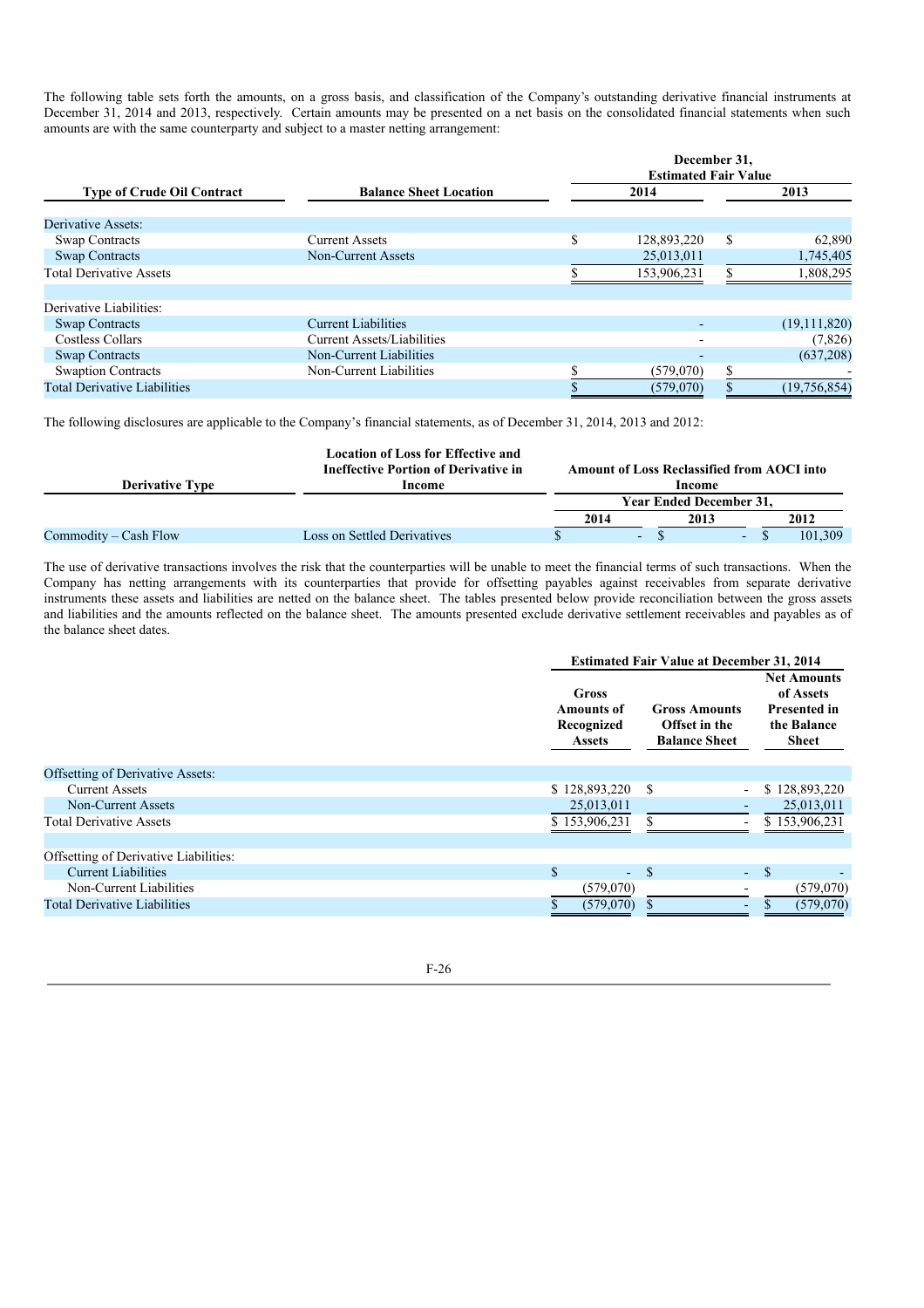|                                         |    | <b>Estimated Fair Value at December 31, 2013</b>                                                                        |              |                 |    |                |  |  |  |                                                                                       |
|-----------------------------------------|----|-------------------------------------------------------------------------------------------------------------------------|--------------|-----------------|----|----------------|--|--|--|---------------------------------------------------------------------------------------|
|                                         |    | Gross<br><b>Amounts</b><br>Offset in the<br><b>Amounts of</b><br>Recognized<br><b>Balance</b><br><b>Sheet</b><br>Assets |              | <b>Gross</b>    |    |                |  |  |  | <b>Net Amounts</b><br>of Assets<br><b>Presented in</b><br>the Balance<br><b>Sheet</b> |
| <b>Offsetting of Derivative Assets:</b> |    |                                                                                                                         |              |                 |    |                |  |  |  |                                                                                       |
| <b>Current Assets</b>                   | \$ | 629,178                                                                                                                 | S.           | $(566, 288)$ \$ |    | 62,890         |  |  |  |                                                                                       |
| Non-Current Assets                      |    | 2,589,079                                                                                                               |              | (843, 674)      |    | 1,745,405      |  |  |  |                                                                                       |
| <b>Total Derivative Assets</b>          |    | 3,218,257                                                                                                               | S.           | (1,409,962)     |    | ,808,295       |  |  |  |                                                                                       |
|                                         |    |                                                                                                                         |              |                 |    |                |  |  |  |                                                                                       |
| Offsetting of Derivative Liabilities:   |    |                                                                                                                         |              |                 |    |                |  |  |  |                                                                                       |
| <b>Current Liabilities</b>              | S. | (19,685,934)                                                                                                            | <sup>S</sup> | 566,288         | \$ | (19,119,646)   |  |  |  |                                                                                       |
| Non-Current Liabilities                 |    | (1,480,882)                                                                                                             |              | 843,674         |    | (637,208)      |  |  |  |                                                                                       |
| <b>Total Derivative Liabilities</b>     |    | (21, 166, 816)                                                                                                          | S.           | 1,409,962       |    | (19, 756, 854) |  |  |  |                                                                                       |

All of the Company's outstanding derivative instruments are covered by International Swap Dealers Association Master Agreements ("ISDAs") entered into with counterparties that are also lenders under the Company's Revolving Credit Facility. The Company's obligations under the derivative instruments are secured pursuant to the Revolving Credit Facility, and no additional collateral had been posted by the Company as of December 31, 2014. The ISDAs may provide that as a result of certain circumstances, such as cross-defaults, a counterparty may require all outstanding derivative instruments under an ISDA to be settled immediately. See Note 12 for the aggregate fair value of all derivative instruments that were in a net liability position at December 31, 2014 and 2013.

### **NOTE 15 EARNINGS PER SHARE**

The following is a reconciliation of the numerator and denominator used to calculate basic earnings per share and diluted earnings per share for the years ended December 31, 2014, 2013, and 2012:

|                       |               | 2014          |       |        |                          | 2013          |           |                   | 2012          |           |
|-----------------------|---------------|---------------|-------|--------|--------------------------|---------------|-----------|-------------------|---------------|-----------|
|                       | <b>Net</b>    |               | Per   |        | Net                      |               |           |                   |               |           |
|                       | Income        | <b>Shares</b> | Share |        | Income                   | <b>Shares</b> | Per Share | <b>Net Income</b> | <b>Shares</b> | Per Share |
| <b>Basic EPS</b>      | \$163,745,945 | 60,691,701    |       | 2.70   | \$53,067,036             | 62,364,957    | 0.85      | \$72,284,624      | 62,485,836    | 1.16      |
| Dilutive<br>Effect of |               |               |       |        |                          |               |           |                   |               |           |
| Options               |               | 169.068       |       | (0.01) | $\overline{\phantom{0}}$ | 382.341       |           |                   | 383.243       | (0.01)    |
| Diluted EPS           | \$163,745,945 | 60,860,769    |       | 2.69   | \$53,067,036             | 62,747,298    | 0.85      | \$72,284,624      | 62,869,079    | 1.15      |

For the year ended December 31, 2014 and 2013 restricted stock of 15,590 and 7,330 shares of common stock were excluded from EPS due to the anti-dilutive effect.

## **NOTE 16 EMPLOYEE BENEFIT PLANS**

In 2009, the Company adopted a defined contribution 401(k) plan for substantially all of its employees. The plan provides for Company matching of employee contributions to the plan. During 2014, 2013 and 2012, the Company provided a match contribution equal to 100% of an eligible employee's deferral contribution, up to 8% of the employee's earnings up to the maximum allowable amount. The Company contributed approximately \$269,000, \$240,000 and \$189,000 to the 401(k) plan for the years ended December 31, 2014, 2013 and 2012, respectively.

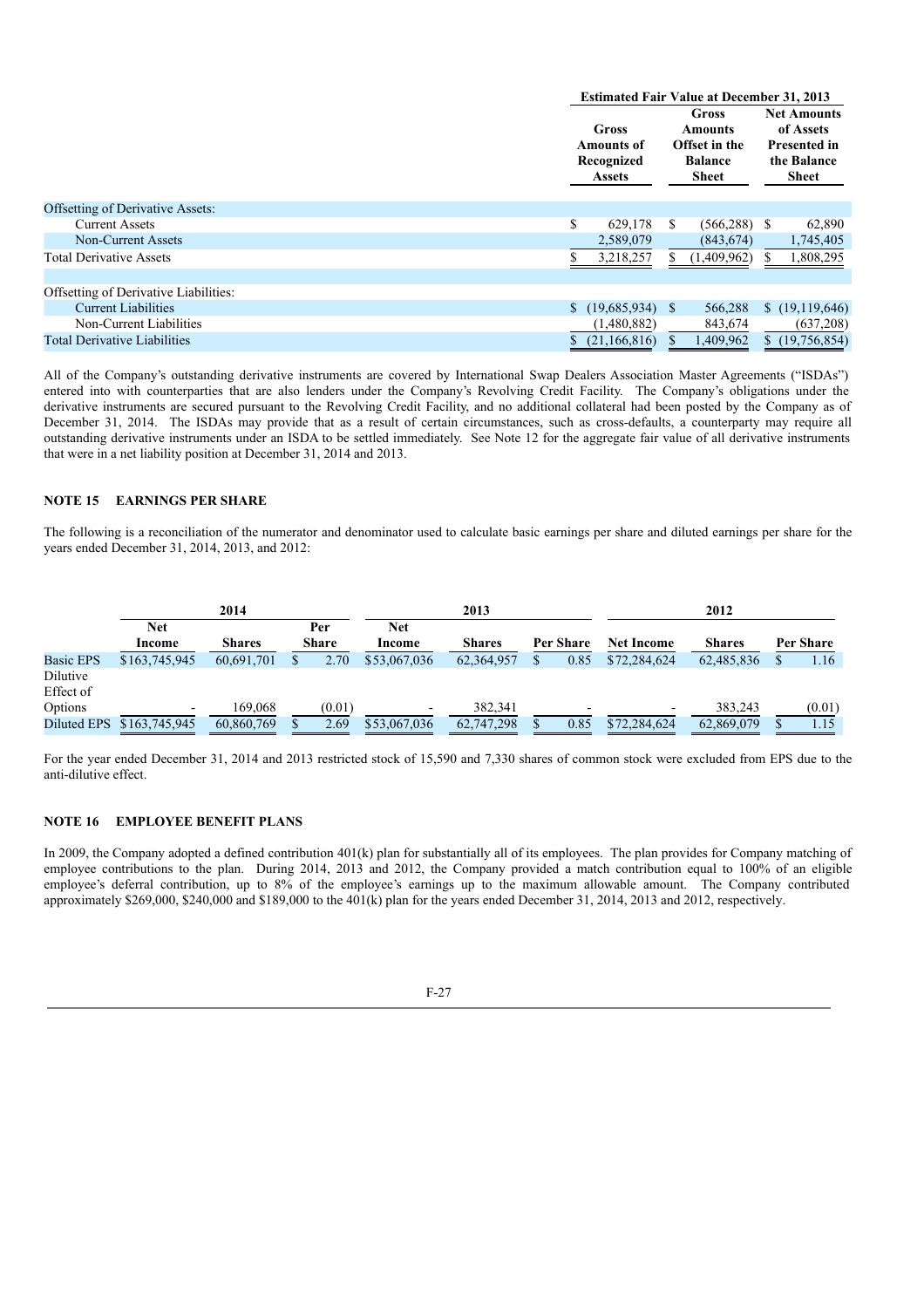#### **NOTE 17 SEVERANCE ARRANGEMENTS**

The Company's former president, Ryan Gilbertson, resigned effective October 1, 2012. In connection with his resignation, the Company and Mr. Gilbertson entered into a separation and release agreement and a consulting agreement (collectively, the "New Agreements"), which terminated and superseded his prior employment agreement with the Company (except for certain surviving provisions). Pursuant to the New Agreements, Mr. Gilbertson's outstanding and unvested restricted stock awards continued to vest on their original vesting schedules, so long as Mr. Gilbertson does not terminate the consulting agreement and the Company did not terminate the consulting agreement for cause (as defined). In addition, pursuant to the New Agreements the Company (i) provided Mr. Gilbertson with a prorated portion of his 2012 year-end bonus (based on predetermined performance metrics and as determined by the Company's compensation committee following the end of 2012), (ii) bought out the lease and transferred title to Mr. Gilbertson on his Company-leased vehicle, and (iii) reimbursed Mr. Gilbertson for continuation coverage pursuant to COBRA on the Company's health plans for 18 months.

In connection with the New Agreements, the Company concluded the unvested restricted stock awards were modified in connection with the change in Mr. Gilbertson's employment status and service requirements. Because the Company expected Mr. Gilbertson's awards would vest under the modified conditions but his period of active service in substance had concluded, \$4.3 million of share based compensation costs was reflected in general and administrative expense during the third quarter of 2012 related to the modified awards. Additionally, the cash expenses estimated for Mr. Gilbertson's prorated 2012 bonus, Company-leased vehicle and continuation coverage pursuant to COBRA was estimated at approximately \$0.6 million and was reflected in general and administrative expense during the third quarter of 2012.

On October 16, 2012, the Company terminated the employment of its Chief Operating Officer, James R. Sankovitz. Mr. Sankovitz's termination was "not for cause" under his existing employment agreement with the Company, and as a result he was entitled to certain severance benefits which included a single lump-sum payment of one times his \$325,000 base salary. In addition, the Company agreed to buy out the lease and transfer title to Mr. Sankovitz on his Company-leased vehicle, and reimburse Mr. Sankovitz for continuation coverage pursuant to COBRA on the Company's health plans for 18 months.

### **NOTE 18 SUBSEQUENT EVENTS**

The Company reviews the value of its oil and gas properties whenever management judges that events and circumstances indicate that the recorded carrying value of properties may not be recoverable. At December 31, 2014, the Company performed an impairment review using prices that reflect an average of 2014's monthly prices as prescribed pursuant to the SEC's guidelines. These average prices used in the December 31, 2014 impairment review are significantly higher than the actual and currently forecasted prices in 2015. Different pricing assumptions or discount rates could result in a different calculated impairment. As lower average monthly pricing is reflected in the trailing 12-month average pricing calculation, the present value of the Company's future net revenues is expected to decline and impairment could be recognized.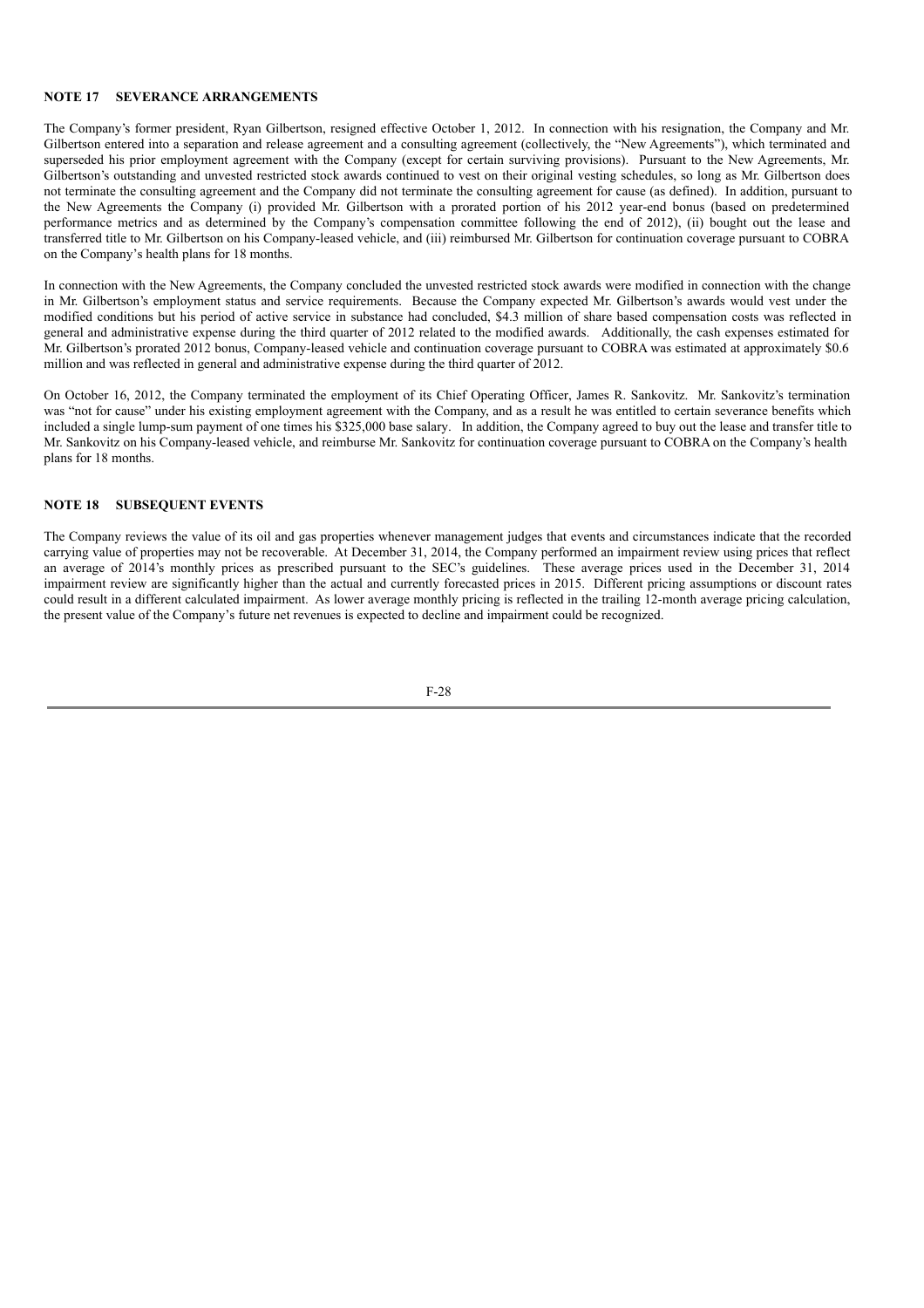#### **SUPPLEMENTAL OIL AND GAS INFORMATION (UNAUDITED)**

### **Oil and Natural Gas Exploration and Production Activities**

Oil and gas sales reflect the market prices of net production sold or transferred with appropriate adjustments for royalties, net profits interest, and other contractual provisions. Production expenses include lifting costs incurred to operate and maintain productive wells and related equipment including such costs as operating labor, repairs and maintenance, materials, supplies and fuel consumed. Production taxes include production and severance taxes. Depletion of crude oil and natural gas properties relates to capitalized costs incurred in acquisition, exploration, and development activities. Results of operations do not include interest expense and general corporate amounts. The results of operations for the company's crude oil and natural gas production activities are provided in the Company's related statements of income.

#### *Costs Incurred and Capitalized Costs*

The costs incurred in crude oil and natural gas acquisition, exploration and development activities are highlighted in the table below.

|                                       |               | <b>Year Ended December 31.</b> |               |  |  |
|---------------------------------------|---------------|--------------------------------|---------------|--|--|
|                                       | 2014          | 2013                           | 2012          |  |  |
| Costs Incurred for the Year:          |               |                                |               |  |  |
| Proved Property Acquisition and Other | 29.838.482    | \$ 29.404,632                  | \$ 24.791,828 |  |  |
| <b>Unproved Property Acquisition</b>  | 27,561,901    | 20, 207, 844                   | 27,304,425    |  |  |
| Development                           | 479.472.251   | 389.491.634                    | 485.392.505   |  |  |
| Total                                 | \$536,872,634 | \$439.104.110                  | \$537,488,758 |  |  |

Excluded costs for unproved properties are accumulated by year. Costs are reflected in the full cost pool as the drilling costs are incurred or as costs are evaluated and deemed impaired. The Company anticipates these excluded costs will be included in the depletion computation over the next five years. The Company is unable to predict the future impact on depletion rates. The following is a summary of capitalized costs excluded from depletion at December 31, 2014 by year incurred.

|                             |                      | <b>Year Ended December 31.</b> |  |                          |                    |                          |      |            |
|-----------------------------|----------------------|--------------------------------|--|--------------------------|--------------------|--------------------------|------|------------|
|                             | 2014<br>2012<br>2013 |                                |  |                          | <b>Prior Years</b> |                          |      |            |
| <b>Property Acquisition</b> |                      | \$23.919.268                   |  | 13.085.405               |                    | 3,356,715                | - \$ | 10,281,045 |
| Development                 |                      | $\overline{\phantom{0}}$       |  | $\overline{\phantom{0}}$ |                    | $\overline{\phantom{0}}$ |      |            |
| Total                       |                      | 23,919,268                     |  | 13.085.405               |                    | 3.356.715                |      | 10.281,045 |

#### **Oil and Natural Gas Reserves and Related Financial Data**

Information with respect to the Company's crude oil and natural gas producing activities is presented in the following tables. Reserve quantities, as well as certain information regarding future production and discounted cash flows, were determined by Ryder Scott Company, independent petroleum consultants based on information provided by the Company.

### *Oil and Natural Gas Reserve Data*

The following tables present the Company's independent petroleum consultants' estimates of its proved crude oil and natural gas reserves. The Company emphasizes that reserves are approximations and are expected to change as additional information becomes available. Reservoir engineering is a subjective process of estimating underground accumulations of crude oil and natural gas that cannot be measured in an exact way, and the accuracy of any reserve estimate is a function of the quality of available data and of engineering and geological interpretation and judgment.

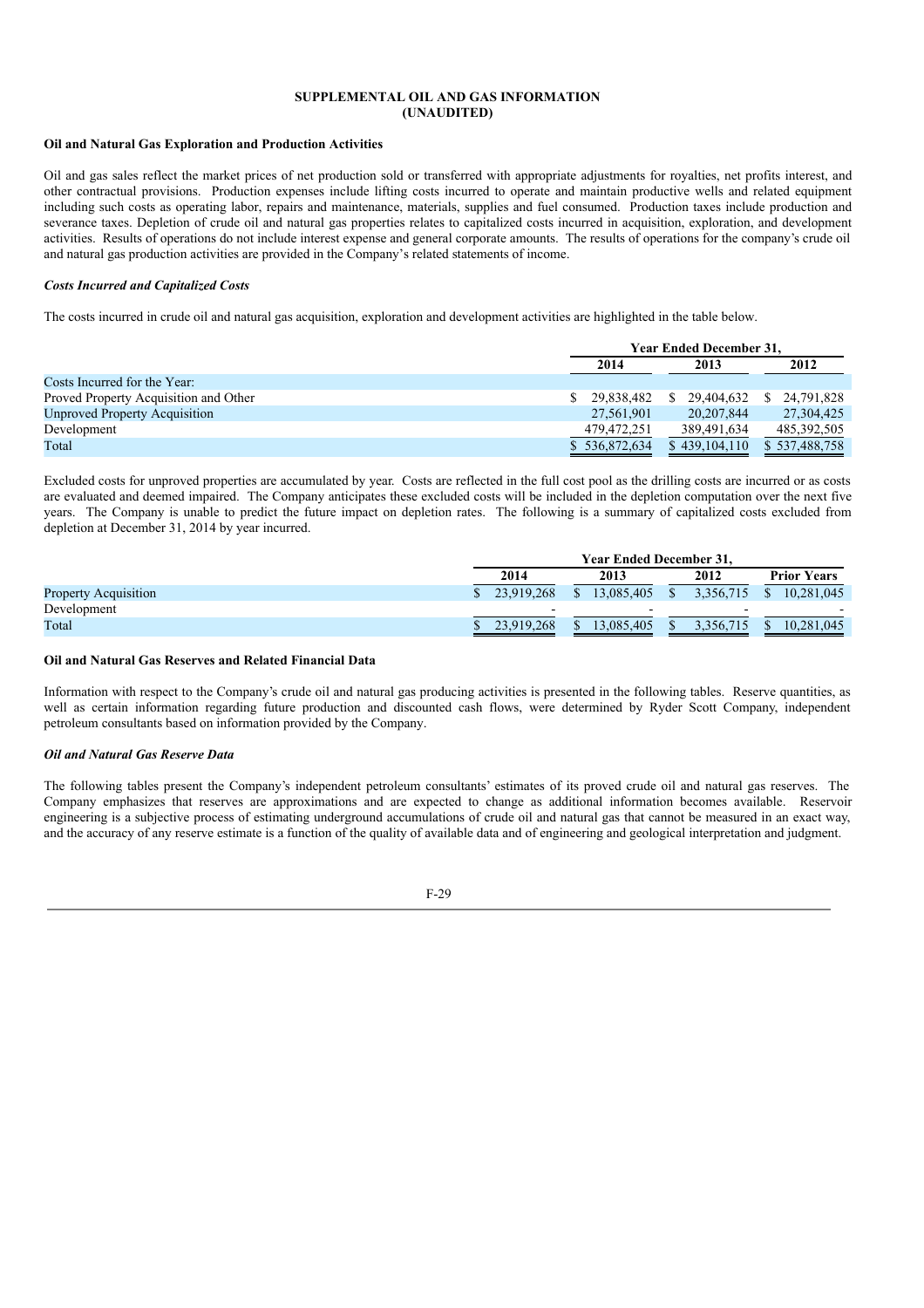|                                                                | <b>Natural Gas</b> | Oil          |
|----------------------------------------------------------------|--------------------|--------------|
|                                                                | (MCF)              | (BBLS)       |
| Proved Developed and Undeveloped Reserves at December 31, 2011 | 29,669,164         | 41,876,978   |
| <b>Revisions of Previous Estimates</b>                         | (1,410,547)        | 812,371      |
| Extensions, Discoveries and Other Additions                    | 14,788,384         | 21,490,244   |
| Production                                                     | (1,768,872)        | (3,465,312)  |
|                                                                |                    |              |
| Proved Developed and Undeveloped Reserves at December 31, 2012 | 41,278,129         | 60,714,281   |
| <b>Revisions of Previous Estimates</b>                         | (8,634,689)        | (12,749,049) |
| Extensions, Discoveries and Other Additions                    | 20,096,944         | 31,880,594   |
| Production                                                     | (2,572,251)        | (4,046,701)  |
| Proved Developed and Undeveloped Reserves at December 31, 2013 | 50,168,133         | 75,799,125   |
| <b>Revisions of Previous Estimates</b>                         | 2,465,251          | (11,397,088) |
| Extensions, Discoveries and Other Additions                    | 21,984,514         | 29,662,181   |
| Production                                                     | (3,682,781)        | (5,150,913)  |
| Proved Developed and Undeveloped Reserves at December 31, 2014 | 70,935,117         | 88,913,305   |
| Proved Developed Reserves:                                     |                    |              |
| December 31, 2011                                              | 8,452,653          | 14,338,576   |
| December 31, 2012                                              | 17,350,166         | 27,345,824   |
| December 31, 2013                                              | 20,642,967         | 32,043,405   |
| December 31, 2014                                              | 38,277,770         | 44,666,408   |
| Proved Undeveloped Reserves:                                   |                    |              |
| December 31, 2011                                              | 21,216,511         | 27,538,402   |
| December 31, 2012                                              | 23,927,963         | 33,368,457   |
| December 31, 2013                                              | 29,525,166         | 43,755,720   |
| December 31, 2014                                              | 32,657,347         | 44,246,897   |

Proved reserves are estimated quantities of crude oil and natural gas, which geological and engineering data indicate with reasonable certainty to be recoverable in future years from known reservoirs under existing economic and operating conditions. Proved developed reserves are proved reserves that can be expected to be recovered through existing wells with existing equipment and operating methods. Proved undeveloped reserves are included for reserves for which there is a high degree of confidence in their recoverability and they are scheduled to be drilled within the next five years.

### *Standardized Measure of Discounted Future Net Cash Inflows and Changes Therein*

The following table presents a standardized measure of discounted future net cash flows relating to proved crude oil and natural gas reserves and the changes in standardized measure of discounted future net cash flows relating proved crude oil and natural gas were prepared in accordance with the provisions of ASC 932-235-555. Future cash inflows were computed by applying average prices of crude oil and natural gas for the last 12 months to estimated future production. Future production and development costs were computed by estimating the expenditures to be incurred in developing and producing the proved crude oil and natural gas reserves at the end of the year, based on year end costs and assuming continuation of existing economic conditions. Future income tax expenses were calculated by applying appropriate year end tax rates to future pretax cash flows relating to proved crude oil and natural gas reserves, less the tax basis of properties involved and tax credits and loss carry forwards relating to crude oil and natural gas producing activities. Future net cash flows are discounted at the rate of 10% annually to derive the standardized measure of discounted future cash flows. Actual future cash inflows may vary considerably, and the standardized measure does not necessarily represent the fair value of the Company's crude oil and natural gas reserves.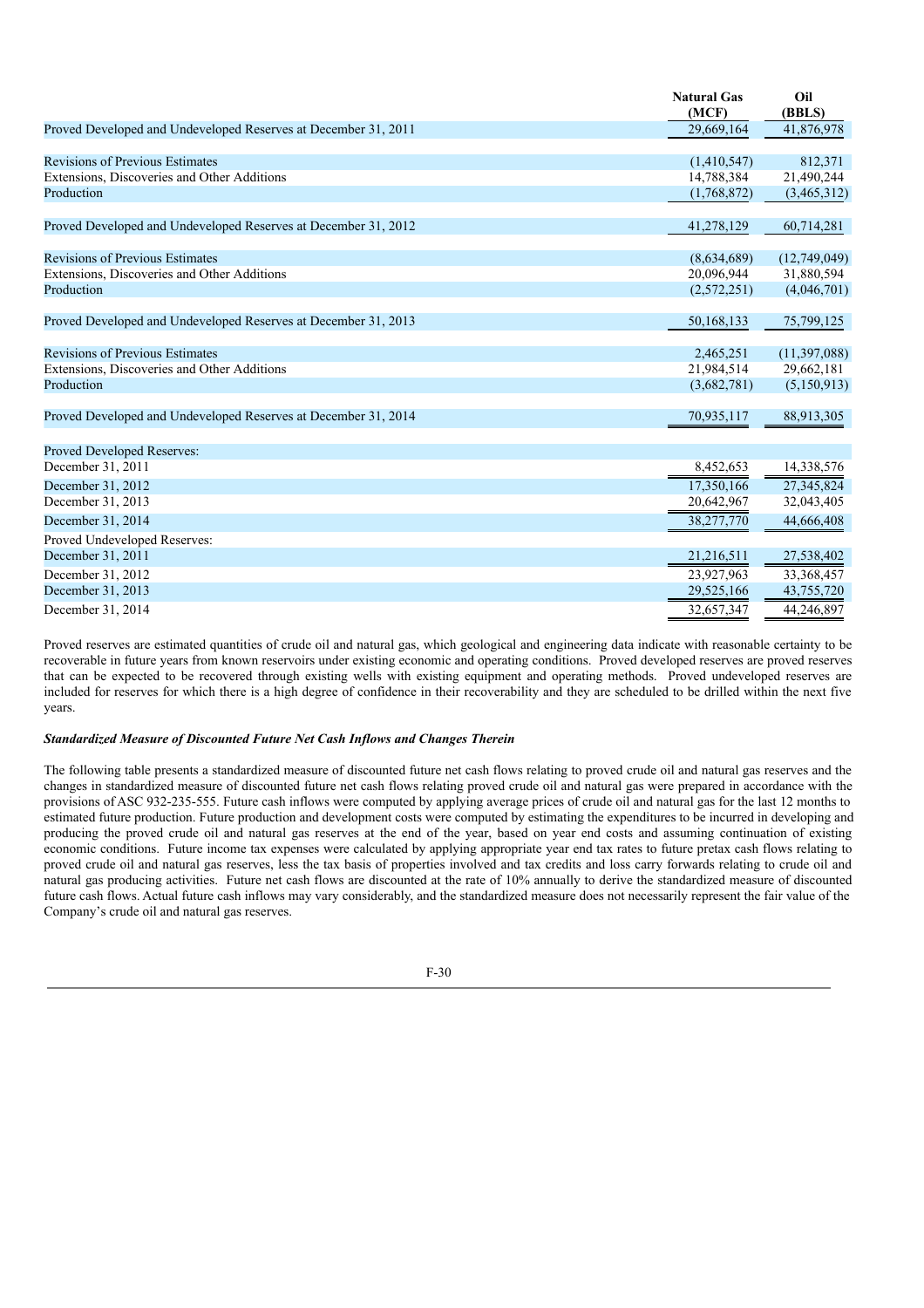|                                                          |                  | <b>Year Ended December 31,</b> |                 |  |  |  |
|----------------------------------------------------------|------------------|--------------------------------|-----------------|--|--|--|
|                                                          | 2014             | 2013                           | 2012            |  |  |  |
| <b>Future Cash Inflows</b>                               | \$7,912,622,500  | \$6,932,701,500                | \$5,353,167,000 |  |  |  |
| <b>Future Production Costs</b>                           | (2,281,320,000)  | (2,093,282,688)                | (1,436,711,062) |  |  |  |
| <b>Future Development Costs</b>                          | (1,453,562,125)  | (1,281,664,750)                | (846, 363, 500) |  |  |  |
| Future Income Tax Expense                                | (1,058,511,086)  | (952, 120, 002)                | (817, 296, 323) |  |  |  |
| <b>Future Net Cash Inflows</b>                           | \$ 3,119,229,289 | \$2,605,634,060                | \$2,252,796,115 |  |  |  |
|                                                          |                  |                                |                 |  |  |  |
| 10% Annual Discount for Estimated Timing of Cash Flows   | (1,713,849,746)  | (1,381,267,234)                | (1,211,441,321) |  |  |  |
|                                                          |                  |                                |                 |  |  |  |
| Standardized Measure of Discounted Future Net Cash Flows | \$1,405,379,543  | \$1,224,366,826                | \$1,041,354,794 |  |  |  |

The twelve month average prices were adjusted to reflect applicable transportation and quality differentials on a well-by-well basis to arrive at realized sales prices used to estimate the Company's reserves. The price of other liquids is included in natural gas. The prices for the Company's reserve estimates were as follows:

|                   | <b>Natural Gas</b><br><b>MCF</b> | Oil<br>Bbl |
|-------------------|----------------------------------|------------|
| December 31, 2014 | 7.37                             | 83.11      |
| December 31, 2013 | 5.23                             | 88.00      |
| December 31, 2012 | 4.78                             | 84.92      |

Changes in the Standardized Measure of Discounted Future Net Cash Flows at 10% per annum follow:

|                                                                  |                 | <b>Year Ended December 31.</b> |                   |  |  |
|------------------------------------------------------------------|-----------------|--------------------------------|-------------------|--|--|
|                                                                  | 2014            | 2013                           | 2012              |  |  |
| Beginning of Period                                              | \$1,224,366,826 | \$1,041,354,794                | 838,697,384<br>S. |  |  |
| Sales of Oil and Natural Gas Produced, Net of Production Costs   | (330, 395, 323) | (292,369,010)                  | (235,769,953)     |  |  |
| <b>Extensions and Discoveries</b>                                | 567,026,734     | 640, 467, 848                  | 455,623,034       |  |  |
| Previously Estimated Development Cost Incurred During the Period | 205, 125, 299   | 139,069,899                    | 193,669,706       |  |  |
| Net Change of Prices and Production Costs                        | (52, 577, 882)  | 16,693,046                     | (179, 505, 191)   |  |  |
| Change in Future Development Costs                               | (64, 185, 447)  | 45,583,609                     | (112,995,358)     |  |  |
| Revisions of Quantity and Timing Estimates                       | (326, 674, 460) | (454, 395, 244)                | 15,687,427        |  |  |
| Accretion of Discount                                            | 152,128,992     | 128,740,632                    | 110,133,321       |  |  |
| Change in Income Taxes                                           | (79, 196)       | (50, 871, 552)                 | 16,584,302        |  |  |
| Other                                                            | 30,644,000      | 10,092,804                     | (60, 769, 878)    |  |  |
| End of Period                                                    | \$1,405,379,543 | \$1,224,366,826                | \$1,041,354,794   |  |  |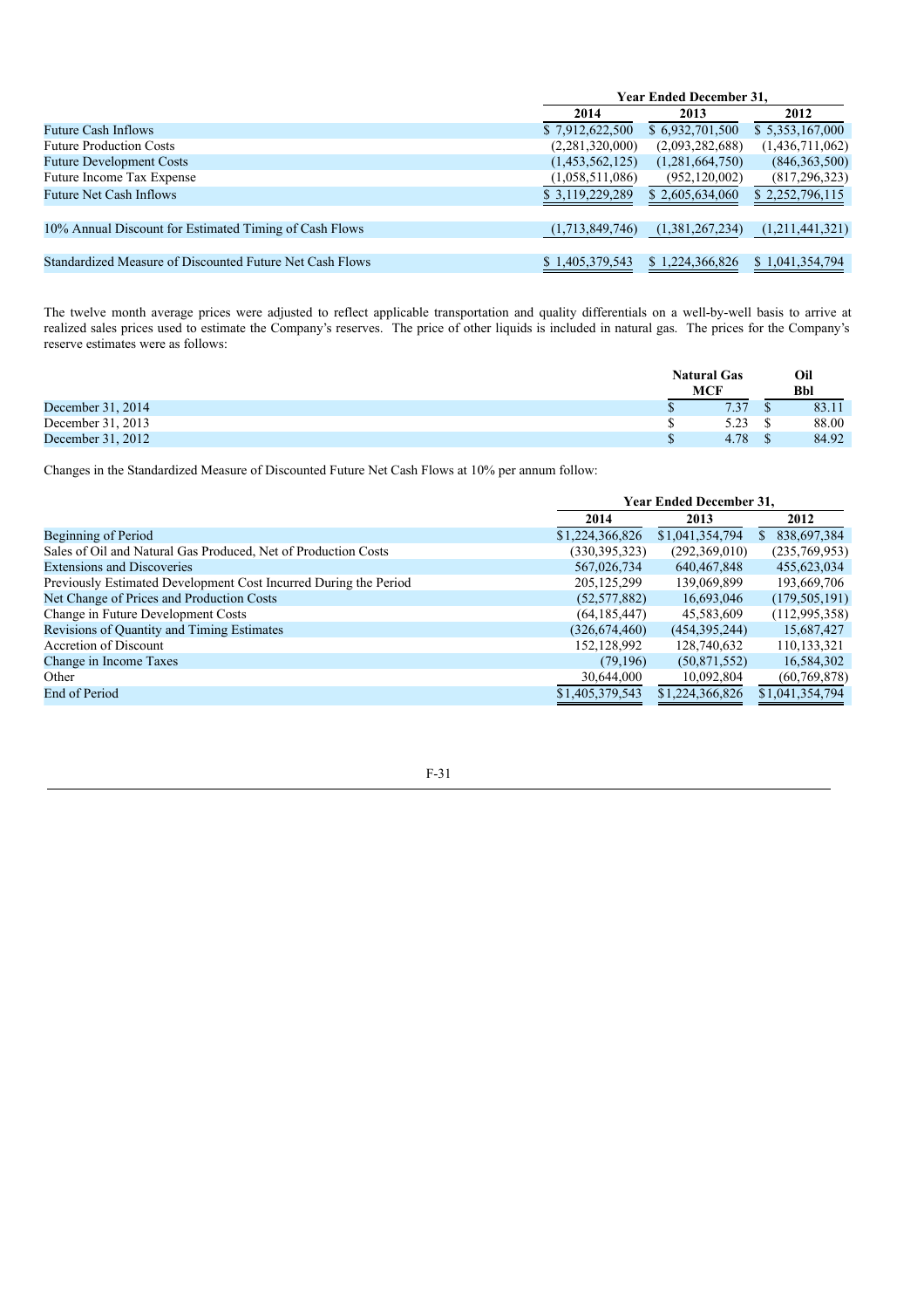# **QUARTERLY RESULTS OF OPERATIONS (UNAUDITED)**

Quarterly data for the years end December 31, 2014 and 2013 is as follows:

| $\sqrt{a}$ and $\frac{a}{b}$ and $\frac{a}{c}$ and $\frac{a}{c}$ and $\frac{a}{c}$ become $\frac{a}{c}$ and $\frac{a}{c}$ and $\frac{a}{c}$ and $\frac{a}{c}$ and $\frac{a}{c}$ and $\frac{a}{c}$ | <b>Ouarter Ended</b> |              |    |                 |    |                  |  |               |
|---------------------------------------------------------------------------------------------------------------------------------------------------------------------------------------------------|----------------------|--------------|----|-----------------|----|------------------|--|---------------|
|                                                                                                                                                                                                   |                      | March 31,    |    | <b>June 30,</b> |    | September<br>30, |  | December 31,  |
| 2014                                                                                                                                                                                              |                      |              |    |                 |    |                  |  |               |
| <b>Total Revenues</b>                                                                                                                                                                             | \$                   | 82,125,307   | \$ | 74,602,013      |    | \$180,777,489    |  | \$257,521,933 |
| Gains (Losses) on the Mark-to-Market of                                                                                                                                                           |                      |              |    |                 |    |                  |  |               |
| Derivative Instruments                                                                                                                                                                            |                      | (7,859,683)  |    | (35,307,533)    |    | 68,600,900       |  | 145,842,035   |
| Expenses                                                                                                                                                                                          |                      | 61,567,241   |    | 71,439,778      |    | 77,130,955       |  | 79,717,511    |
| Income from Operations                                                                                                                                                                            |                      | 20,558,066   |    | 3,162,235       |    | 103,646,534      |  | 177,804,422   |
| Other Income (Expense)                                                                                                                                                                            |                      | (9,868,303)  |    | (10,324,685)    |    | (10,611,224)     |  | (11,254,100)  |
| Income Tax Provision (Benefit)                                                                                                                                                                    |                      | 4,100,000    |    | (2,750,000)     |    | 35,050,000       |  | 62,967,000    |
| Net Income                                                                                                                                                                                        |                      | 6,589,763    |    | (4,412,450)     |    | 57,985,310       |  | 103,583,322   |
| Net Income Per Common Share – Basic                                                                                                                                                               |                      | 0.11         |    | (0.07)          |    | 0.96             |  | 1.71          |
| Net Income Per Common Share – Diluted                                                                                                                                                             |                      | 0.11         |    | (0.07)          |    | 0.95             |  | 1.71          |
|                                                                                                                                                                                                   | <b>Quarter Ended</b> |              |    |                 |    |                  |  |               |
|                                                                                                                                                                                                   |                      | September    |    |                 |    |                  |  |               |
|                                                                                                                                                                                                   |                      | March 31,    |    | <b>June 30,</b> |    | 30,              |  | December 31,  |
| 2013                                                                                                                                                                                              |                      |              |    |                 |    |                  |  |               |
| <b>Total Revenues</b>                                                                                                                                                                             | \$                   | 67,898,082   | \$ | 96,161,803      | S. | 69,784,200       |  | \$101,929,786 |
| Gains (Losses) on the Mark-to-Market of                                                                                                                                                           |                      |              |    |                 |    |                  |  |               |
| Derivative Instruments                                                                                                                                                                            |                      | (14,910,655) |    | 17,009,668      |    | (29, 353, 161)   |  | 5,995,130     |
| Expenses                                                                                                                                                                                          |                      | 47,234,013   |    | 48, 432, 751    |    | 57,671,154       |  | 64,439,006    |
| Income from Operations                                                                                                                                                                            |                      | 20,664,069   |    | 47,729,052      |    | 12,113,046       |  | 37,490,780    |
| Other Income (Expense)                                                                                                                                                                            |                      | (6,107,936)  |    | (8,087,379)     |    | (9,382,142)      |  | (9, 584, 840) |
| Income Tax Provision                                                                                                                                                                              |                      | 5,604,614    |    | 14,630,000      |    | 1,028,000        |  | 10,505,000    |
| Net Income                                                                                                                                                                                        |                      | 8,951,519    |    | 25,011,673      |    | 1,702,904        |  | 17,400,940    |
| Net Income Per Common Share – Basic                                                                                                                                                               |                      | 0.14         |    | 0.40            |    | 0.03             |  | 0.28          |
| Net Income Per Common Share – Diluted                                                                                                                                                             |                      | 0.14         |    | 0.39            |    | 0.03             |  | 0.28          |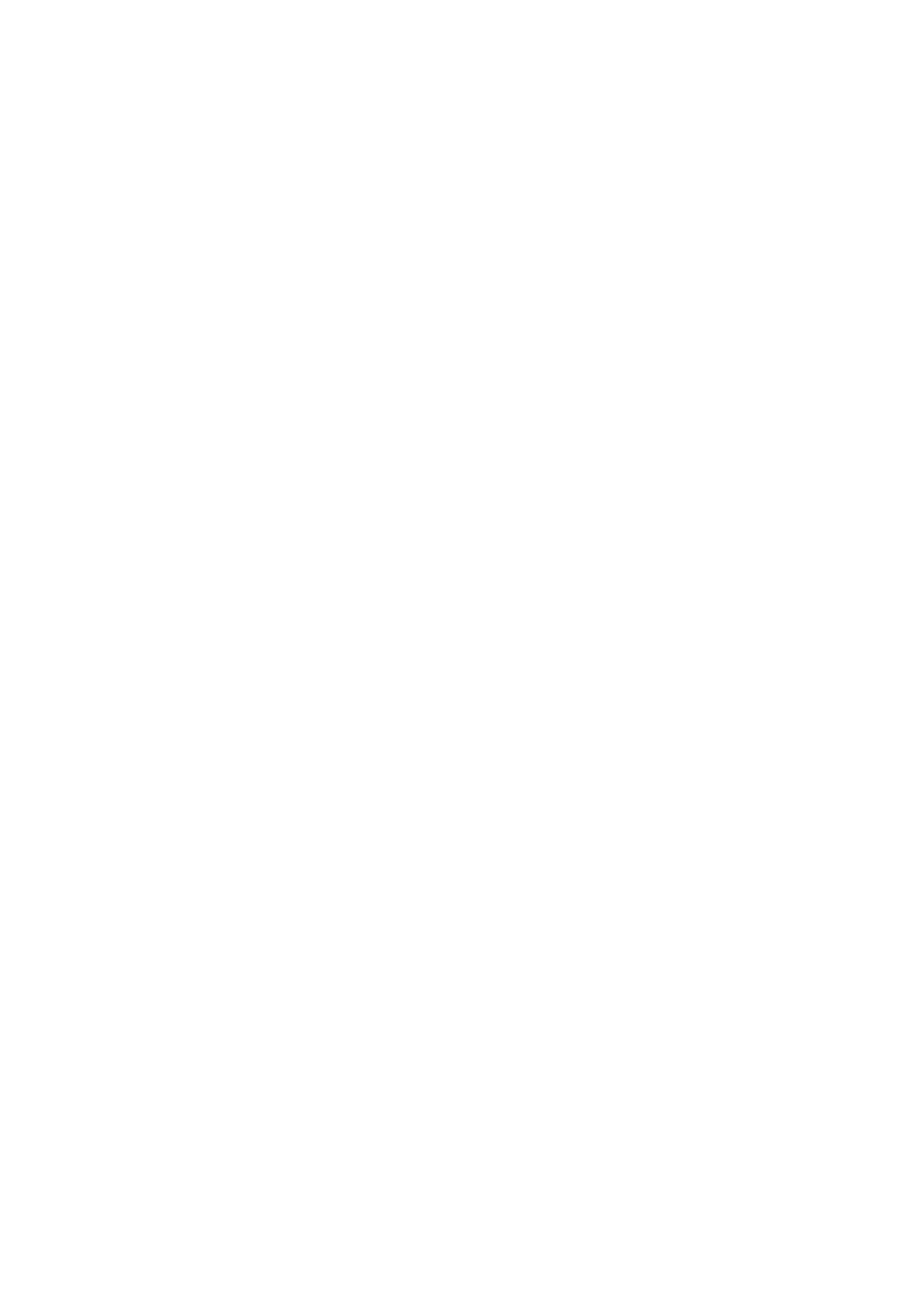# **Calculation of Ratio of Earnings to Fixed Charges**

## **Northern Oil and Gas, Inc.**

|                                                   |                  | <b>Year Ended December 31,</b> |               |                  |               |  |  |  |
|---------------------------------------------------|------------------|--------------------------------|---------------|------------------|---------------|--|--|--|
|                                                   | 2010             | 2011                           | 2012          | 2013             | 2014          |  |  |  |
| <b>Earnings Before Income Taxes</b>               | 11,336,300<br>\$ | 67,446,792<br>S.               | \$115,286,396 | 84,834,650<br>S. | \$263,112,945 |  |  |  |
| Add:                                              |                  |                                |               |                  |               |  |  |  |
| <b>Fixed Charges</b>                              | 655,116          | 1,006,306                      | 19,819,598    | 38,688,300       | 46,517,384    |  |  |  |
| Subtract:                                         |                  |                                |               |                  |               |  |  |  |
| Capitalized Interest                              | 59,711           | 405,984                        | 5,929,473     | 5,976,981        | 4,409,544     |  |  |  |
|                                                   |                  |                                |               |                  |               |  |  |  |
| <b>Total Earnings Before Fixed Charges</b>        | 11,931,705       | 68,047,114                     | 129, 176, 521 | 117,545,969      | 305,220,785   |  |  |  |
|                                                   |                  |                                |               |                  |               |  |  |  |
| <b>Fixed Charges</b>                              |                  |                                |               |                  |               |  |  |  |
| <b>Interest Expense</b>                           | 583,376          | 585,982                        | 13,874,909    | 32,709,056       | 42,105,676    |  |  |  |
| Capitalized Interest                              | 59,711           | 405,984                        | 5,929,473     | 5,976,981        | 4,409,544     |  |  |  |
| Estimated Interest Component of Rent              | 12,029           | 14,340                         | 15,216        | 2,263            | 2,164         |  |  |  |
|                                                   |                  |                                |               |                  |               |  |  |  |
| <b>Total Fixed Charges</b>                        | 655,116          | 1,006,306                      | 19,819,598    | 38,688,300       | 46,517,384    |  |  |  |
|                                                   |                  |                                |               |                  |               |  |  |  |
| Ratio of Earnings to Fixed Charges <sup>(1)</sup> | 18.2x            | 67.6x                          | 6.5x          | 3.0x             | 6.6x          |  |  |  |

(1) The Company had no preferred stock outstanding for any period presented, and accordingly, the ratio of earnings to combined fixed charges and preferred stock dividends is the same as the ratio of earnings to fixed charges.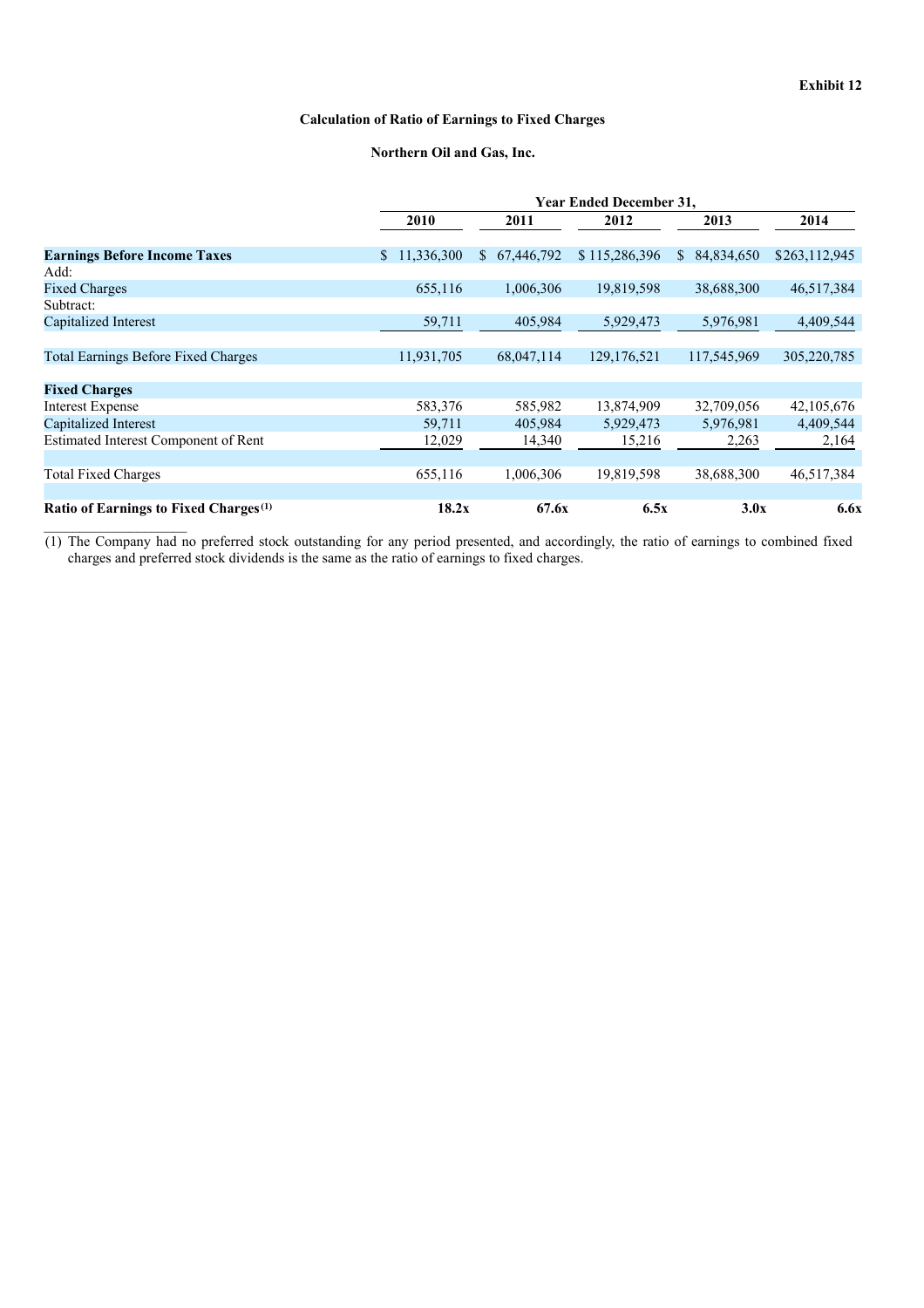## **CONSENT OF INDEPENDENT REGISTERED PUBLIC ACCOUNTING FIRM**

We consent to the incorporation by reference in Registration Statement Nos. 333-146596, 333-158320, 333-163779, 333-167049, and 333- 188423 on Form S-3 and Nos. 333-148333, 333-160602, 333-175100, and 333-188999 on Form S-8 of our reports dated February 27, 2015, relating to the financial statements of Northern Oil and Gas, Inc., and the effectiveness of Northern Oil and Gas, Inc.'s internal control over financial reporting, appearing in this Annual Report on Form 10-K of Northern Oil and Gas, Inc. for the year ended December 31, 2014.

/s/ Deloitte & Touche LLP

Minneapolis, Minnesota February 27, 2015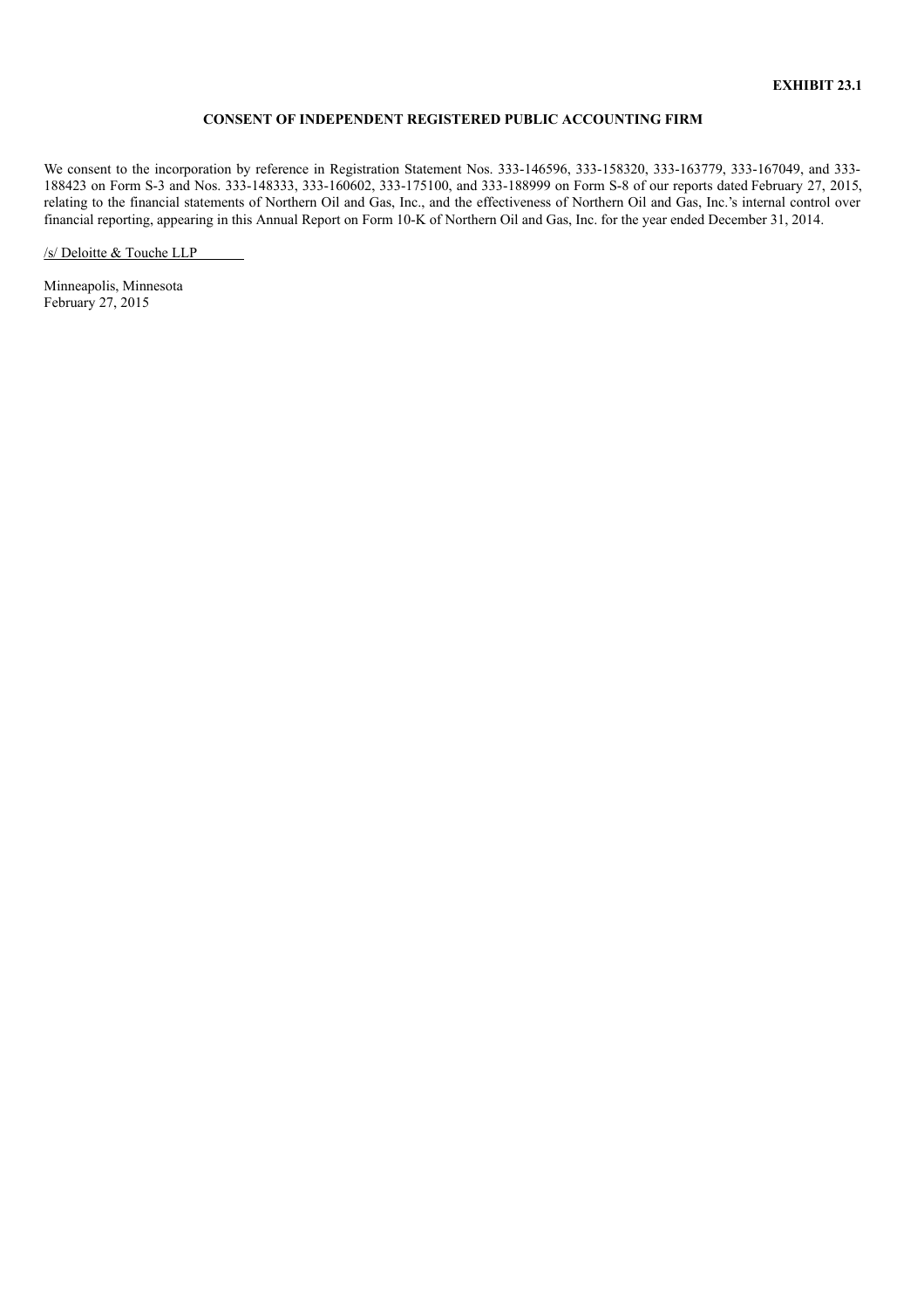## **CONSENT OF RYDER SCOTT COMPANY, L.P.**

Northern Oil and Gas, Inc. 315 Manitoba Avenue – Suite 200 Wayzata, Minnesota 55391

Gentlemen:

The undersigned hereby consents to the references to our firm in the form and context in which they appear in the Annual Report on Form 10-K of Northern Oil and Gas, Inc. for the year ended December 31, 2014 (the "Annual Report"). We hereby further consent to the inclusion in the Annual Report of estimates of oil and gas reserves contained in our report dated February 9, 2015, and to the inclusion of such report as an exhibit to the Annual Report. We further consent to the incorporation by reference thereof into Northern Oil and Gas, Inc.'s Registration Statements on Form S-8 (Nos. 333-148333, 333-160602, 333-175100 and 333-188999) and on Form S-3 (Nos. 333-146596, 333-158320, 333-163779, 333-167049 and 333-188423).

RYDER SCOTT COMPANY, L.P.

/s/ Ryder Scott Company, L.P.

Denver, Colorado February 26, 2015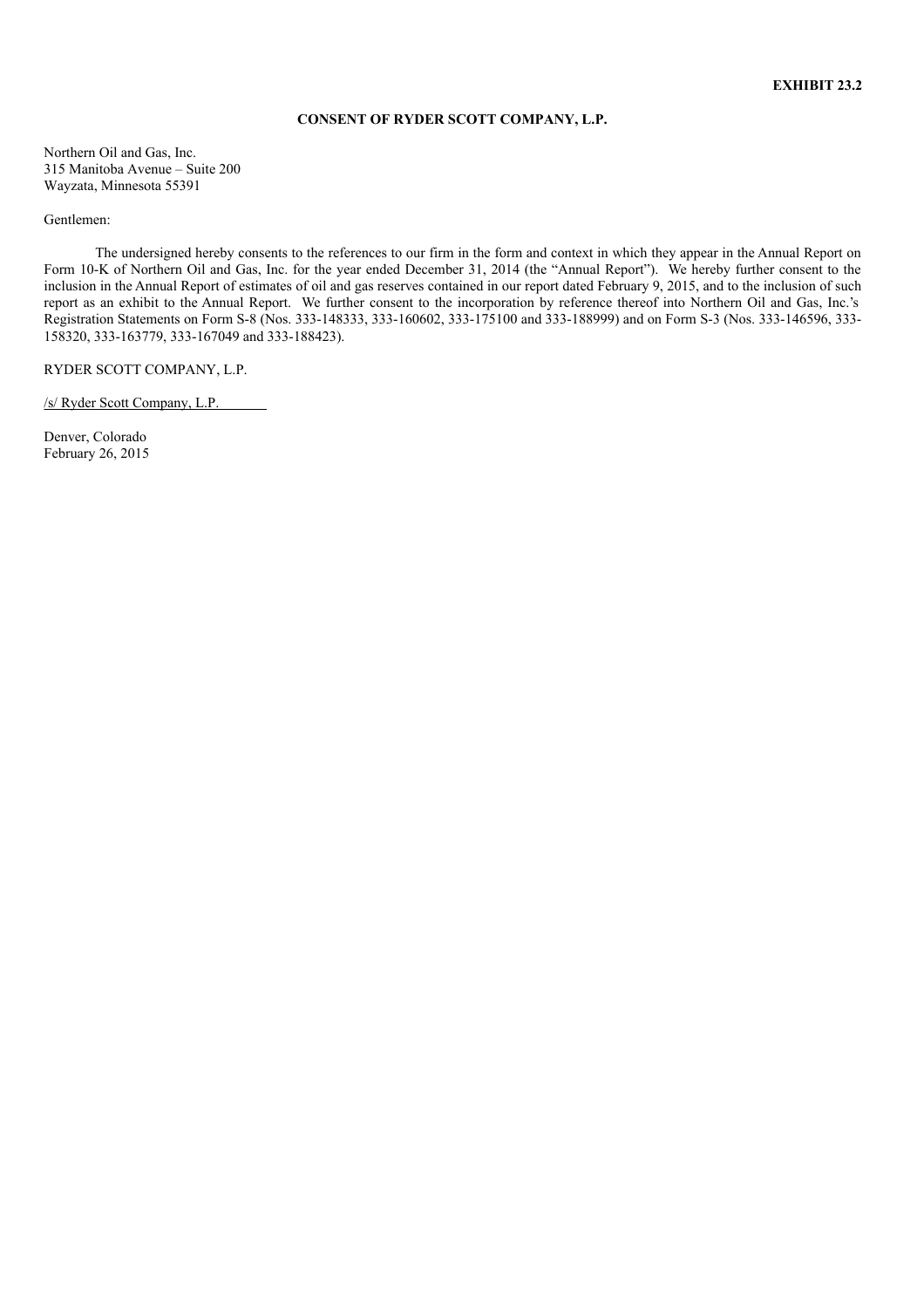# **CERTIFICATION**

I, Michael L. Reger, certify that:

- 1. I have reviewed this annual report on Form 10-K of Northern Oil and Gas, Inc. for the year ended December 31, 2014;
- 2. Based on my knowledge, this report does not contain any untrue statement of a material fact or omit to state a material fact necessary to make the statements made, in light of the circumstances under which such statements were made, not misleading with respect to the period covered by this report;
- 3. Based on my knowledge, the financial statements, and other financial information included in this report, fairly present in all material respects the financial condition, results of operations and cash flows of the registrant as of, and for, the periods presented in this report;
- 4. The registrant's other certifying officer(s) and I are responsible for establishing and maintaining disclosure controls and procedures (as defined in Exchange Act Rules 13a-15(e) and 15d-15(e)) and internal control over financial reporting (as defined in Exchange Act Rules 13a-15(f) and 15d-15(f)) for the registrant and have:
	- a) Designed such disclosure controls and procedures, or caused such disclosure controls and procedures to be designed under our supervision, to ensure that material information relating to the registrant, including its consolidated subsidiaries, is made known to us by others within those entities, particularly during the period in which this report is being prepared;
	- b) Designed such internal control over financial reporting, or caused such internal control over financial reporting to be designed under our supervision, to provide reasonable assurance regarding the reliability of financial reporting and the preparation of financial statements for external purposes in accordance with generally accepted accounting principles;
	- c) Evaluated the effectiveness of the registrant's disclosure controls and procedures and presented in this report our conclusions about the effectiveness of the disclosure controls and procedures, as of the end of the period covered by this report based on such evaluation; and
	- d) Disclosed in this report any change in the registrant's internal control over financial reporting that occurred during the registrant's most recent fiscal quarter (the registrant's fourth fiscal quarter in the case of an annual report) that has materially affected, or is reasonably likely to materially affect, the registrant's internal control over financial reporting; and
- 5. The registrant's other certifying officer(s) and I have disclosed, based on our most recent evaluation of internal control over financial reporting, to the registrant's auditors and the audit committee of registrant's board of directors (or persons performing the equivalent functions):
	- a) All significant deficiencies and material weakness in the design or operation of internal control over financial reporting which are reasonably likely to adversely affect the registrant's ability to record, process, summarize and report financial information; and
	- b) Any fraud, whether or not material, that involves management or other employees who have a significant role in the registrant's internal control over financial reporting.

Dated: February 27, 2015 By: /s/Michael L.

Reger Michael L. Reger Chief Executive Officer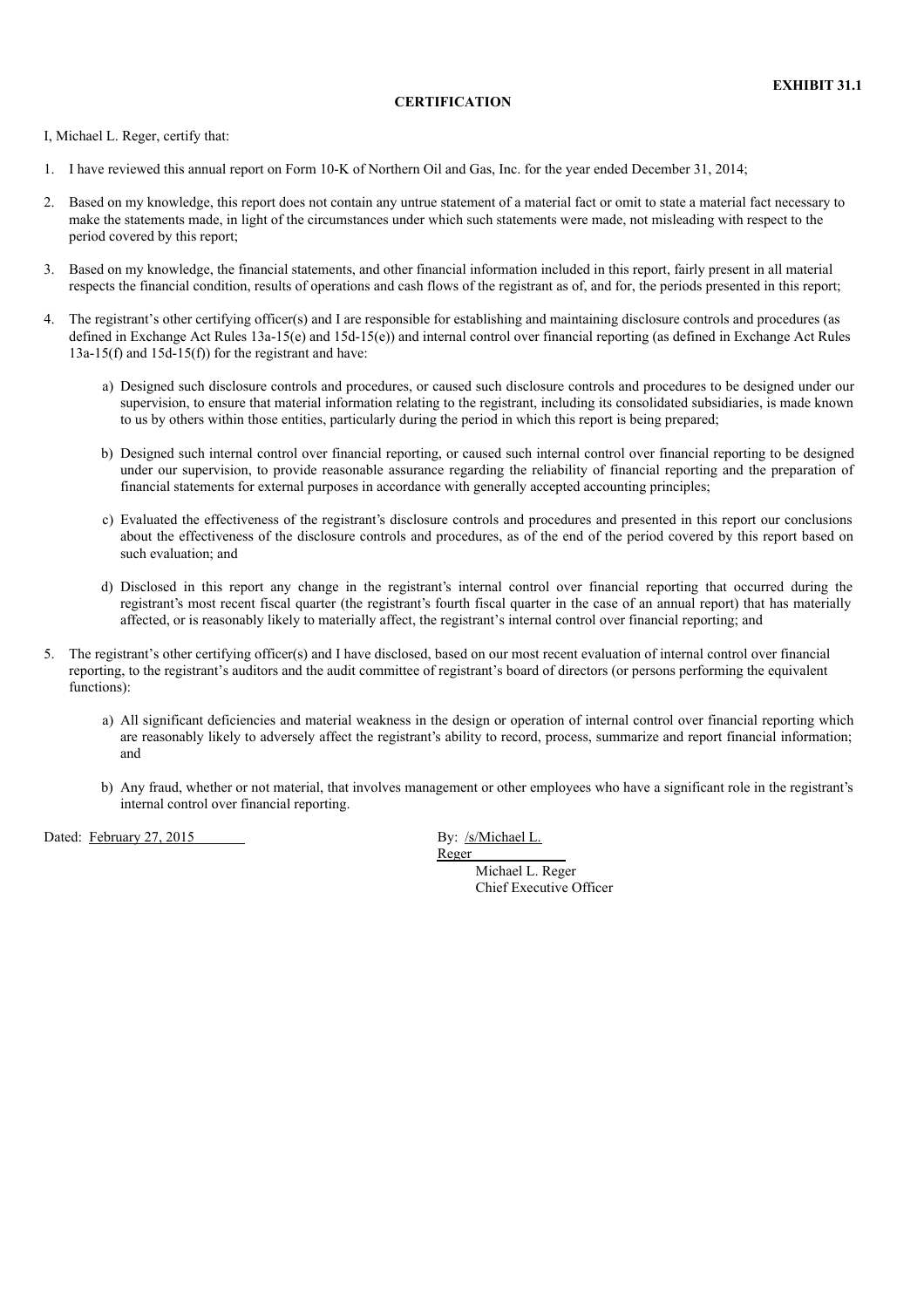# **CERTIFICATION**

I, Thomas W. Stoelk, certify that:

- 1. I have reviewed this annual report on Form 10-K of Northern Oil and Gas, Inc. for the year ended December 31, 2014;
- 2. Based on my knowledge, this report does not contain any untrue statement of a material fact or omit to state a material fact necessary to make the statements made, in light of the circumstances under which such statements were made, not misleading with respect to the period covered by this report;
- 3. Based on my knowledge, the financial statements, and other financial information included in this report, fairly present in all material respects the financial condition, results of operations and cash flows of the registrant as of, and for, the periods presented in this report;
- 4. The registrant's other certifying officer(s) and I are responsible for establishing and maintaining disclosure controls and procedures (as defined in Exchange Act Rules 13a-15(e) and 15d-15(e)) and internal control over financial reporting (as defined in Exchange Act Rules 13a-15(f) and 15d-15(f)) for the registrant and have:
	- a) Designed such disclosure controls and procedures, or caused such disclosure controls and procedures to be designed under our supervision, to ensure that material information relating to the registrant, including its consolidated subsidiaries, is made known to us by others within those entities, particularly during the period in which this report is being prepared;
	- b) Designed such internal control over financial reporting, or caused such internal control over financial reporting to be designed under our supervision, to provide reasonable assurance regarding the reliability of financial reporting and the preparation of financial statements for external purposes in accordance with generally accepted accounting principles;
	- c) Evaluated the effectiveness of the registrant's disclosure controls and procedures and presented in this report our conclusions about the effectiveness of the disclosure controls and procedures, as of the end of the period covered by this report based on such evaluation; and
	- d) Disclosed in this report any change in the registrant's internal control over financial reporting that occurred during the registrant's most recent fiscal quarter (the registrant's fourth fiscal quarter in the case of an annual report) that has materially affected, or is reasonably likely to materially affect, the registrant's internal control over financial reporting; and
- 5. The registrant's other certifying officer(s) and I have disclosed, based on our most recent evaluation of internal control over financial reporting, to the registrant's auditors and the audit committee of registrant's board of directors (or persons performing the equivalent functions):
	- a) All significant deficiencies and material weakness in the design or operation of internal control over financial reporting which are reasonably likely to adversely affect the registrant's ability to record, process, summarize and report financial information; and
	- b) Any fraud, whether or not material, that involves management or other employees who have a significant role in the registrant's internal control over financial reporting.

Dated: February 27, 2015 By: /s/ Thomas W.

Stoelk Thomas W. Stoelk Chief Financial Officer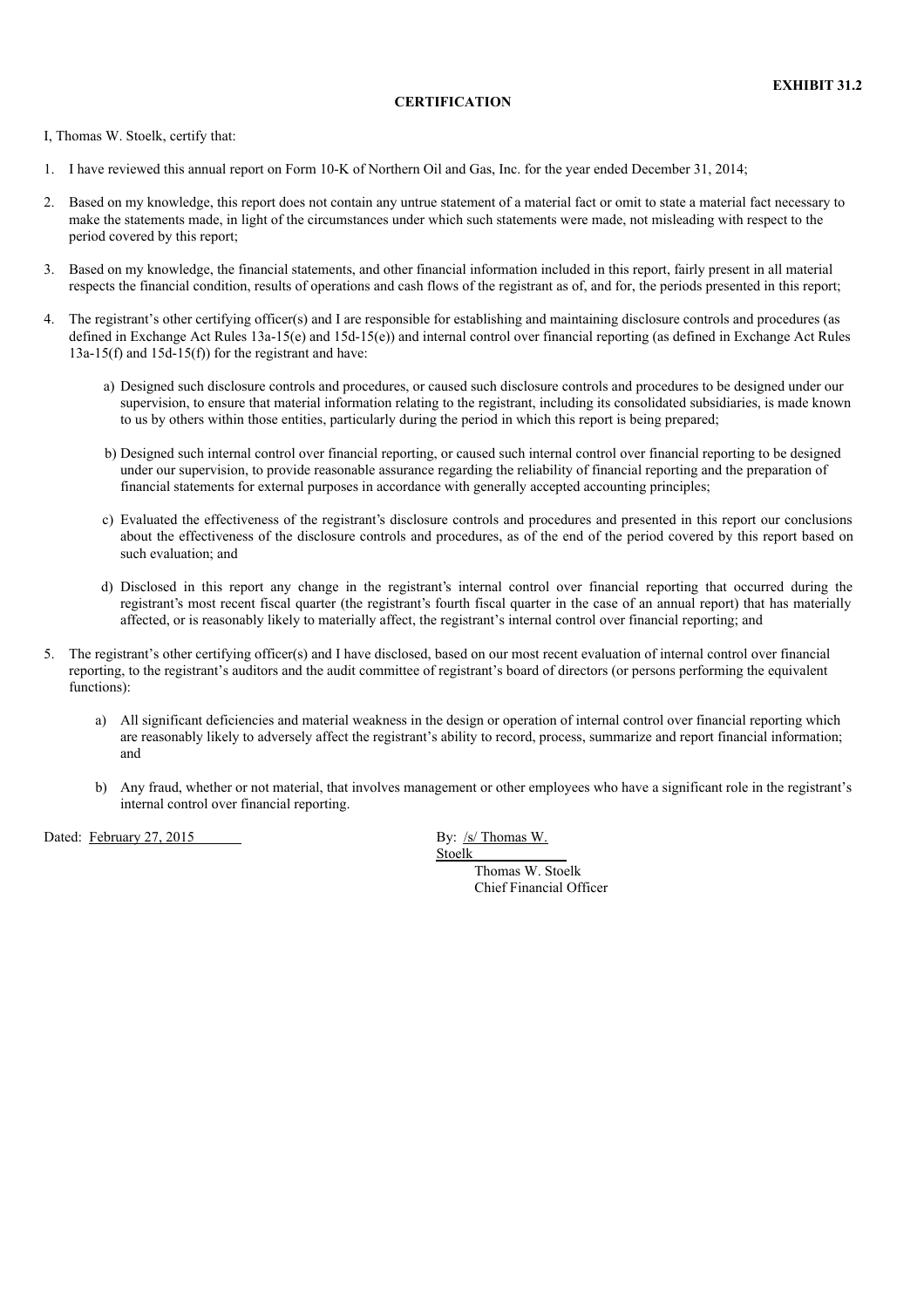## **CERTIFICATION PURSUANT TO**

## **18 U.S.C. SECTION 1350,**

#### **AS ADOPTED PURSUANT TO**

# **SECTION 906 OF THE SARBANES-OXLEY ACT OF 2002**

In connection with the Annual Report of Northern Oil and Gas, Inc., on Form 10-K for the period ended December 31, 2014, as filed with the United States Securities and Exchange Commission on the date hereof, (the "Report"), each of the undersigned officers of our company hereby certifies, pursuant to 18 U.S.C. Section 1350, as adopted pursuant to Section 906 of the Sarbanes-Oxley Act of 2002, that to the best of his knowledge:

- (1) The Report fully complies with the requirements of section 13(a) or 15(d) of the Securities Exchange Act of 1934; and
- (2) The information contained in the Report fairly presents, in all material respects, the financial condition and results of operations of our company.

Dated: February 27, 2015 By: /s/Michael L. Reger

Michael L. Reger Chief Executive Officer and Director

Dated: February 27, 2015 By: /s/ Thomas W. Stoelk

Thomas W. Stoelk Chief Financial Officer

A signed original of this written statement required by Section 906 of the Sarbanes-Oxley Act of 2002 has been provided to our company and will be retained by our company and furnished to the Securities and Exchange Commission or its staff upon request.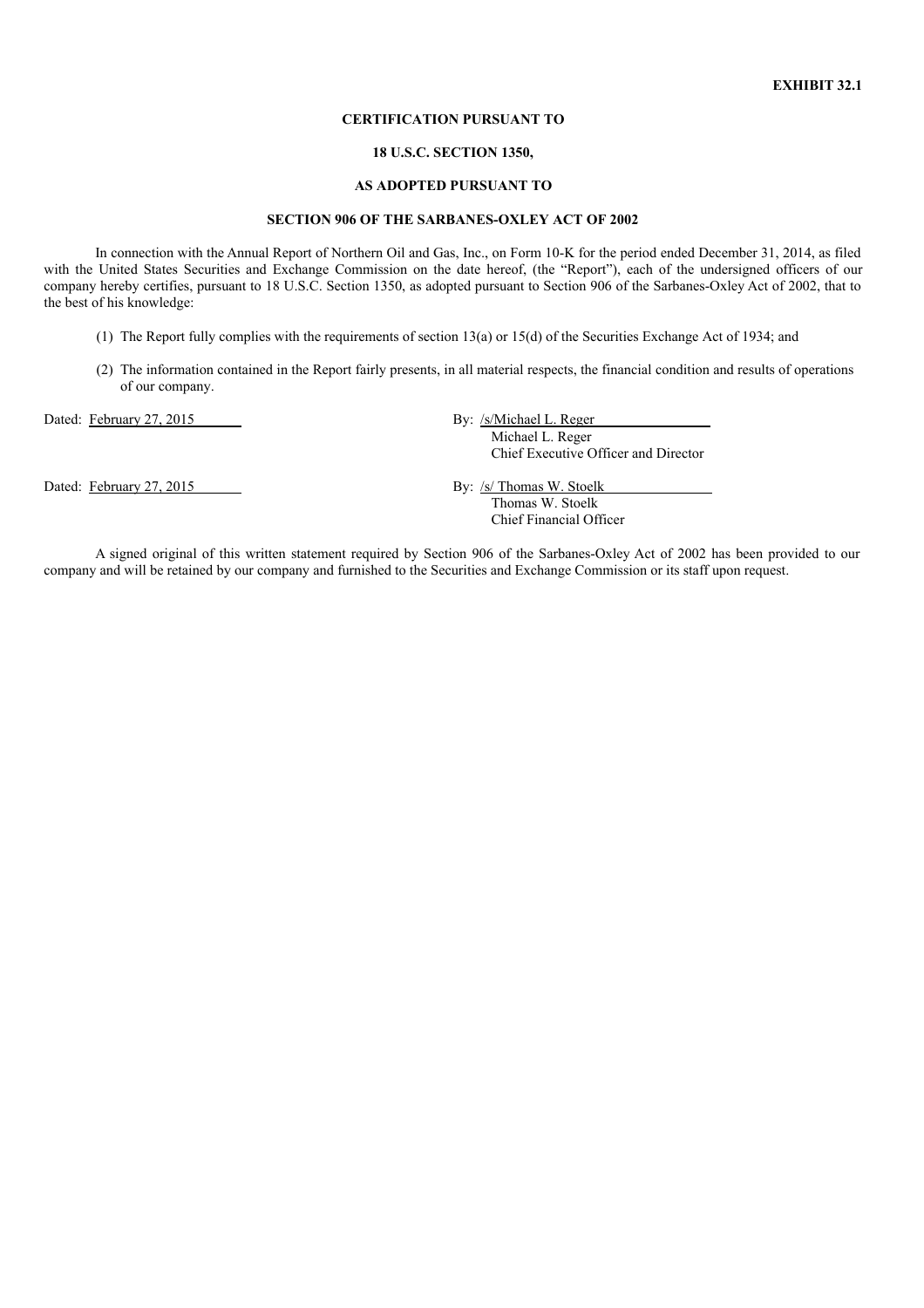#### **REPORT OF RYDER SCOTT COMPANY, LP**

February 9, 2015

Northern Oil and Gas, Inc. 315 Manitoba Avenue, Suite 200 Wayzata, Minnesota 55391

## Gentlemen:

At your request, Ryder Scott Company, L.P. (Ryder Scott) has prepared an estimate of the proved reserves, future production, and income attributable to certain leasehold interests of Northern Oil and Gas, Inc. (Northern) as of December 31, 2014. The subject properties are located in the states of Montana and North Dakota. The reserves and income data were estimated based on the definitions and disclosure guidelines of the United States Securities and Exchange Commission (SEC) contained in Title 17, Code of Federal Regulations, Modernization of Oil and Gas Reporting, Final Rule released January 14, 2009 in the Federal Register (SEC regulations). Our third party study, completed on February 9, 2015 and presented herein, was prepared for public disclosure by Northern in filings made with the SEC in accordance with the disclosure requirements set forth in the SEC regulations.

The properties evaluated by Ryder Scott account for 100 percent of the total net proved liquid hydrocarbon reserves and 100 percent of the total net proved gas reserves of Northern as of December 31, 2014.

The estimated reserves and future net income amounts presented in this report, as of December 31, 2014, are related to hydrocarbon prices. The hydrocarbon prices used in the preparation of this report are based on the average prices during the 12-month period prior to the "as of date" of this report, determined as the unweighted arithmetic averages of the prices in effect on the first-day-of-the-month for each month within such period, unless prices were defined by contractual arrangements, as required by the SEC regulations. Actual future prices may vary significantly from the prices required by SEC regulations; therefore, volumes of reserves actually recovered and the amounts of income actually received may differ significantly from the estimated quantities presented in this report. The results of this study are summarized below.

## **SEC PARAMETERS**

Estimated Net Reserves and Income Data

Certain Leasehold Interests of

**Northern Oil and Gas, Inc.**

As of December 31, 2014

|                               | <b>Proved</b>    |                      |               |              |  |  |
|-------------------------------|------------------|----------------------|---------------|--------------|--|--|
|                               | <b>Developed</b> |                      |               | <b>Total</b> |  |  |
|                               | Producing        | <b>Non-Producing</b> | Undeveloped   | Proved       |  |  |
| <b>Net Remaining Reserves</b> |                  |                      |               |              |  |  |
| Oil/Condensate – MBarrels     | 35,084           | 9,583                | 44.246        | 88,913       |  |  |
| $Gas - MMCF$                  | 30,501           | 7,776                | 32,658        | 70,935       |  |  |
| <b>Income Data (M\$)</b>      |                  |                      |               |              |  |  |
| <b>Future Gross Revenue</b>   | \$2,810,626      | \$766,901            | \$3,498,722   | \$7,076,249  |  |  |
| <b>Deductions</b>             | 691,246          | 383,977              | 1,823,285     | 2,898,508    |  |  |
| Future Net Income (FNI)       | \$2,119,380      | \$382,924            | \$1,675,436   | \$4,177,740  |  |  |
|                               |                  |                      |               |              |  |  |
| Discounted FNI $\omega$ 10%   | \$1,129,151      | \$117,144            | \$<br>455,929 | \$1,702,224  |  |  |

Liquid hydrocarbons are expressed in thousands of standard 42 gallon barrels (MBarrels). All gross 8/8ths gas production volumes are forecast before shrinkage and net gas production volumes are reported on an "as sold basis" expressed in millions of cubic feet (MMCF) at the official temperature and pressure bases of the areas in which the gas reserves are located. In this report, the revenues, deductions, and income data are expressed as thousands of U.S. dollars (M\$).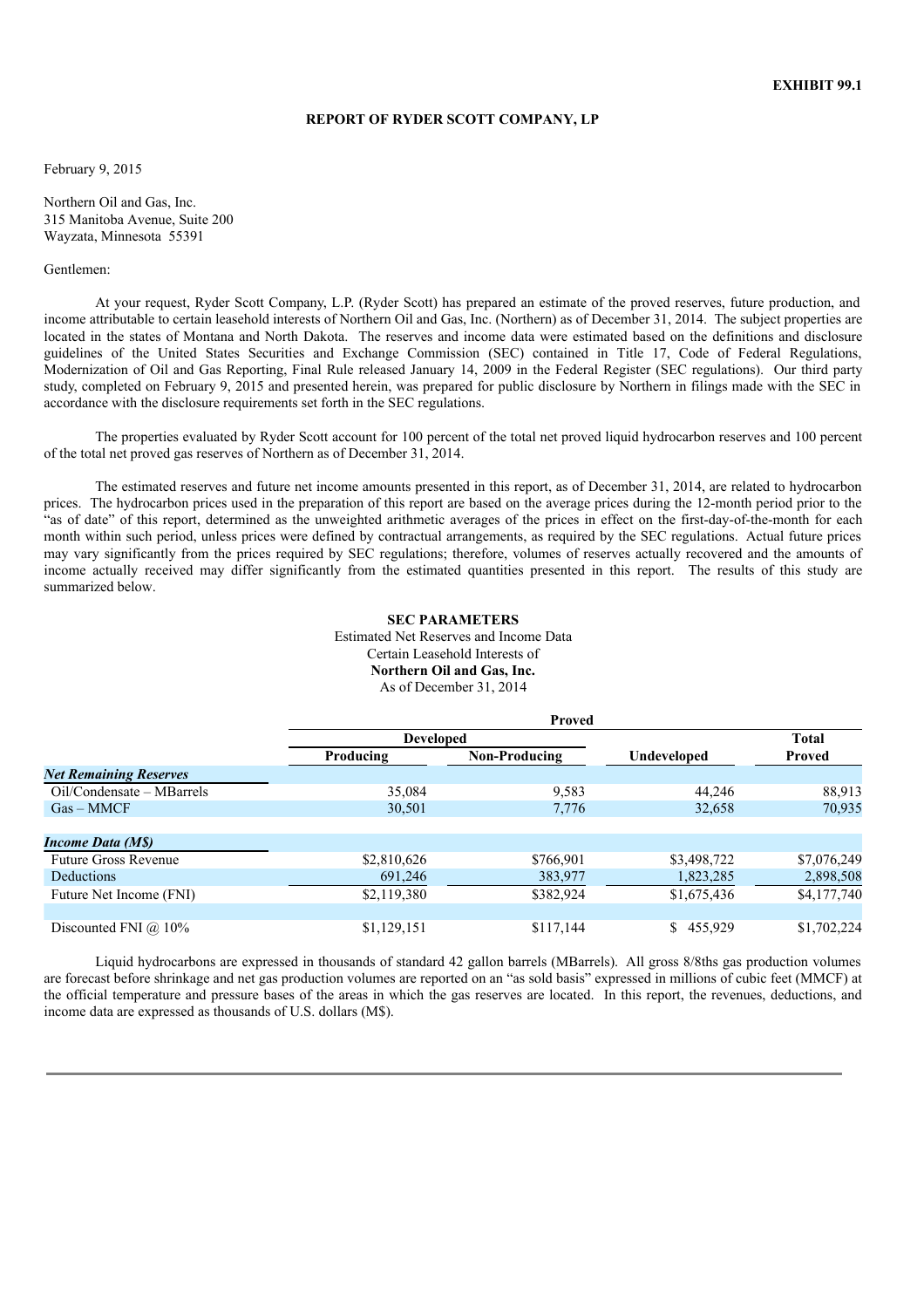The estimates of the reserves, future production, and income attributable to properties in this report were prepared using the economic software package AriesTM System Petroleum Economic Evaluation Software, a copyrighted program of Halliburton. The program was used at the request of Northern. Ryder Scott has found this program to be generally acceptable, but notes that certain summaries and calculations may vary due to rounding and may not exactly match the sum of the properties being summarized. Furthermore, one line economic summaries may vary slightly from the more detailed cash flow projections of the same properties, also due to rounding. The rounding differences are not material.

The future gross revenue is after the deduction of production taxes. The deductions incorporate the normal direct costs of operating the wells, recompletion costs, development costs, and certain abandonment costs net of salvage. The future net income is before the deduction of state and federal income taxes and general administrative overhead, and has not been adjusted for outstanding loans that may exist, nor does it include any adjustment for cash on hand or undistributed income. Future net income does not include depreciation, depletion and amortization effects nor any impairment conditions. Liquid hydrocarbon reserves account for approximately 93 percent and gas reserves account for the remaining 7 percent of total future gross revenue from proved reserves.

The discounted future net income shown above was calculated using a discount rate of 10 percent per annum compounded monthly. Future net income was discounted at four other discount rates which were also compounded monthly. These results are shown in summary form as follows.

|                      | <b>Discounted Future Net Income (M\$)</b><br>As of December 31, 2014 |  |  |
|----------------------|----------------------------------------------------------------------|--|--|
| <b>Discount Rate</b> | Total                                                                |  |  |
| Percent              | Proved                                                               |  |  |
|                      |                                                                      |  |  |
|                      | \$2,517,059                                                          |  |  |
| 8                    | \$1,969,064                                                          |  |  |
| 12                   | \$1,489,208                                                          |  |  |
| 15                   | \$1,241,694                                                          |  |  |

The results shown above are presented for your information and should not be construed as our estimate of fair market value.

## *Reserves Included in This Report*

The proved reserves included herein conform to the definition as set forth in the Securities and Exchange Commission's Regulations Part 210.4-10(a). An abridged version of the SEC reserves definitions from 210.4-10(a) entitled "Petroleum Reserves Definitions" is included as an attachment to this report.

The various proved reserve status categories are defined under the attachment entitled "Petroleum Reserves Status Definitions and Guidelines" in this report. The proved developed non-producing reserves included herein consist of wells that are waiting on completion, behind pipe or shut-in.

No attempt was made to quantify or otherwise account for any accumulated gas production imbalances that may exist. The proved gas volumes presented herein do not include volumes of gas consumed in operations as reserves.

Reserves are "estimated remaining quantities of oil and gas and related substances anticipated to be economically producible, as of a given date, by application of development projects to known accumulations." All reserve estimates involve an assessment of the uncertainty relating the likelihood that the actual remaining quantities recovered will be greater or less than the estimated quantities determined as of the date the estimate is made. The uncertainty depends chiefly on the amount of reliable geologic and engineering data available at the time of the estimate and the interpretation of these data. The relative degree of uncertainty may be conveyed by placing reserves into one of two principal classifications, either proved or unproved. Unproved reserves are less certain to be recovered than proved reserves, and may be further subclassified as probable and possible reserves to denote progressively increasing uncertainty in their recoverability. At Northern's request, this report addresses only the proved reserves attributable to the properties evaluated herein.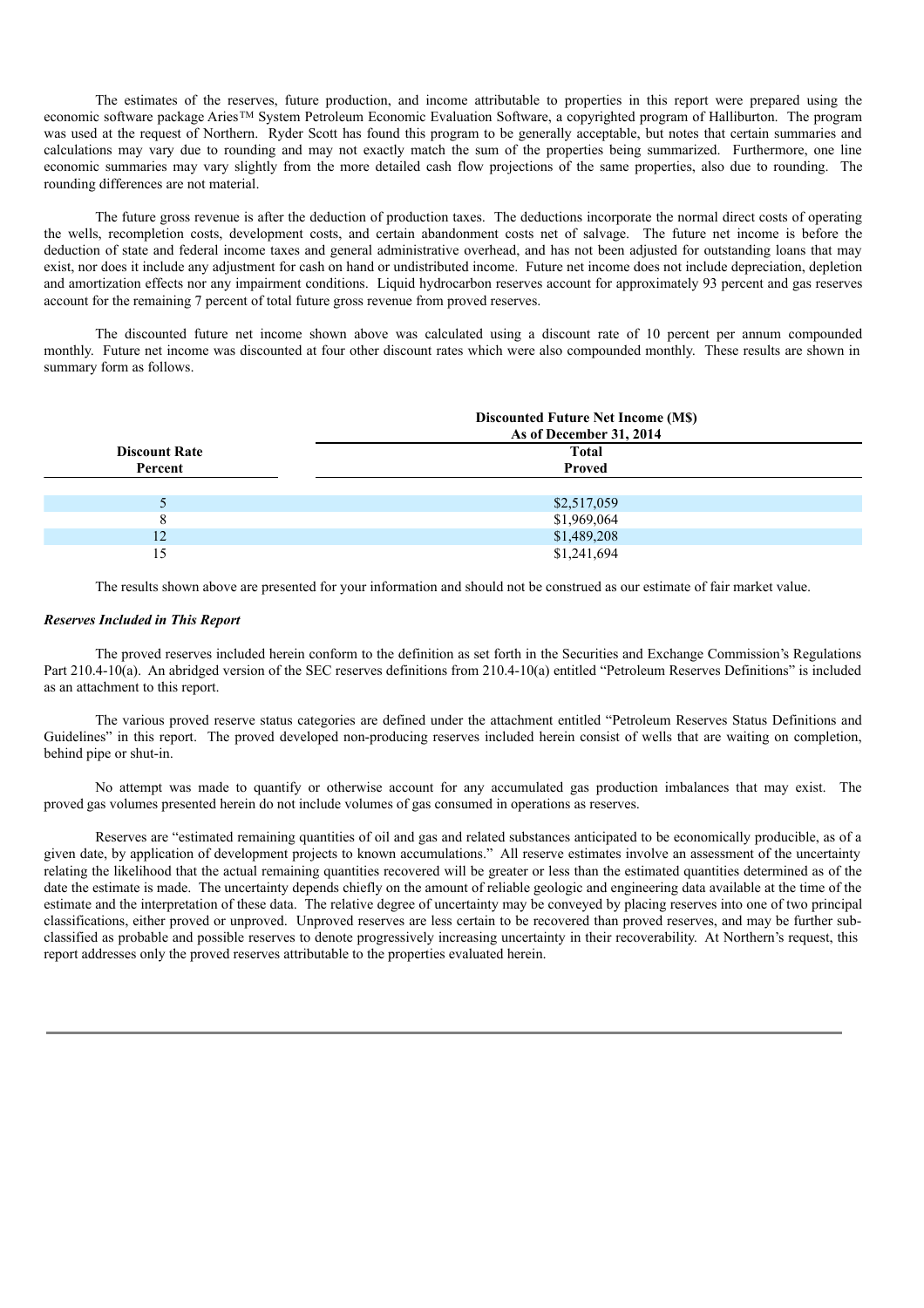Proved oil and gas reserves are "those quantities of oil and gas which, by analysis of geoscience and engineering data, can be estimated with reasonable certainty to be economically producible from a given date forward." The proved reserves included herein were estimated using deterministic methods. The SEC has defined reasonable certainty for proved reserves, when based on deterministic methods, as a "high degree of confidence that the quantities will be recovered."

Proved reserve estimates will generally be revised only as additional geologic or engineering data become available or as economic conditions change. For proved reserves, the SEC states that "as changes due to increased availability of geoscience (geological, geophysical, and geochemical), engineering, and economic data are made to the estimated ultimate recovery (EUR) with time, reasonably certain EUR is much more likely to increase or remain constant than to decrease." Moreover, estimates of proved reserves may be revised as a result of future operations, effects of regulation by governmental agencies or geopolitical or economic risks. Therefore, the proved reserves included in this report are estimates only and should not be construed as being exact quantities, and if recovered, the revenues therefrom, and the actual costs related thereto, could be more or less than the estimated amounts.

Northern's operations may be subject to various levels of governmental controls and regulations. These controls and regulations may include, but may not be limited to, matters relating to land tenure and leasing, the legal rights to produce hydrocarbons, drilling and production practices, environmental protection, marketing and pricing policies, royalties, various taxes and levies including income tax and are subject to change from time to time. Such changes in governmental regulations and policies may cause volumes of proved reserves actually recovered and amounts of proved income actually received to differ significantly from the estimated quantities.

The estimates of proved reserves presented herein were based upon a detailed study of the properties in which Northern owns an interest; however, we have not made any field examination of the properties. No consideration was given in this report to potential environmental liabilities that may exist nor were any costs included for potential liabilities to restore and clean up damages, if any, caused by past operating practices.

## *Estimates of Reserves*

The estimation of reserves involves two distinct determinations. The first determination results in the estimation of the quantities of recoverable oil and gas and the second determination results in the estimation of the uncertainty associated with those estimated quantities in accordance with the definitions set forth by the Securities and Exchange Commission's Regulations Part 210.4-10(a). The process of estimating the quantities of recoverable oil and gas reserves relies on the use of certain generally accepted analytical procedures. These analytical procedures fall into three broad categories or methods: (1) performance-based methods; (2) volumetric-based methods; and (3) analogy. These methods may be used singularly or in combination by the reserve evaluator in the process of estimating the quantities of reserves. Reserve evaluators must select the method or combination of methods which in their professional judgment is most appropriate given the nature and amount of reliable geoscience and engineering data available at the time of the estimate, the established or anticipated performance characteristics of the reservoir being evaluated, and the stage of development or producing maturity of the property.

In many cases, the analysis of the available geoscience and engineering data and the subsequent interpretation of this data may indicate a range of possible outcomes in an estimate, irrespective of the method selected by the evaluator. When a range in the quantity of reserves is identified, the evaluator must determine the uncertainty associated with the incremental quantities of the reserves. If the reserve quantities are estimated using the deterministic incremental approach, the uncertainty for each discrete incremental quantity of the reserves is addressed by the reserve category assigned by the evaluator. Therefore, it is the categorization of reserve quantities as proved, probable and/or possible that addresses the inherent uncertainty in the estimated quantities reported. For proved reserves, uncertainty is defined by the SEC as reasonable certainty wherein the "quantities actually recovered are much more likely than not to be achieved." The SEC states that "probable reserves are those additional reserves that are less certain to be recovered than proved reserves but which, together with proved reserves, are as likely as not to be recovered." The SEC states that "possible reserves are those additional reserves that are less certain to be recovered than probable reserves and the total quantities ultimately recovered from a project have a low probability of exceeding proved plus probable plus possible reserves." All quantities of reserves within the same reserve category must meet the SEC definitions as noted above.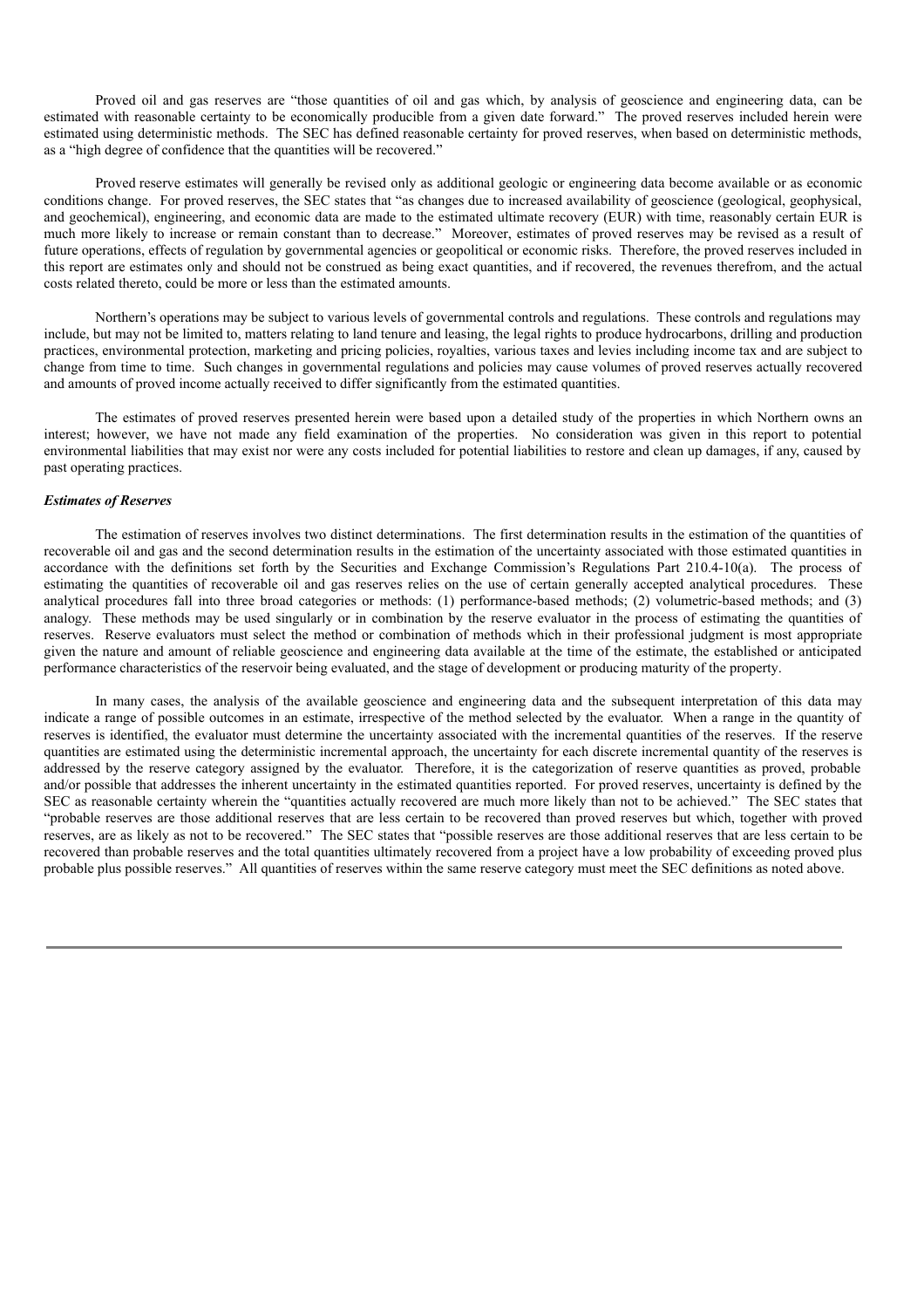Estimates of reserves quantities and their associated reserve categories may be revised in the future as additional geoscience or engineering data become available. Furthermore, estimates of reserves quantities and their associated reserve categories may also be revised due to other factors such as changes in economic conditions, results of future operations, effects of regulation by governmental agencies or geopolitical or economic risks as previously noted herein.

The proved reserves for the properties included herein were estimated by performance methods, the volumetric method, analogy, or a combination of methods. All of the proved producing reserves attributable to producing wells and/or reservoirs were estimated by performance methods. These performance methods include, but may not be limited to, decline curve analysis which utilized extrapolations of historical production data available through October 2014 in those cases where such data were considered to be definitive. The data utilized in this analysis were furnished to Ryder Scott by Northern and were considered sufficient for the purpose thereof.

One hundred percent of the proved developed non-producing and undeveloped reserves included herein were estimated by analogy. The data utilized from the existing producing wells to develop analogues were considered sufficient for the purpose thereof.

To estimate economically recoverable proved oil and gas reserves and related future net cash flows, we consider many factors and assumptions including, but not limited to, the use of reservoir parameters derived from geological, geophysical and engineering data that cannot be measured directly, economic criteria based on current costs and SEC pricing requirements, and forecasts of future production rates. Under the SEC regulations  $210.4-10(a)(22)(v)$  and (26), proved reserves must be anticipated to be economically producible from a given date forward based on existing economic conditions including the prices and costs at which economic producibility from a reservoir is to be determined. While it may reasonably be anticipated that the future prices received for the sale of production and the operating costs and other costs relating to such production may increase or decrease from those under existing economic conditions, such changes were, in accordance with rules adopted by the SEC, omitted from consideration in making this evaluation.

Northern has informed us that they have furnished us all of the material accounts, records, geological and engineering data, and reports and other data required for this investigation. In preparing our forecast of future proved production and income, we have relied upon data furnished by Northern with respect to property interests owned, production and well tests from examined wells, normal direct costs of operating the wells or leases, other costs such as transportation and/or processing fees, ad valorem and production taxes, recompletion and development costs, development plans, abandonment costs after salvage, product prices based on the SEC regulations, adjustments or differentials to product prices, geological structural and isochore maps, well logs, core analyses, and pressure measurements. Ryder Scott reviewed such factual data for its reasonableness; however, we have not conducted an independent verification of the data furnished by Northern. We consider the factual data used in this report appropriate and sufficient for the purpose of preparing the estimates of reserves and future net revenues herein.

In summary, we consider the assumptions, data, methods and analytical procedures used in this report appropriate for the purpose hereof, and we have used all such methods and procedures that we consider necessary and appropriate to prepare the estimates of reserves herein. The proved reserves included herein were determined in conformance with the United States Securities and Exchange Commission (SEC) Modernization of Oil and Gas Reporting; Final Rule, including all references to Regulation S-X and Regulation S-K, referred to herein collectively as the "SEC Regulations." In our opinion, the proved reserves presented in this report comply with the definitions, guidelines and disclosure requirements as required by the SEC regulations.

### *Future Production Rates*

For wells currently on production, our forecasts of future production rates are based on historical performance data. If no production decline trend has been established, future production rates were held constant, or adjusted for the effects of curtailment where appropriate, until a decline in ability to produce was anticipated. An estimated rate of decline was then applied to depletion of the reserves. If a decline trend has been established, this trend was used as the basis for estimating future production rates.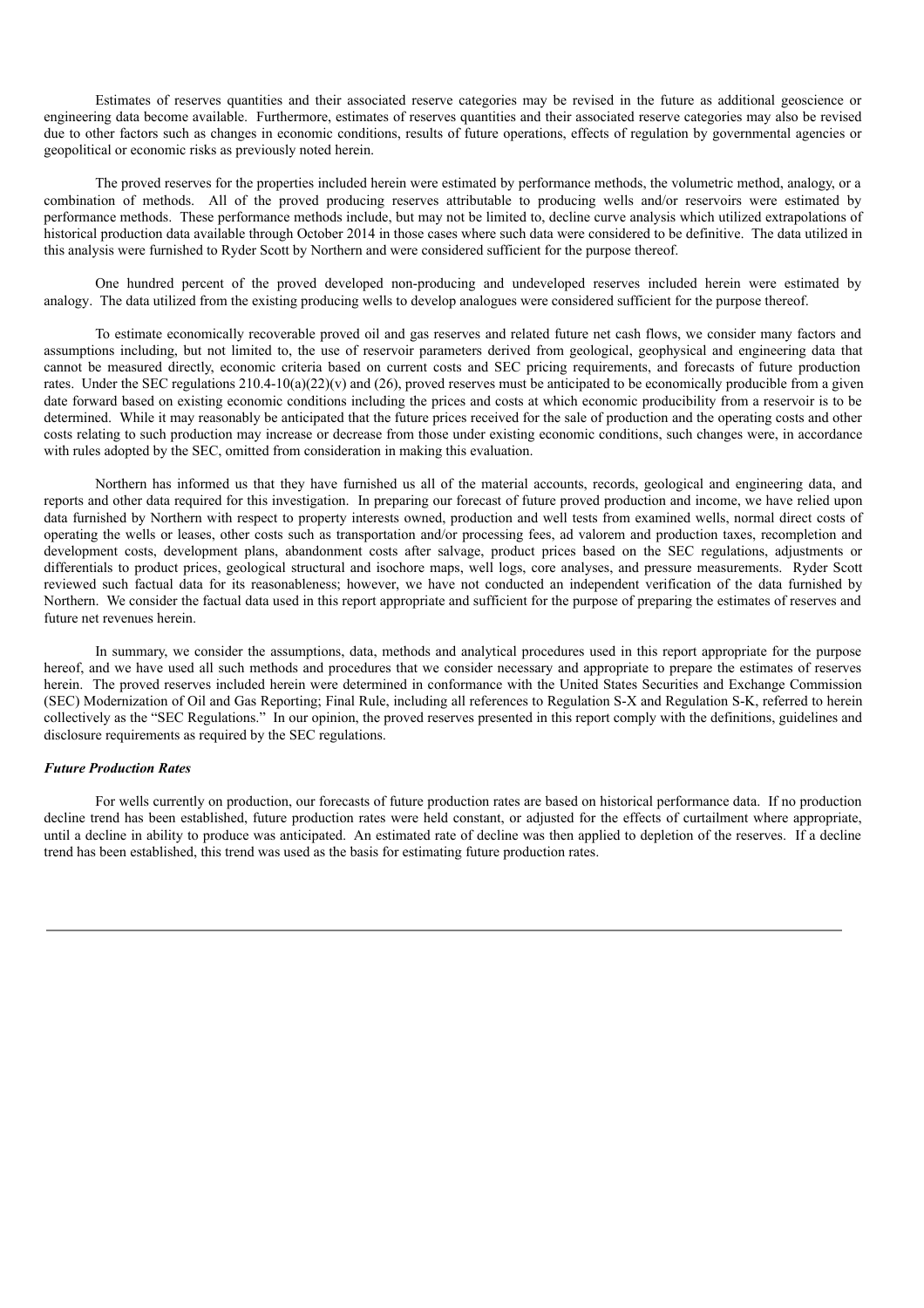Test data and other related information were used to estimate the anticipated initial production rates for those wells or locations that are not currently producing. For reserves not yet on production, sales were estimated to commence at an anticipated date furnished by Northern. Wells or locations that are not currently producing may start producing earlier or later than anticipated in our estimates due to unforeseen factors causing a change in the timing to initiate production. Such factors may include delays due to weather, the availability of rigs, the sequence of drilling, completing and/or recompleting wells and/or constraints set by regulatory bodies.

The future production rates from wells currently on production or wells or locations that are not currently producing may be more or less than estimated because of changes including, but not limited to, reservoir performance, operating conditions related to surface facilities, compression and artificial lift, pipeline capacity and/or operating conditions, producing market demand and/or allowables or other constraints set by regulatory bodies.

## *Hydrocarbon Prices*

The hydrocarbon prices used herein are based on SEC price parameters using the average prices during the 12-month period prior to the "as of date" of this report, determined as the unweighted arithmetic averages of the prices in effect on the first-day-of-the-month for each month within such period, unless prices were defined by contractual arrangements. For hydrocarbon products sold under contract, the contract prices, including fixed and determinable escalations, exclusive of inflation adjustments, were used until expiration of the contract. Upon contract expiration, the prices were adjusted to the 12-month unweighted arithmetic average as previously described.

Northern furnished us with the above mentioned average prices in effect on December 31, 2014. These initial SEC hydrocarbon prices were determined using the 12-month average first-day-of-the-month benchmark prices appropriate to the geographic area where the hydrocarbons are sold. These benchmark prices are prior to the adjustments for differentials as described herein. The table below summarizes the "benchmark prices" and "price reference" used for the geographic area included in the report. In certain geographic areas, the price reference and benchmark prices may be defined by contractual arrangements.

The product prices that were actually used to determine the future gross revenue for each property reflect adjustments to the benchmark prices for gravity, quality, local conditions, and/or distance from market, referred to herein as "differentials." The differentials used in the preparation of this report were furnished to us by Northern.

In addition, the table below summarizes the net volume weighted benchmark prices adjusted for differentials and referred to herein as the "average realized prices." The average realized prices shown in the table below were determined from the total future gross revenue before production taxes and the total net reserves for the geographic area and presented in accordance with SEC disclosure requirements for each of the geographic areas included in the report.

|                      |                | Average     |                  |                         |  |
|----------------------|----------------|-------------|------------------|-------------------------|--|
|                      |                | Price       | <b>Benchmark</b> | <b>Average Realized</b> |  |
| Geographic Area      | Product        | Reference   | <b>Prices</b>    | <b>Prices</b>           |  |
| North America        |                |             |                  |                         |  |
| <b>United States</b> | Oil/Condensate | WTI Cushing | \$94.99/Bbl      | \$83.11/Bbl             |  |
|                      | Gas            | Henry Hub   | \$4.35/MMBTU     | \$7.37/MCF              |  |

The effects of derivative instruments designated as price hedges of oil and gas quantities are not reflected in our individual property evaluations

#### *Costs*

Operating costs for the leases and wells in this report were furnished by Northern and are based on the operating expense reports of Northern and include only those costs directly applicable to the leases or wells. The operating costs include a portion of general and administrative costs allocated directly to the leases and wells.

The operating costs furnished to us were accepted as factual data and reviewed by us for their reasonableness; however, we have not conducted an independent verification of the operating cost data used by Northern. No deduction was made for loan repayments, interest expenses, or exploration and development prepayments that were not charged directly to the leases or wells.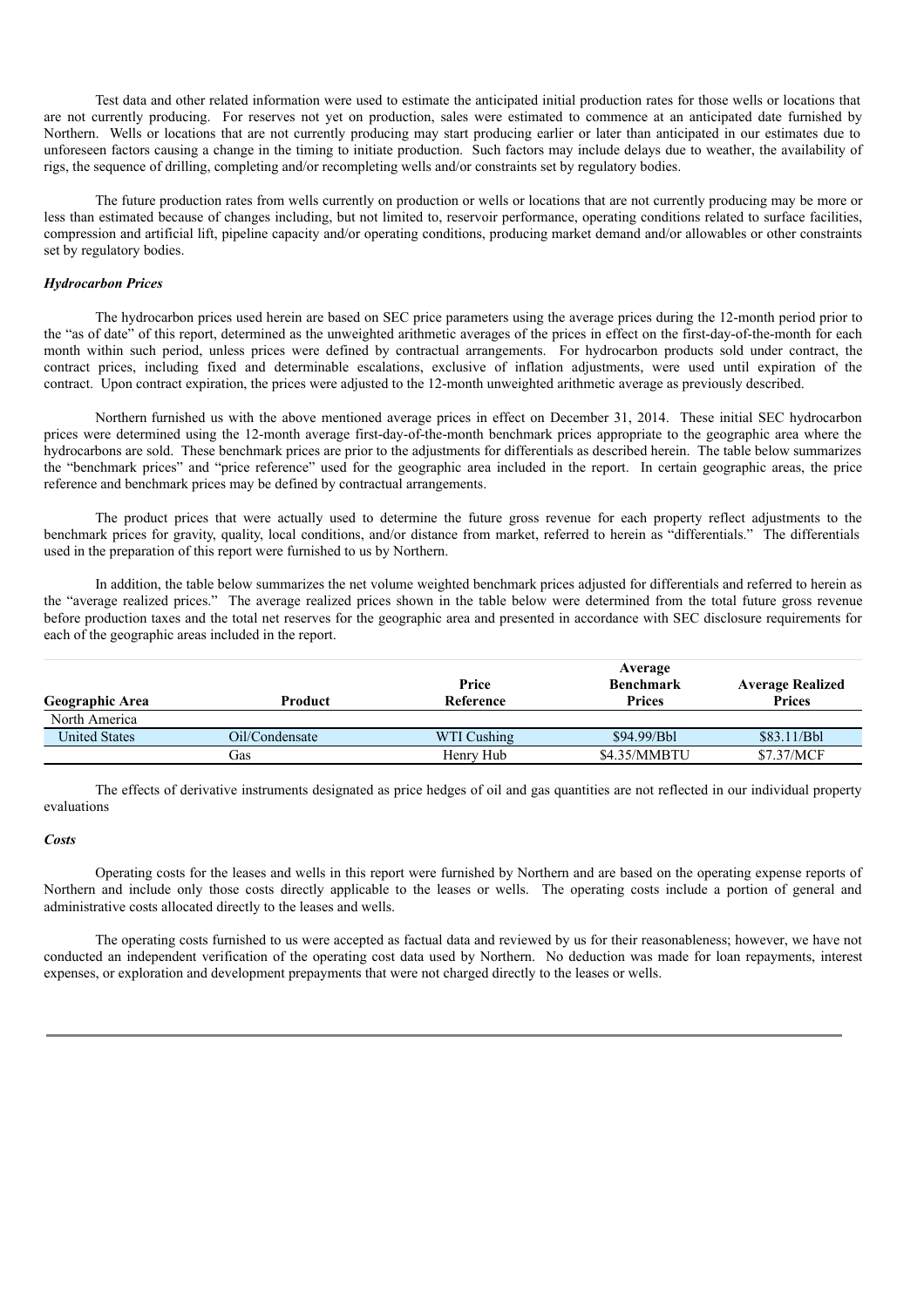Development costs were furnished to us by Northern and are based on authorizations for expenditure for the proposed work or actual costs for similar projects. The development costs furnished to us were accepted as factual data and reviewed by us for their reasonableness; however, we have not conducted an independent verification of these costs. The estimated net cost of abandonment after salvage was included for properties where abandonment costs net of salvage were significant. The estimates of the net abandonment costs furnished by Northern were accepted without independent verification.

The proved developed non-producing and undeveloped reserves in this report have been incorporated herein in accordance with Northern's plans to develop these reserves as of December 31, 2014. The implementation of Northern's development plans as presented to us and incorporated herein is subject to the approval process adopted by Northern's management. As the result of our inquiries during the course of preparing this report, Northern has informed us that the development activities included herein have been subjected to and received the internal approvals required by Northern's management at the appropriate local, regional and/or corporate level. In addition to the internal approvals as noted, certain development activities may still be subject to specific partner AFE processes, Joint Operating Agreement (JOA) requirements or other administrative approvals external to Northern. Additionally, Northern has informed us that they are not aware of any legal, regulatory or political obstacles that would significantly alter their plans. While these plans could change from those under existing economic conditions as of December 31, 2014, such changes were, in accordance with rules adopted by the SEC, omitted from consideration in making this evaluation.

Current costs used by Northern were held constant throughout the life of the properties.

#### *Standards of Independence and Professional Qualification*

Ryder Scott is an independent petroleum engineering consulting firm that has been providing petroleum consulting services throughout the world since 1937. Ryder Scott is employee-owned and maintains offices in Houston, Texas; Denver, Colorado; and Calgary, Alberta, Canada. We have over eighty engineers and geoscientists on our permanent staff. By virtue of the size of our firm and the large number of clients for which we provide services, no single client or job represents a material portion of our annual revenue. We do not serve as officers or directors of any privately-owned or publicly-traded oil and gas company and are separate and independent from the operating and investment decision-making process of our clients. This allows us to bring the highest level of independence and objectivity to each engagement for our services.

Ryder Scott actively participates in industry-related professional societies and organizes an annual public forum focused on the subject of reserves evaluations and SEC regulations. Many of our staff have authored or co-authored technical papers on the subject of reserves related topics. We encourage our staff to maintain and enhance their professional skills by actively participating in ongoing continuing education.

Prior to becoming an officer of the Company, Ryder Scott requires that staff engineers and geoscientists have received professional accreditation in the form of a registered or certified professional engineer's license or a registered or certified professional geoscientist's license, or the equivalent thereof, from an appropriate governmental authority or a recognized self-regulating professional organization.

We are independent petroleum engineers with respect to Northern. Neither we nor any of our employees have any financial interest in the subject properties and neither the employment to do this work nor the compensation is contingent on our estimates of reserves for the properties which were reviewed.

The results of this study, presented herein, are based on technical analysis conducted by teams of geoscientists and engineers from Ryder Scott. The professional qualifications of the undersigned, the technical person primarily responsible for overseeing the evaluation of the reserves information discussed in this report, are included as an attachment to this letter.

## *Terms of Usage*

The results of our third party study, presented in report form herein, were prepared in accordance with the disclosure requirements set forth in the SEC regulations and intended for public disclosure as an exhibit in filings made with the SEC by Northern.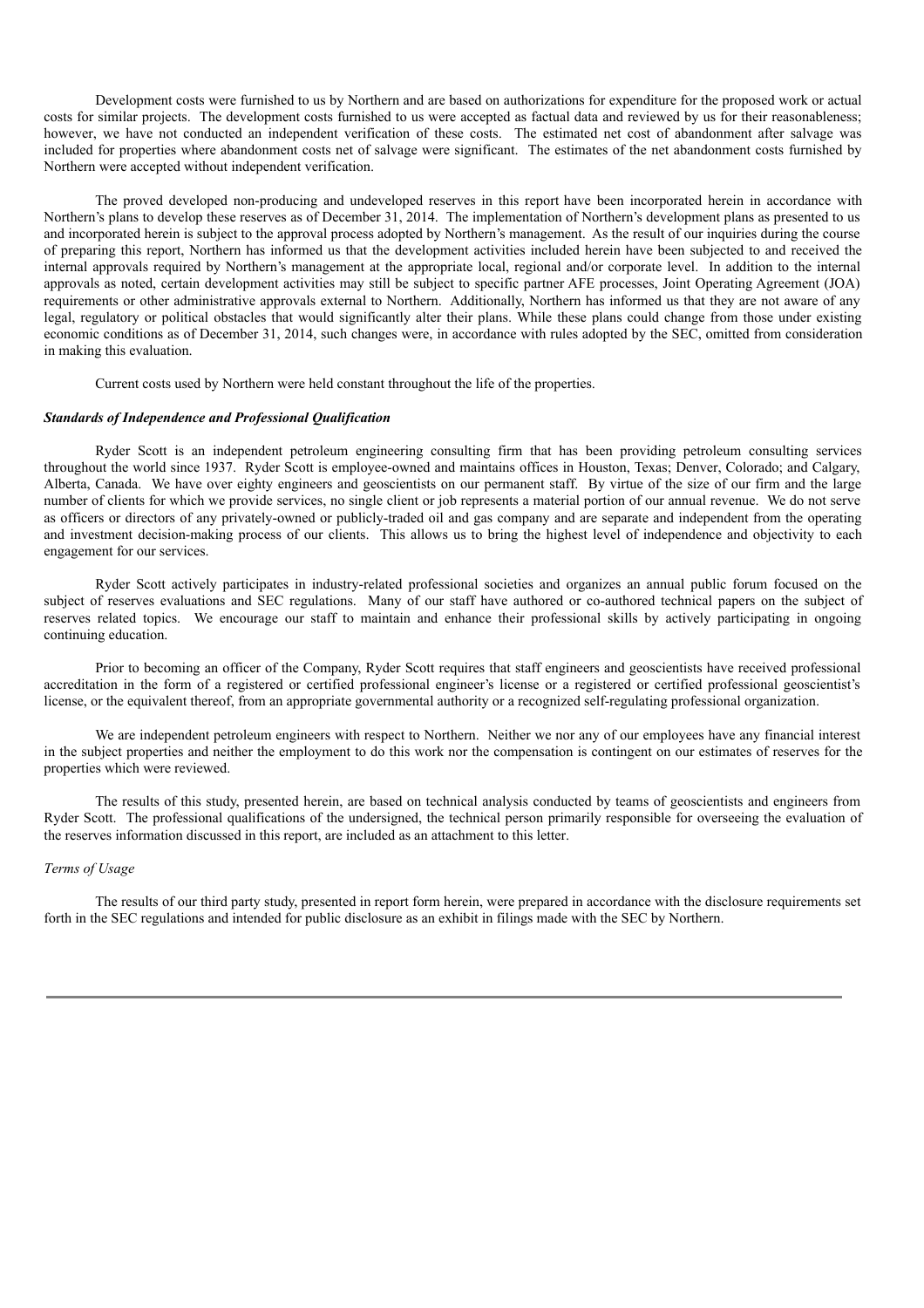Northern makes periodic filings on Form 10-K with the SEC under the 1934 Exchange Act. Furthermore, Northern has certain registration statements filed with the SEC under the 1933 Securities Act into which any subsequently filed Form 10-K is incorporated by reference. We have consented to the incorporation by reference in the registration statements on Form S-3 and/or S-8 of Northern of the references to our name as well as to the references to our third party report for Northern, which appears in the December 31, 2014 annual report on Form 10-K of Northern. Our written consent for such use is included as a separate exhibit to the filings made with the SEC by Northern.

We have provided Northern with a digital version of the original signed copy of this report letter. In the event there are any differences between the digital version included in filings made by Northern and the original signed report letter, the original signed report letter shall control and supersede the digital version.

The data and work papers used in the preparation of this report are available for examination by authorized parties in our offices. Please contact us if we can be of further service.

Very truly yours,

**RYDER SCOTT COMPANY, L.P.** TBPE Firm Registration No. F-1580

\s\ James L. Baird James L. Baird, P.E. Colorado License No. 41521 Managing Senior Vice President